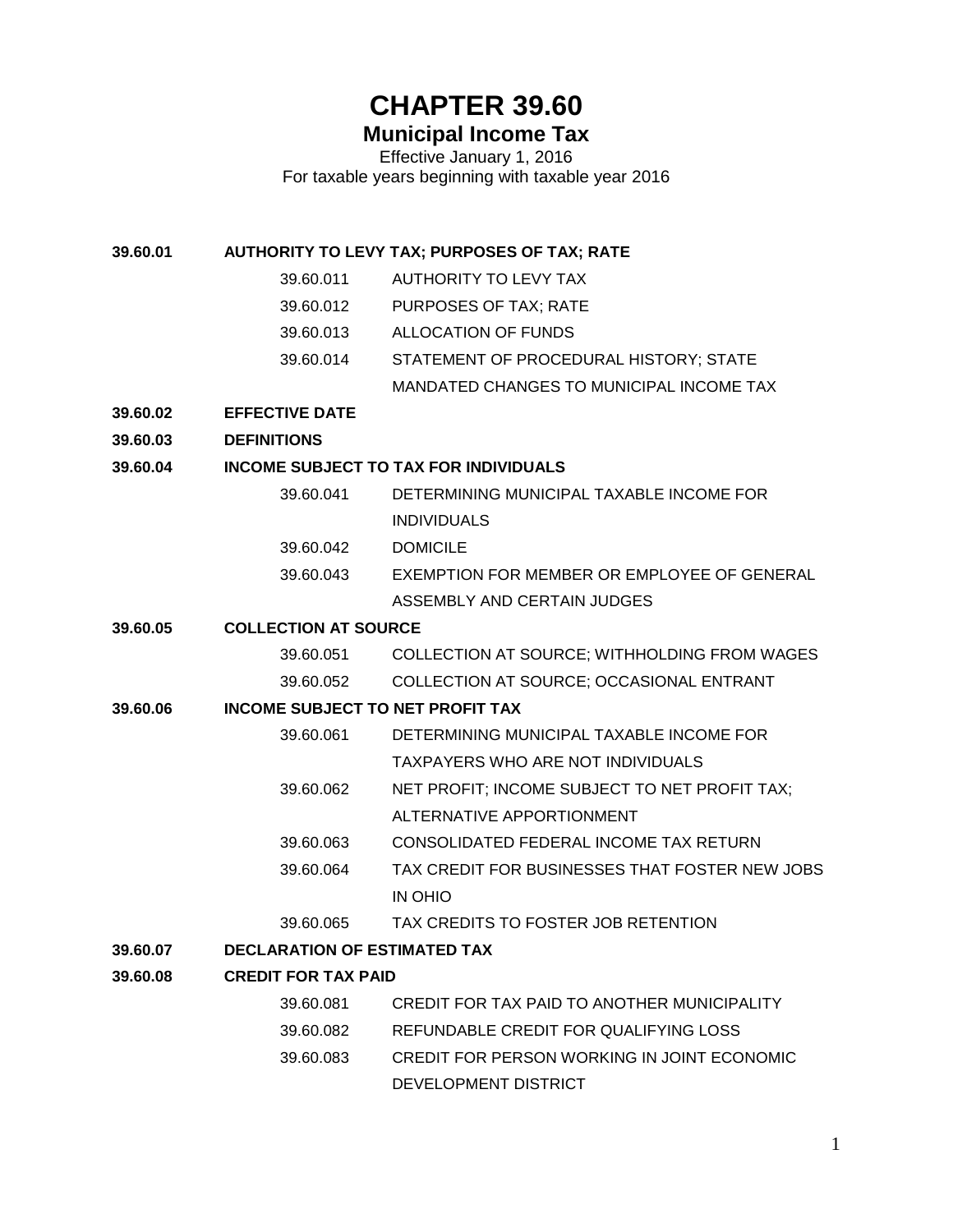39.60.084 CREDIT FOR TAX BEYOND STATUTE FOR OBTAINING REFUND

#### **39.60.09 ANNUAL RETURN**

- 39.60.091 RETURN AND PAYMENT OF TAX
	- 39.60.092 RETURN AND PAYMENT OF TAX; INDIVIDUALS SERVING IN COMBAT ZONE
	- 39.60.093 USE OF OHIO BUSINESS GATEWAY; TYPES OF FILINGS AUTHORIZED
	- 39.60.094 EXTENSION OF TIME TO FILE
	- 39.60.095 AMENDED RETURNS
	- 39.60.096 REFUNDS
- **39.60.10 PENALTY, INTEREST, FEES AND CHARGES**
- **39.60.11 AUDIT**
- **39.60.12 ROUNDING**

#### **39.60.13 AUTHORITY AND POWERS OF THE TAX ADMINISTRATOR**

- 39.60.131 AUTHORITY OF TAX ADMINISTRATOR; ADMINISTRATIVE POWERS OF THE TAX ADMINISTRATOR 39.60.132 AUTHORITY OF TAX ADMINISTRATOR; COMPROMISE OF CLAIM AND PAYMENT OVER TIME 39.60.133 AUTHORITY OF TAX ADMINISTRATOR; RIGHT TO EXAMINE
- 39.60.134 AUTHORITY OF TAX ADMINISTRATOR; REQUIRING IDENTIFYING INFORMATION
- **39.60.14 CONFIDENTIALITY**
- **39.60.15 FRAUD**
- **39.60.16 OPINION OF THE TAX ADMINISTRATOR**
- **39.60.17 ASSESSMENT; APPEAL BASED ON PRESUMPTION OF DELIVERY**
- **39.60.18 LOCAL BOARD OF TAX REVIEW; APPEAL TO LOCAL BOARD OF TAX REVIEW**
- **39.60.19 ACTIONS TO RECOVER; STATUTE OF LIMITATIONS**
- **39.60.20 ADOPTION OF RULES**
- **39.60.21 LANDLORD REPORTING**
- **39.60.97 COLLECTION OF TAX AFTER TERMINATION OF CHAPTER**
- **39.60.98 SAVINGS CLAUSE**
- **39.60.99 VIOLATIONS - PENALTY**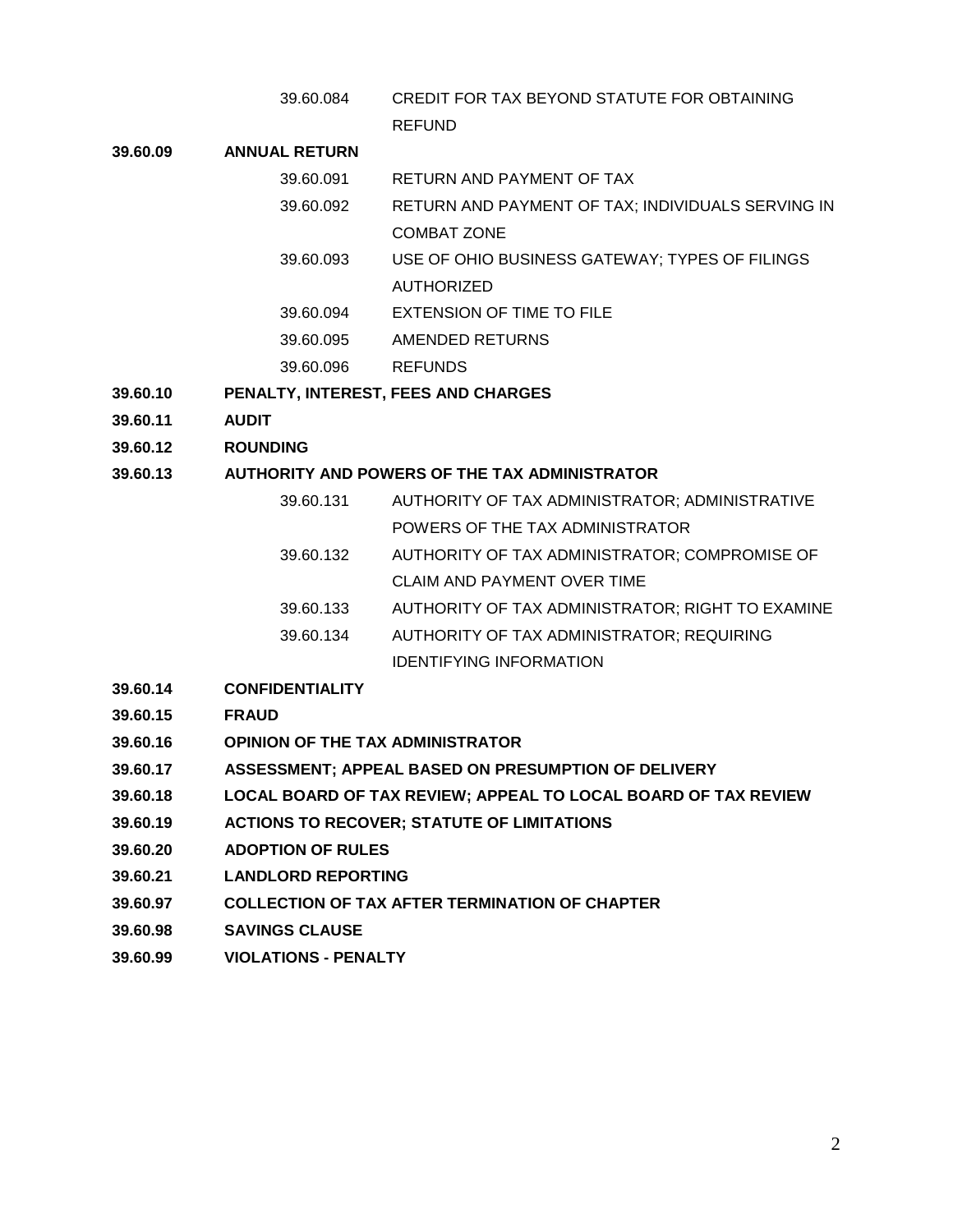### **39.60.01 AUTHORITY TO LEVY TAX; PURPOSES OF TAX; RATE**

# **39.60.011 AUTHORITY TO LEVY TAX**

(A) The tax on income and the withholding tax established by this Chapter are authorized by Article XVIII, Section 3 of the Ohio Constitution. The tax on income and the withholding tax established by this Chapter are deemed to be levied in accordance with, and to be consistent with, the provisions and limitations of Ohio Revised Code 718 (ORC 718). This Chapter is deemed to incorporate the provisions of ORC 718.

(B) The tax is an annual tax levied on the income of every person residing in or earning or receiving income in the municipal corporation, and shall be measured by municipal taxable income. The Municipality shall tax income at a uniform rate. The tax is levied on Municipal Taxable Income, as defined herein.

*(Source: ORC 718.04)*

#### **39.60.012 PURPOSES OF TAX; RATE**

(A) To provide funds for the purposes of general municipal operations, maintenance, new equipment, extension and enlargement of municipal services and facilities and capital improvements of the City of Tipp City, there shall be, and is hereby levied, a tax on salaries, wages, commissions and other compensation, and on net profits as hereinafter provided.

(B) To provide funds for capital improvement purposes for the City of Tipp City, there shall be, and is hereby levied a tax on salaries, wages, commissions, and other compensation, and on net profits as herein provided.

(C) The annual tax is levied at a rate of 1.5% (one and one half per cent). The tax is levied at a uniform rate on all persons residing in or earning or receiving income in the City of Tipp City. The tax is levied on income, qualifying wages, commissions and other compensation, and on net profits as hereinafter provided in Sections 39.60.04 and 39.60.06 of this Chapter and other sections as they may apply.

*(Source: ORC 718.04)*

#### **39.60.013 ALLOCATION OF FUNDS**

An annual tax for the purposes specified in 39.60.012(A), hereof shall be imposed beginning January 1, 1973 at the rate of seven-tenths of one per cent (00.7%) per annum, and beginning October 1, 1981, an additional annual tax at the rate of one-tenth of one per cent (00.1%) per annum for the purposes specified in 39.60.012(A) shall be imposed. Beginning October 1, 1981, an additional tax for the purpose specified in 39.60.012(B), hereof, shall be imposed at the rate of two-tenths of one per cent (00.2%) per annum. Beginning July 1, 2011 and ending June 30, 2021, an additional tax for the purpose specified in 39.60.012(B) hereof, shall be imposed at the rate of twenty-five hundredths of one per cent (00.25%) per annum. Beginning January 1, 2013 and ending December 31, 2022, an additional tax for the purpose specified in 39.60.012(B) hereof, shall be imposed at the rate of twenty-five hundredths of one per cent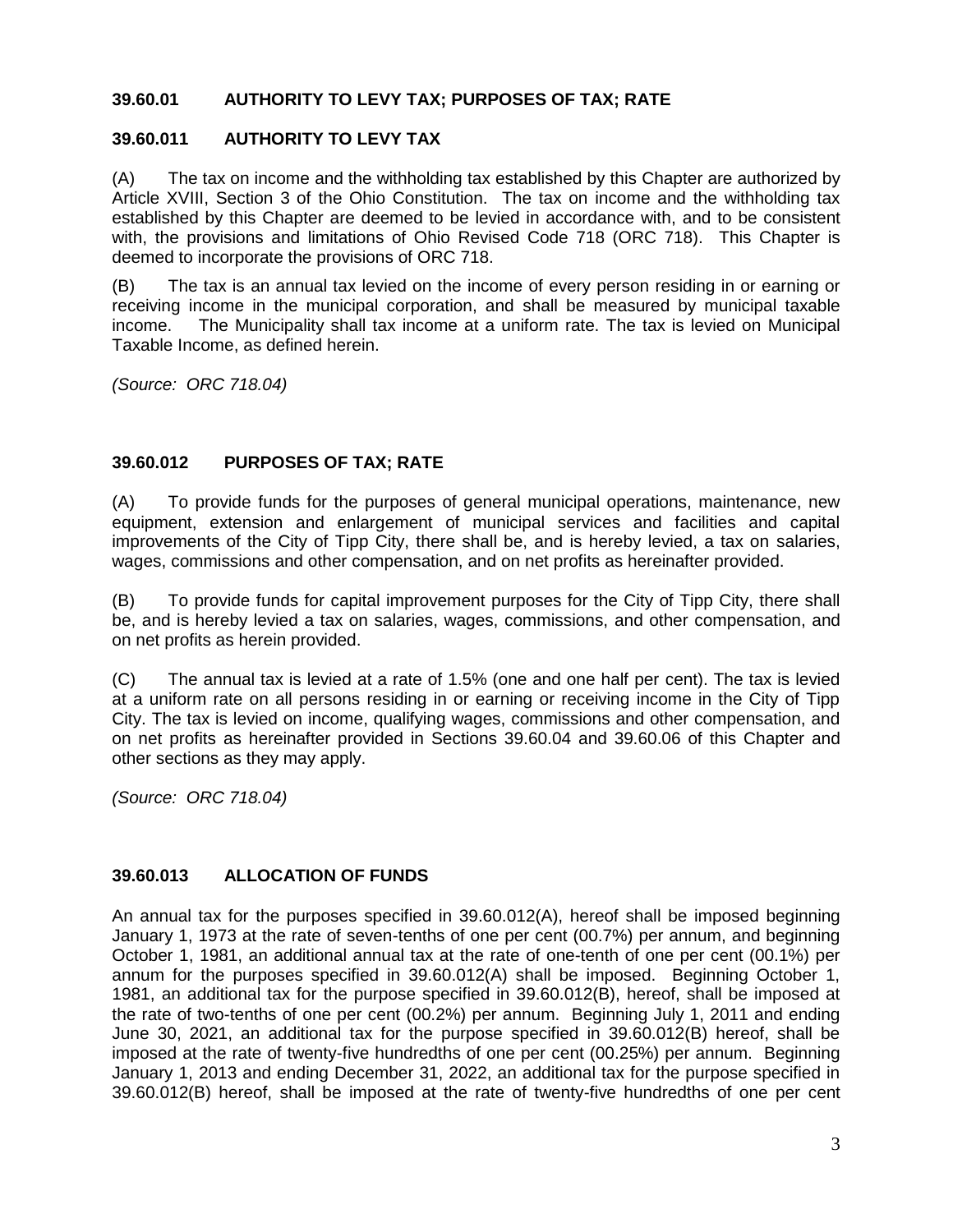(00.25%) per annum. All taxes herein shall be combined with the combined rate being one and one-half per cent (1.50%) per annum.

#### **39.60.014 STATEMENT OF PROCEDURAL HISTORY; STATE MANDATED CHANGES TO MUNICIPAL INCOME TAX**

(A) Significant and wide-ranging amendments to ORC 718 were enacted by Am Sub HB 5, passed by the 130<sup>th</sup> General Assembly, and signed by Governor Kasich on December 19, 2014, and H.B. 5 required municipal corporations to conform to and adopt the provisions of ORC 718 in order to have the authority to impose, enforce, administer and collect a municipal income tax.

(B) As mandated by H.B. 5, municipal income tax Ordinance 46-2015, effective January 1, 2016, comprehensively amends Chapter 39.50 in accordance with the provisions of ORC 718 to allow the Municipality to continue the income tax and withholding tax administration and collection efforts on behalf of the Municipality.

# **39.60.02 EFFECTIVE DATE**

(A) Ordinance 46-2015, effective January 1, 2016, and corresponding changes to ORC 718, apply to municipal taxable years beginning on or after January 1, 2016. All provisions of this Chapter apply to taxable years beginning 2016 and succeeding taxable years.

(B) Ordinance 46-2015 does not repeal the existing sections of Chapter 39.50 for any taxable year prior to 2016, but rather amends Chapter 39.50 effective January 1, 2016. For municipal taxable years beginning before January 1, 2016, the Municipality shall continue to administer, audit, and enforce the income tax of the Municipality under ORC 718 and ordinances and resolutions of the Municipality as that chapter and those ordinances and resolutions existed before January 1, 2016.

*(Source: Uncodified Section 2 of Am Sub HB 5, passed Dec 2014; ORC 718.04)*

#### **39.60.03 DEFINITIONS**

Any term used in this chapter that is not otherwise defined in this chapter has the same meaning as when used in a comparable context in laws of the United States relating to federal income taxation or in Title LVII of the Ohio Revised Code, unless a different meaning is clearly required. Except as provided in Section 718.81 of the Revised Code, if a term used in this chapter that is not otherwise defined in this chapter is used in a comparable context in both the laws of the United States relating to federal income tax and in Title LVII of the Ohio Revised Code and the use is not consistent, then the use of the term in the laws of the United States relating to federal income tax shall control over the use of the term in Title LVII of the Ohio Revised Code.

For purposes of this Section, the singular shall include the plural, and the masculine shall include the feminine and the gender-neutral.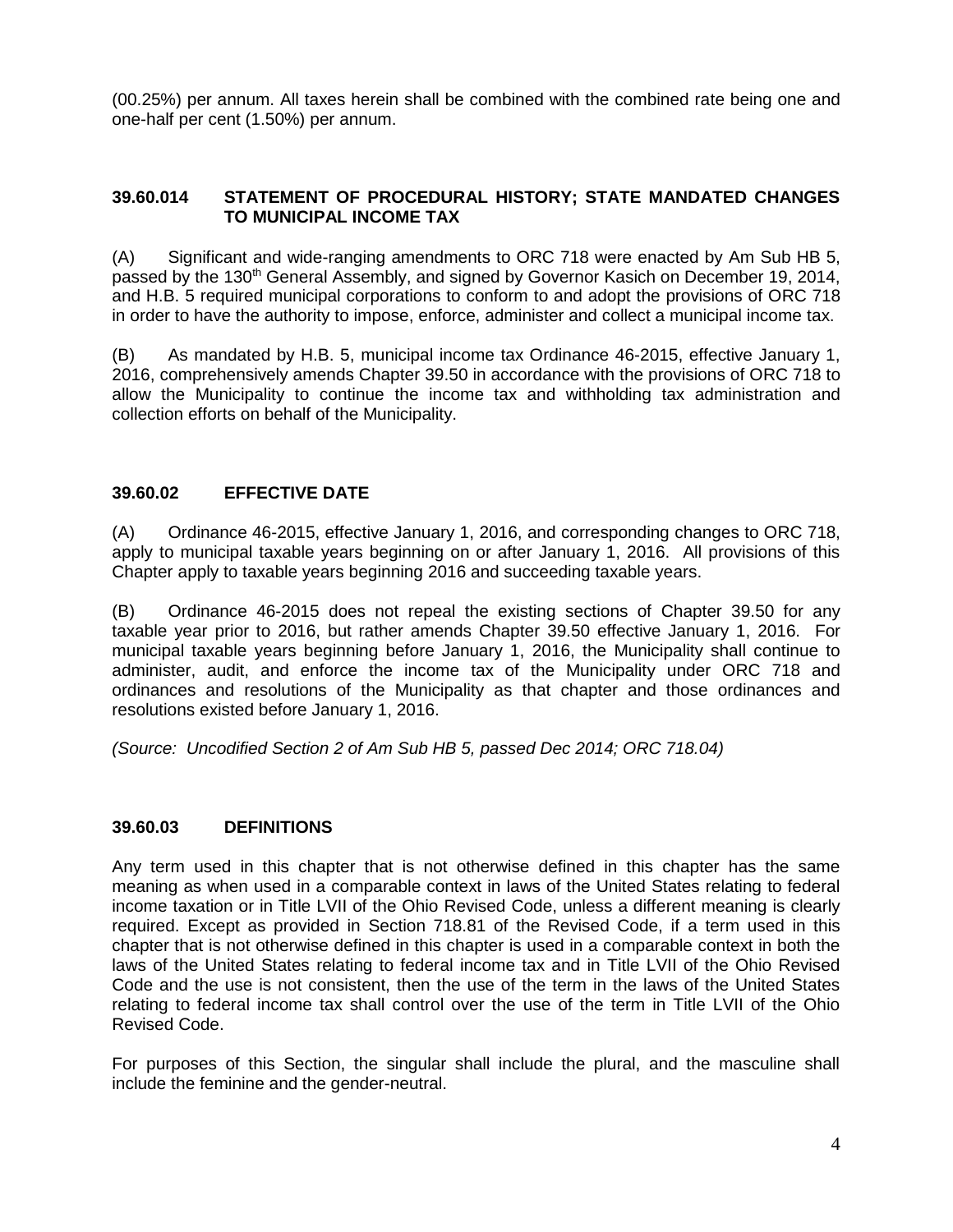Except as otherwise provided in section 718.81 of the Ohio Revised Code, as used in this chapter:

(1) **"ADJUSTED FEDERAL TAXABLE INCOME,"** for a person required to file as a C corporation, or for a person that has elected to be taxed as a C corporation under division 23(D) of this section, means a C corporation's federal taxable income before net operating losses and special deductions as determined under the Internal Revenue Code, adjusted as follows:

(A) Deduct intangible income to the extent included in federal taxable income. The deduction shall be allowed regardless of whether the intangible income relates to assets used in a trade or business or assets held for the production of income.

(B) Add an amount equal to five per cent of intangible income deducted under division (1)(A) of this section, but excluding that portion of intangible income directly related to the sale, exchange, or other disposition of property described in section 1221 of the Internal Revenue Code;

(C) Add any losses allowed as a deduction in the computation of federal taxable income if the losses directly relate to the sale, exchange, or other disposition of an asset described in section 1221 or 1231 of the Internal Revenue Code;

(D) (i) Except as provided in division (1)(D)(ii) of this section, deduct income and gain included in federal taxable income to the extent the income and gain directly relate to the sale, exchange, or other disposition of an asset described in section 1221 or 1231 of the Internal Revenue Code;

(ii) Division  $(1)(D)(i)$  of this section does not apply to the extent the income or gain is income or gain described in section 1245 or 1250 of the Internal Revenue Code.

(E) Add taxes on or measured by net income allowed as a deduction in the computation of federal taxable income;

(F) In the case of a real estate investment trust or regulated investment company, add all amounts with respect to dividends to, distributions to, or amounts set aside for or credited to the benefit of investors and allowed as a deduction in the computation of federal taxable income;

(G) Deduct, to the extent not otherwise deducted or excluded in computing federal taxable income, any income derived from a transfer agreement or from the enterprise transferred under that agreement under section [4313.02](http://codes.ohio.gov/orc/4313.02) of the Ohio Revised Code;

(H) Deduct exempt income to the extent not otherwise deducted or excluded in computing adjusted federal taxable income.

(I) Deduct any net profit of a pass-through entity owned directly or indirectly by the taxpayer and included in the taxpayer's federal taxable income unless an affiliated group of corporations includes that net profit in the group's federal taxable income in accordance with division (E)(3)(b) of Section 39.60.063 of this Chapter.

(J) Add any loss incurred by a pass-through entity owned directly or indirectly by the taxpayer and included in the taxpayer's federal taxable income unless an affiliated group of corporations includes that loss in the group's federal taxable income in accordance with division (E)(3)(b) of Section 39.60.063 of this Chapter.

If the taxpayer is not a C corporation, is not a disregarded entity that has made the election described in division (47)(B) of this section, is not a publicly traded partnership that has made the election described in division (23)(D) of this section, and is not an individual, the taxpayer shall compute adjusted federal taxable income under this section as if the taxpayer were a C corporation, except guaranteed payments and other similar amounts paid or accrued to a partner, former partner, shareholder, former shareholder, member, or former member shall not be allowed as a deductible expense unless such payments are in consideration for the use of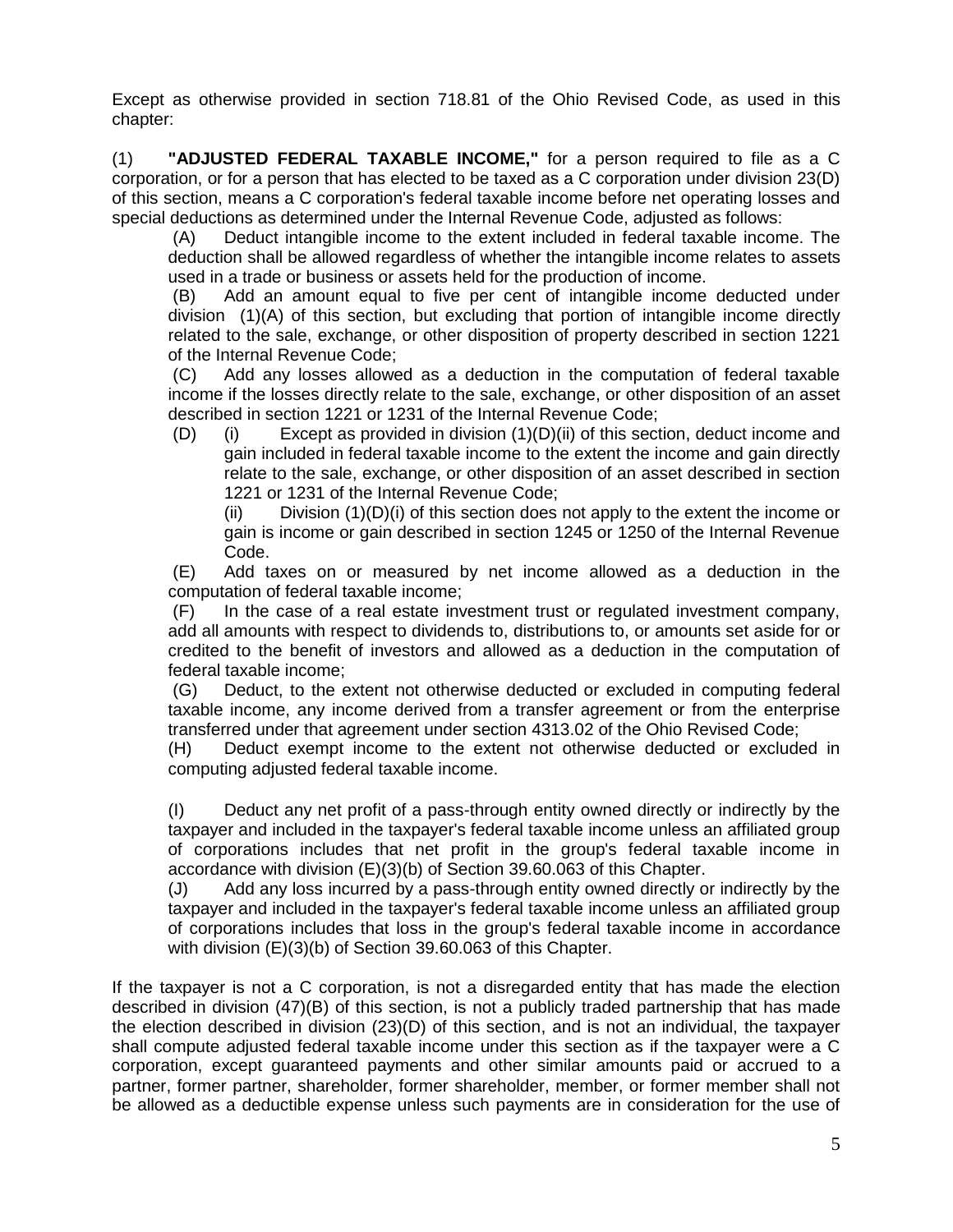capital and treated as payment of interest under section 469 of the Internal Revenue Code or United States treasury regulations. Amounts paid or accrued to a qualified self-employed retirement plan with respect to a partner, former partner, shareholder, former shareholder, member, or former member of the taxpayer, amounts paid or accrued to or for health insurance for a partner, former partner, shareholder, former shareholder, member, or former member, and amounts paid or accrued to or for life insurance for a partner, former partner, shareholder, former shareholder, member, or former member shall not be allowed as a deduction.

Nothing in division (1) of this section shall be construed as allowing the taxpayer to add or deduct any amount more than once or shall be construed as allowing any taxpayer to deduct any amount paid to or accrued for purposes of federal self-employment tax.

(2) (A) **"ASSESSMENT"** means any of the following:

A written finding by the Tax Administrator that a person has underpaid municipal income tax, or owes penalty and interest, or any combination of tax, penalty, or interest, to the municipal corporation;

(ii) A full or partial denial of a refund request issued under Section 39.60.096 (B)(2) of this Chapter;

(iii) A Tax Administrator's denial of a taxpayer's request for use of an alternative apportionment method, issued under Section 39.60.062(B)(2) of this Chapter; or

(iv) A Tax Administrator's requirement for a taxpayer to use an alternative apportionment method, issued under Section 39.60.062(B)(3) of this Chapter.

(v) For purposes of division (2)(A)(i), (ii), (iii) and (iv) of this Section, an assessment shall commence the person's time limitation for making an appeal to the Local Board of Tax Review pursuant to Section 39.60.18 of this Chapter, and shall have "ASSESSMENT" written in all capital letters at the top of such finding.

(B) **"ASSESSMENT"** does not include notice(s) denying a request for refund issued under Section 39.60.096 (B)(3) of this Chapter, a billing statement notifying a taxpayer of current or past-due balances owed to the municipal corporation, a Tax Administrator's request for additional information, a notification to the taxpayer of mathematical errors, or a Tax Administrator's other written correspondence to a person or taxpayer that does not meet the criteria prescribed by division (2)(A) of this section.

(3) **"AUDIT"** means the examination of a person or the inspection of the books, records, memoranda, or accounts of a person, ordered to appear before the Tax Administrator, for the purpose of determining liability for a municipal income tax

(4) **"BOARD OF REVIEW"** has same meaning as "Local Board of Tax Review".

(5) **"CALENDAR QUARTER"** means the three-month period ending on the last day of March, June, September, or December.

(6) **"CASINO OPERATOR"** and **"CASINO FACILITY"** have the same meanings as in section [3772.01](http://codes.ohio.gov/orc/3772.01) of the Ohio Revised Code.

(7) **"CERTIFIED MAIL," "EXPRESS MAIL," "UNITED STATES MAIL," "POSTAL SERVICE,"** and similar terms include any delivery service authorized pursuant to section [5703.056](http://codes.ohio.gov/orc/5703.056) of the Ohio Revised Code.

(8) **"COMPENSATION"** means any form of remuneration paid to an employee for personal services.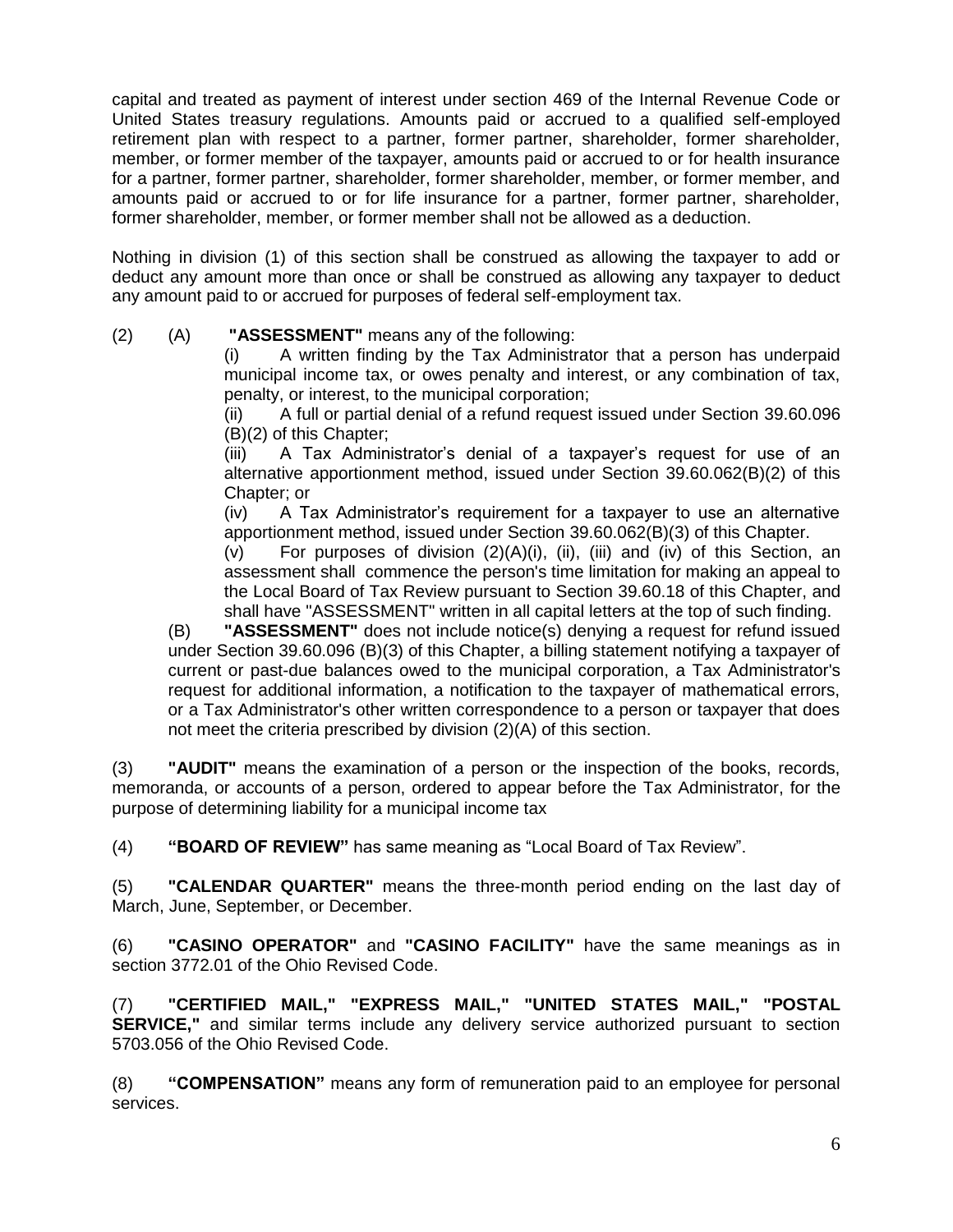(9) "**DISREGARDED ENTITY**" means a single member limited liability company, a qualifying subchapter S subsidiary, or another entity if the company, subsidiary, or entity is a disregarded entity for federal income tax purposes.

(10) **"DOMICILE"** means the true, fixed and permanent home of the taxpayer to which, whenever absent, the taxpayer intends to return.

(11) "**EXEMPT INCOME**" means all of the following:

(A) The military pay or allowances of members of the armed forces of the United States or members of their reserve components, including the national guard of any state;

(B) (i) Except as provided in division (11)(B)(ii) of this section, intangible income; (ii) A municipal corporation that taxed any type of intangible income on March 29, 1988, pursuant to Section 3 of S.B. 238 of the 116th general assembly, may continue to tax that type of income if a majority of the electors of the municipal corporation voting on the question of whether to permit the taxation of that type of intangible income after 1988 voted in favor thereof at an election held on November 8, 1988.

(C) Social security benefits, railroad retirement benefits, unemployment compensation, pensions, retirement benefit payments, payments from annuities, and similar payments made to an employee or to the beneficiary of an employee under a retirement program or plan, disability payments received from private industry or local, state, or federal governments or from charitable, religious or educational organizations, and the proceeds of sickness, accident, or liability insurance policies. As used in division (11)(C) of this section, "unemployment compensation" does not include supplemental unemployment compensation described in section 3402(o)(2) of the Internal Revenue Code.

(D) The income of religious, fraternal, charitable, scientific, literary, or educational institutions to the extent such income is derived from tax-exempt real estate, tax-exempt tangible or intangible property, or tax-exempt activities.

(E) Compensation paid under section [3501.28](http://codes.ohio.gov/orc/3501.28) or [3501.36](http://codes.ohio.gov/orc/3501.36) of the Ohio Revised Code to a person serving as a precinct election official to the extent that such compensation does not exceed one thousand dollars for the taxable year. Such compensation in excess of one thousand dollars for the taxable year may be subject to taxation by a municipal corporation. A municipal corporation shall not require the payer of such compensation to withhold any tax from that compensation.

(F) Dues, contributions, and similar payments received by charitable, religious, educational, or literary organizations or labor unions, lodges, and similar organizations;

(G) Alimony and child support received;

(H) Awards for personal injuries or for damages to property from insurance proceeds or otherwise, excluding compensation paid for lost salaries or wages or awards for punitive damages;

(I) Income of a public utility when that public utility is subject to the tax levied under section [5727.24](http://codes.ohio.gov/orc/5727.24) or [5727.30](http://codes.ohio.gov/orc/5727.30) of the Ohio Revised Code. Division (11)(I) of this section does not apply for purposes of Chapter 5745. of the Ohio Revised Code.

(J) Gains from involuntary conversions, interest on federal obligations, items of income subject to a tax levied by the state and that a municipal corporation is specifically prohibited by law from taxing, and income of a decedent's estate during the period of administration except such income from the operation of a trade or business;

(K) Compensation or allowances excluded from federal gross income under section 107 of the Internal Revenue Code;

(L) Employee compensation that is not qualifying wages as defined in division (34) of this section;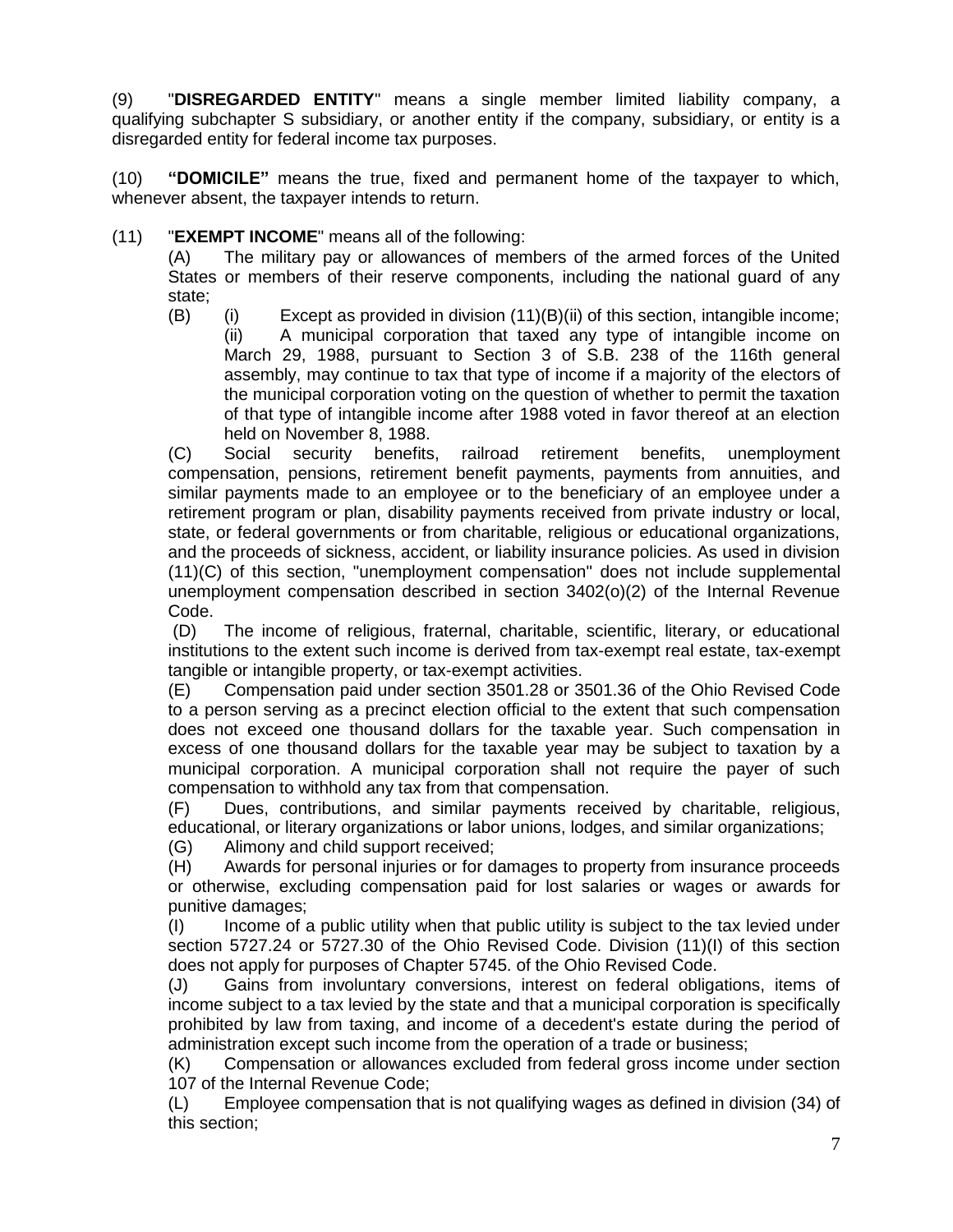(M) Compensation paid to a person employed within the boundaries of a United States air force base under the jurisdiction of the United States air force that is used for the housing of members of the United States air force and is a center for air force operations, unless the person is subject to taxation because of residence or domicile. If the compensation is subject to taxation because of residence or domicile, tax on such income shall be payable only to the municipal corporation of residence or domicile.

(N) An S corporation shareholder's distributive share of net profits of the S corporation, other than any part of the distributive share of net profits that represents wages as defined in section 3121(a) of the Internal Revenue Code or net earnings from self-employment as defined in section 1402(a) of the Internal Revenue Code.

(O) All of the municipal taxable income earned by individuals under sixteen years of age.

 $(P)$  (i) Except as provided in divisions  $(11)(P)(ii)$ , (iii), and (iv) of this section, qualifying wages described in division (B)(1) or (E) of Section 39.60.052 of this Chapter to the extent the qualifying wages are not subject to withholding for the Municipality under either of those divisions.

(ii) The exemption provided in division  $(11)(P)(i)$  of this section does not apply with respect to the municipal corporation in which the employee resided at the time the employee earned the qualifying wages.

(iii) The exemption provided in division  $(11)(P)(i)$  of this section does not apply to qualifying wages that an employer elects to withhold under division (D)(2) of Section 39.60.052 of this Chapter.

 $(iv)$  The exemption provided in division  $(11)(P)(i)$  of this section does not apply to qualifying wages if both of the following conditions apply:

(a) For qualifying wages described in division (B)(1) of Section 39.60.052 of this Chapter, the employee's employer withholds and remits tax on the qualifying wages to the municipal corporation in which the employee's principal place of work is situated, or, for qualifying wages described in division (E) of Section 39.60.052 of this Chapter, the employee's employer withholds and remits tax on the qualifying wages to the municipal corporation in which the employer's fixed location is located;

(b) The employee receives a refund of the tax described in division  $(11)(P)(iv)(a)$  of this section on the basis of the employee not performing services in that municipal corporation.

(Q) (i) Except as provided in division (11)(Q)(ii) or (iii) of this section, compensation that is not qualifying wages paid to a nonresident individual for personal services performed in the Municipality on not more than twenty days in a taxable year.

(ii) The exemption provided in division  $(11)(Q)(i)$  of this section does not apply under either of the following circumstances:

(a) The individual's base of operation is located in the Municipality.

(b) The individual is a professional athlete, professional entertainer, or public figure, and the compensation is paid for the performance of services in the individual's capacity as a professional athlete, professional entertainer, or public figure. For purposes of division  $(11)(Q)(ii)(b)$  of this section, "professional athlete," "professional entertainer," and "public figure" have the same meanings as in Section 39.60.052 of this Chapter.

(iii) Compensation to which division  $(11)(Q)$  of this section applies shall be treated as earned or received at the individual's base of operation. If the individual does not have a base of operation, the compensation shall be treated as earned or received where the individual is domiciled.

 $(iv)$  For purposes of division  $(11)(Q)$  of this section, "base of operation" means the location where an individual owns or rents an office, storefront, or

8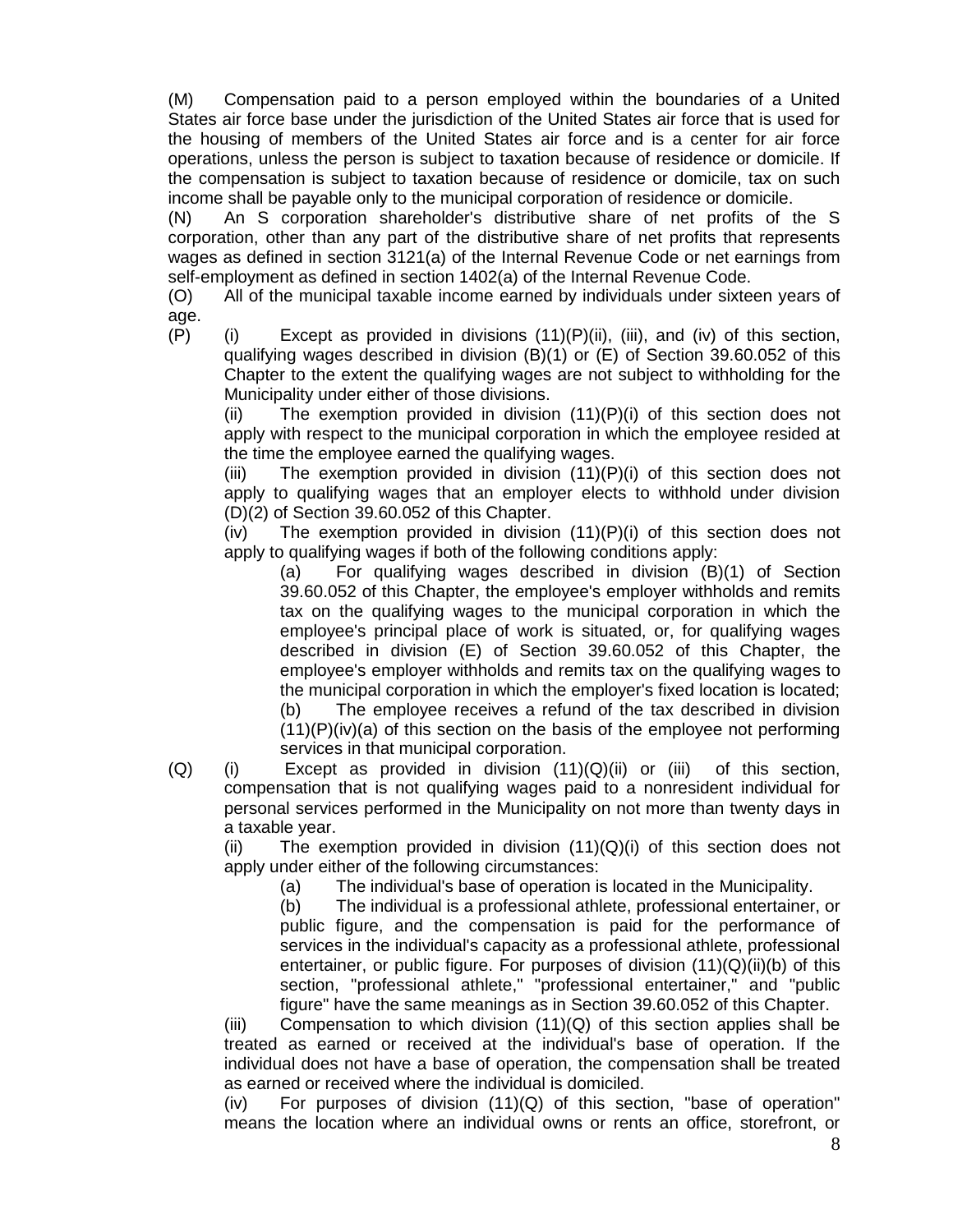similar facility to which the individual regularly reports and at which the individual regularly performs personal services for compensation.

(R) Compensation paid to a person for personal services performed for a political subdivision on property owned by the political subdivision, regardless of whether the compensation is received by an employee of the subdivision or another person performing services for the subdivision under a contract with the subdivision, if the property on which services are performed is annexed to a municipal corporation pursuant to section [709.023](http://codes.ohio.gov/orc/709.023) of the Ohio Revised Code on or after March 27, 2013, unless the person is subject to such taxation because of residence. If the compensation is subject to taxation because of residence, municipal income tax shall be payable only to the municipal corporation of residence.

(S) Income the taxation of which is prohibited by the constitution or laws of the United States.

Any item of income that is exempt income of a pass-through entity under division (11) of this section is exempt income of each owner of the pass-through entity to the extent of that owner's distributive or proportionate share of that item of the entity's income.

(12) "**FORM 2106**" means internal revenue service form 2106 filed by a taxpayer pursuant to the Internal Revenue Code.

(13) "**GENERIC FORM**" means an electronic or paper form that is not prescribed by a particular municipal corporation and that is designed for reporting taxes withheld by an employer, agent of an employer, or other payer, estimated municipal income taxes, or annual municipal income tax liability, including a request for refund.

(14) "**INCOME**" means the following:

- (A) (i) For residents, all income, salaries, qualifying wages, commissions, and other compensation from whatever source earned or received by the resident, including the resident's distributive share of the net profit of pass-through entities owned directly or indirectly by the resident and any net profit of the resident, except as provided in division (23)(D) of this section.
	- $(ii)$  For the purposes of division  $(14)(A)(i)$  of this section:

(a) Any net operating loss of the resident incurred in the taxable year and the resident's distributive share of any net operating loss generated in the same taxable year and attributable to the resident's ownership interest in a pass-through entity shall be allowed as a deduction, for that taxable year and the following five taxable years, against any other net profit of the resident or the resident's distributive share of any net profit attributable to the resident's ownership interest in a pass-through entity until fully utilized, subject to division (14)(A)(iv) of this section;

(b) The resident's distributive share of the net profit of each passthrough entity owned directly or indirectly by the resident shall be calculated without regard to any net operating loss that is carried forward by that entity from a prior taxable year and applied to reduce the entity's net profit for the current taxable year.

 $(iii)$  Division  $(14)(A)(ii)$  of this section does not apply with respect to any net profit or net operating loss attributable to an ownership interest in an S corporation unless shareholders' distributive shares of net profits from S corporations are subject to tax in the municipal corporation as provided in division 11(N) or division 14(E) of this Section.

(iv) Any amount of a net operating loss used to reduce a taxpayer's net profit for a taxable year shall reduce the amount of net operating loss that may be carried forward to any subsequent year for use by that taxpayer. In no event shall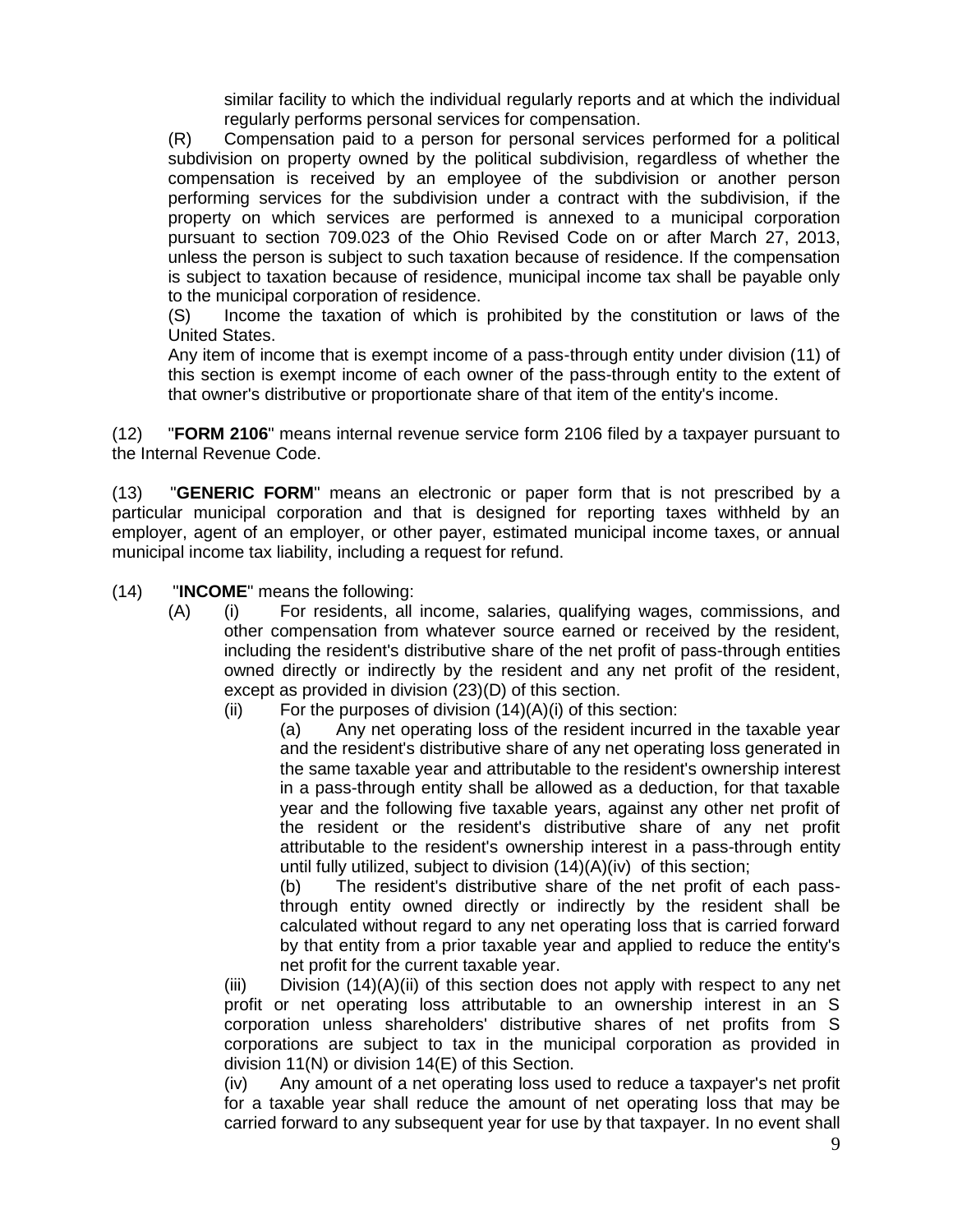the cumulative deductions for all taxable years with respect to a taxpayer's net operating loss exceed the original amount of that net operating loss available to that taxpayer.

(B) In the case of nonresidents, all income, salaries, qualifying wages, commissions, and other compensation from whatever source earned or received by the nonresident for work done, services performed or rendered, or activities conducted in the Municipality, including any net profit of the nonresident, but excluding the nonresident's distributive share of the net profit or loss of only pass-through entities owned directly or indirectly by the nonresident.

(C) For taxpayers that are not individuals, net profit of the taxpayer;

(D) Lottery, sweepstakes, gambling and sports winnings, winnings from games of chance, and prizes and awards. If the taxpayer is a professional gambler for federal income tax purposes, the taxpayer may deduct related wagering losses and expenses to the extent authorized under the Internal Revenue Code and claimed against such winnings. Credit for tax withheld or paid to another municipal corporation on such winnings paid to the municipal corporation where winnings occur is limited to the credit as specified in Section 39.60.081 of this Chapter.

#### (E) INTENTIONALLY LEFT BLANK

(15) **"INTANGIBLE INCOME"** means income of any of the following types: income yield, interest, capital gains, dividends, or other income arising from the ownership, sale, exchange, or other disposition of intangible property including, but not limited to, investments, deposits, money, or credits as those terms are defined in Chapter 5701 of the Ohio Revised Code, and patents, copyrights, trademarks, trade names, investments in real estate investment trusts, investments in regulated investment companies, and appreciation on deferred compensation. "Intangible income" does not include prizes, awards, or other income associated with any lottery winnings, gambling winnings, or other similar games of chance.

(16) **"INTERNAL REVENUE CODE"** means the "Internal Revenue Code of 1986," 100 Sta. 2085, 26 U.S.C.A. 1, as amended.

(17) **"LIMITED LIABILITY COMPANY**" means a limited liability company formed under Chapter 1705 of the Ohio Revised Code or under the laws of another state.

(18) **"LOCAL BOARD OF TAX REVIEW**" and **"BOARD OF TAX REVIEW**" means the entity created under Section 39.60.18 of this Chapter.

(19) **"MUNICIPAL CORPORATION**" means, in general terms, a status conferred upon a local government unit, by state law giving the unit certain autonomous operating authority such as the power of taxation, power of eminent domain, police power and regulatory power, and includes a joint economic development district or joint economic development zone that levies an income tax under section 715.691 715.70, 715.71, or 715.74 of the Ohio Revised Code**.**

#### (20) (A) **"MUNICIPAL TAXABLE INCOME**" means the following:

(i) For a person other than an individual, income apportioned or sitused to the Municipality under Section 39.60.062 of this Chapter, as applicable, reduced by any pre-2017 net operating loss carryforward available to the person for the Municipality.

(ii) (a) For an individual who is a resident of a Municipality other than a qualified municipal corporation, income reduced by exempt income to the extent otherwise included in income, then reduced as provided in division (20)(B) of this section, and further reduced by any pre-2017 net operating loss carryforward available to the individual for the Municipality.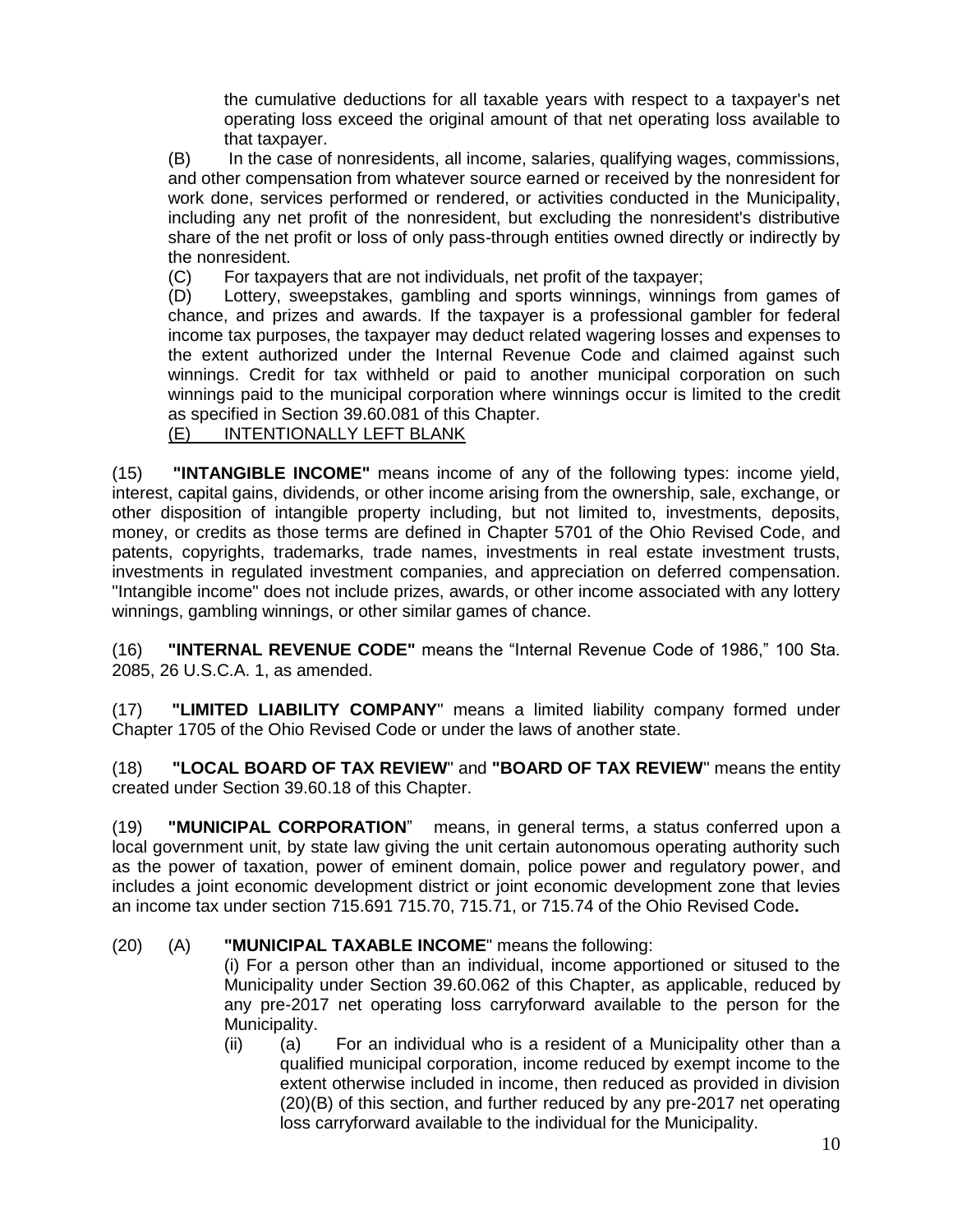(b) For an individual who is a resident of a qualified municipal corporation, Ohio adjusted gross income reduced by income exempted, and increased by deductions excluded, by the qualified municipal corporation from the qualified municipal corporation's tax on or before December 31, 2013. If a qualified municipal corporation, on or before December 31, 2013, exempts income earned by individuals who are not residents of the qualified municipal corporation and net profit of persons that are not wholly located within the qualified municipal corporation, such individual or person shall have no municipal taxable income for the purposes of the tax levied by the qualified municipal corporation and may be exempted by the qualified municipal corporation from the requirements of section [718.03](http://codes.ohio.gov/orc/718.03) of the Ohio Revised Code.

(iii) For an individual who is a nonresident of the Municipality, income reduced by exempt income to the extent otherwise included in income and then, as applicable, apportioned or sitused to the Municipality under Section 39.60.062 of this Chapter, then reduced as provided in division (20)(B) of this section, and further reduced by any pre-2017 net operating loss carryforward available to the individual for the Municipality.

(B) In computing the municipal taxable income of a taxpayer who is an individual, the taxpayer may subtract, as provided in division  $(20)(A)(ii)(a)$  or (iii) of this section, the amount of the individual's employee business expenses reported on the individual's form 2106 that the individual deducted for federal income tax purposes for the taxable year, subject to the limitation imposed by section 67 of the Internal Revenue Code. For the municipal corporation in which the taxpayer is a resident, the taxpayer may deduct all such expenses allowed for federal income tax purposes. For a municipal corporation in which the taxpayer is not a resident, the taxpayer may deduct such expenses only to the extent the expenses are related to the taxpayer's performance of personal services in that nonresident municipal corporation.

- (21) **"MUNICIPALITY"** means the City of Tipp City.
- (22) **"NET OPERATING LOSS**" means a loss incurred by a person in the operation of a trade or business. "Net operating loss" does not include unutilized losses resulting from basis limitations, at-risk limitations, or passive activity loss limitations.
- (23) (A) "NET PROFIT" for a person who is an individual means the individual's net profit required to be reported on schedule C, schedule E, or schedule F reduced by any net operating loss carried forward. For the purposes of this division the net operating loss carried forward shall be calculated and deducted in the same manner as provided in division (1)(H) of this section.

(B) "NET PROFIT" for a person other than an individual means adjusted federal taxable income reduced by any net operating loss incurred by the person in a taxable year beginning on or after January 1, 2017, subject to the limitations of division (D)(3) of this section.

(C) (a) The amount of such net operating loss shall be deducted from net profit to the extent necessary to reduce municipal taxable income to zero, with any remaining unused portion of the net operating loss carried forward to not more than five consecutive taxable years following the taxable year in which the loss was incurred, but in no case for more years than necessary for the deduction to be fully utilized.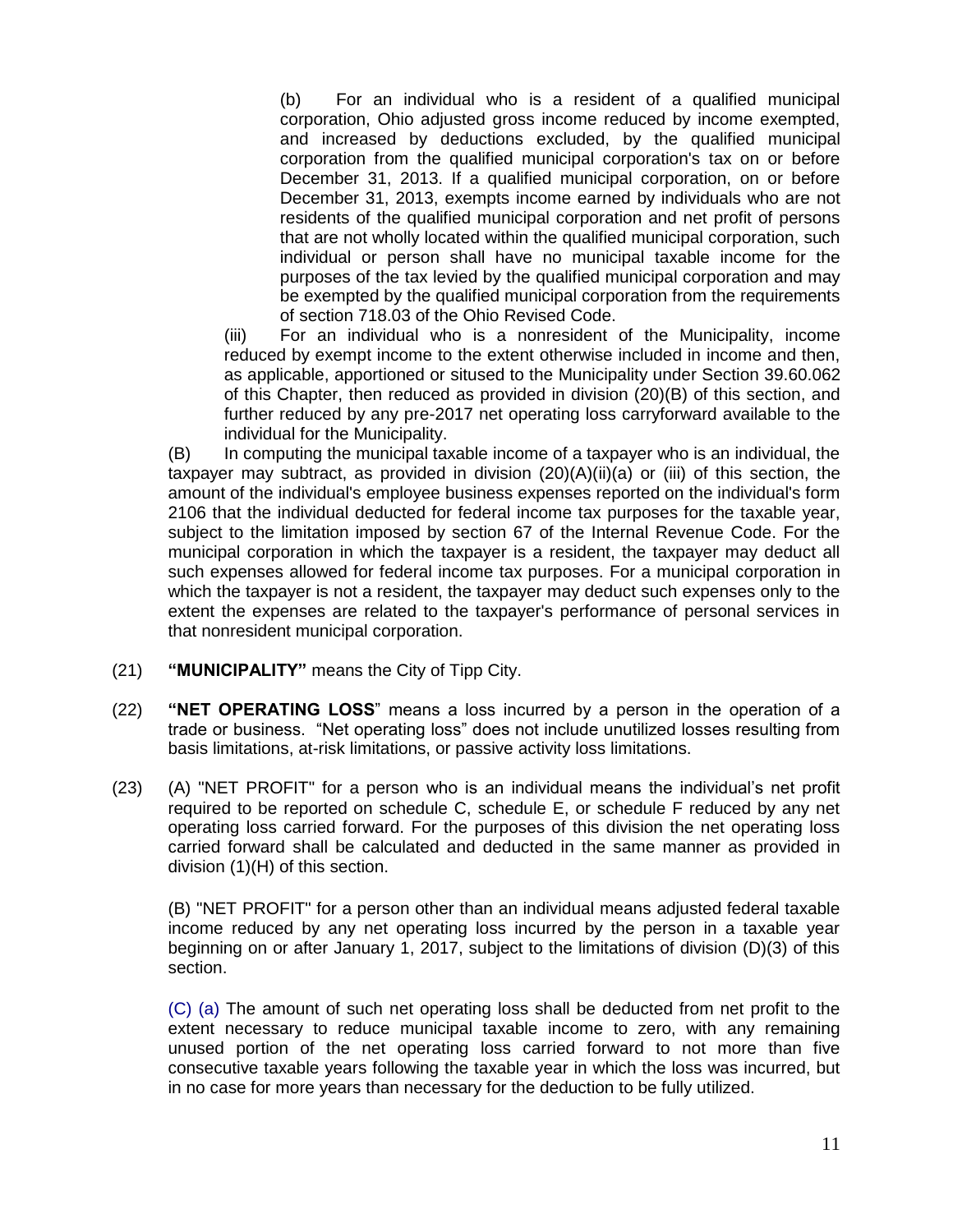(b) No person shall use the deduction allowed by division (D)(3) of this section to offset qualifying wages.

(c) (i) For taxable years beginning in 2018, 2019, 2020, 2021, or 2022, a person may not deduct, for purposes of an income tax levied by a municipal corporation that levies an income tax before January 1, 2016, more than fifty per cent of the amount of the deduction otherwise allowed by division (D)(3) of this section.

(ii) For taxable years beginning in 2023 or thereafter, a person may deduct, for purposes of an income tax levied by a municipal corporation that levies an income tax before January 1, 2016, the full amount allowed by division (D)(3) of this section without regard to the limitation of division (D)(3)(b)(i) of this section.

(d) Any pre-2017 net operating loss carryforward deduction that is available may be utilized before a taxpayer may deduct any amount pursuant to division (D)(3) of this section.

(e) Nothing in division  $(D)(3)(c)(i)$  of this section precludes a person from carrying forward, for use with respect to any return filed for a taxable year beginning after 2018, any amount of net operating loss that was not fully utilized by operation of division  $(D)(3)(c)(i)$  of this section. To the extent that an amount of net operating loss that was not fully utilized in one or more taxable years by operation of division  $(D)(3)(c)(i)$  of this section is carried forward for use with respect to a return filed for a taxable year beginning in 2019, 2020, 2021, or 2022, the limitation described in division (D)(3)(c)(i) of this section shall apply to the amount carried forward.

(C) For the purposes of this chapter, and notwithstanding division (23)(A) of this section, net profit of a disregarded entity shall not be taxable as against that disregarded entity, but shall instead be included in the net profit of the owner of the disregarded entity.

(ii) For the purposes of this chapter, and not withstanding any other provision of this chapter, the net profit of a publicly traded partnership that makes the election described in division (23)(D) of this section shall be taxed as if the partnership were a C corporation, and shall not be treated as the net profit or income of any owner of the partnership.

(iii) A publicly traded partnership that is treated as a partnership for federal income tax purposes and that is subject to tax on its net profits in one or more municipal corporations in this state may elect to be treated as a C corporation for municipal income tax purposes. The publicly traded partnership shall make the election in every municipal corporation in which the partnership is subject to taxation on its net profits. The election shall be made on the annual tax return filed in each such municipal corporation. The publicly traded partnership shall not be required to file the election with any municipal corporation in which the partnership is not subject to taxation on its net profits, but division (D)(5) of this section applies to all municipal corporations in which an individual owner of the partnership resides.

(24) **"NONRESIDENT"** means an individual that is not a resident of the Municipality.

(25) **"OHIO BUSINESS GATEWAY**" means the online computer network system, created under section [125.30](http://codes.ohio.gov/orc/125.30) of the Ohio Revised Code, that allows persons to electronically file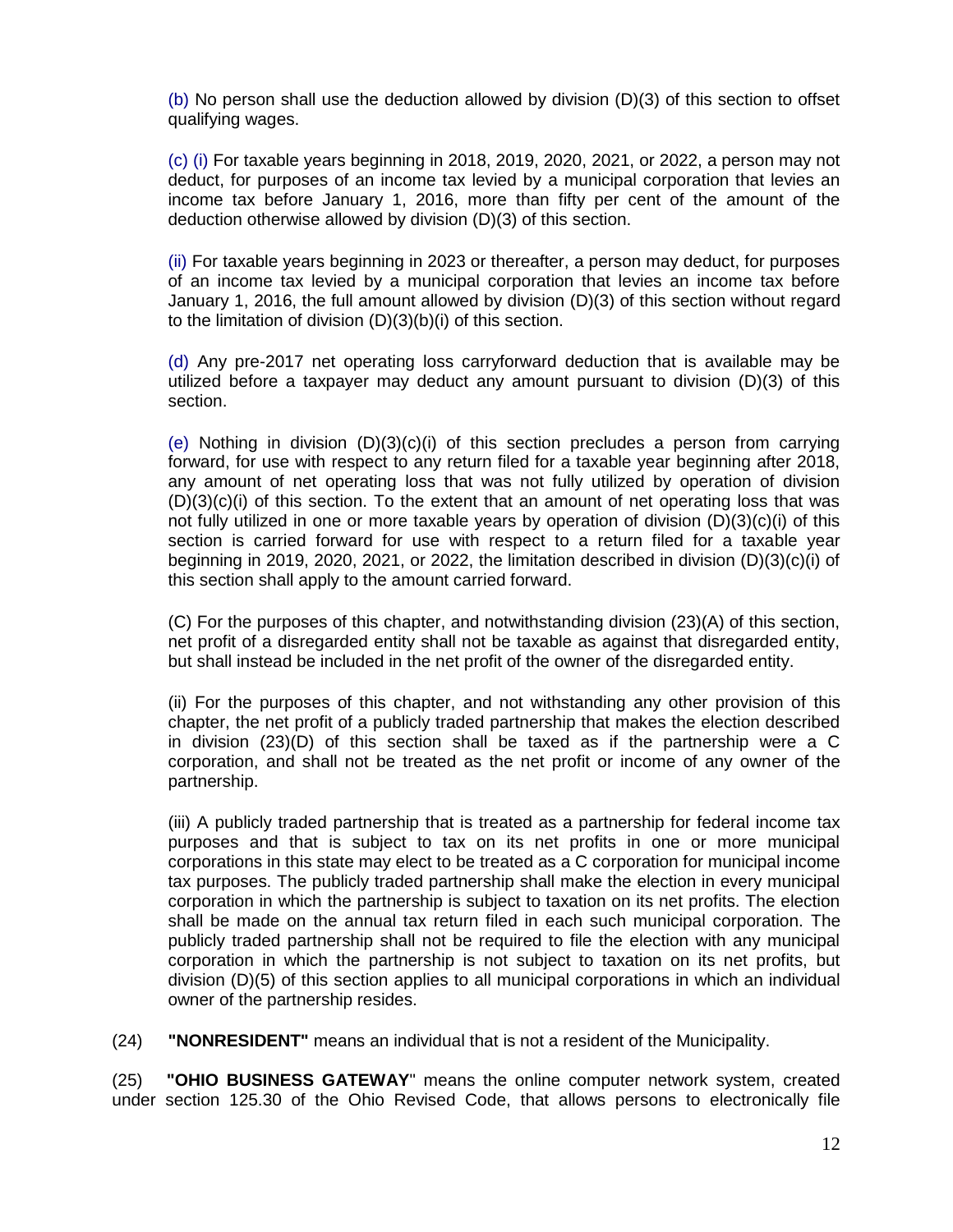business reply forms with state agencies and includes any successor electronic filing and payment system.

(26) **"OTHER PAYER"** means any person, other than an individual's employer or the employer's agent, that pays an individual any amount included in the federal gross income of the individual. "Other payer" includes casino operators and video lottery terminal sales agents.

(27) **"PASS-THROUGH ENTITY**" means a partnership not treated as an association taxable as a C corporation for federal income tax purposes, a limited liability company not treated as an association taxable as a C corporation for federal income tax purposes, an S corporation, or any other class of entity from which the income or profits of the entity are given pass-through treatment for federal income tax purposes. "Pass-through entity" does not include a trust, estate, grantor of a grantor trust, or disregarded entity.

(28) **"PENSION"** means any amount paid to an employee or former employee that is reported to the recipient on an IRS form 1099-R, or successor form. Pension does not include deferred compensation, or amounts attributable to nonqualified deferred compensation plans, reported as FICA/Medicare wages on an IRS form W-2, Wage and Tax Statement, or successor form.

(29) **"PERSON**" includes individuals, firms, companies, joint stock companies, business trusts, estates, trusts, partnerships, limited liability partnerships, limited liability companies, associations, C corporations, S corporations, governmental entities, and any other entity.

(30) **"POSTAL SERVICE"** means the United States postal service, or private delivery service delivering documents and packages within an agreed upon delivery schedule, or any other carrier service delivering the item.

(31) **"POSTMARK DATE**," **"DATE OF POSTMARK**," and similar terms include the date recorded and marked by a delivery service and recorded electronically to a database kept in the regular course if its business and marked on the cover in which the payment or document is enclosed, the date on which the payment or document was given to the delivery service for delivery.

(32) (A) **"PRE-2017 NET OPERATING LOSS CARRYFORWARD**" means any net operating loss incurred in a taxable year beginning before January 1, 2017, to the extent such loss was permitted, by a resolution or ordinance of the Municipality that was adopted by the Municipality before January 1, 2016, to be carried forward and utilized to offset income or net profit generated in such Municipality in future taxable years.

(B) For the purpose of calculating municipal taxable income, any pre-2017 net operating loss carryforward may be carried forward to any taxable year, including taxable years beginning in 2017 or thereafter, for the number of taxable years provided in the resolution or ordinance or until fully utilized, whichever is earlier.

(33) **"QUALIFIED MUNICIPAL CORPORATION**" means a municipal corporation that, by resolution or ordinance adopted on or before December 31, 2011, adopted Ohio adjusted gross income, as defined by section [5747.01](http://codes.ohio.gov/orc/5747.01) of the Ohio Revised Code, as the income subject to tax for the purposes of imposing a municipal income tax.

(34) **"QUALIFYING WAGES**" means wages, as defined in section 3121(a) of the Internal Revenue Code, without regard to any wage limitations, adjusted as follows:

(A) Deduct the following amounts: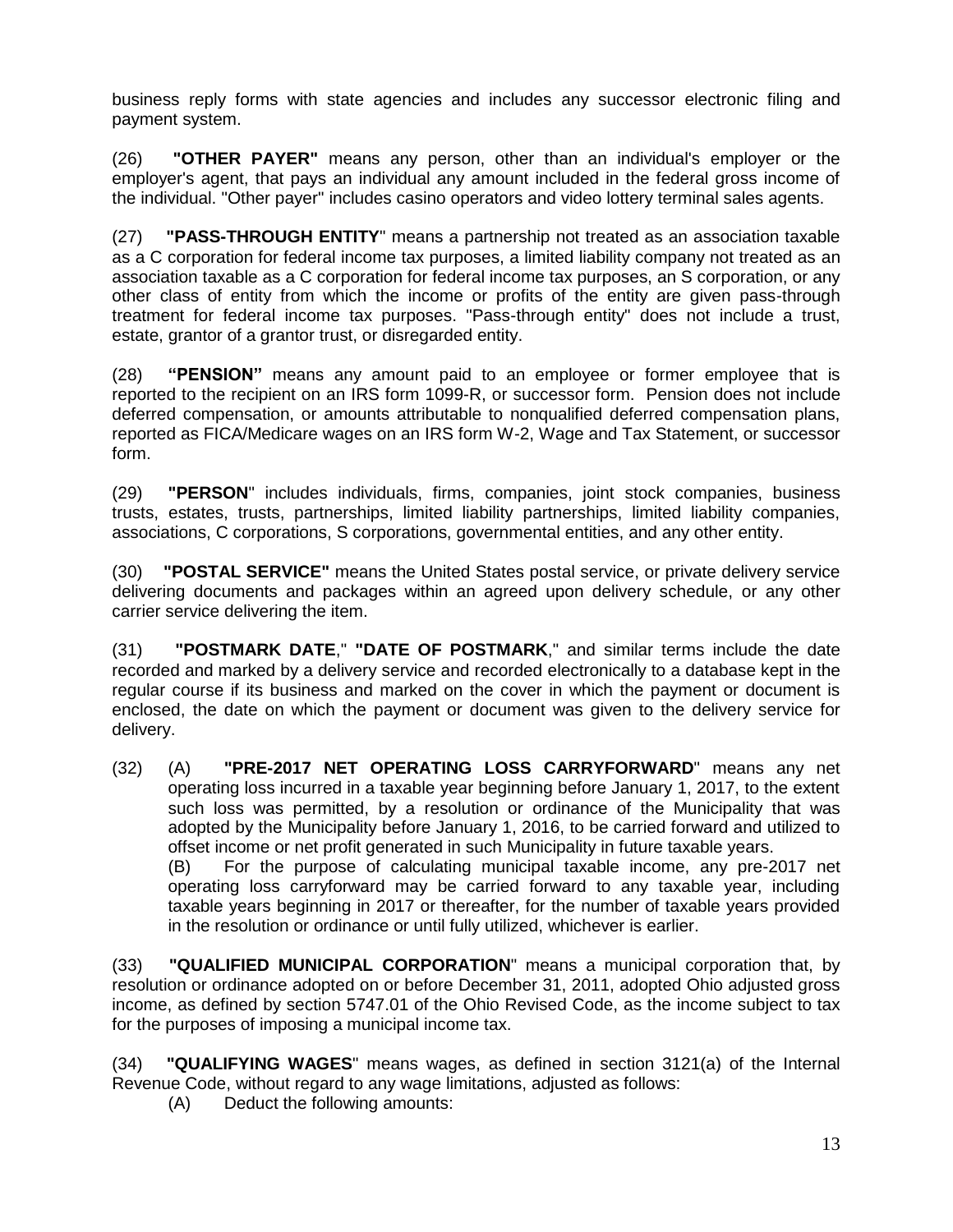(i) Any amount included in wages if the amount constitutes compensation attributable to a plan or program described in section 125 of the Internal Revenue Code.

(ii) Any amount included in wages if the amount constitutes payment on account of a disability related to sickness or an accident paid by a party unrelated to the employer, agent of an employer, or other payer.

(iii) INTENTIONALLY LEFT BLANK

(iv) INTENTIONALLY LEFT BLANK

(v) Any amount included in wages that is exempt income.

(B) Add the following amounts:

(i) Any amount not included in wages solely because the employee was employed by the employer before April 1, 1986.

(ii) Any amount not included in wages because the amount arises from the sale, exchange, or other disposition of a stock option, the exercise of a stock option, or the sale, exchange, or other disposition of stock purchased under a stock option. Division (34)(B)(ii) of this section applies only to those amounts constituting ordinary income.

(iii) Any amount not included in wages if the amount is an amount described in section 401(k), 403(b), or 457 of the Internal Revenue Code. Division (34)(B)(iii) of this section applies only to employee contributions and employee deferrals.

(iv) Any amount that is supplemental unemployment compensation benefits described in section 3402(o)(2) of the Internal Revenue Code and not included in wages.

(v) Any amount received that is treated as self-employment income for federal tax purposes in accordance with section 1402(a)(8) of the Internal Revenue Code.

(vi) Any amount not included in wages if all of the following apply:

(a) For the taxable year the amount is employee compensation that is earned outside of the United States and that either is included in the taxpayer's gross income for federal income tax purposes or would have been included in the taxpayer's gross income for such purposes if the taxpayer did not elect to exclude the income under section 911 of the Internal Revenue Code;

(b) For no preceding taxable year did the amount constitute wages as defined in section 3121(a) of the Internal Revenue Code;

(c) For no succeeding taxable year will the amount constitute wages; and

(d) For any taxable year the amount has not otherwise been added to wages pursuant to either division (34)(B) of this section or section [718.03](http://codes.ohio.gov/orc/718.03) of the Ohio Revised Code, as that section existed before the effective date of H.B. 5 of the 130th general assembly, March 23, 2015.

# (35) **"RELATED ENTITY**" means any of the following:

(A) An individual stockholder, or a member of the stockholder's family enumerated in section 318 of the Internal Revenue Code, if the stockholder and the members of the stockholder's family own directly, indirectly, beneficially, or constructively, in the aggregate, at least fifty per cent of the value of the taxpayer's outstanding stock;

(B) A stockholder, or a stockholder's partnership, estate, trust, or corporation, if the stockholder and the stockholder's partnerships, estates, trusts, or corporations own directly, indirectly, beneficially, or constructively, in the aggregate, at least fifty per cent of the value of the taxpayer's outstanding stock;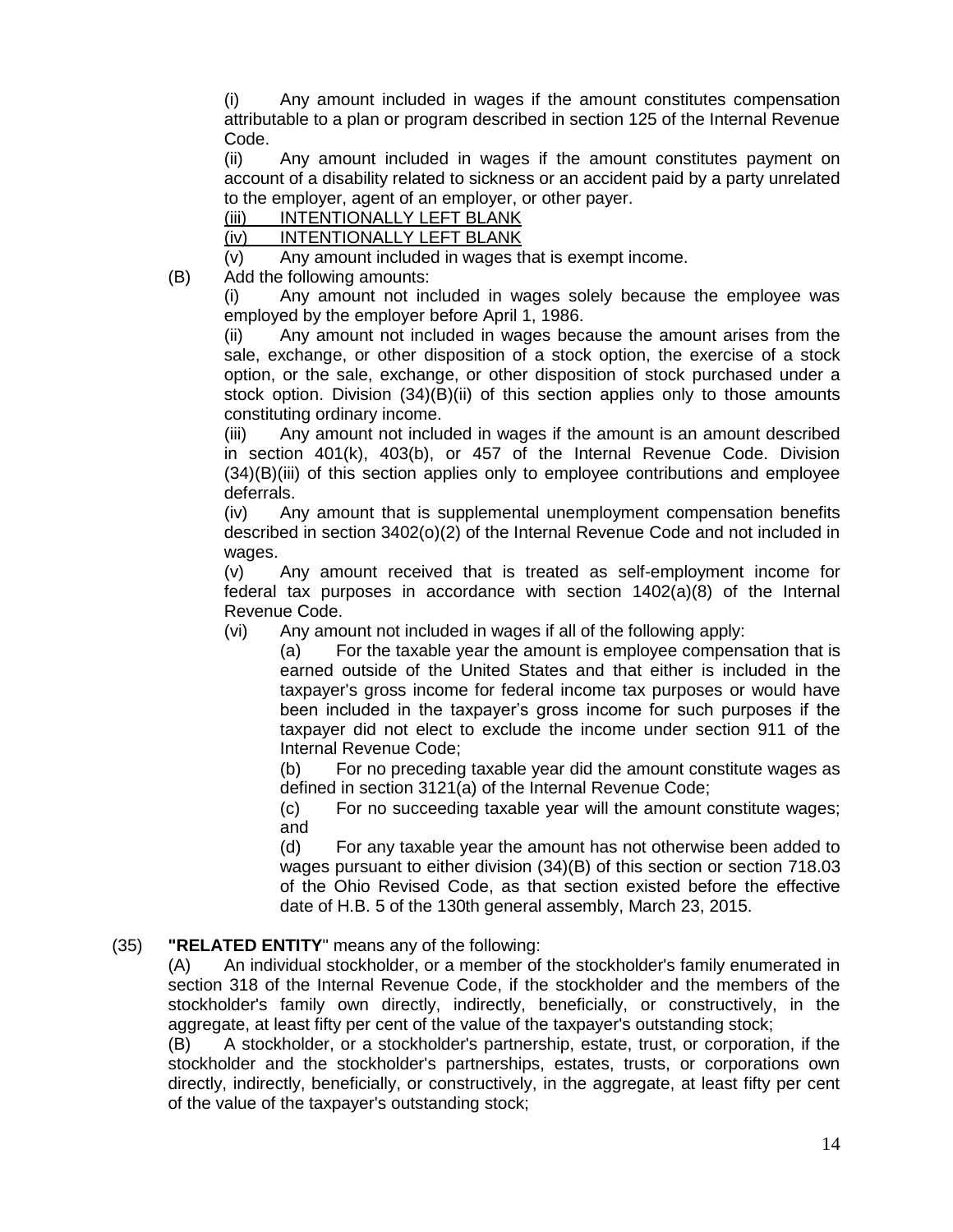(C) A corporation, or a party related to the corporation in a manner that would require an attribution of stock from the corporation to the party or from the party to the corporation under division (35)(D) of this section, provided the taxpayer owns directly, indirectly, beneficially, or constructively, at least fifty per cent of the value of the corporation's outstanding stock;

(D) The attribution rules described in section 318 of the Internal Revenue Code apply for the purpose of determining whether the ownership requirements in divisions (35)(A) to (C) of this section have been met.

(36) **"RELATED MEMBER**" means a person that, with respect to the taxpayer during all or any portion of the taxable year, is either a related entity, a component member as defined in section 1563(b) of the Internal Revenue Code, or a person to or from whom there is attribution of stock ownership in accordance with section 1563(e) of the Internal Revenue Code except, for purposes of determining whether a person is a related member under this division, "twenty per cent" shall be substituted for "5 percent" wherever "5 percent" appears in section 1563(e) of the Internal Revenue Code.

(37) **"RESIDENT**" means an individual who is domiciled in the Municipality as determined under Section 39.60.042 of this Chapter.

(38) **"S CORPORATION**" means a person that has made an election under subchapter S of Chapter 1 of Subtitle A of the Internal Revenue Code for its taxable year.

(39) **"SCHEDULE C**" means internal revenue service schedule C (form 1040) filed by a taxpayer pursuant to the Internal Revenue Code.

(40) **"SCHEDULE E"** means internal revenue service schedule E (form 1040) filed by a taxpayer pursuant to the Internal Revenue Code.

(41) **"SCHEDULE F**" means internal revenue service schedule F (form 1040) filed by a taxpayer pursuant to the Internal Revenue Code.

(42) **"SINGLE MEMBER LIMITED LIABILITY COMPANY**" means a limited liability company that has one direct member.

(43) **"SMALL EMPLOYER"** means any employer that had total revenue of less than five hundred thousand dollars during the preceding taxable year. For purposes of this division, "total revenue" means receipts of any type or kind, including, but not limited to, sales receipts; payments; rents; profits; gains, dividends, and other investment income; commissions; premiums; money; property; grants; contributions; donations; gifts; program service revenue; patient service revenue; premiums; fees, including premium fees and service fees; tuition payments; unrelated business revenue; reimbursements; any type of payment from a governmental unit, including grants and other allocations; and any other similar receipts reported for federal income tax purposes or under generally accepted accounting principles. "Small employer" does not include the federal government; any state government, including any state agency or instrumentality; any political subdivision; or any entity treated as a government for financial accounting and reporting purposes.

(44) **"TAX ADMINISTRATOR**" means the individual charged with direct responsibility for administration of an income tax levied by a municipal corporation in accordance with this chapter, and also includes the following:

(A) A municipal corporation acting as the agent of another municipal corporation;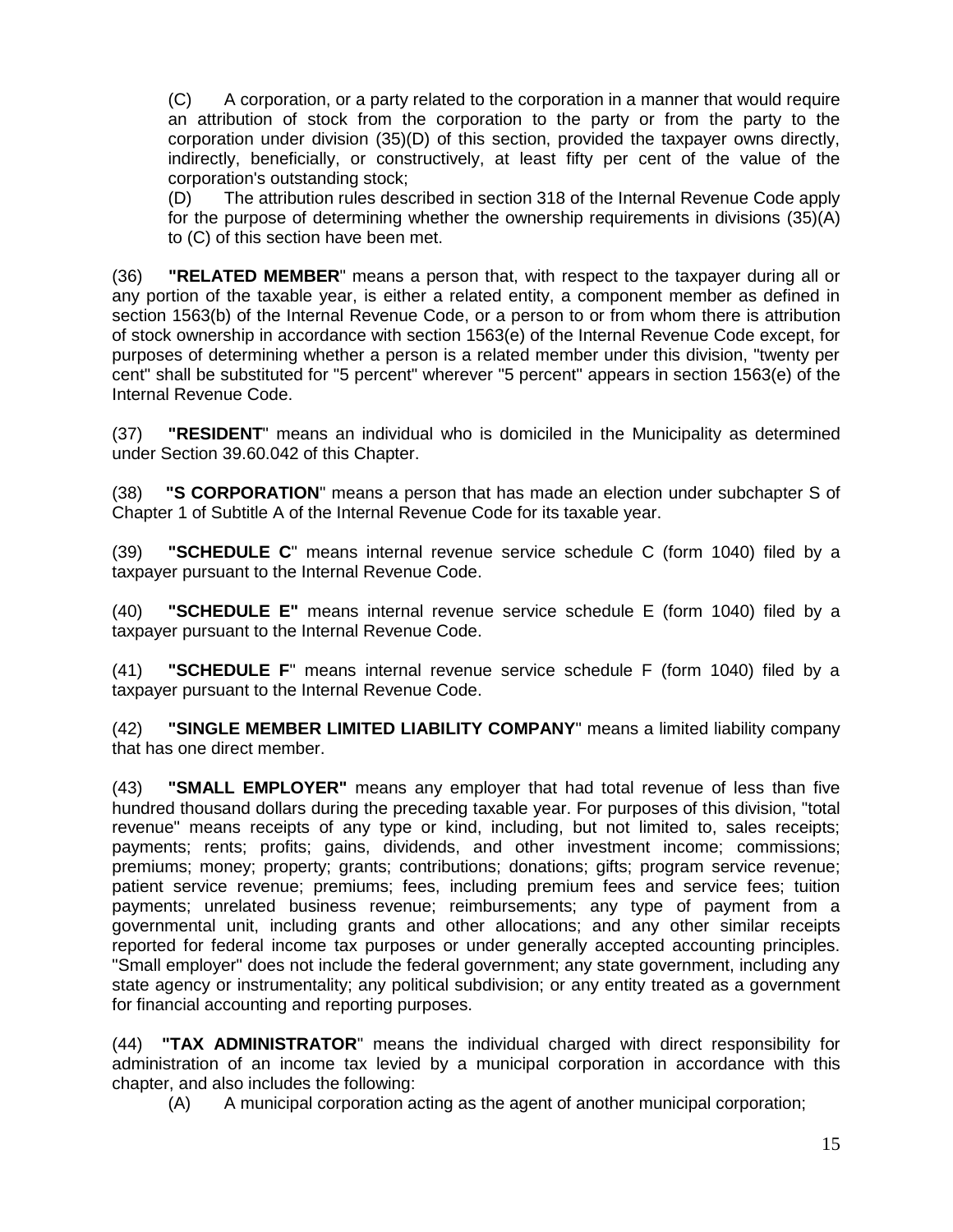(B) A person retained by a municipal corporation to administer a tax levied by the municipal corporation, but only if the municipal corporation does not compensate the person in whole or in part on a contingency basis;

(C) The Central Collection Agency (CCA) or the Regional Income Tax Agency (RITA) or their successors in interest, or another entity organized to perform functions similar to those performed by the Central Collection Agency and the Regional Income Tax Agency.

(D) "Tax Administrator" does not include the tax commissioner.

(45) **"TAX RETURN PREPARER**" means any individual described in section 7701(a)(36) of the Internal Revenue Code and 26 C.F.R. 301.7701-15.

(46) **"TAXABLE YEAR"** means the corresponding tax reporting period as prescribed for the taxpayer under the Internal Revenue Code.

- (47) (A) **"TAXPAYER**" means a person subject to a tax levied on income by a municipal corporation in accordance with this chapter. "Taxpayer" does not include a grantor trust or, except as provided in division (47)(B)(i) of this section, a disregarded entity.
	- (B) (i) A single member limited liability company that is a disregarded entity for federal tax purposes may be a separate taxpayer from its single member in all Ohio municipal corporations in which it either filed as a separate taxpayer or did not file for its taxable year ending in 2003, if all of the following conditions are met:

(a) The limited liability company's single member is also a limited liability company.

(b) The limited liability company and its single member were formed and doing business in one or more Ohio municipal corporations for at least five years before January 1, 2004.

(c) Not later than December 31, 2004, the limited liability company and its single member each made an election to be treated as a separate taxpayer under division (L) of section 718.01 of the Ohio Revised Code as this section existed on December 31, 2004.

(d) The limited liability company was not formed for the purpose of evading or reducing Ohio municipal corporation income tax liability of the limited liability company or its single member.

(e) The Ohio municipal corporation that was the primary place of business of the sole member of the limited liability company consented to the election.

(ii) For purposes of division  $(47)(B)(i)(e)$  of this section, a municipal corporation was the primary place of business of a limited liability company if, for the limited liability company's taxable year ending in 2003, its income tax liability was greater in that municipal corporation than in any other municipal corporation in Ohio, and that tax liability to that municipal corporation for its taxable year ending in 2003 was at least four hundred thousand dollars.

(48) **"TAXPAYERS' RIGHTS AND RESPONSIBILITIES**" means the rights provided to taxpayers in sections [718.11](http://codes.ohio.gov/orc/718.11) , [718.12](http://codes.ohio.gov/orc/718.12) , 718.19, 718.23, 718.36, 718.37, 718.38, [5717.011](http://codes.ohio.gov/orc/5717.011) , and [5717.03](http://codes.ohio.gov/orc/5717.03) of the Ohio Revised Code and any corresponding ordinances of the Municipality, and the responsibilities of taxpayers to file, report, withhold, remit, and pay municipal income tax and otherwise comply with Chapter 718 of the Ohio Revised Code and resolutions, ordinances, and rules adopted by a municipal corporation for the imposition and administration of a municipal income tax.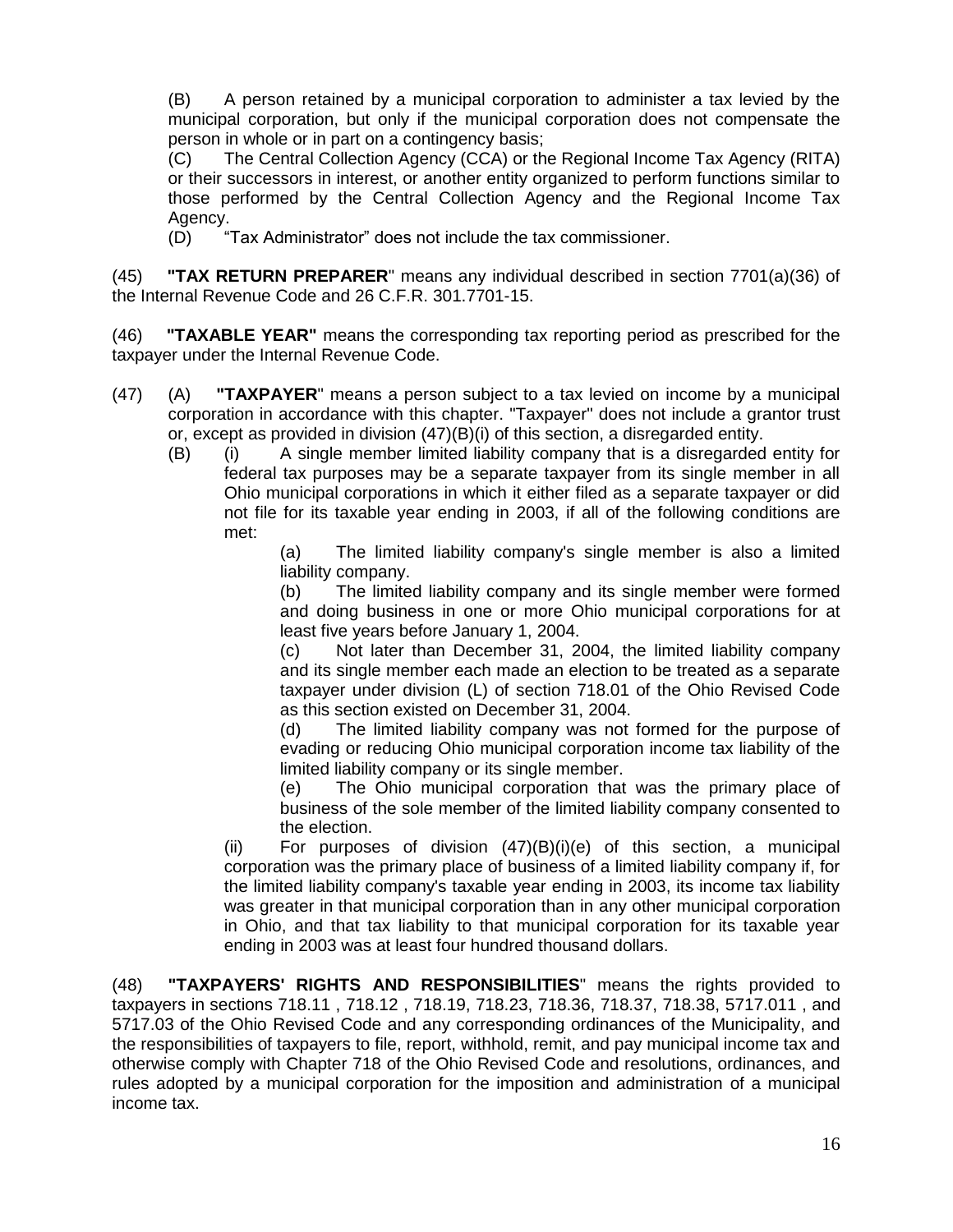(49) "Tax Commissioner" means the tax commissioner appointed under section 121.03 of the Ohio Revised Code.

*(Source: Most definitions can be found in ORC 718.01)*

# **39.60.04 INCOME SUBJECT TO TAX FOR INDIVIDUALS**

# **39.60.041 DETERMINING MUNICIPAL TAXABLE INCOME FOR INDIVIDUALS**

- (A) "Municipal Taxable Income" for a resident of the Municipality is calculated as follows:
	- (1) "Income" reduced by "Exempt Income" to the extent such exempt income is otherwise included in income, reduced by allowable employee business expense deduction as found in division (20)(B) of Section 39.60.03 of this Chapter, further reduced by any "Pre-2017 Net Operating Loss Carryforward" equals "Municipal Taxable Income".
		- (a) "Income" is defined in Section 39.60.03 (14) of this Chapter.
			- (i) "Qualifying Wages" is defined in Section 39.60.03(34).

(ii) "Net profit" is included in "income", and is defined in Section 39.60.03 (23) of this Chapter. This section also provides that the net operating loss carryforward shall be calculated and deducted in the same manner as provided in division (1)(H) of Section 39.60.03. Treatment of net profits received by an individual taxpayer from rental real estate is provided in Section 39.60.062(E).

(iii) Section 39.60.03(14) provides the following: offsetting and net operating loss carryforward treatment in (14)(A)(ii)(a); resident's distributive share of net profit from pass through entity treatment in (14)(A)(ii)(b); treatment of S Corporation distributive share of net profit in the hands of the shareholder in  $(14)(A)(iii)$ ; restriction of amount of loss permitted to be carried forward for use by taxpayer in a subsequent taxable year in (14)(A)(iv).

- (iv) "Pass-Through Entity" is defined in Section 39.60.03(27).
- (b) "Exempt Income" is defined in Section 39.60.03 (11) of this Chapter.
- (c) Allowable employee business expense deduction is described in (20)(B) of Section 39.60.03 of this Chapter, and is subject to the limitations provided in that section.
- (d) "Pre-2017 Net Operating Loss Carryforward" is defined in Section 39.60.03 (32) of this Chapter
- (B) "Municipal Taxable Income" for a nonresident of the Municipality is calculated as follows:
	- (1) "Income" reduced by "Exempt Income" to the extent such exempt income is otherwise included in income, as applicable, apportioned or sitused to the Municipality as provided in Section 39.60.062 of this Chapter, reduced by allowable employee business expense deduction as found in (20)(B) of Section 39.60.03 of this Chapter, further reduced by any "Pre-2017 Net Operating Loss Carryforward" equals "Municipal Taxable Income".
		- (a) "Income" is defined in Section 39.60.03(14) of this Chapter.
			- (i) "Qualifying Wages" is defined in Section 39.60.03(34).

(ii) "Net profit" is included in "income", and is defined in Section 39.60.03(23) of this Chapter. This section also provides that the net operating loss carryforward shall be calculated and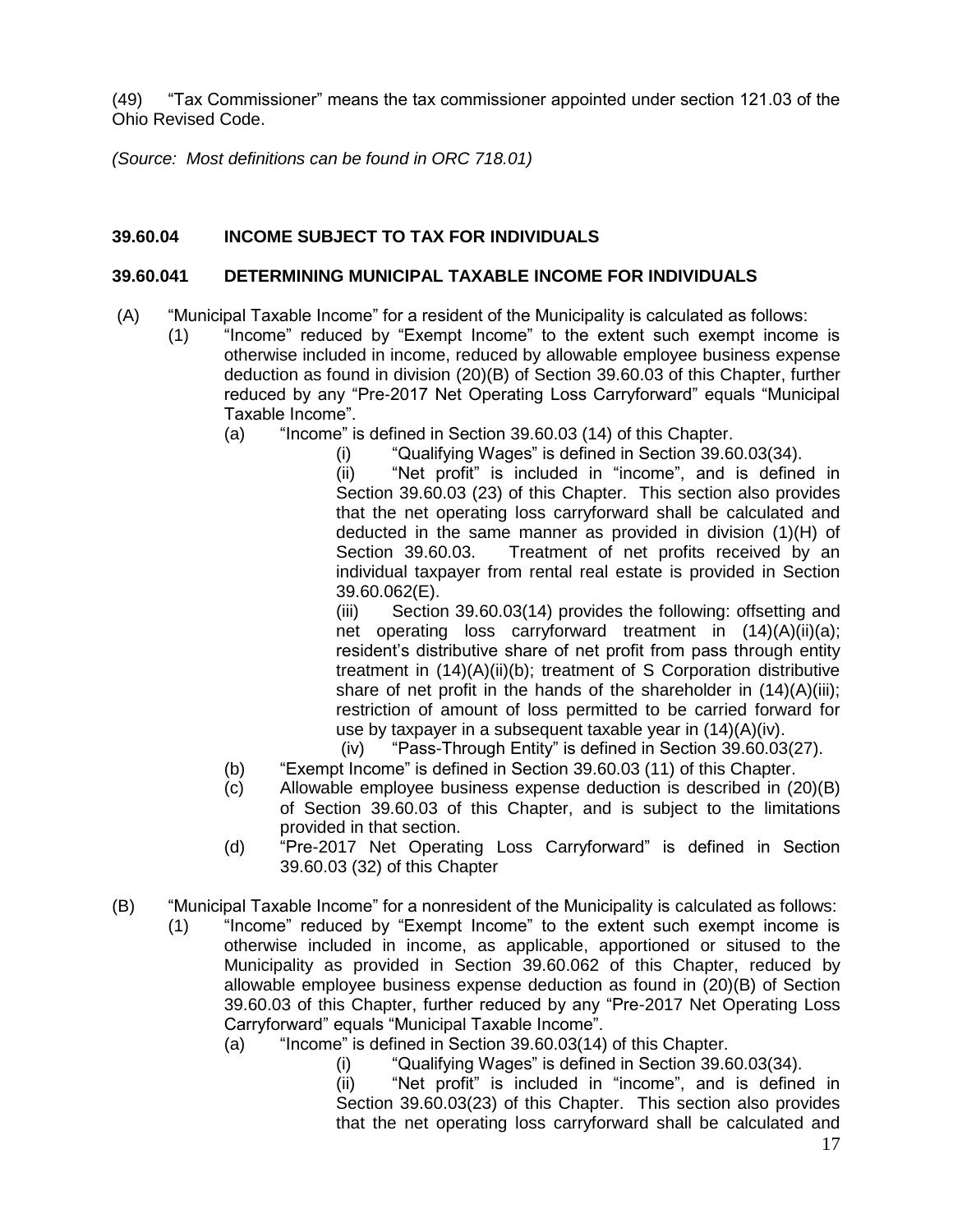deducted in the same manner as provided in division (1)(H) of Section 39.60.03. "Net profit" for a nonresident individual includes any net profit of the nonresident, but excludes the distributive share of net profit or loss of only pass through entity owned directly or indirectly by the nonresident.

- (iii) "Pass-Through Entity" is defined in Section 39.60.03(27).
- (b) "Exempt Income" is defined in Section 39.60.03(11) of this Chapter.
- (c) "Apportioned or sitused to the Municipality as provided in Section 39.60.062 of this Chapter" includes the apportionment of net profit income attributable to work done or services performed in the Municipality. Treatment of net profits received by an individual taxpayer from rental real estate is provided in Section 39.60.062(E).
- (d) "Allowable employee business expense deduction" as described in (20)(B) of Section 39.60.03 of this Chapter, is subject to the limitations provided in that section. For a nonresident of the Municipality, the deduction is limited to the extent the expenses are related to the performance of personal services by the nonresident in the Municipality.
- (e) "Pre-2017 Net Operating Loss Carryforward" is defined in Section 39.60.03(32) of this Chapter.

#### **39.60.042 DOMICILE**

(A) As used in this section:

(1) "Domicile" means the true, fixed and permanent home of the taxpayer to which whenever absent, the taxpayer intends to return.

(2) An individual is presumed to be domiciled in the Municipality for all or part of a taxable year if the individual was domiciled in the Municipality on the last day of the immediately preceding taxable year or if the tax administrator reasonably concludes that the individual is domiciled in the Municipality for all or part of the taxable year.

(3) An individual may rebut the presumption of domicile described in division (A)(1) of this section if the individual establishes by a preponderance of the evidence that the individual was not domiciled in the Municipality for all or part of the taxable year.

(B) For the purpose of determining whether an individual is domiciled in the Municipality for all or part of a taxable year, factors that may be considered include, but are not limited to, the following:

- (1) The individual's domicile in other taxable years;
- (2) The location at which the individual is registered to vote;
- (3) The address on the individual's driver's license;

(4) The location of real estate for which the individual claimed a property tax exemption or reduction allowed on the basis of the individual's residence or domicile;

(5) The location and value of abodes owned or leased by the individual;

 (6) Declarations, written or oral, made by the individual regarding the individual's residency;

(7) The primary location at which the individual is employed.

 (8) The location of educational institutions attended by the individual's dependents as defined in section 152 of the Internal Revenue Code, to the extent that tuition paid to such educational institution is based on the residency of the individual or the individual's spouse in the municipal corporation or state where the educational institution is located;

(9) The number of contact periods the individual has with the Municipality. For the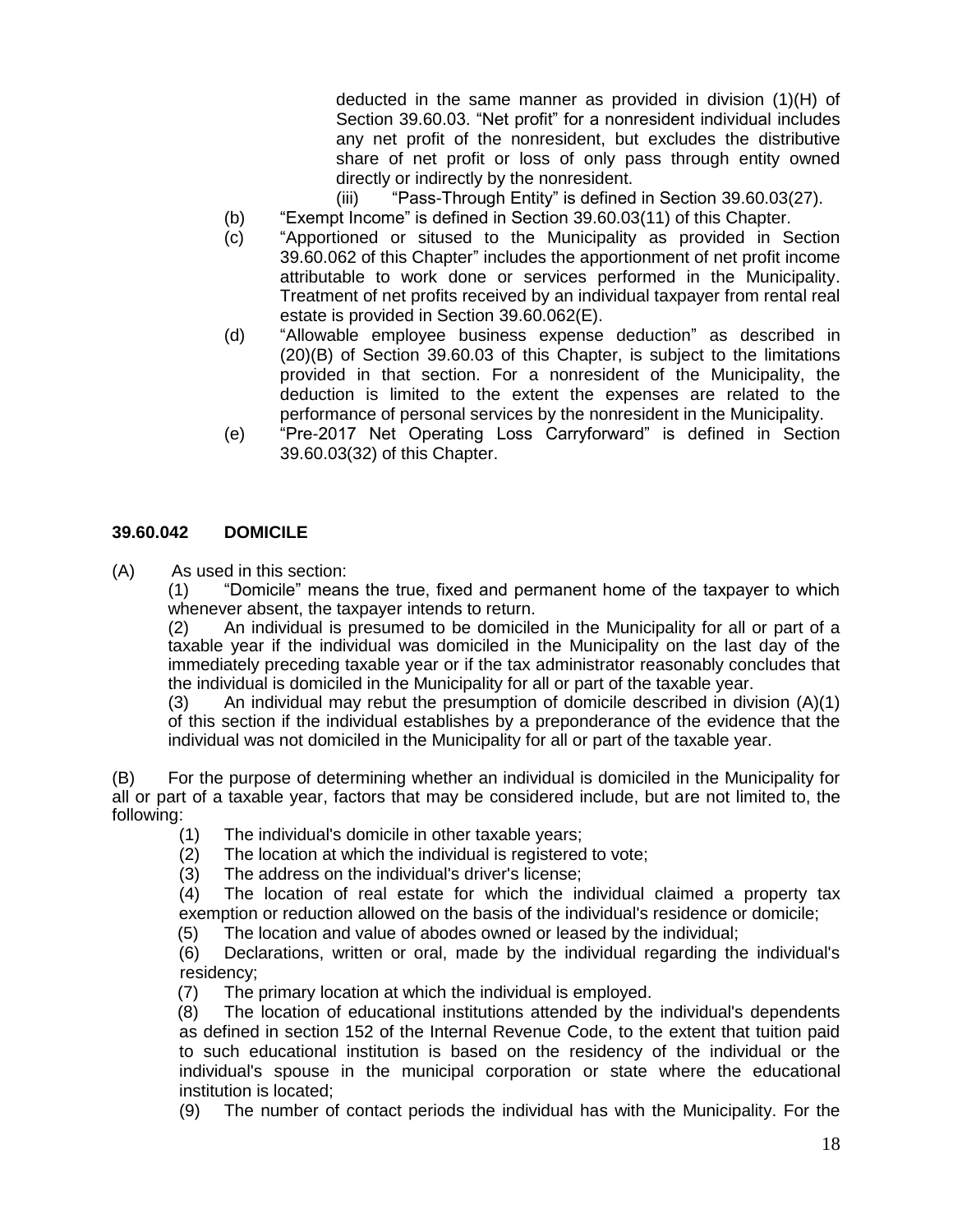purposes of this division, an individual has one "contact period" with the Municipality if the individual is away overnight from the individual's abode located outside of the Municipality and while away overnight from that abode spends at least some portion, however minimal, of each of two consecutive days in the Municipality. For purposes of this section, the State's contact period test or bright-line test and resulting determination have no bearing on municipal residency or domicile.

(C) All applicable factors are provided in Ohio Revised Code Section 718.012.

*(Source: ORC 718.012)*

#### **39.60.043 EXEMPTION FOR MEMBER OR EMPLOYEE OF GENERAL ASSEMBLY AND CERTAIN JUDGES**

(A) Only the municipal corporation of residence shall be permitted to levy a tax on the income of any member or employee of the Ohio General Assembly, including the Lieutenant Governor, whose income is received as a result of services rendered as such member or employee and is paid from appropriated funds of this state.

(B) Only the municipal corporation of residence and the city of Columbus shall levy a tax on the income of the Chief Justice or a Justice of the Supreme Court received as a result of services rendered as the Chief Justice or Justice. Only the municipal corporation of residence shall levy a tax on the income of a judge sitting by assignment of the Chief Justice or on the income of a district court of appeals judge sitting in multiple locations within the district, received as a result of services rendered as a judge.

*(Source: ORC 718.50)*

#### **39.60.05 COLLECTION AT SOURCE**

#### **39.60.051 COLLECTION AT SOURCE; WITHHOLDING FROM QUALIFYING WAGES**

(A) (1) Each employer, agent of an employer, or other payer located or doing business in the Municipality shall withhold from each employee an amount equal to the qualifying wages of the employee earned by the employee in the Municipality multiplied by the applicable rate of the Municipality's income tax, except for qualifying wages for which withholding is not required under section 39.60.052 of this Chapter or division (D) or (F) of this section. An employer, agent of an employer, or other payer shall deduct and withhold the tax from qualifying wages on the date that the employer, agent, or other payer directly, indirectly, or constructively pays the qualifying wages to, or credits the qualifying wages to the benefit of, the employee.

 $(2)$  In addition to withholding the amounts required under division  $(A)(1)$  of this section, an employer, agent of an employer, or other payer may also deduct and withhold, on the request of an employee, taxes for the municipal corporation in which the employee is a resident.

(B) (1) An employer, agent of an employer, or other payer shall remit to the Tax Administrator of the Municipality the greater of the income taxes deducted and withheld or the income taxes required to be deducted and withheld by the employer, agent, or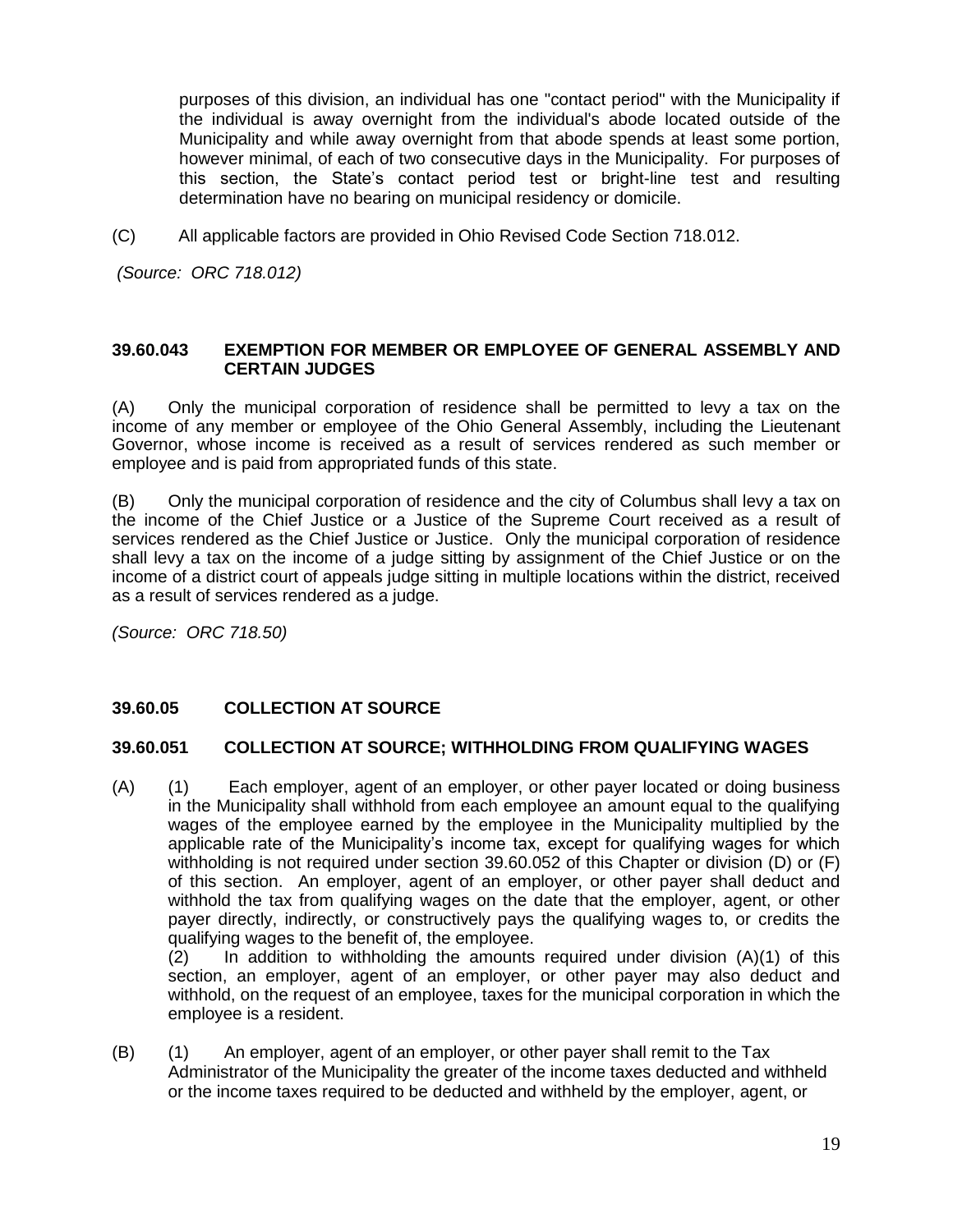other payer, along with any report required by the Tax Administrator to accompany such payment, according to the following schedule:

(a) Any employer, agent of an employer, or other payer not required to make payments under division (B)(1)(b) of this section of taxes required to be deducted and withheld shall make quarterly payments to the Tax Administrator not later than the last day of the month following the last day of each calendar quarter.

(b) Taxes required to be deducted and withheld shall be remitted monthly to the Tax Administrator if the total taxes deducted and withheld or required to be deducted and withheld by the employer, agent, or other payer on behalf of the municipal corporation in the preceding calendar year exceeded two thousand three hundred ninety-nine dollars, or if the total amount of taxes deducted and withheld or required to be deducted and withheld on behalf of the Municipality in any month of the preceding calendar quarter exceeded two hundred dollars. Payments under division (B)(1)(b) of this section shall be made to the Tax Administrator not later than fifteen days after the last day of each month.

(C) An employer, agent of an employer, or other payer shall make and file a return showing the amount of tax withheld by the employer, agent, or other payer from the qualifying wages of each employee and remitted to the Tax Administrator. A return filed by an employer, agent, or other payer under this division shall be accepted by the Municipality as the return required of an employee whose sole income subject to the tax under this chapter is the qualifying wages reported by the employee's employer, agent of an employer, or other payer, unless the Municipality requires all resident individual taxpayers to file a tax return under section 39.60.091 of this Chapter.

(D) An employer, agent of an employer, or other payer is not required to withhold municipal income tax with respect to an individual's disqualifying disposition of an incentive stock option if, at the time of the disqualifying disposition, the individual is not an employee of either the corporation with respect to whose stock the option has been issued or of such corporation's successor entity.

(E) (1) An employee is not relieved from liability for a tax by the failure of the employer, agent of an employer, or other payer to withhold the tax as required under this chapter or by the employer's, agent's, or other payer's exemption from the requirement to withhold the tax.

(2) The failure of an employer, agent of an employer, or other payer to remit to the Municipality the tax withheld relieves the employee from liability for that tax unless the employee colluded with the employer, agent, or other payer in connection with the failure to remit the tax withheld.

(F) Compensation deferred before June 26, 2003, is not subject to any municipal corporation income tax or municipal income tax withholding requirement to the extent the deferred compensation does not constitute qualifying wages at the time the deferred compensation is paid or distributed.

(G) Each employer, agent of an employer, or other payer required to withhold taxes is liable for the payment of that amount required to be withheld, whether or not such taxes have been withheld, and such amount shall be deemed to be held in trust for the Municipality until such time as the withheld amount is remitted to the Tax Administrator.

(H) On or before the last day of February of each year, an employer shall file a Withholding Reconciliation Return with the Tax Administrator listing the names, addresses, and social security numbers of all employees from whose qualifying wages tax was withheld or should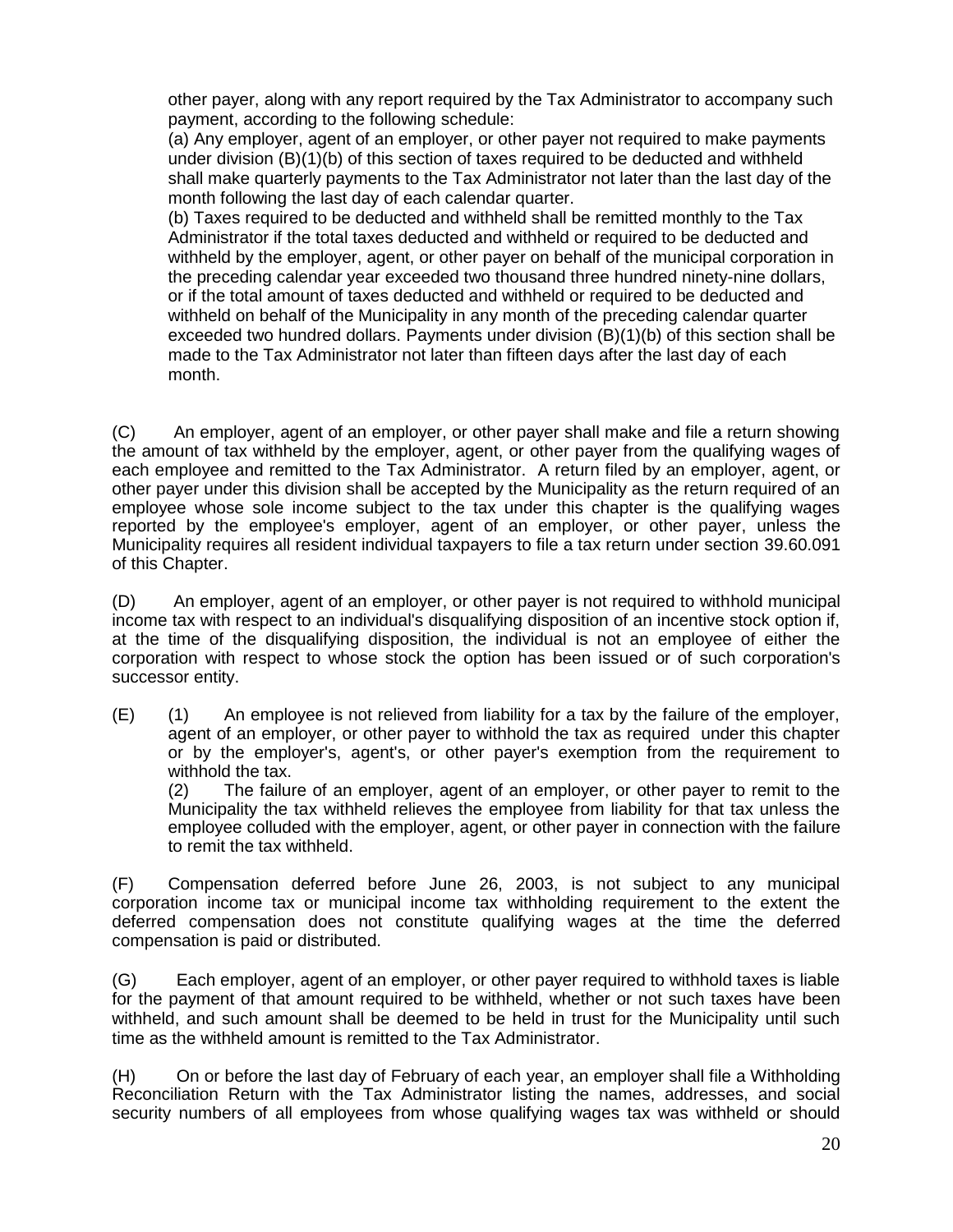have been withheld for the Municipality during the preceding calendar year, the amount of tax withheld, if any, from each such employee's qualifying wage, the total amount of qualifying wages paid to such employee during the preceding calendar year, the name of every other municipal corporation for which tax was withheld or should have been withheld from such employee during the preceding calendar year, any other information required for federal income tax reporting purposes on Internal Revenue Service form W-2 or its equivalent form with respect to such employee, and other information as may be required by the Tax Administrator.

(I) The officer or the employee of the employer, agent of an employer, or other payer with control or direct supervision of or charged with the responsibility for withholding the tax or filing the reports and making payments as required by this section, shall be personally liable for a failure to file a report or pay the tax due as required by this section. The dissolution of an employer, agent of an employer, or other payer does not discharge the officer's or employee's liability for a failure of the employer, agent of an employer, or other payer to file returns or pay any tax due.

(J) An employer is required to deduct and withhold municipal income tax on tips and gratuities received by the employer's employees and constituting qualifying wages only to the extent that the tips and gratuities are under the employer's control. For the purposes of this division, a tip or gratuity is under the employer's control if the tip or gratuity is paid by the customer to the employer for subsequent remittance to the employee, or if the customer pays the tip or gratuity by credit card, debit card, or other electronic means.

(K) A Tax Administrator shall consider any tax withheld by an employer at the request of an employee when such tax is not otherwise required to be withheld by this Chapter to be tax required to be withheld and remitted for the purposes of this section.

*(Source: ORC 718.03)*

# **39.60.052 COLLECTION AT SOURCE; OCCASIONAL ENTRANT**

(A) The following terms as used in this section:

(1) "Employer" includes a person that is a related member to or of an employer.

(2) "Professional athlete" means an athlete who performs services in a professional athletic event for wages or other remuneration.

(3) "Professional entertainer" means a person who performs services in the professional performing arts for wages or other remuneration on a per-event basis.<br>(4) Teublic figure" means a person of prominence who performs services at dis

"Public figure" means a person of prominence who performs services at discrete events, such as speeches, public appearances, or similar events, for wages or other remuneration on a per-event basis.

(5) "Fixed location" means a permanent place of doing business in this state, such as an office, warehouse, storefront, or similar location owned or controlled by an employer.

(6) "Worksite location" means a construction site or other temporary worksite in this state at which the employer provides services for more than twenty days during the calendar year. "Worksite location" does not include the home of an employee.

(7) "Principal place of work" means the fixed location to which an employee is required to report for employment duties on a regular and ordinary basis. If the employee is not required to report for employment duties on a regular and ordinary basis to a fixed location, "principal place of work" means the worksite location in this state to which the employee is required to report for employment duties on a regular and ordinary basis. If the employee is not required to report for employment duties on a regular and ordinary basis to a fixed location or worksite location, "principal place of work" means the location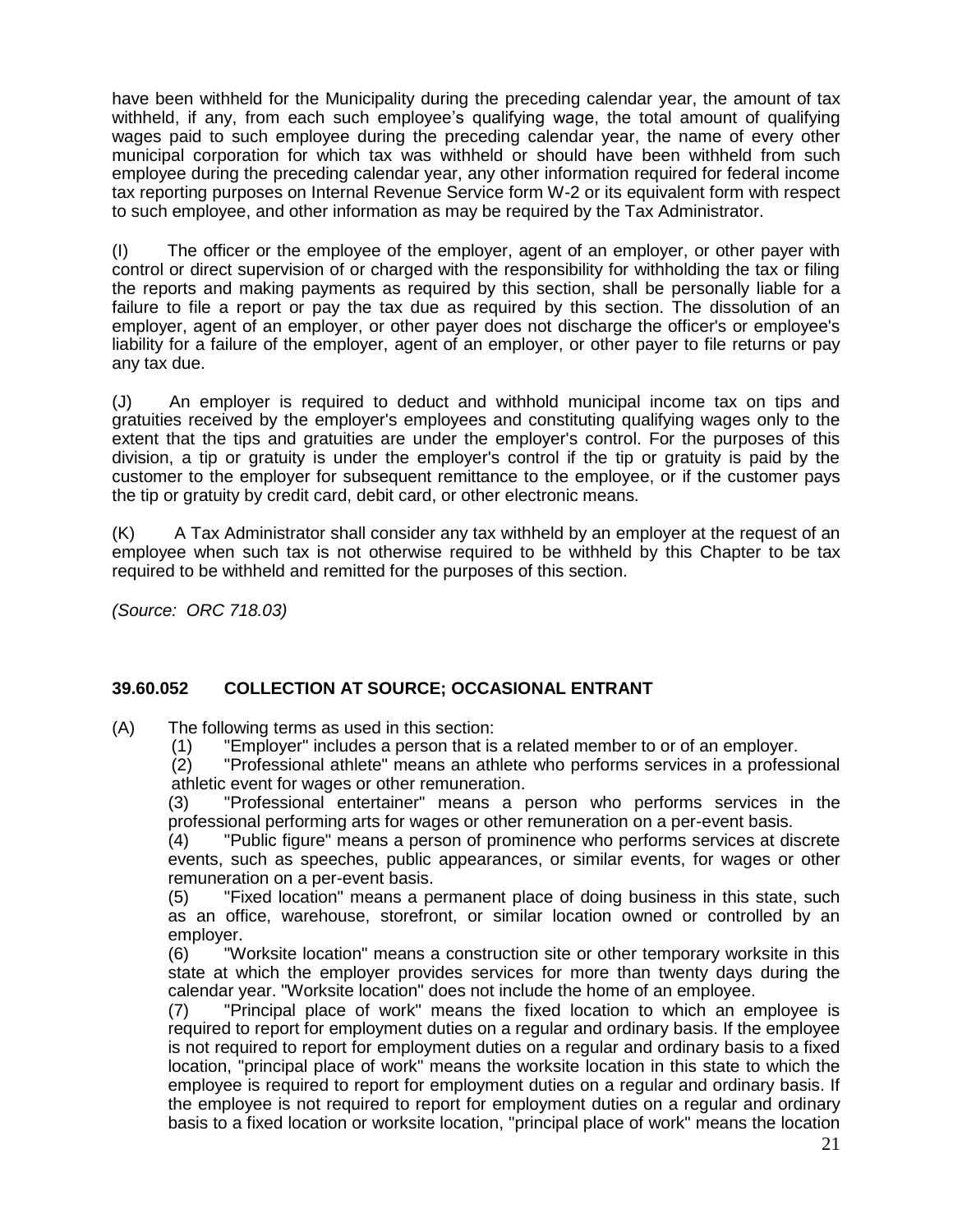in this state at which the employee spends the greatest number of days in a calendar year performing services for or on behalf of the employee's employer.

If there is not a single municipal corporation in which the employee spent the "greatest number of days in a calendar year" performing services for or on behalf of the employer, but instead there are two or more municipal corporations in which the employee spent an identical number of days that is greater than the number of days the employee spent in any other municipal corporation, the employer shall allocate any of the employee's qualifying wages subject to division (B)(1)(a) of this section among those two or more municipal corporations. The allocation shall be made using any fair and reasonable method, including, but not limited to, an equal allocation among such municipal corporations or an allocation based upon the time spent or sales made by the employee in each such municipal corporation. A municipal corporation to which qualifying wages are allocated under this division shall be the employee's "principal place of work" with respect to those qualifying wages for the purposes of this section.

For the purposes of this division, the location at which an employee spends a particular day shall be deemed in accordance with division (B)(2) of this section, except that "location" shall be substituted for "municipal corporation" wherever "municipal corporation" appears in that division.

(B) (1) Subject to divisions (C), (E), (F), and (G) of this section, an employer is not required to withhold municipal income tax on qualifying wages paid to an employee for the performance of personal services in a municipal corporation that imposes such a tax if the employee performed such services in the municipal corporation on twenty or fewer days in a calendar year, unless one of the following conditions applies:

(a) The employee's principal place of work is located in the Municipality.

(b) The employee performed services at one or more presumed worksite locations in the Municipality. For the purposes of this division, "presumed worksite location" means a construction site or other temporary worksite in this state at which the employer provides services that can reasonably be expected by the employer to last more than twenty days in a calendar year. Services can "reasonably be expected by the employer to last more than twenty days" if either of the following applies at the time the services commence:

(i) The nature of the services are such that it will require more than twenty days of actual services to complete the services;

(ii) The agreement between the employer and its customer to perform services at a location requires the employer to perform actual services at the location for more than twenty days.

(c) The employee is a resident of the Municipality and has requested that the employer withhold tax from the employee's qualifying wages as provided in section 39.60.051 of this Chapter.

 (d) The employee is a professional athlete, professional entertainer, or public figure, and the qualifying wages are paid for the performance of services in the employee's capacity as a professional athlete, professional entertainer, or public figure within the Municipality.

(2) For the purposes of division (B)(1) of this section, an employee shall be considered to have spent a day performing services in a municipal corporation only if the employee spent more time performing services for or on behalf of the employer in that municipal corporation than in any other municipal corporation on that day. For the purposes of determining the amount of time an employee spent in a particular location, the time spent performing one or more of the following activities shall be considered to have been spent at the employee's principal place of work:

(a) Traveling to the location at which the employee will first perform services for the employer for the day;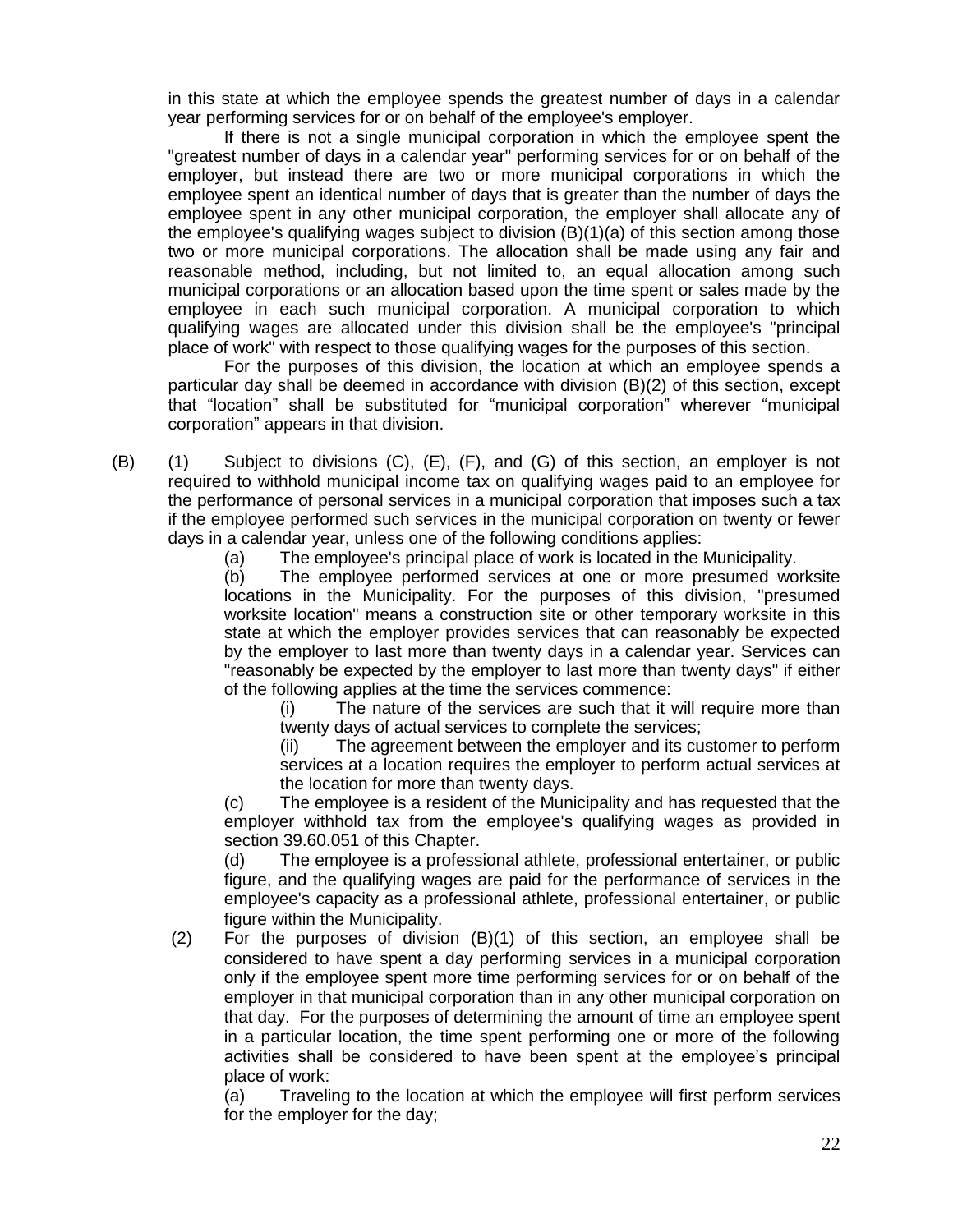(b) Traveling from a location at which the employee was performing services for the employer to any other location;

(c) Traveling from any location to another location in order to pick up or load, for the purpose of transportation or delivery, property that has been purchased, sold, assembled, fabricated, repaired, refurbished, processed, remanufactured, or improved by the employee's employer;

(d) Transporting or delivering property described in division (B)(2)(c) of this section, provided that, upon delivery of the property, the employee does not temporarily or permanently affix the property to real estate owned, used, or controlled by a person other than the employee's employer;

(e) Traveling from the location at which the employee makes the employee's final delivery or pick-up for the day to either the employee's principal place of work or a location at which the employee will not perform services for the employer.

(C) If the principal place of work of an employee is located in a municipal corporation that imposes an income tax in accordance with this chapter, the exception from withholding requirements described in division (B)(1) of this section shall apply only if, with respect to the employee's qualifying wages described in that division, the employer withholds and remits tax on such qualifying wages to the municipal corporation in which the employee's principal place of work is located

(D) (1) Except as provided in division (D)(2) of this section, if, during a calendar year, the number of days an employee spends performing personal services in a municipal corporation exceeds the twenty-day threshold described in division (B)(1) of this section, the employer shall withhold and remit tax to that municipal corporation for any subsequent days in that calendar year on which the employer pays qualifying wages to the employee for personal services performed in that municipal corporation.

(2) An employer required to begin withholding tax for a municipal corporation under division (D)(1) of this section may elect to withhold tax for that municipal corporation for the first twenty days on which the employer paid qualifying wages to the employee for personal services performed in that municipal corporation.

 $(3)$  If an employer makes the election described in division  $(D)(2)$  of this section, the taxes withheld and paid by such an employer during those first twenty days to the municipal corporation in which the employee's principal place of work is located are refundable to the employee.

(E) Without regard to the number of days in a calendar year on which an employee performs personal services in any municipal corporation, an employer shall withhold municipal income tax on all of the employee's qualifying wages for a taxable year and remit that tax only to the municipal corporation in which the employer's fixed location is located if the employer qualifies as a small employer as defined in Section 39.60.03 of this Chapter. To determine whether an employer qualifies as a small employer for a taxable year, a Tax Administrator may require the employer to provide the Tax Administrator with the employer's federal income tax return for the preceding taxable year.

(F) Divisions (B)(1) and (D) of this section shall not apply to the extent that a Tax Administrator and an employer enter into an agreement regarding the manner in which the employer shall comply with the requirements of section 39.60.051 of this Chapter.

*(Source: ORC 718.011; ORC 718.01)*

#### **39.60.06 INCOME SUBJECT TO NET PROFIT TAX**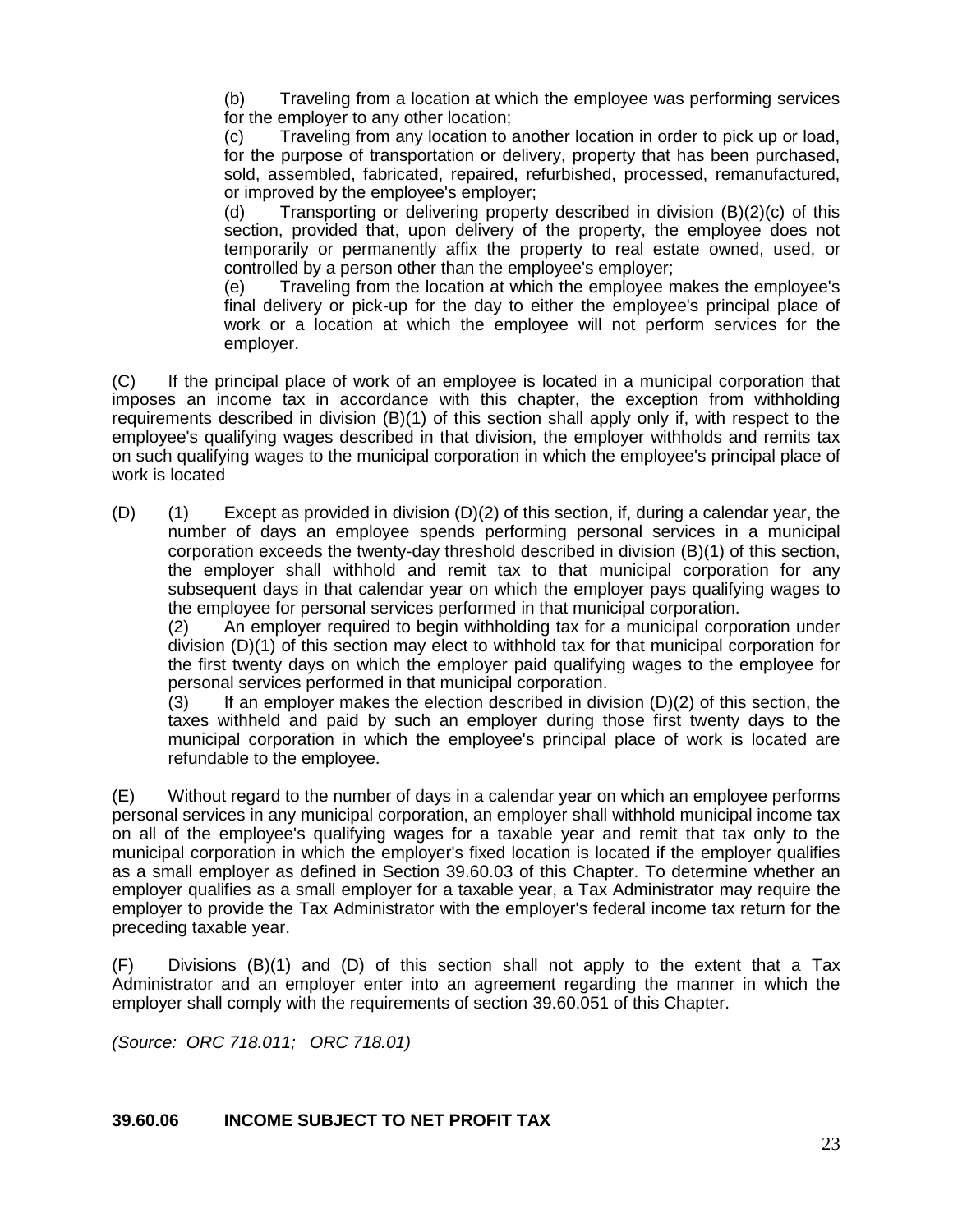#### **39.60.061 DETERMINING MUNICIPAL TAXABLE INCOME FOR TAXPAYERS WHO ARE NOT INDIVIDUALS**

- "Municipal Taxable Income" for a taxpayer who is not an individual for the Municipality is calculated as follows:
	- (A) "Income" reduced by "Exempt Income" to the extent otherwise included in income, multiplied by apportionment, further reduced by any "Pre-2017 Net Operating Loss Carryforward" equals "Municipal Taxable Income".
		- (1) "Income" for a taxpayer that is not an individual means the "Net Profit" of the taxpayer.
			- (i) "Net Profit" for a person other than an individual is defined in Section 39.60.03(23).

(ii) "Adjusted Federal Taxable Income" is defined in Section 39.60.03(1) of this Chapter.

- (2) "Exempt Income" is defined in Section 39.60.03(11) of this Chapter.
- (3) "Apportionment" means the apportionment as determined by Section 39.60.062 of this Chapter.
- (4) "Pre-2017 Net Operating Loss Carryforward" is defined in Section 39.60.03 (32) of this Chapter.

*(Source: ORC 718.01)*

#### **39.60.062 NET PROFIT; INCOME SUBJECT TO NET PROFIT TAX; ALTERNATIVE APPORTIONMENT**

This section applies to any taxpayer engaged in a business or profession in the Municipality unless the taxpayer is an individual who resides in the Municipality or the taxpayer is an electric company, combined company, or telephone company that is subject to and required to file reports under Chapter 5745 of the Ohio Revised Code.

(A) Net profit from a business or profession conducted both within and without the boundaries of the Municipality shall be considered as having a taxable situs in the Municipality for purposes of municipal income taxation in the same proportion as the average ratio of the following:

(1) The average original cost of the real property and tangible personal property owned or used by the taxpayer in the business or profession in the Municipality during the taxable period to the average original cost of all of the real and tangible personal property owned or used by the taxpayer in the business or profession during the same period, wherever situated.

As used in the preceding paragraph, tangible personal or real property shall include property rented or leased by the taxpayer and the value of such property shall be determined by multiplying the annual rental thereon by eight;

(2) Wages, salaries, and other compensation paid during the taxable period to individuals employed in the business or profession for services performed in the Municipality to wages, salaries, and other compensation paid during the same period to individuals employed in the business or profession, wherever the individual's services are performed, excluding compensation from which taxes are not-required to be withheld under section 39.60.052 of this Chapter;

(3) Total gross receipts of the business or profession from sales and rentals made and services performed during the taxable period in the Municipality to total gross receipts of the business or profession during the same period from sales, rentals, and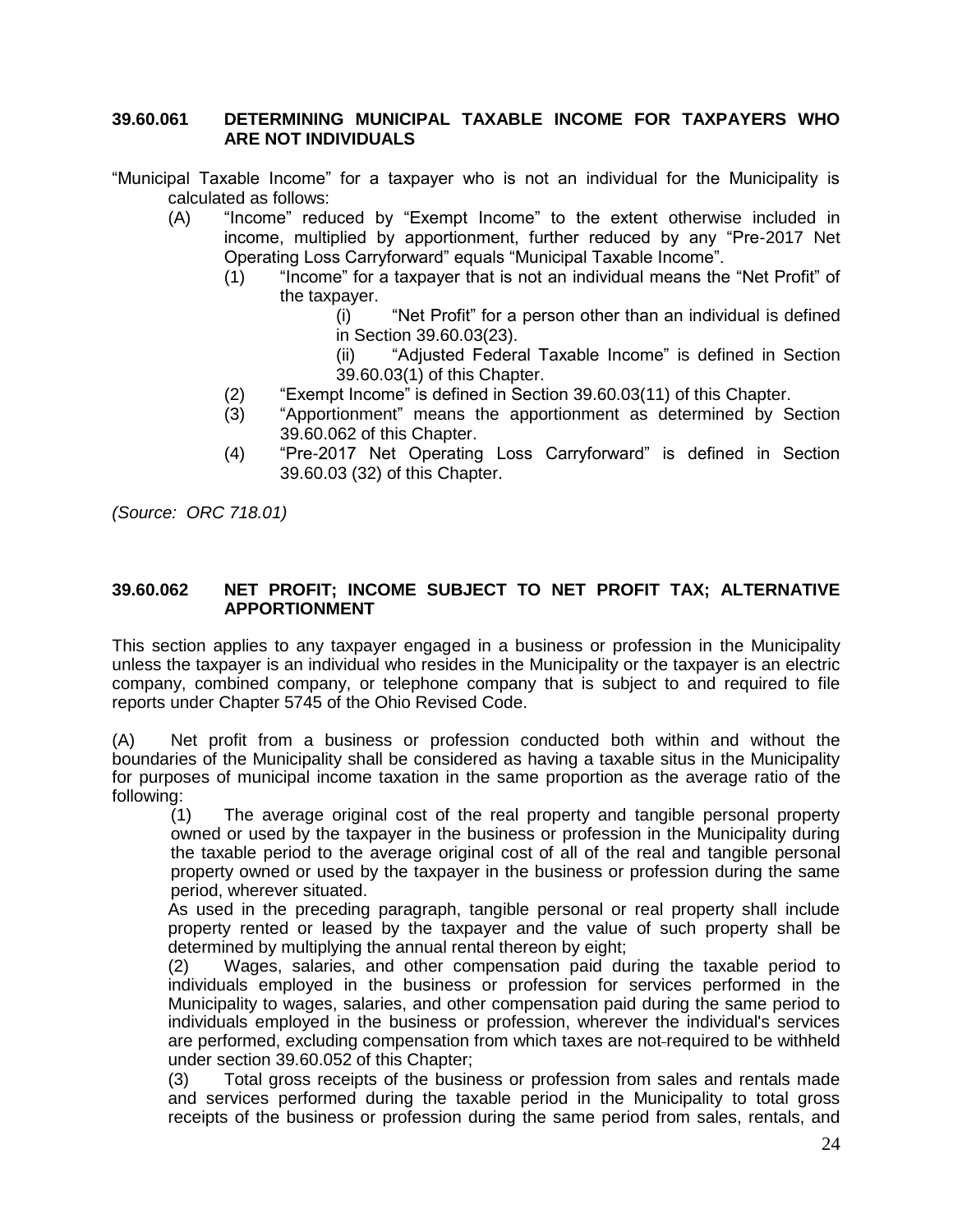services, wherever made or performed.

(B) (1) If the apportionment factors described in division (A) of this section do not fairly represent the extent of a taxpayer's business activity in the Municipality, the taxpayer may request, or the Tax Administrator of the Municipality may require, that the taxpayer use, with respect to all or any portion of the income of the taxpayer, an alternative apportionment method involving one or more of the following:

(a) Separate accounting;

(b) The exclusion of one or more of the factors;

(c) The inclusion of one or more additional factors that would provide for a more fair apportionment of the income of the taxpayer to the Municipality;

(d) A modification of one or more of the factors.

(2) A taxpayer request to use an alternative apportionment method shall be in writing and shall accompany a tax return, timely filed appeal of an assessment, or timely filed amended tax return. The taxpayer may use the requested alternative method unless the Tax Administrator denies the request in an assessment issued within the period prescribed by division (A) of Section 39.60.19 of this Chapter.

(3) A Tax Administrator may require a taxpayer to use an alternative apportionment method as described in division  $(B)(1)$  of this section only by issuing an assessment to the taxpayer within the period prescribed by division (A) of Section 39.60.19 of this Chapter.

(4) Nothing in division (B) of this section nullifies or otherwise affects any alternative apportionment arrangement approved by a Tax Administrator or otherwise agreed upon by both the Tax Administrator and taxpayer before January 1, 2016.

(C) As used in division (A)(2) of this section, "wages, salaries, and other compensation" includes only wages, salaries, or other compensation paid to an employee for services performed at any of the following locations:

(1) A location that is owned, controlled, or used by, rented to, or under the possession of one of the following:

(a) The employer;

(b) A vendor, customer, client, or patient of the employer, or a related member of such a vendor, customer, client, or patient;

(c) A vendor, customer, client, or patient of a person described in division (C)(1)(b) of this section, or a related member of such a vendor, customer, client, or patient.

(2) Any location at which a trial, appeal, hearing, investigation, inquiry, review, courtmartial, or similar administrative, judicial, or legislative matter or proceeding is being conducted, provided that the compensation is paid for services performed for, or on behalf of, the employer or that the employee's presence at the location directly or indirectly benefits the employer;

(3) Any other location, if the Tax Administrator determines that the employer directed the employee to perform the services at the other location in lieu of a location described in division (C)(1) or (2) of this section solely in order to avoid or reduce the employer's municipal income tax liability. If a Tax Administrator makes such a determination, the employer may dispute the determination by establishing, by a preponderance of the evidence, that the Tax Administrator's determination was unreasonable.

(D) For the purposes of division (A)(3) of this section, receipts from sales and rentals made and services performed shall be sitused to a municipal corporation as follows:

(1) Gross receipts from the sale of tangible personal property shall be sitused to the municipal corporation only if, regardless of where title passes, the property meets either of the following criteria: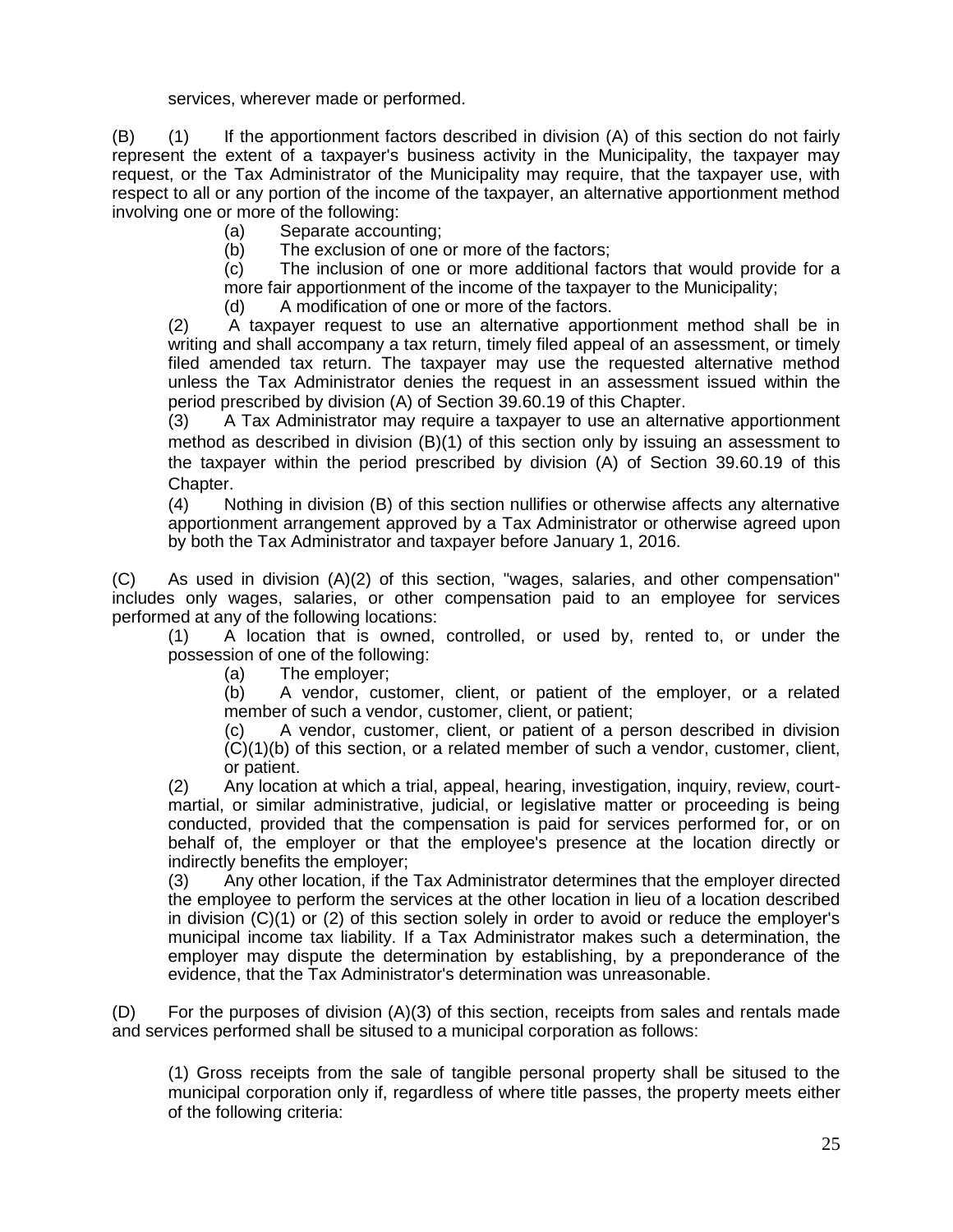(a) The property is shipped to or delivered within the municipal corporation from a stock of goods located within the municipal corporation.

(b) The property is delivered within the municipal corporation from a location outside the municipal corporation, provided the taxpayer is regularly engaged through its own employees in the solicitation or promotion of sales within such municipal corporation and the sales result from such solicitation or promotion.

(2) Gross receipts from the sale of services shall be sitused to the municipal corporation to the extent that such services are performed in the municipal corporation.

(3) To the extent included in income, gross receipts from the sale of real property located in the municipal corporation shall be sitused to the municipal corporation.

(4) To the extent included in income, gross receipts from rents and royalties from real property located in the municipal corporation shall be sitused to the municipal corporation.

(5) Gross receipts from rents and royalties from tangible personal property shall be sitused to the municipal corporation based upon the extent to which the tangible personal property is used in the municipal corporation.

(E) The net profit received by an individual taxpayer from the rental of real estate owned directly by the individual or by a disregarded entity owned by the individual shall be subject to tax only by the municipal corporation in which the property generating the net profit is located and the municipal corporation in which the individual taxpayer that receives the net profit resides.

A municipal corporation shall allow such taxpayers to elect to use separate accounting for the purpose of calculating net profit sitused under this division to the municipal corporation in which the property is located.

 $(F)$  (1) Except as provided in division  $(F)(2)$  of this section, commissions received by a real estate agent or broker relating to the sale, purchase, or lease of real estate shall be sitused to the municipal corporation in which the real estate is located. Net profit reported by the real estate agent or broker shall be allocated to a municipal corporation based upon the ratio of the commissions the agent or broker received from the sale, purchase, or lease of real estate located in the municipal corporation to the commissions received from the sale, purchase, or lease of real estate everywhere in the taxable year. (2) An individual who is a resident of a municipal corporation that imposes a municipal income tax shall report the individual's net profit from all real estate activity on the individual's annual tax return for that municipal corporation. The individual may claim a credit for taxes the individual paid on such net profit to another municipal corporation to the extent that such credit is allowed under Section 39.60.081 of this Chapter.

(G) If, in computing a taxpayer's adjusted federal taxable income, the taxpayer deducted any amount with respect to a stock option granted to an employee, and if the employee is not required to include in the employee's income any such amount or a portion thereof because it is exempted from taxation under divisions  $(11)(L)$  and  $(34)(A)(iv)$  of Section 39.60.03 of this Chapter, by a municipal corporation to which the taxpayer has apportioned a portion of its net profit, the taxpayer shall add the amount that is exempt from taxation to the taxpayer's net profit that was apportioned to that municipal corporation. In no case shall a taxpayer be required to add to its net profit that was apportioned to that municipal corporation any amount other than the amount upon which the employee would be required to pay tax were the amount related to the stock option not exempted from taxation.

This division applies solely for the purpose of making an adjustment to the amount of a taxpayer's net profit that was apportioned to a municipal corporation under this section.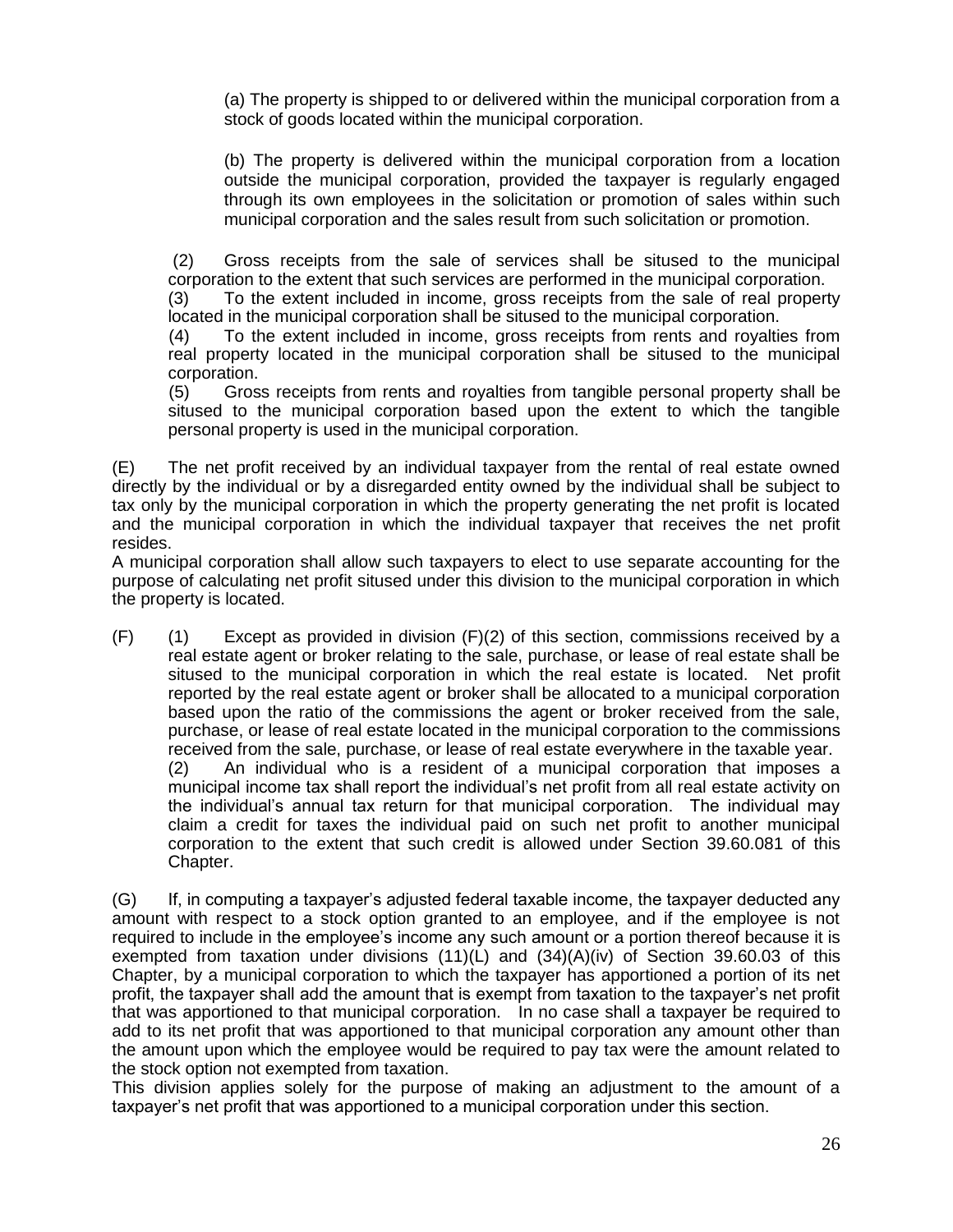(H) When calculating the ratios described in division (A) of this section for the purposes of that division or division (B) of this section, the owner of a disregarded entity shall include in the owner's ratios the property, payroll, and gross receipts of such disregarded entity.

*(Source: ORC 718.02)*

#### **39.60.063 CONSOLIDATED FEDERAL INCOME TAX RETURN**

(A) As used in this section:

(1) "Affiliated group of corporations" means an affiliated group as defined in section 1504 of the Internal Revenue Code, except that, if such a group includes at least one incumbent local exchange carrier that is primarily engaged in the business of providing local exchange telephone service in this state, the affiliated group shall not include any incumbent local exchange carrier that would otherwise be included in the group.

(2) "Consolidated federal income tax return" means a consolidated return filed for federal income tax purposes pursuant to section 1501 of the Internal Revenue Code.

(3) "Consolidated federal taxable income" means the consolidated taxable income of an affiliated group of corporations, as computed for the purposes of filing a consolidated federal income tax return, before consideration of net operating losses or special deductions. "Consolidated federal taxable income" does not include income or loss of an incumbent local exchange carrier that is excluded from the affiliated group under division (A)(1) of this section.

(4) "Incumbent local exchange carrier" has the same meaning as in section 4927.01 of the Revised Code.

(5) "Local exchange telephone service" has the same meaning as in section 5727.01 of the Revised Code.

(B) (1) For taxable years beginning on or after January 1, 2016, a taxpayer that is a member of an affiliated group of corporations may elect to file a consolidated municipal income tax return for a taxable year if at least one member of the affiliated group of corporations is subject to the municipal income tax in that taxable year and if the affiliated group of corporations filed a consolidated federal income tax return with respect to that taxable year.

> (a) The election is binding for a five-year period beginning with the first taxable year of the initial election unless a change in the reporting method is required under federal law.

> (b) The election continues to be binding for each subsequent five-year period unless the taxpayer elects to discontinue filing consolidated municipal income tax returns under division (B)(2) of this section; or

> (c) A taxpayer receives permission from the Tax Administrator. The Tax Administrator shall approve such a request for good cause shown.

(2) An election to discontinue filing consolidated municipal income tax returns under this section must be made in the first year following the last year of a five-year consolidated municipal income tax return election period in effect under division (B)(1) of this section. The election to discontinue filing a consolidated municipal income tax return is binding for a five-year period beginning with the first taxable year of the election.

(3) An election made under division (B)(1) or (2) of this section is binding on all members of the affiliated group of corporations subject to a municipal income tax.

(4) When a taxpayer makes the election allowed under section 718.80 of the Revised Code, a valid election made by the taxpayer under division (B)(1) or (2) of this section is binding upon the tax commissioner for the remainder of the five-year period.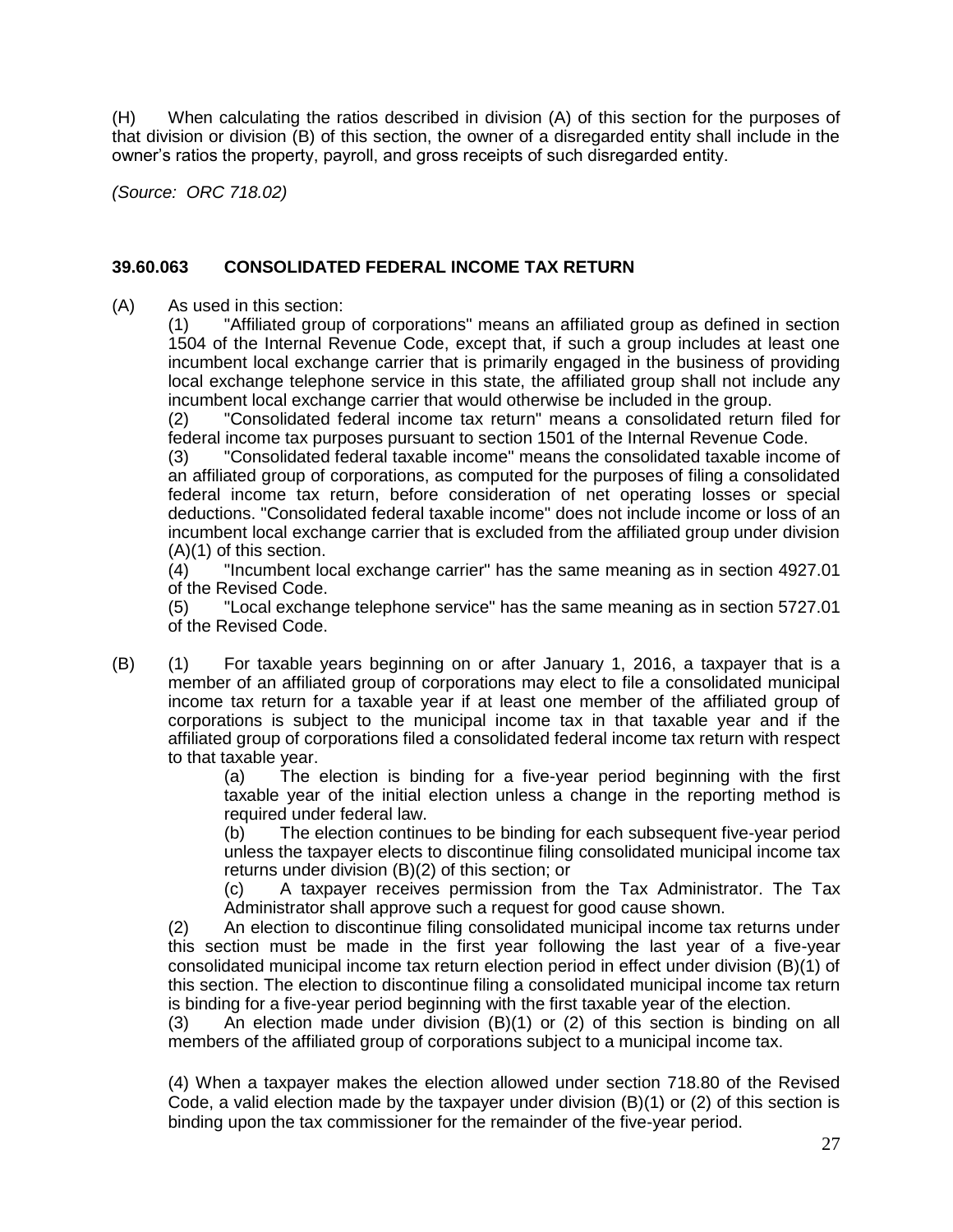(5) When an election made under section 718.80 of the Revised Code is terminated, a valid election made under section 718.86 of the Revised Code is binding upon the tax administrator for the remainder of the five-year period

(C) A taxpayer that is a member of an affiliated group of corporations that filed a consolidated federal income tax return for a taxable year shall file a consolidated municipal income tax return for that taxable year if the Tax Administrator determines, by a preponderance of the evidence, that intercompany transactions have not been conducted at arm's length and that there has been a distortive shifting of income or expenses with regard to allocation of net profits to the municipal corporation. A taxpayer that is required to file a consolidated municipal income tax return for a taxable year shall file a consolidated municipal income tax return for all subsequent taxable years unless the taxpayer requests and receives written permission from the Tax Administrator to file a separate return or a taxpayer has experienced a change in circumstances.

(D) A taxpayer shall prepare a consolidated municipal income tax return in the same manner as is required under the United States Department of Treasury regulations that prescribe procedures for the preparation of the consolidated federal income tax return required to be filed by the common parent of the affiliated group of which the taxpayer is a member.

(E) (1) Except as otherwise provided in divisions (E)(2), (3), and (4) of this section, corporations that file a consolidated municipal income tax return shall compute adjusted federal taxable income, as defined in section 39.60.03(1) of this Chapter, by substituting "consolidated federal taxable income" for "federal taxable income" wherever "federal taxable income" appears in that division and by substituting "an affiliated group of corporation's" for "a C corporation's" wherever "a C corporation's" appears in that division.

(2) No corporation filing a consolidated municipal income tax return shall make any adjustment otherwise required under division (1) of 39.60.03 of this Chapter to the extent that the item of income or deduction otherwise subject to the adjustment has been eliminated or consolidated in the computation of consolidated federal taxable income.

(3) If the net profit or loss of a pass-through entity having at least eighty per cent of the value of its ownership interest owned or controlled, directly or indirectly, by an affiliated group of corporations is included in that affiliated group's consolidated federal taxable income for a taxable year, the corporation filing a consolidated municipal income tax return shall do one of the following with respect to that pass-through entity's net profit or loss for that taxable year:

(a) Exclude the pass-through entity's net profit or loss from the consolidated federal taxable income of the affiliated group and, for the purpose of making the computations required in Section 39.60.062 of this Chapter, exclude the property, payroll, and gross receipts of the pass-through entity in the computation of the affiliated group's net profit sitused to a municipal corporation. If the entity's net profit or loss is so excluded, the entity shall be subject to taxation as a separate taxpayer on the basis of the entity's net profits that would otherwise be included in the consolidated federal taxable income of the affiliated group.

(b) Include the pass-through entity's net profit or loss in the consolidated federal taxable income of the affiliated group and, for the purpose of making the computations required in Section 39.60.062 of this Chapter, include the property, payroll, and gross receipts of the pass-through entity in the computation of the affiliated group's net profit sitused to a municipal corporation. If the entity's net profit or loss is so included, the entity shall not be subject to taxation as a separate taxpayer on the basis of the entity's net profits that are included in the consolidated federal taxable income of the affiliated group.

(4) If the net profit or loss of a pass-through entity having less than eighty per cent of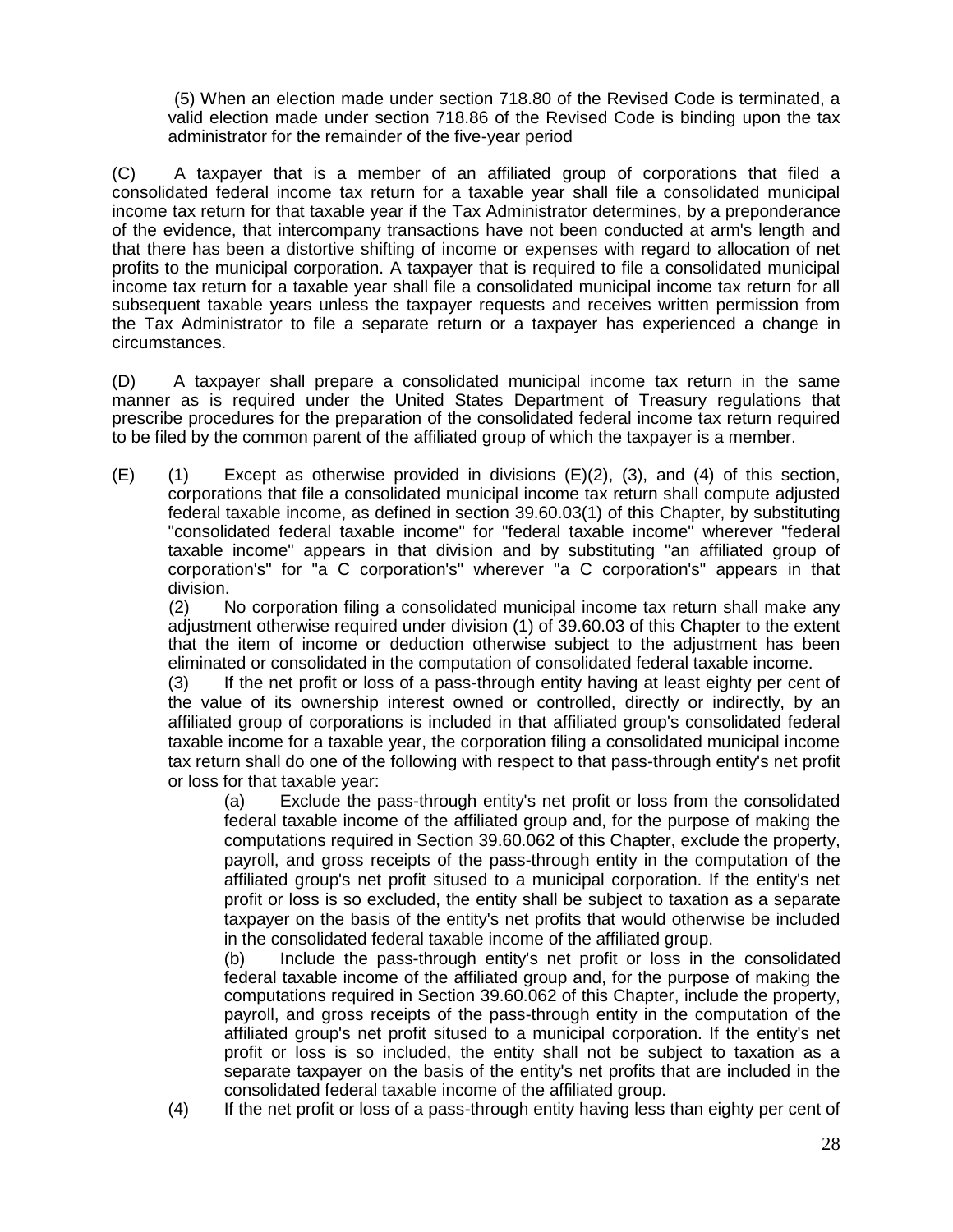the value of its ownership interest owned or controlled, directly or indirectly, by an affiliated group of corporations is included in that affiliated group's consolidated federal taxable income for a taxable year, all of the following shall apply:

(a) The corporation filing the consolidated municipal income tax return shall exclude the pass-through entity's net profit or loss from the consolidated federal taxable income of the affiliated group and, for the purposes of making the computations required in Section 39.60.062 of this Chapter, exclude the property, payroll, and gross receipts of the pass-through entity in the computation of the affiliated group's net profit sitused to a municipal corporation;

(b) The pass-through entity shall be subject to municipal income taxation as a separate taxpayer in accordance with this chapter on the basis of the entity's net profits that would otherwise be included in the consolidated federal taxable income of the affiliated group.

(F) Corporations filing a consolidated municipal income tax return shall make the computations required under Section 39.60.062 of this Chapter by substituting "consolidated federal taxable income attributable to" for "net profit from" wherever "net profit from" appears in that section and by substituting "affiliated group of corporations" for "taxpayer" wherever "taxpayer" appears in that section.

(G) Each corporation filing a consolidated municipal income tax return is jointly and severally liable for any tax, interest, penalties, fines, charges, or other amounts imposed by a municipal corporation in accordance with this chapter on the corporation, an affiliated group of which the corporation is a member for any portion of the taxable year, or any one or more members of such an affiliated group.

(H) Corporations and their affiliates that made an election or entered into an agreement with a municipal corporation before January 1, 2016, to file a consolidated or combined tax return with such municipal corporation may continue to file consolidated or combined tax returns in accordance with such election or agreement for taxable years beginning on and after January 1, 2016.

*(Source: ORC 718.06)*

### **39.60.064 TAX CREDIT FOR BUSINESSES THAT FOSTER NEW JOBS IN OHIO**

The Municipality, by Ordinance, may grant a refundable or nonrefundable credit against its tax on income to a taxpayer to foster job creation in the Municipality. If a credit is granted under this section, it shall be measured as a percentage of the new income tax revenue the Municipality derives from new employees of the taxpayer and shall be for a term not exceeding fifteen years. Before the Municipality passes an ordinance granting a credit, the Municipality and the taxpayer shall enter into an agreement specifying all the conditions of the credit.

*(Source: ORC 718.15)* 

#### **39.60.065 TAX CREDITS TO FOSTER JOB RETENTION**

The Municipality, by Ordinance, may grant a refundable or nonrefundable credit against its tax on income to a taxpayer for the purpose of fostering job retention in the Municipality. If a credit is granted under this section, it shall be measured as a percentage of the income tax revenue the Municipality derives from the retained employees of the taxpayer, and shall be for a term not exceeding fifteen years. Before the Municipality passes an ordinance allowing such a credit, the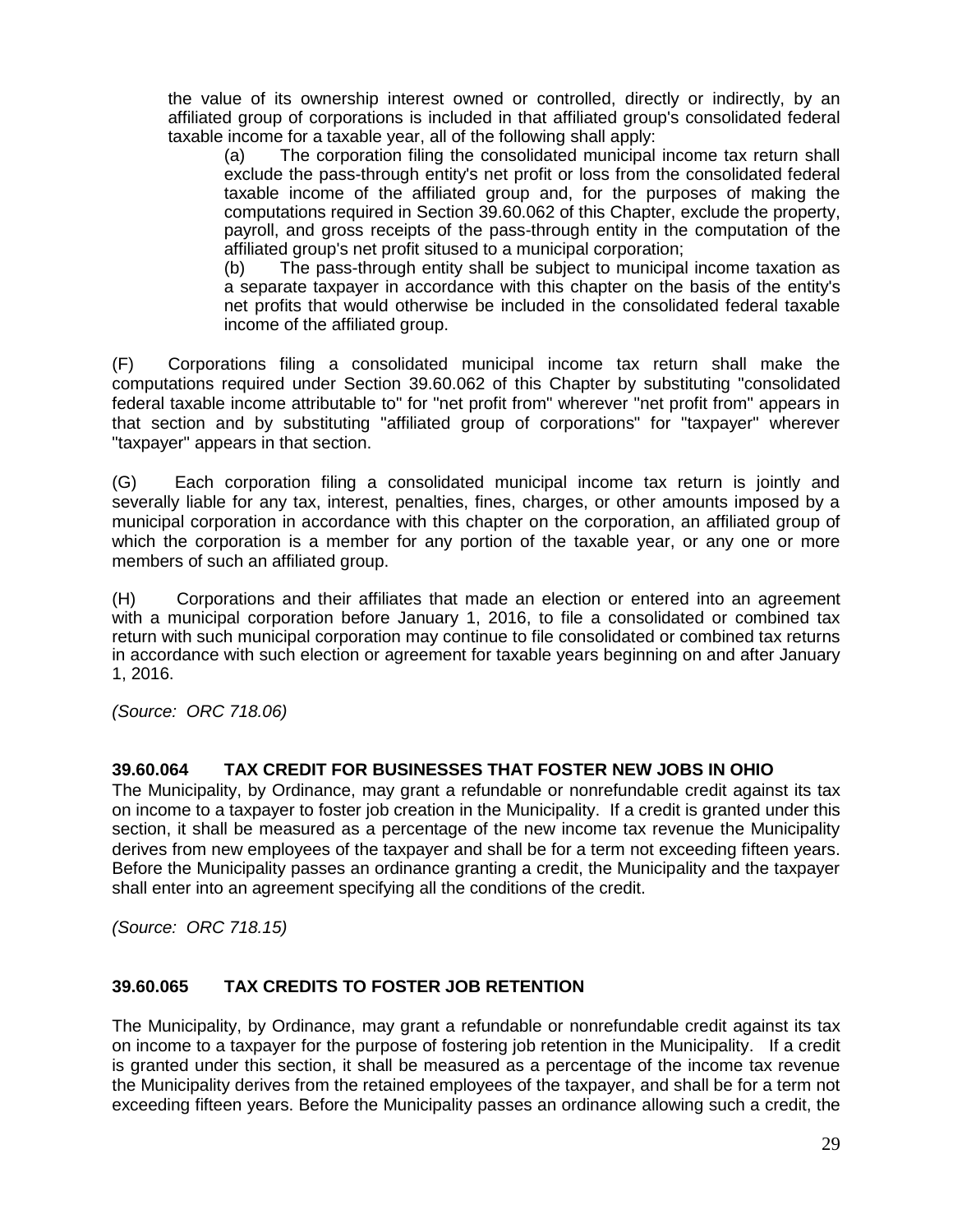Municipality and the taxpayer shall enter into an agreement specifying all the conditions of the credit.

*(Source: ORC 718.151)*

# **39.60.07 DECLARATION OF ESTIMATED TAX**

(A) As used in this section:

(1) "Estimated taxes" means the amount that the taxpayer reasonably estimates to be the taxpayer's tax liability for a municipal corporation's income tax for the current taxable year.

(2) "Tax liability" means the total taxes due to a municipal corporation for the taxable year, after allowing any credit to which the taxpayer is entitled, and after applying any estimated tax payment, withholding payment, or credit from another taxable year.

(B) (1) Every taxpayer shall make a declaration of estimated taxes for the current taxable year, on the form prescribed by the Tax Administrator, if the amount payable as estimated taxes is at least two hundred dollars. For the purposes of this section:

(a) Taxes withheld from qualifying wages shall be considered as paid to the municipal corporation for which the taxes were withheld in equal amounts on each payment date. If the taxpayer establishes the dates on which all amounts were actually withheld, the amounts withheld shall be considered as paid on the dates on which the amounts were actually withheld.

(b) An overpayment of tax applied as a credit to a subsequent taxable year is deemed to be paid on the date of the postmark stamped on the cover in which the payment is mailed or, if the payment is made by electronic funds transfer, the date the payment is submitted. As used in this division, "date of the postmark" means, in the event there is more than one date on the cover, the earliest date imprinted on the cover by the postal service.

(c) A taxpayer having a taxable year of less than twelve months shall make a declaration under rules prescribed by the Tax Administrator.

(d) Taxes withheld by a casino operator or by a lottery sales agent under section 718.031 of the Ohio Revised Code are deemed to be paid to the municipal corporation for which the taxes were withheld on the date the taxes are withheld from the taxpayer's winnings.

(2) Taxpayers filing joint returns shall file joint declarations of estimated taxes.

(3) The declaration of estimated taxes shall be filed on or before the date prescribed for the filing of municipal income tax returns under division (G) of Section 39.60.091 of this Chapter or on or before the fifteenth day of the fourth month of the first taxable year after the taxpayer becomes subject to tax for the first time.

(4) Taxpayers reporting on a fiscal year basis shall file a declaration on or before the fifteenth day of the fourth month after the beginning of each fiscal year or period.

(5) The original declaration or any subsequent amendment may be increased or decreased on or before any subsequent quarterly payment day as provided in this section.

(C) (1) The required portion of the tax liability for the taxable year that shall be paid through estimated taxes made payable to the Municipality or Tax Administrator, including the application of tax refunds to estimated taxes and withholding on or before the applicable payment date, shall be as follows:

(a) On or before the fifteenth day of the fourth month after the beginning of the taxable year, twenty-two and one-half per cent of the tax liability for the taxable year;

(b) On or before the fifteenth day of the sixth month after the beginning of the taxable year, forty-five per cent of the tax liability for the taxable year;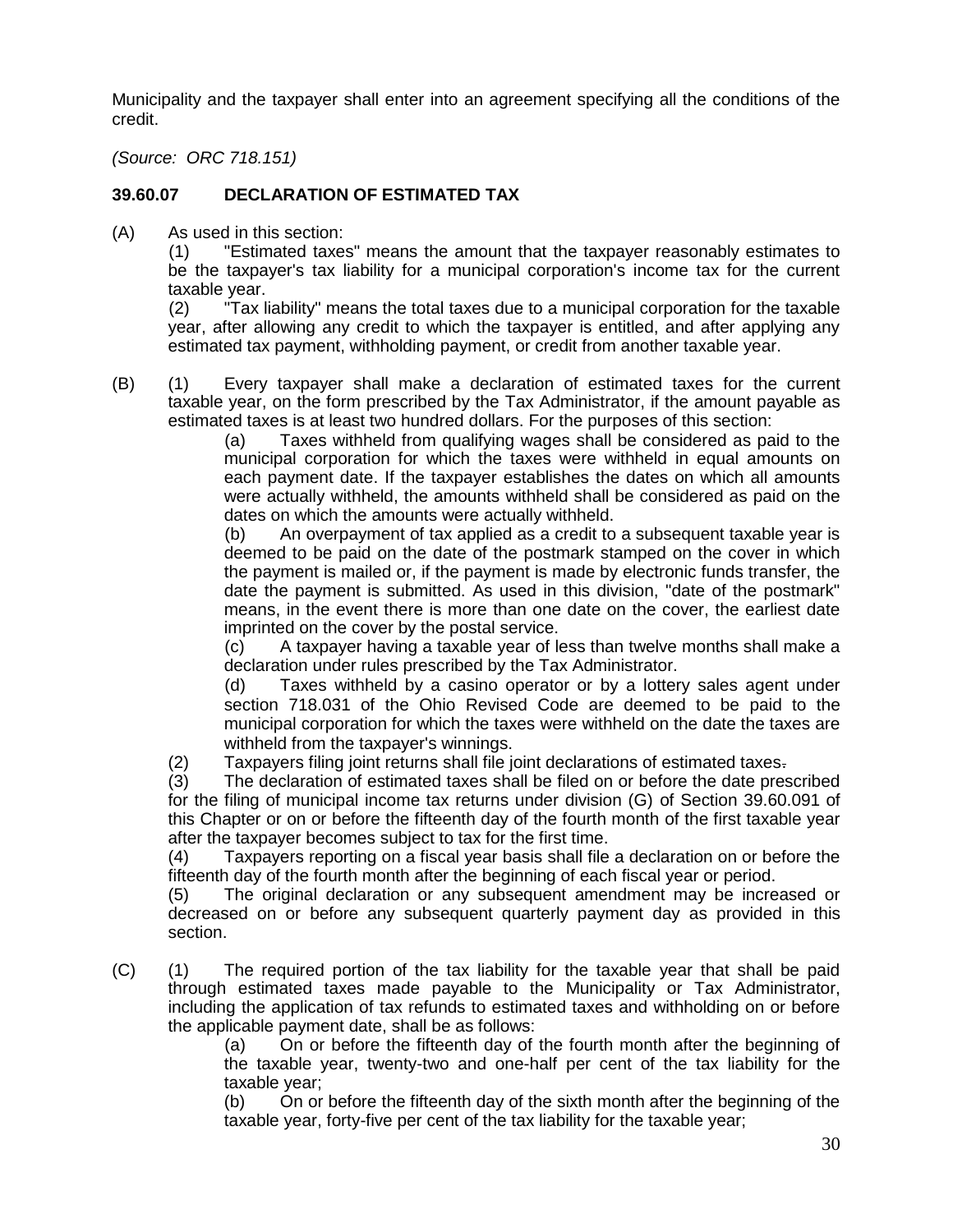(c) On or before the fifteenth day of the ninth month after the beginning of the taxable year, sixty-seven and one-half per cent of the tax liability for the taxable year;

(d) For an individual, on or before the fifteenth day of the first month of the following taxable year, ninety per cent of the tax liability for the taxable year. For a person other than an individual, on or before the fifteenth day of the twelfth month of the taxable year, ninety per cent of the tax liability for the taxable year.

(2) A taxpayer may amend a declaration under rules prescribed by the Tax Administrator. When an amended declaration has been filed, the unpaid balance shown due on the amended declaration shall be paid in equal installments on or before the remaining payment dates. The amended declaration must be filed on the next applicable due date as outlined in (C)(1)(a) through (d) of this section.

(3) On or before the fifteenth day of the fourth month of the year following that for which the declaration or amended declaration was filed, an annual return shall be filed and any balance which may be due shall be paid with the return in accordance with section 39.60.091 of this Chapter.

(a) For taxpayers who are individuals, or who are not individuals and are reporting and filing on a calendar year basis, the annual tax return is due on the same date as the filing of the federal tax return, unless extended pursuant to division (G) of section 5747.08 of the Revised Code.

(b) For taxpayers who are not individuals, and are reporting and filing on a fiscal year basis or any period other than a calendar year, the annual return is due on the fifteenth day of the fourth month following the end of the taxable year or period.

(4) An amended declaration is required whenever the taxpayer's estimated tax liability changes during the taxable year. A change in estimated tax liability may either increase or decrease the estimated tax liability for the taxable year.

(D) (1) In the case of any underpayment of any portion of a tax liability, penalty and interest may be imposed pursuant to section 39.60.10 of this Chapter upon the amount of underpayment for the period of underpayment, unless the underpayment is due to reasonable cause as described in division (E) of this section. The amount of the underpayment shall be determined as follows:

(a) For the first payment of estimated taxes each year, twenty-two and onehalf per cent of the tax liability, less the amount of taxes paid by the date prescribed for that payment;

(b) For the second payment of estimated taxes each year, forty-five per cent of the tax liability, less the amount of taxes paid by the date prescribed for that payment;

(c) For the third payment of estimated taxes each year, sixty-seven and onehalf per cent of the tax liability, less the amount of taxes paid by the date prescribed for that payment;

(d) For the fourth payment of estimated taxes each year, ninety per cent of the tax liability, less the amount of taxes paid by the date prescribed for that payment.

(2) The period of the underpayment shall run from the day the estimated payment was required to be made to the date on which the payment is made. For purposes of this section, a payment of estimated taxes on or before any payment date shall be considered a payment of any previous underpayment only to the extent the payment of estimated taxes exceeds the amount of the payment presently required to be paid to avoid any penalty.

(E) An underpayment of any portion of tax liability determined under division (D) of this section shall be due to reasonable cause and the penalty imposed by this section shall not be added to the taxes for the taxable year if any of the following apply: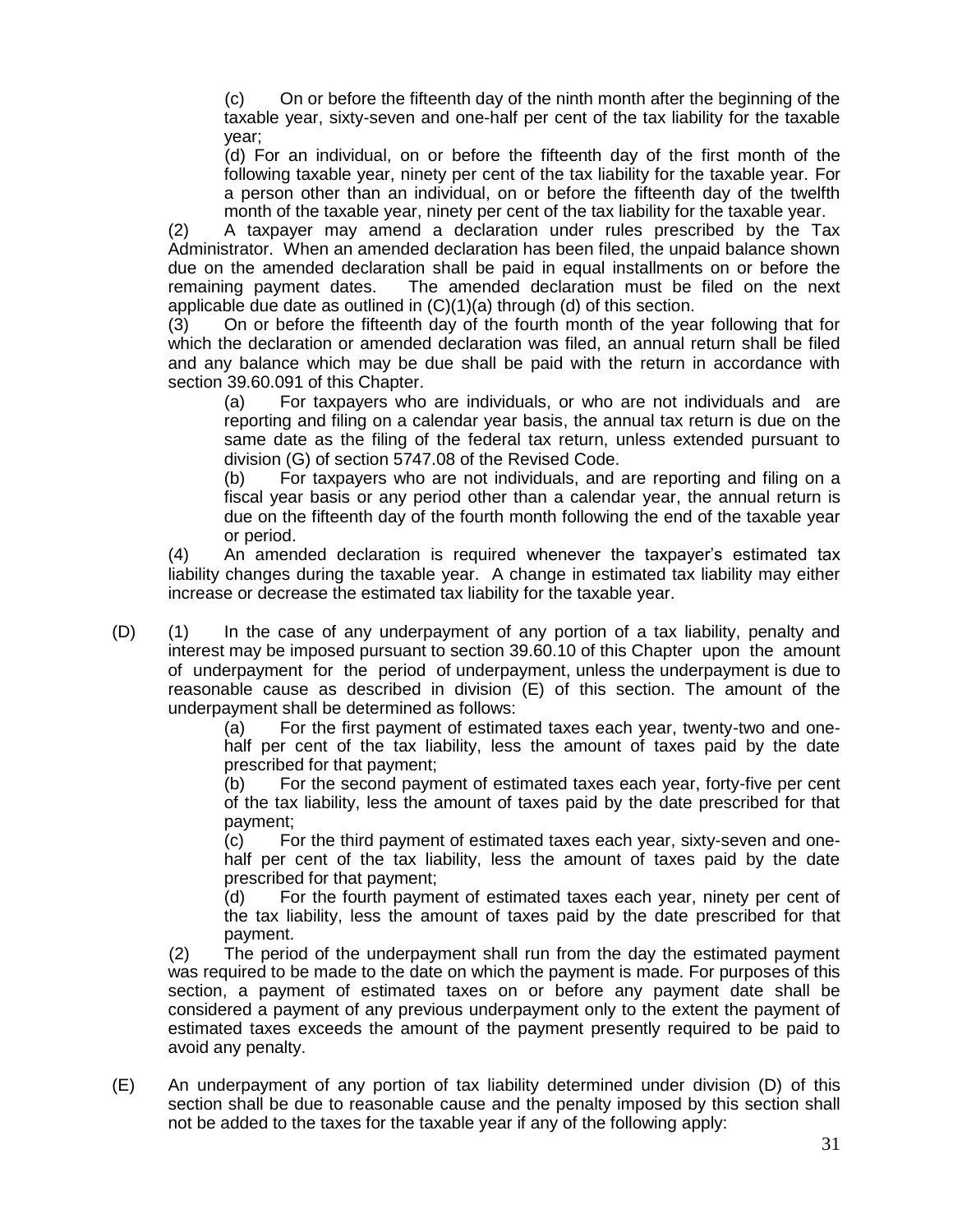(1) The amount of estimated taxes that were paid equals at least ninety per cent of the tax liability for the current taxable year, determined by annualizing the income received during the year up to the end of the month immediately preceding the month in which the payment is due.

(2) The amount of estimated taxes that were paid equals at least one hundred per cent of the tax liability shown on the return of the taxpayer for the preceding taxable year, provided that the immediately preceding taxable year reflected a period of twelve months and the taxpayer filed a return with the municipal corporation under Section 39.60.091 of this Chapter for that year.

(3) The taxpayer is an individual who resides in the Municipality but was not domiciled there on the first day of January of the calendar year that includes the first day of the taxable year.

(F) A Tax Administrator may waive the requirement for filing a declaration of estimated taxes for any class of taxpayers after finding that the waiver is reasonable and proper in view of administrative costs and other factors.

*(Source: 718.08)*

# **39.60.08 CREDIT FOR TAX PAID**

# **39.60.081 CREDIT FOR TAX PAID TO ANOTHER MUNICIPALITY**

(A) Every individual taxpayer domiciled in the City of Tipp City who is required to and does pay, or has acknowledged liability for, a municipal tax to another municipality on or measured by the same income, qualifying wages, commissions, net profits or other compensation taxable under this chapter may claim a nonrefundable credit upon satisfactory evidence of the tax paid to the other municipality. Subject to division (C) of this section, the credit shall not exceed the tax due the City of Tipp City under this chapter.

(B) The City of Tipp City shall grant a credit against its tax on income to a resident of the City of Tipp City who works in a joint economic development zone created under Section 715.691 or a joint economic development district created under Section 715.70, 715.71, or 715.72 of the ORC to the same extent that it grants a credit against its tax on income to its residents who are employed in another municipal corporation.

(C) If the amount of tax withheld or paid to the other municipality is less than the amount of tax required to be withheld or paid to the other municipality, then for purposes of division (A) of this section, "the income, qualifying wages, commissions, net profits or other compensation" subject to tax in the other municipality shall be limited to the amount computed by dividing the tax withheld or paid to the other municipality by the tax rate for that municipality.

#### **39.60.082 REFUNDABLE CREDIT FOR QUALIFYING LOSS**

(A) As used in this section:

(1) "Nonqualified deferred compensation plan" means a compensation plan described in section 3121(v)(2)(C) of the Internal Revenue Code.

(2) (a) Except as provided in division  $(A)(2)(b)$  of this section, "qualifying loss" means the excess, if any, of the total amount of compensation the payment of which is deferred pursuant to a nonqualified deferred compensation plan over the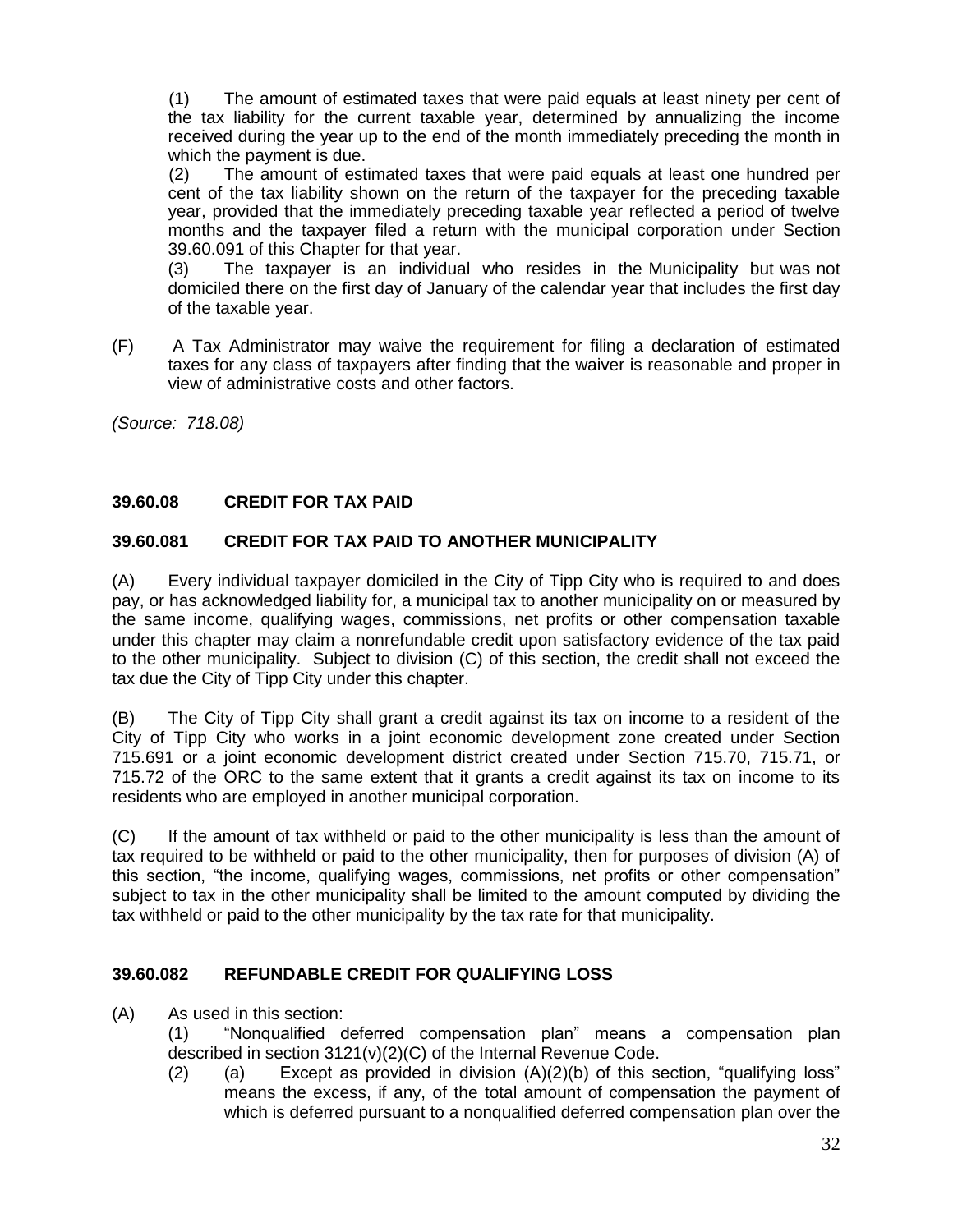total amount of income the taxpayer has recognized for federal income tax purposes for all taxable years on a cumulative basis as compensation with respect to the taxpayer's receipt of money and property attributable to distributions in connection with the nonqualified deferred compensation plan.

(b) If, for one or more taxable years, the taxpayer has not paid to one or more municipal corporations income tax imposed on the entire amount of compensation the payment of which is deferred pursuant to a nonqualified deferred compensation plan, then the "qualifying loss" is the product of the amount resulting from the calculation described in division (A)(2)(a) of this section computed without regard to division (A)(2)(b) of this section and a fraction the numerator of which is the portion of such compensation on which the taxpayer has paid income tax to one or more municipal corporations and the denominator of which is the total amount of compensation the payment of which is deferred pursuant to a nonqualified deferred compensation plan.

(c) With respect to a nonqualified deferred compensation plan, the taxpayer sustains a qualifying loss only in the taxable year in which the taxpayer receives the final distribution of money and property pursuant to that nonqualified deferred compensation plan.

(3) "Qualifying tax rate" means the applicable tax rate for the taxable year for which the taxpayer paid income tax to a municipal corporation with respect to any portion of the total amount of compensation the payment of which is deferred pursuant to a nonqualified deferred compensation plan. If different tax rates applied for different taxable years, then the "qualifying tax rate" is a weighted average of those different tax rates. The weighted average shall be based upon the tax paid to the municipal corporation each year with respect to the nonqualified deferred compensation plan.

(B) (1) Except as provided in division (D) of this section, a refundable credit shall be allowed against the income tax imposed by a municipal corporation for each qualifying loss sustained by a taxpayer during the taxable year. The amount of the credit shall be equal to the product of the qualifying loss and the qualifying tax rate.

(2) A taxpayer shall claim the credit allowed under this section from each municipal corporation to which the taxpayer paid municipal income tax with respect to the nonqualified deferred compensation plan in one or more taxable years.

(3) If a taxpayer has paid tax to more than one municipal corporation with respect to the nonqualified deferred compensation plan, the amount of the credit that a taxpayer may claim from each municipal corporation shall be calculated on the basis of each municipal corporation's proportionate share of the total municipal corporation income tax paid by the taxpayer to all municipal corporations with respect to the nonqualified deferred compensation plan.

(4) In no case shall the amount of the credit allowed under this section exceed the cumulative income tax that a taxpayer has paid to a municipal corporation for all taxable years with respect to the nonqualified deferred compensation plan.

(C) (1) For purposes of this section, municipal corporation income tax that has been withheld with respect to a nonqualified deferred compensation plan shall be considered to have been paid by the taxpayer with respect to the nonqualified deferred compensation plan.

(2) Any municipal income tax that has been refunded or otherwise credited for the benefit of the taxpayer with respect to a nonqualified deferred compensation plan shall not be considered to have been paid to the municipal corporation by the taxpayer.

(D) The credit allowed under this section is allowed only to the extent the taxpayer's qualifying loss is attributable to: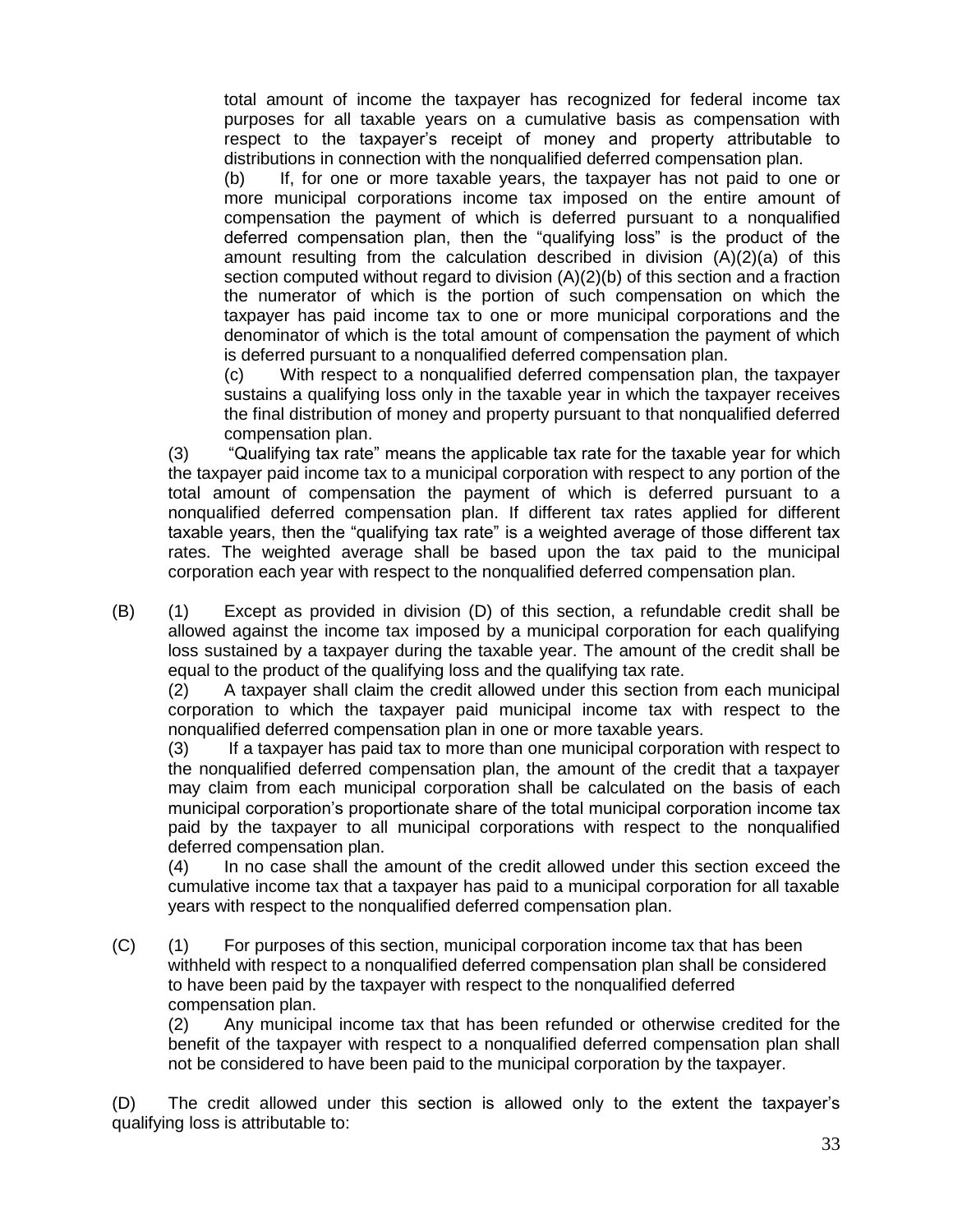(1) The insolvency or bankruptcy of the employer who had established the nonqualified deferred compensation plan; or

(2) The employee's failure or inability to satisfy all of the employer's terms and conditions necessary to receive the nonqualified deferred compensation.

*(Source: ORC 718.021)*

# **39.60.083 CREDIT FOR PERSON WORKING IN JOINT ECONOMIC DEVELOPMENT DISTRICT OR ZONE**

A Municipality shall grant a credit against its tax on income to a resident of the Municipality who works in a joint economic development zone created under section [715.691](http://codes.ohio.gov/orc/715.691) or a joint economic development district created under section [715.70,](http://codes.ohio.gov/orc/715.70) [715.71,](http://codes.ohio.gov/orc/715.71) or [715.72](http://codes.ohio.gov/orc/715.72) of the Ohio Revised Code to the same extent that it grants a credit against its tax on income to its residents who are employed in another municipal corporation, pursuant to Section 39.60.081 of this Chapter.

*(Source: ORC 718.16)*

# **39.60.084 CREDIT FOR TAX BEYOND STATUTE FOR OBTAINING REFUND**

(A) Income tax that has been deposited or paid to the Municipality, but should have been deposited or paid to another municipal corporation, is allowable by the Municipality as a refund, but is subject to the three-year limitation on refunds as provided in Section 39.60.096 of this Chapter.

(B) Income tax that should have been deposited or paid to the Municipality, but was deposited or paid to another municipal corporation, shall be subject to collection and recovery by the Municipality. To the extent a refund of such tax or withholding is barred by the limitation on refunds as provided in section 39.60.096, the Municipality will allow a non-refundable credit equal to the tax or withholding paid to the other municipality against the income tax the Municipality claims is due. If the Municipality's tax rate is higher, the tax representing the net difference of the tax rates is also subject to collection by the Municipality, along with any penalty and interest accruing during the period of nonpayment.

(C) No carryforward of credit will be permitted when the overpayment is beyond the threeyear limitation for refunding of same as provided in Section 39.60.096 of this Chapter.

(D) Nothing in this section requires a Municipality to allow credit for tax paid to another municipal corporation if the Municipality has reduced credit for tax paid to another municipal corporation. Section 39.60.081 of this Chapter regarding any limitation on credit shall prevail.

*(Source: ORC 718.121)*

# **39.60.09 ANNUAL RETURN**

#### **39.60.091 RETURN AND PAYMENT OF TAX**

(A) (1) An annual return with respect to the income tax levied on Municipal Taxable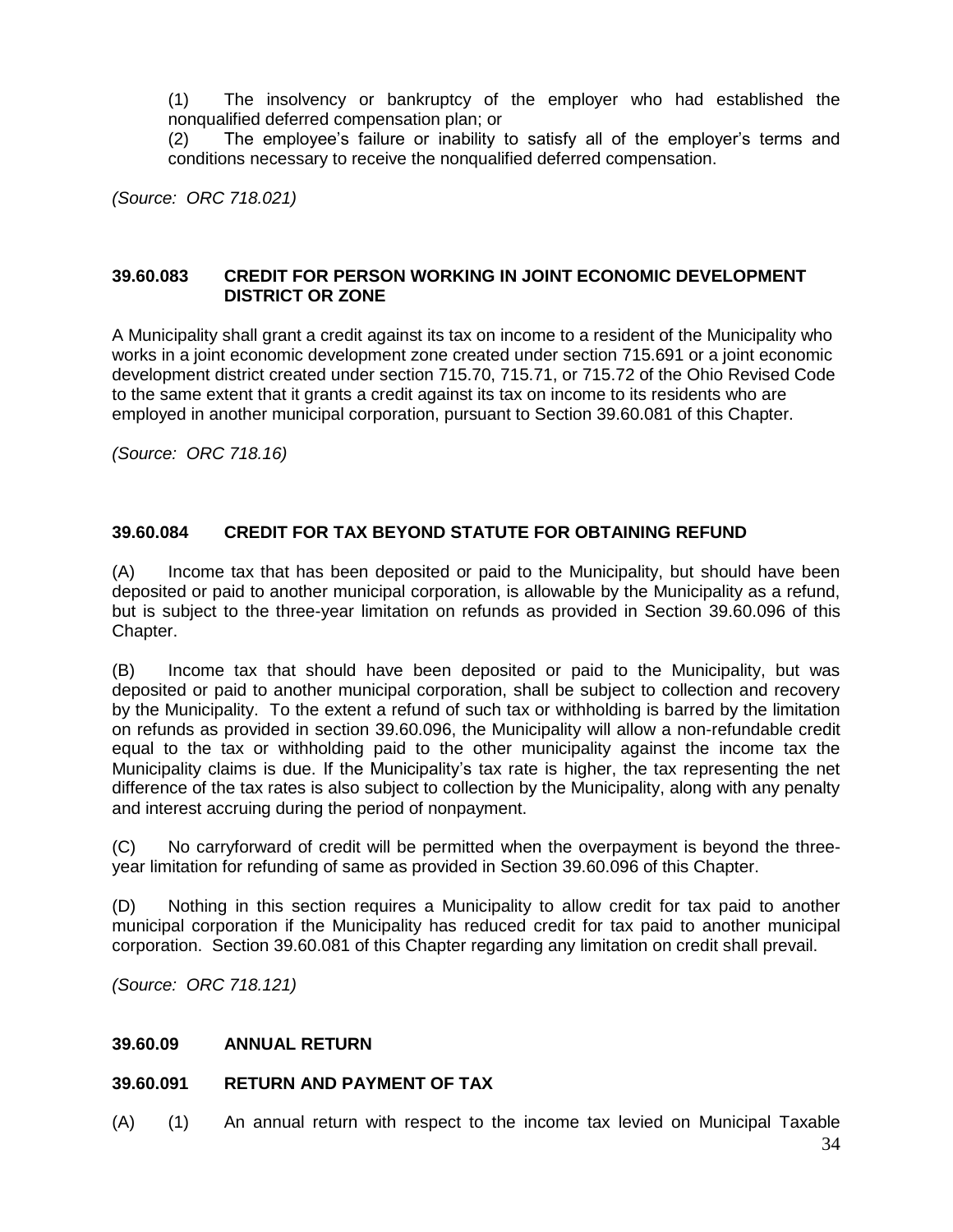Income by the Municipality shall be completed and filed by every taxpayer for any taxable year for which the taxpayer is subject to the tax, regardless of whether or not income tax is due.

(2) The Tax Administrator shall accept on behalf of all nonresident individual taxpayers a return filed by an employer, agent of an employer, or other payer located in the Municipality under subsection 39.60.051(C) of this Chapter when the nonresident individual taxpayer's sole income subject to the tax is the qualifying wages reported by the employer, agent of an employer, or other payer, and no additional tax is due to the Municipality.

(3) All resident individual taxpayers, eighteen years of age and older, shall file an annual municipal income tax return with the Municipality, regardless of income or liability.

(4) Retirees having no Municipal Taxable Income with the Municipality may file with the Tax Administrator a written exemption from these filing requirements on a form prescribed by the Tax Administrator. The written exemption shall indicate the date of retirement and the entity from which retired. The exemption shall be in effect until such time as the retiree receives Municipal Taxable Income taxable to the Municipality, at which time the retiree shall be required to comply with all applicable provisions of this chapter.

(B) If an individual is deceased, any return or notice required of that individual shall be completed and filed by that decedent's executor, administrator, or other person charged with the property of that decedent.

(C) If an individual is unable to complete and file a return or notice required by the Municipality in accordance with this chapter, the return or notice required of that individual shall be completed and filed by the individual's duly authorized agent, guardian, conservator, fiduciary, or other person charged with the care of the person or property of that individual. Such duly authorized agent, guardian, conservator, fiduciary, or other person charged with the care of the person or property of that individual shall provide, with the filing of the return, appropriate documentation to support that they are authorized to file a return or notice on behalf of the taxpayer. This notice shall include any legally binding authorizations, and contact information including name, address, and phone number of the duly authorized agent, guardian, conservator, fiduciary, or other person.

(D) Returns or notices required of an estate or a trust shall be completed and filed by the fiduciary of the estate or trust. Such fiduciary shall provide, with the filing of the return, appropriate documentation to support that they are authorized to file a return or notice on behalf of the taxpayer. This notice shall include any legally binding authorizations, and contact information including name, address, and phone number of the fiduciary.

(E) No municipal corporation shall deny spouses the ability to file a joint return.

(F) (1) Each return required to be filed under this section shall contain the signature of the taxpayer or the taxpayer's duly authorized agent and of the person who prepared the return for the taxpayer, and shall include the taxpayer's social security number or taxpayer identification number. Each return shall be verified by a declaration under penalty of perjury.

(2) A taxpayer who is an individual is required to include, with each annual return, amended return, or request for refund required under this section, copies of only the following documents: all of the taxpayer's Internal Revenue Service form W-2, "Wage and Tax Statements," including all information reported on the taxpayer's federal W-2, as well as taxable wages reported or withheld for any municipal corporation; the taxpayer's Internal Revenue Service form 1040 and with respect to an amended tax return or refund request, any other documentation necessary to support the refund request or the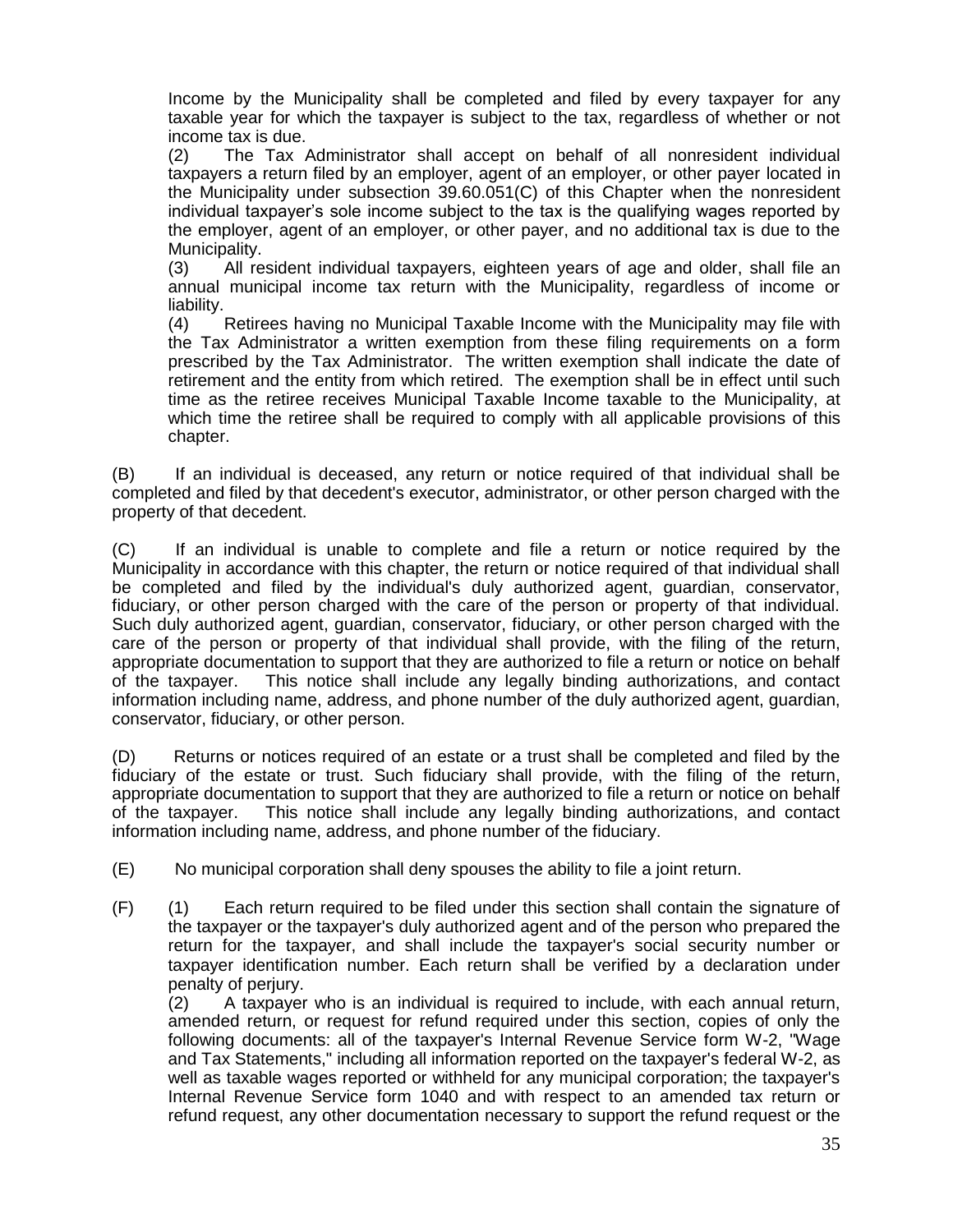adjustments made in the amended return. An individual taxpayer who files the annual return required by this section electronically is not required to provide paper copies of any of the foregoing to the Tax Administrator unless the Tax Administrator requests such copies after the return has been filed.

(3) A taxpayer that is not an individual is required to include, with each annual net profit return, amended net profit return, or request for refund required under this section, copies of only the following documents: the taxpayer's Internal Revenue Service form 1041, form 1065, form 1120, form 1120-REIT, form 1120F, or form 1120S, and, with respect to an amended tax return or refund request, any other documentation necessary to support the refund request or the adjustments made in the amended return.

(4) A taxpayer that is not an individual and that files an annual net profit return electronically through the Ohio business gateway or in some other manner shall either mail the documents required under this division to the Tax Administrator at the time of filing or, if electronic submission is available, submit the documents electronically through the Ohio business gateway or a portal provided by Municipality. The department of taxation shall publish a method of electronically submitting the documents required under this division through the Ohio business gateway on or before January 1, 2016. The department shall transmit all documents submitted electronically under this division to the appropriate Tax Administrator.

(5) After a taxpayer files a tax return, the Tax Administrator shall request, and the taxpayer shall provide, any information, statements, or documents required by the Municipality to determine and verify the taxpayer's municipal income tax liability. The requirements imposed under division (F) of this section apply regardless of whether the taxpayer files on a generic form or on a form prescribed by the Tax Administrator.

(6) Any other documentation, including schedules, other municipal income tax returns, or other supporting documentation necessary to verify credits, income, losses, or other pertinent factors on the return shall also be included to avoid delay in processing, or disallowance by the Tax Administrator of undocumented credits or losses.

(G) (1) (a) Except as otherwise provided in this chapter, each individual income tax return required to be filed under this section shall be completed and filed as required by the Tax Administrator on or before the date prescribed for the filing of state individual income tax returns under division (G) of section 5747.08 of the Ohio Revised Code. The taxpayer shall complete and file the return or notice on forms prescribed by the Tax Administrator or on generic forms, together with remittance made payable to the Municipality or Tax Administrator.

(b) Except as otherwise provided in this chapter, each annual net profit income tax return required to be filed under this section by a taxpayer that is not an individual shall be completed and filed as required by the tax administrator on or before the fifteenth day of the fourth month following the end of the taxpayer's taxable year or period. The taxpayer shall complete and file the return or notice on forms prescribed by the tax administrator or on generic forms, together with remittance made payable to the Municipality or Tax Administrator.

(c) In the case of individual income tax return required to be filed by an individual, and net profit income tax return required to be filed by a taxpayer who is not an individual, no remittance is required if the amount shown to be due is ten dollars or less.

(2) If the Tax Administrator considers it necessary in order to ensure the payment of the tax imposed by the Municipality in accordance with this chapter, the Tax Administrator may require taxpayers to file returns and make payments otherwise than as provided in this section, including taxpayers not otherwise required to file annual returns.

(3) With respect to taxpayers to whom Section 39.60.092 of this Chapter applies, to the extent that any provision in this division conflicts with any provision in Section

36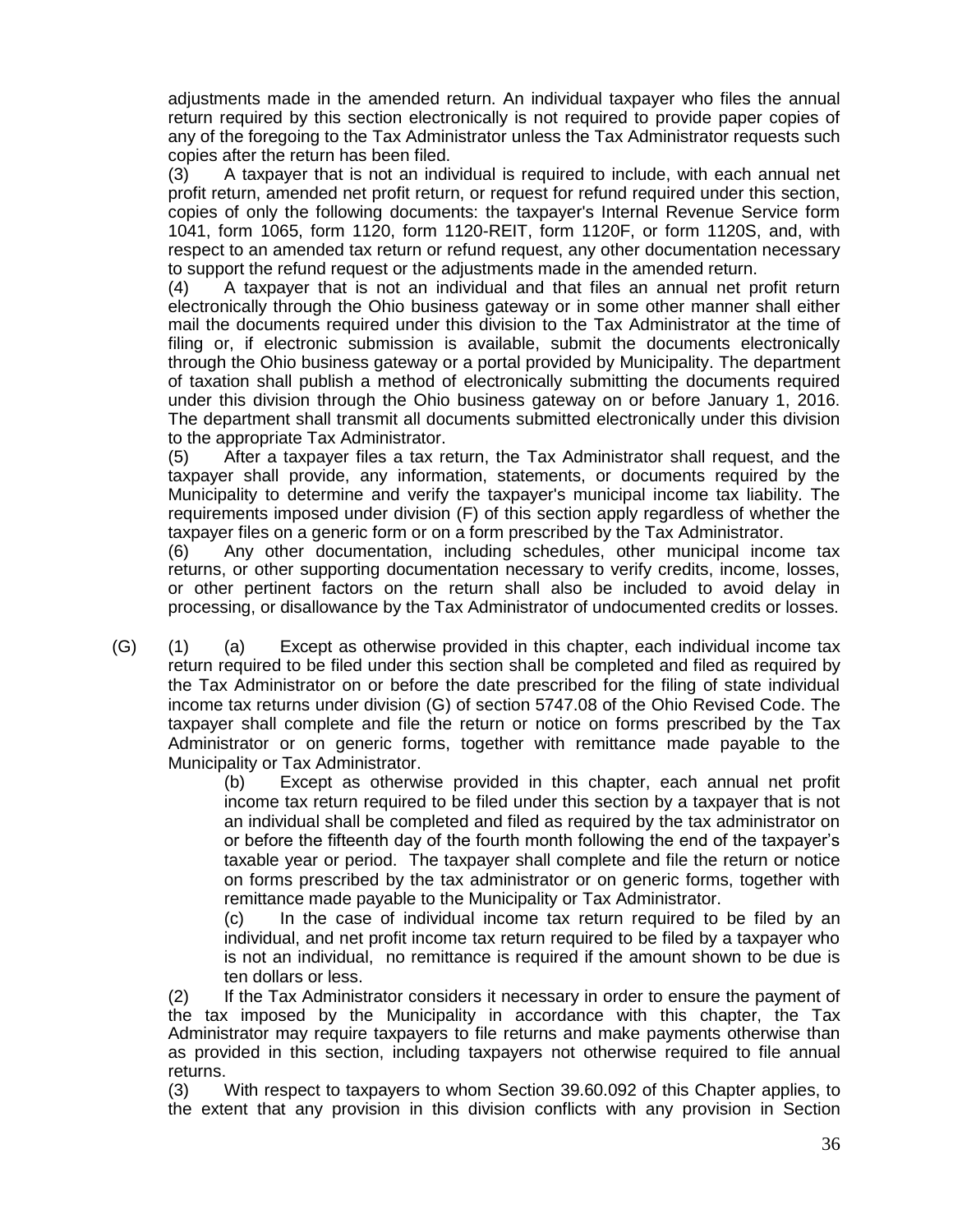39.60.092 of this Chapter, the provision in Section 39.60.092 of this Chapter prevails.

- (H) (1) For taxable years beginning after 2015, the Municipality shall not require a taxpayer to remit tax with respect to net profits if the amount due is ten dollars or less. (2) Any taxpayer not required to remit tax to the Municipality for a taxable year pursuant to division (H)(1) of this section shall file with the Municipality an annual net profit return under division (F)(3) and (4) of this section.
- (I)

(1) If any report, claim, statement, or other document required to be filed, or any payment required to be made, within a prescribed period or on or before a prescribed date under this chapter is delivered after that period or that to the Tax Administrator or other municipal official with which the report, claim, statement, or other document is required to be filed, or to which the payment is required to be made, the date of the postmark stamped on the cover in which the report, claim, statement, or other document, or payment is mailed shall be deemed to be the date of delivery or the date of payment. "The date of postmark" means, in the event there is more than one date on the cover, the earliest date imprinted on the cover by the postal service.

(2) If a payment under this chapter is made by electronic funds transfer, the payment shall be considered to be made on the date of the timestamp assigned by the first electronic system receiving that payment.

(J) The amounts withheld for the Municipality by an employer, the agent of an employer, or other payer as described in section 39.60.051 of this Chapter shall be allowed to the recipient of the compensation as credits against payment of the tax imposed on the recipient unless the amounts withheld were not remitted to the Municipality and the recipient colluded with the employer, agent, or other payer in connection with the failure to remit the amounts withheld.

(K) Each return required by the Municipality to be filed in accordance with this section shall include a box that the taxpayer may check to authorize another person, including a tax return preparer who prepared the return, to communicate with the Tax Administrator about matters pertaining to the return. The return or instructions accompanying the return shall indicate that by checking the box the taxpayer authorizes the Tax Administrator to contact the preparer or other person concerning questions that arise during the examination or other review of the return and authorizes the preparer or other person only to provide the Tax Administrator with information that is missing from the return, to contact the Tax Administrator for information about the examination or other review of the return or the status of the taxpayer's refund or payments, and to respond to notices about mathematical errors, offsets, or return preparation that the taxpayer has received from the Tax Administrator and has shown to the preparer or other person. Authorization by the taxpayer of another person to communicate with the Tax Administrator about matters pertaining to the return does not preclude the Tax Administrator from contacting the taxpayer regarding such matters.

(L) The Tax Administrator of the Municipality shall accept for filing a generic form of any income tax return, report, or document required by the Municipality in accordance with this Chapter, provided that the generic form, once completed and filed, contains all of the information required by ordinances, resolutions, or rules adopted by the Municipality or Tax Administrator, and provided that the taxpayer or tax return preparer filing the generic form otherwise complies with the provisions of this Chapter and of the Municipality's Ordinance or resolution governing the filing of returns, reports, or documents.

(M) When income tax returns, reports, or other documents require the signature of a tax return preparer, the Tax Administrator shall accept a facsimile of such a signature in lieu of a manual signature.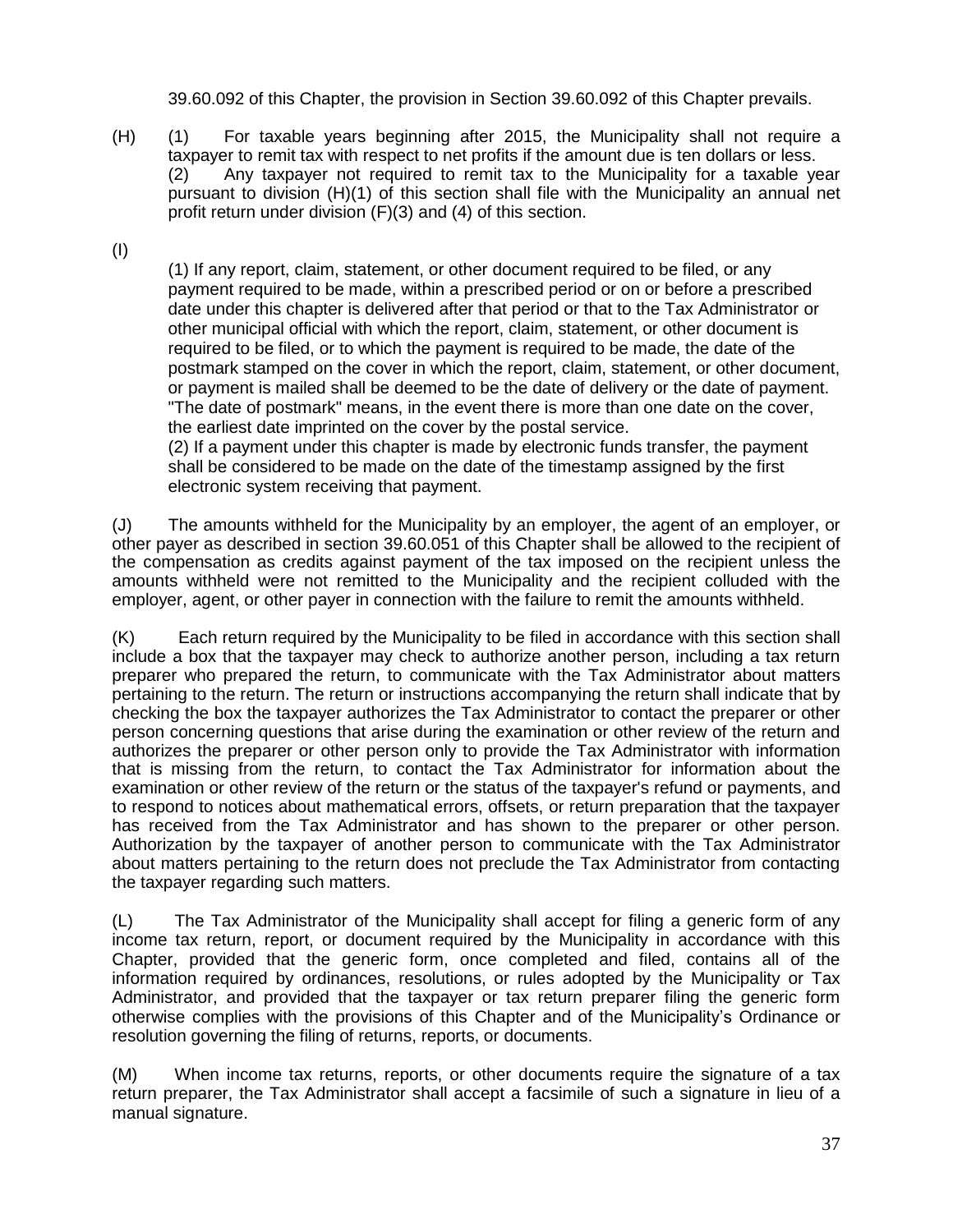(N) (1) As used in this division, "worksite location" has the same meaning as in section 39.60.052 of this chapter.

(2) A person may notify a tax administrator that the person does not expect to be a taxpayer with respect to the municipal corporation for a taxable year if both of the following conditions apply:

(a) The person was required to file a tax return with the municipal corporation for the immediately preceding taxable year because the person performed services at a worksite location within the municipal corporation, and the person has filed all appropriate and required returns and remitted all applicable income tax and withholding payments as provided by this chapter. The tax administrator is not required to accept an affidavit from a taxpayer who has not complied with the provisions of this chapter.

(b) The person no longer provides services in the municipal corporation, and does not expect to be subject to the municipal corporation's income tax for the taxable year.

The person shall provide the notice in a signed affidavit that briefly explains the person's circumstances, including the location of the previous worksite location and the last date on which the person performed services or made any sales within the municipal corporation. The affidavit also shall include the following statement: "The affiant has no plans to perform any services within the municipal corporation, make any sales in the municipal corporation, or otherwise become subject to the tax levied by the municipal corporation during the taxable year. If the affiant does become subject to the tax levied by the municipal corporation for the taxable year, the affiant agrees to be considered a taxpayer and to properly register as a taxpayer with the municipal corporation, if such a registration is required by the municipal corporation's resolutions, ordinances, or rules." The person shall sign the affidavit under penalty of perjury.

 $(c)$  If a person submits an affidavit described in division  $(N)(2)$  of this section, the tax administrator shall not require the person to file any tax return for the taxable year unless the tax administrator possesses information that conflicts with the affidavit or if the circumstances described in the affidavit change, or the taxpayer has engaged in activity which results in work being performed, services provided, sales made, or other activity that results in municipal taxable income reportable to the Municipality in the taxable year. It shall be the responsibility of the taxpayer to comply with the provisions of this chapter relating to the reporting and filing of municipal taxable income on an annual municipal income tax return, even if an affidavit has been filed with the tax administrator for the taxable year. Nothing in division (N) of this section prohibits the tax administrator from performing an audit of the person.

*(Source: ORC 718.05)*

#### **39.60.092 RETURN AND PAYMENT OF TAX; INDIVIDUALS SERVING IN COMBAT ZONE**

(A) Each member of the national guard of any state and each member of a reserve component of the armed forces of the United States called to active duty pursuant to an executive order issued by the President of the United States or an act of the Congress of the United States, and each civilian serving as support personnel in a combat zone or contingency operation in support of the armed forces, may apply to the Tax Administrator of the Municipality for both an extension of time for filing of the return and an extension of time for payment of taxes required by the Municipality in accordance with this chapter during the period of the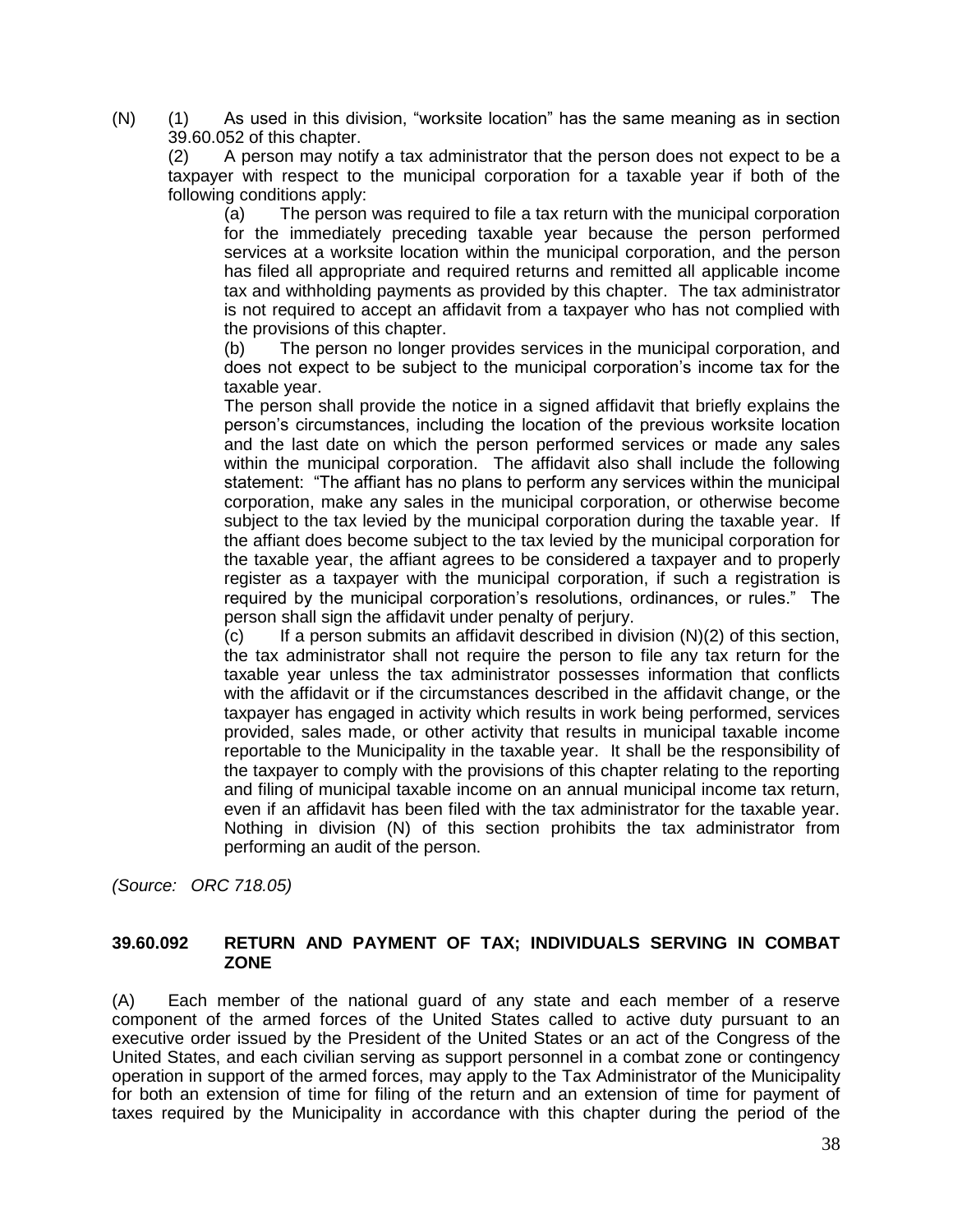member's or civilian's duty service and for one hundred eighty days thereafter. The application shall be filed on or before the one hundred eightieth day after the member's or civilian's duty terminates. An applicant shall provide such evidence as the Tax Administrator considers necessary to demonstrate eligibility for the extension.

(B) (1) If the Tax Administrator ascertains that an applicant is qualified for an extension under this section, the Tax Administrator shall enter into a contract with the applicant for the payment of the tax in installments that begin on the one hundred eighty-first day after the applicant's active duty or service terminates. Except as provided in division (B)(3) of this section, the Tax Administrator may prescribe such contract terms as the Tax Administrator considers appropriate.

(2) If the Tax Administrator ascertains that an applicant is qualified for an extension under this section, the applicant shall neither be required to file any return, report, or other tax document nor be required to pay any tax otherwise due to the Municipality before the one hundred eighty-first day after the applicant's active duty or service terminates.

(3) Taxes paid pursuant to a contract entered into under division (B)(1) of this section are not delinquent. The Tax Administrator shall not require any payments of penalties or interest in connection with those taxes for the extension period.

- (C) (1) Nothing in this division denies to any person described in this division the application of divisions (A) and (B) of this section.
	- (2) (a) A qualifying taxpayer who is eligible for an extension under the Internal Revenue Code shall receive both an extension of time in which to file any return, report, or other tax document and an extension of time in which to make any payment of taxes required by the Municipality in accordance with this chapter. The length of any extension granted under division (C)(2)(a) of this section shall be equal to the length of the corresponding extension that the taxpayer receives under the Internal Revenue Code. As used in this section, "qualifying taxpayer" means a member of the national guard or a member of a reserve component of the armed forces of the United States called to active duty pursuant to either an executive order issued by the President of the United States or an act of the Congress of the United States, or a civilian serving as support personnel in a combat zone or contingency operation in support of the armed forces.

(b) Taxes the payment of which is extended in accordance with division (C)(2)(a) of this section are not delinquent during the extension period. Such taxes become delinquent on the first day after the expiration of the extension period if the taxes are not paid prior to that date. The Tax Administrator shall not require any payment of penalties or interest in connection with those taxes for the extension period. The Tax Administrator shall not include any period of extension granted under division (C)(2)(a) of this section in calculating the penalty or interest due on any unpaid tax.

(D) For each taxable year to which division (A), (B), or (C) of this section applies to a taxpayer, the provisions of divisions (B)(2) and (3) or (C) of this section, as applicable, apply to the spouse of that taxpayer if the filing status of the spouse and the taxpayer is married filing jointly for that year.

*(Source: ORC 718.052)*

# **39.60.093 USE OF OHIO BUSINESS GATEWAY; TYPES OF FILINGS AUTHORIZED**

(A) Any taxpayer subject to municipal income taxation with respect to the taxpayer's net profit from a business or profession may file any municipal income tax return or, estimated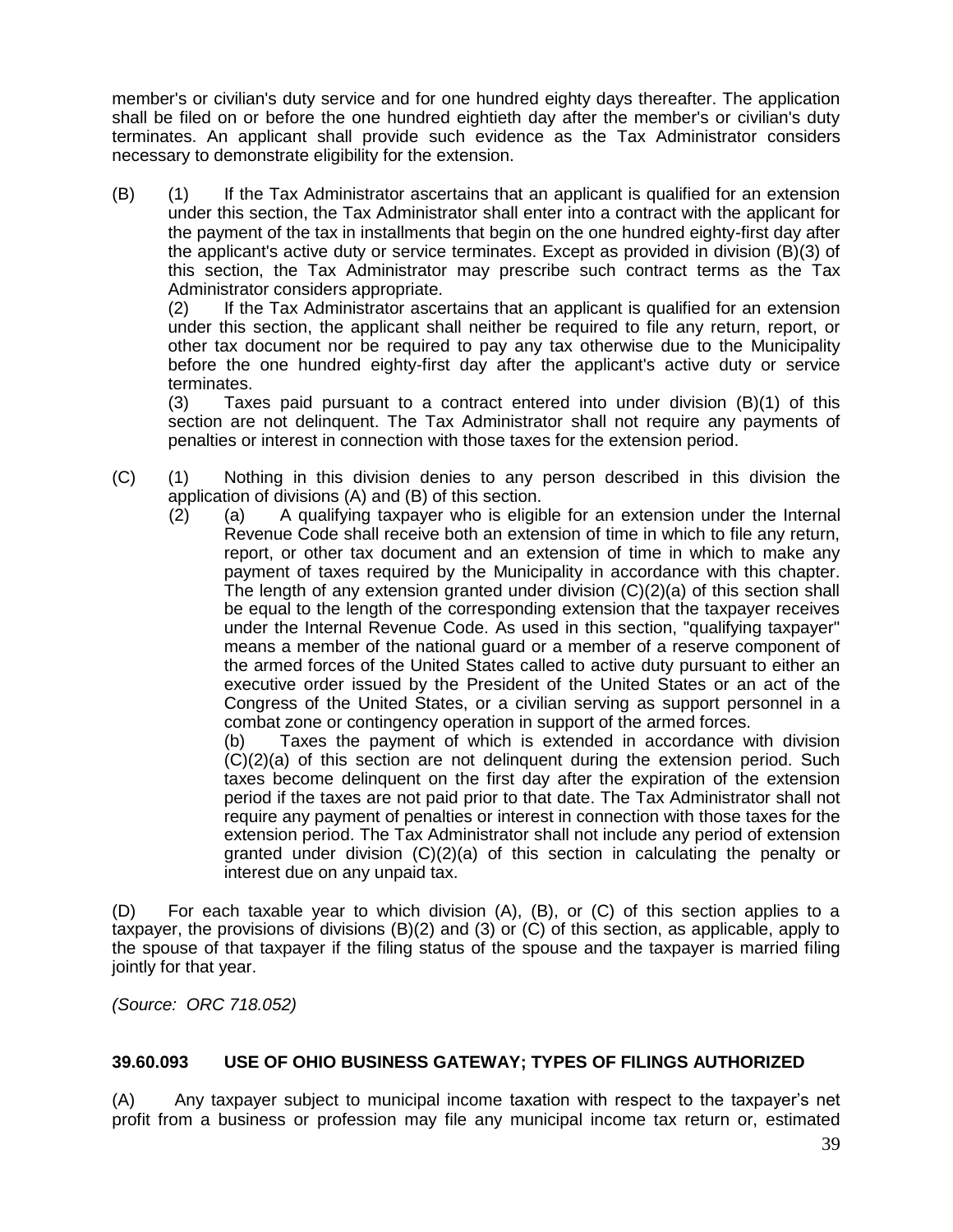municipal income tax return, or extension for filing a municipal income tax return, and may make payment of amounts shown to be due on such returns, by using the Ohio Business Gateway.

(B) Any employer, agent of an employer, or other payer may report the amount of municipal income tax withheld from qualifying wages, and may make remittance of such amounts, by using the Ohio Business Gateway.

(C) Nothing in this section affects the due dates for filing employer withholding tax returns or deposit of any required tax.

(D) The use of the Ohio Business Gateway by municipal corporations, taxpayers, or other persons does not affect the legal rights of municipalities or taxpayers as otherwise permitted by law. The State of Ohio shall not be a party to the administration of municipal income taxes or to an appeal of a municipal income tax matter, except as otherwise specifically provided by law.

(E) Nothing in this section shall be construed as limiting or removing the authority of any municipal corporation to administer, audit, and enforce the provisions of its municipal income tax.

*(Source: ORC 718.051)*

#### **39.60.094 EXTENSION OF TIME TO FILE**

(A) Any taxpayer that has duly requested an automatic six-month extension for filing the taxpayer's federal income tax return shall automatically receive an extension for the filing of a municipal income tax return. The extended due date of the municipal income tax return shall be the fifteenth day of the tenth month after the last day of the taxable year to which the return relates.

(B) Any taxpayer that qualifies for an automatic federal extension for a period other than sixmonths for filing the taxpayer's federal income tax return shall automatically receive an extension for the filing of a municipal income tax return. The extended due date of the municipal income tax return shall be the same as that of the extended federal income tax return.

(C) A taxpayer that has not requested or received a six-month extension for filing the taxpayer's federal income tax return may request that the tax administrator grant the taxpayer a six-month extension of the date for filing the taxpayer's municipal income tax return. If the request is received by the tax administrator on or before the date the municipal income tax return is due, the tax administrator shall grant the taxpayer's requested extension.

(D) An extension of time to file under this chapter is not an extension of the time to pay any tax due unless the Tax Administrator grants an extension of that date.

(E) If the State Tax Commissioner extends for all taxpayers the date for filing state income tax returns under division (G) of section 5747.08 of the Ohio Revised Code, a taxpayer shall automatically receive an extension for the filing of a municipal income tax return. The extended due date of the municipal income tax return shall be the same as the extended due date of the state income tax return.

*(Source: ORC 718.05)*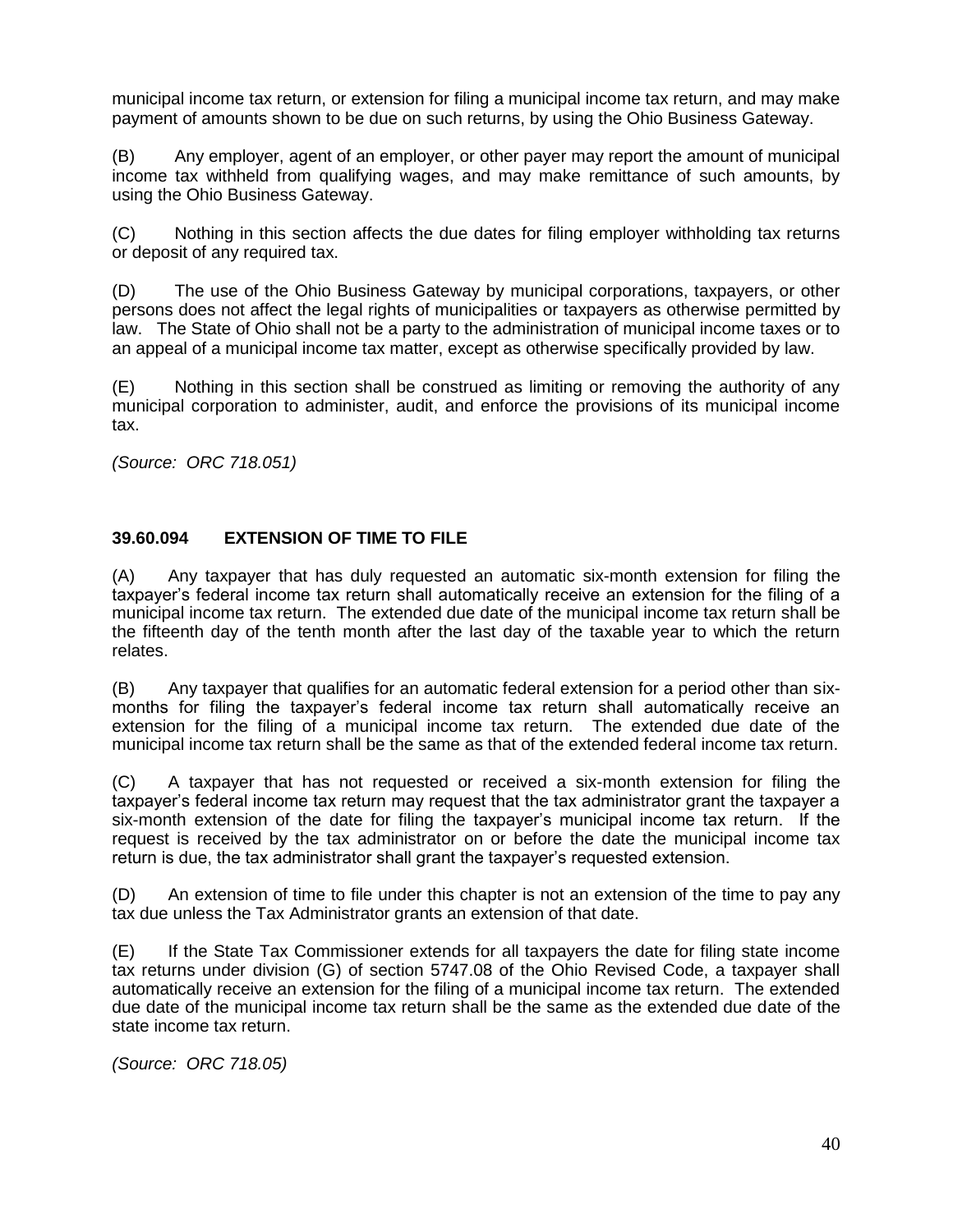#### **39.60.095 AMENDED RETURNS**

(A) (1) A taxpayer shall file an amended return with the Tax Administrator in such form as the Tax Administrator requires if any of the facts, figures, computations, or attachments required in the taxpayer's annual return to determine the tax due levied by the Municipality in accordance with this chapter must be altered.

(2) Within sixty days after the final determination of any federal or state tax liability affecting the taxpayer's municipal tax liability, that taxpayer shall make and file an amended municipal return showing income subject to the municipal income tax based upon such final determination of federal or state tax liability, and pay any additional municipal income tax shown due thereon or make a claim for refund of any overpayment, unless the tax or overpayment is ten dollars or less.

(3) If a taxpayer intends to file an amended consolidated municipal income tax return, or to amend its type of return from a separate return to a consolidated return, based on the taxpayer's consolidated federal income tax return, the taxpayer shall notify the Tax Administrator before filing the amended return.

(B) (1) In the case of an underpayment, the amended return shall be accompanied by payment of any combined additional tax due together with any penalty and interest thereon. If the combined tax shown to be due is ten dollars or less, such amount need not accompany the amended return. Except as provided under division (B)(2) of this section, the amended return shall not reopen those facts, figures, computations, or attachments from a previously filed return that are not affected, either directly or indirectly, by the adjustment to the taxpayer's federal or state income tax return unless the applicable statute of limitations for civil actions or prosecutions under section 39.60.19 of this Chapter has not expired for a previously filed return.

(2) The additional tax to be paid shall not exceed the amount of tax that would be due if all facts, figures, computations, and attachments were reopened.

(C) (1) In the case of an overpayment, a request for refund may be filed under this division within the period prescribed by division (A)(2) of section 39.60.19 of this Chapter for filing the amended return even if it is filed beyond the period prescribed in that division if it otherwise conforms to the requirements of that division. If the amount of the refund is ten dollars or less, no refund need be paid by the Municipality to the taxpayer. Except as set forth in division (C)(2) of this section, a request filed under this division shall claim refund of overpayments resulting from alterations to only those facts, figures, computations, or attachments required in the taxpayer's annual return that are affected, either directly or indirectly, by the adjustment to the taxpayer's federal or state income tax return unless it is also filed within the time prescribed in section 39.60.096 of this Chapter. Except as set forth in division  $(C)(2)$  of this section, the request shall not reopen those facts, figures, computations, or attachments that are not affected, either directly or indirectly, by the adjustment to the taxpayer's federal or state income tax return.

(2) The amount to be refunded shall not exceed the amount of refund that would be due if all facts, figures, computations, and attachments were reopened.

*(Source: ORC 718.12, 718.41)*

#### **39.60.096 REFUNDS**

(A) Upon receipt of a request for a refund, the Tax Administrator of the Municipality, in accordance with this section, shall refund to employers, agents of employers, other payers, or taxpayers, with respect to any income or withholding tax levied by the Municipality: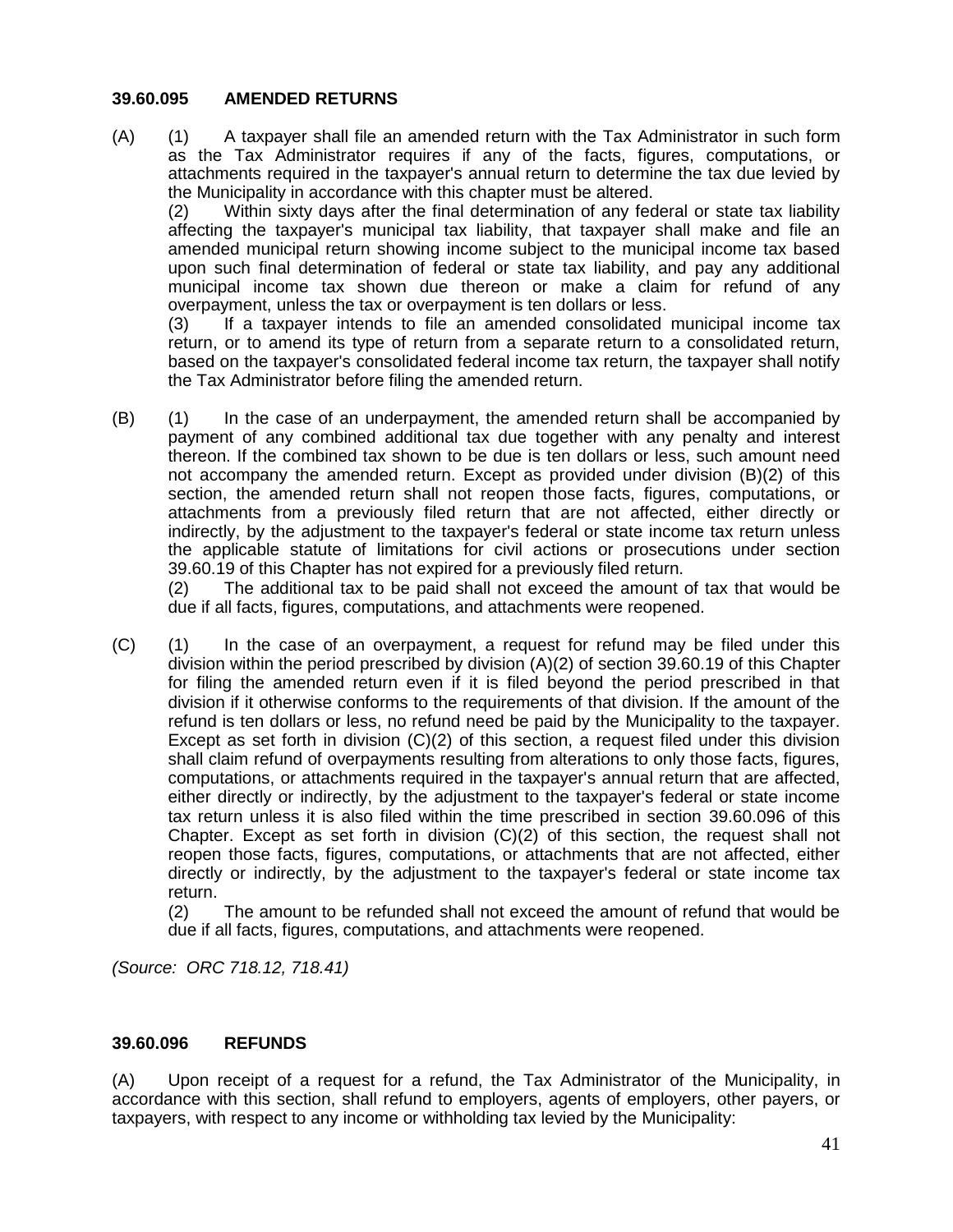- (1) Overpayments of more than ten dollars;
- (2) Amounts paid erroneously if the refund requested exceeds ten dollars.
- (B) (1) Except as otherwise provided in this chapter, returns setting forth a request for refund shall be filed with the Tax Administrator, within three years after the tax was due or paid, whichever is later. Any documentation that substantiates the taxpayer's claim for a refund must be included with the return filing. Failure to remit all documentation, including schedules, other municipal income tax returns, or other supporting documentation necessary to verify credits, income, losses or other pertinent factors on the return will cause delay in processing, and / or disallowance of undocumented credits or losses.

(2) On filing of the refund request, the Tax Administrator shall determine the amount of refund due and certify such amount to the appropriate municipal corporation official for payment. Except as provided in division (B)(3) of this section, the administrator shall issue an assessment to any taxpayer whose request for refund is fully or partially denied. The assessment shall state the amount of the refund that was denied, the reasons for the denial, and instructions for appealing the assessment.

(3) If a Tax Administrator denies in whole or in part a refund request included within the taxpayer's originally filed annual income tax return, the Tax Administrator shall notify the taxpayer, in writing, of the amount of the refund that was denied, the reasons for the denial, and instructions for requesting an assessment that may be appealed under Section 39.60.18 of this Chapter.

(C) A request for a refund that is received after the last day for filing specified in division (B) of this section shall be considered to have been filed in a timely manner if any of the following situations exist:

(1) The request is delivered by the postal service, and the earliest postal service postmark on the cover in which the request is enclosed is not later than the last day for filing the request.

(2) The request is delivered by the postal service, the only postmark on the cover in which the request is enclosed was affixed by a private postal meter, the date of that postmark is not later than the last day for filing the request, and the request is received within seven days of such last day.

(3) The request is delivered by the postal service, no postmark date was affixed to the cover in which the request is enclosed or the date of the postmark so affixed is not legible, and the request is received within seven days of the last day for making the request.

(D) Interest shall be allowed and paid on any overpayment by a taxpayer of any municipal income tax obligation from the date of the overpayment until the date of the refund of the overpayment, except that if any overpayment is refunded within ninety days after the final filing date of the annual return or ninety days after the completed return is filed, whichever is later, no interest shall be allowed on the refund. For the purpose of computing the payment of interest on amounts overpaid, no amount of tax for any taxable year shall be considered to have been paid before the date on which the return on which the tax is reported is due, without regard to any extension of time for filing that return. Interest shall be paid at the interest rate described in division (A)(4) of Section 39.60.10 of this Chapter.

(E) As used in this section, "withholding tax" has the same meaning as in section 39.60.10 of this Chapter.

*(Source: ORC 718.19)*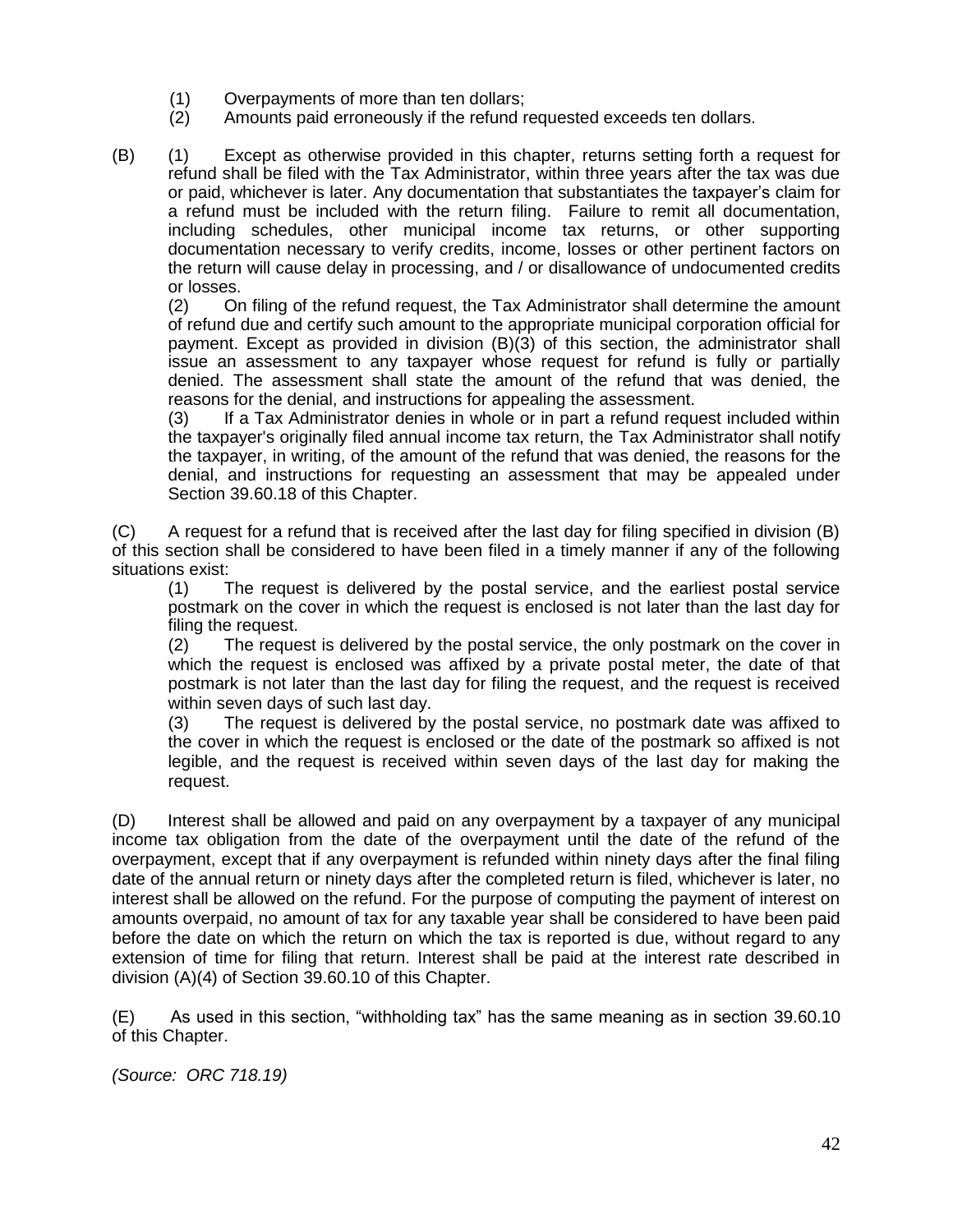# **39.60.10 PENALTY, INTEREST, FEES, AND CHARGES**

(A) As used in this section:

(1) "Applicable law" means this chapter, the resolutions, ordinances, codes, directives, instructions, and rules adopted by the Municipality provided such resolutions, ordinances, codes, directives, instructions, and rules impose or directly or indirectly address the levy, payment, remittance, or filing requirements of a municipal income tax.

(2) "Federal short-term rate" means the rate of the average market yield on outstanding marketable obligations of the United States with remaining periods to maturity of three years or less, as determined under section 1274 of the Internal Revenue Code, for July of the current year.

(3) "Income tax," "estimated income tax," and "withholding tax" mean any income tax, estimated income tax, and withholding tax imposed by a municipal corporation pursuant to applicable law, including at any time before January 1, 2016.

(4) "Interest rate as described in division (A) of this section" means the federal shortterm rate, rounded to the nearest whole number per cent, plus five per cent. The rate shall apply for the calendar year next following the July of the year in which the federal short-term rate is determined in accordance with division (A)(2) of this section.

(5) "Return" includes any tax return, report, reconciliation, schedule, and other document required to be filed with a Tax Administrator or municipal corporation by a taxpayer, employer, any agent of the employer, or any other payer pursuant to applicable law, including at any time before January 1, 2016.

(6) "Unpaid estimated income tax" means estimated income tax due but not paid by the date the tax is required to be paid under applicable law.

(7) "Unpaid income tax" means income tax due but not paid by the date the income tax is required to be paid under applicable law.

(8) "Unpaid withholding tax" means withholding tax due but not paid by the date the withholding tax is required to be paid under applicable law.

(9) "Withholding tax" includes amounts an employer, any agent of an employer, or any other payer did not withhold in whole or in part from an employee's qualifying wages, but that, under applicable law, the employer, agent, or other payer is required to withhold from an employee's qualifying wages.

(B) (1) This section shall apply to the following:

(a) Any return required to be filed under applicable law for taxable years beginning on or after January 1, 2016;

(b) Income tax, estimated income tax, and withholding tax required to be paid or remitted to the Municipality on or after January 1, 2016 for taxable years beginning on or after January 1, 2016.

(2) This section does not apply to returns required to be filed or payments required to be made before January 1, 2016, regardless of the filing or payment date. Returns required to be filed or payments required to be made before January 1, 2016, but filed or paid after that date shall be subject to the ordinances or rules, as adopted from time to time before January 1, 2016 of this Municipality.

(C) The Municipality shall impose on a taxpayer, employer, any agent of the employer, and any other payer, and will attempt to collect, the interest amounts and penalties prescribed in this section when the taxpayer, employer, any agent of the employer, or any other payer for any reason fails, in whole or in part, to make to the Municipality timely and full payment or remittance of income tax, estimated income tax, or withholding tax or to file timely with the Municipality any return required to be filed.

(1) Interest shall be imposed at the rate defined as "interest rate as described in division (A) of this section", per annum, on all unpaid income tax, unpaid estimated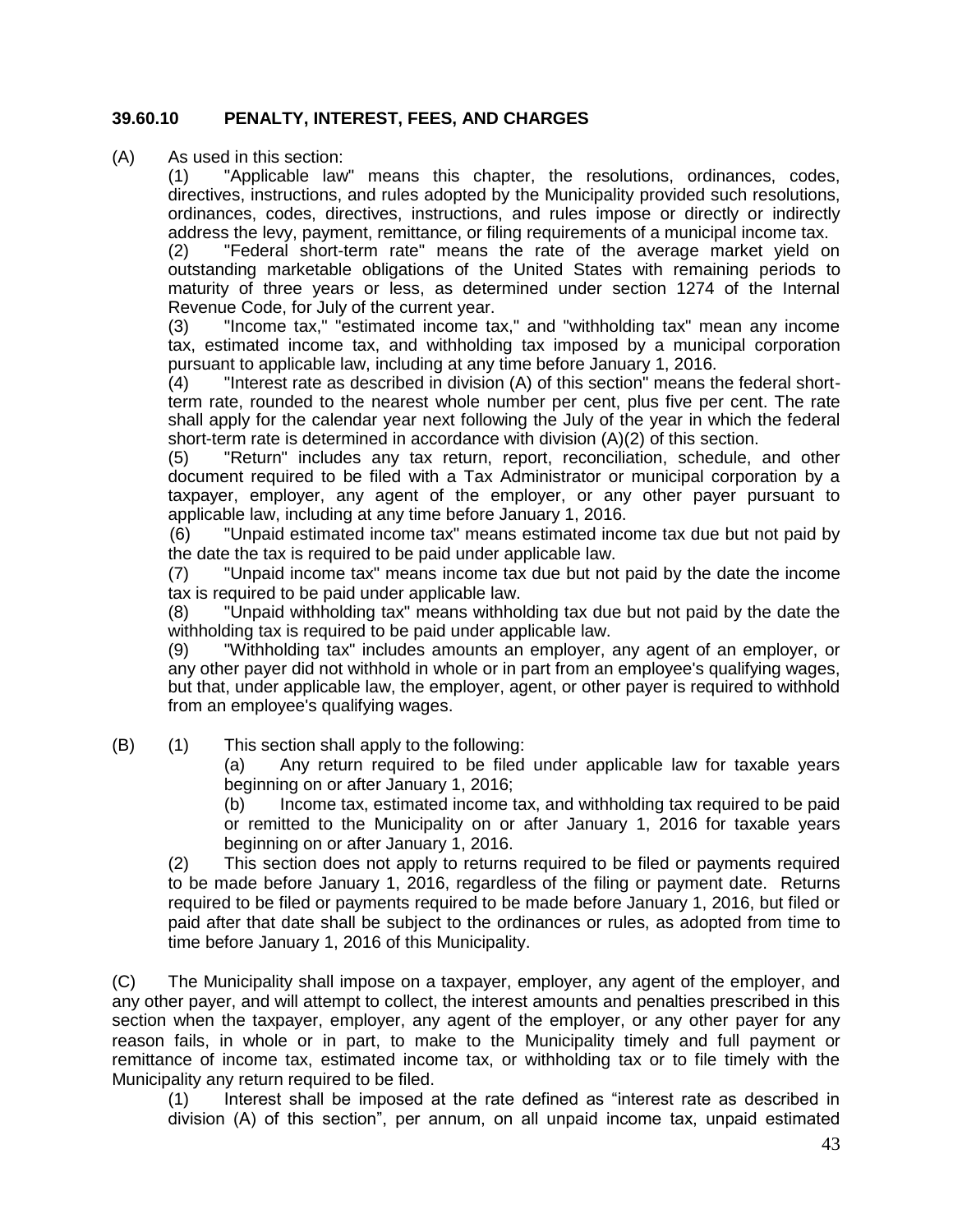income tax, and unpaid withholding tax. This imposition of interest shall be assessed per month, or fraction of a month.

(2) With respect to unpaid income tax and unpaid estimated income tax, a penalty equal to fifteen percent of the amount not timely paid shall be imposed.

(3) With respect to any unpaid withholding tax, a penalty not exceeding fifty percent of the amount not timely paid shall be imposed.

(4) With respect to returns other than estimated income tax returns, the Municipality shall impose a monthly penalty of twenty-five dollars for each failure to timely file each return, regardless of the liability shown thereon for each month, or any fraction thereof, during which the return remains unfiled regardless of the liability shown thereon. The penalty shall not exceed a total of one hundred fifty dollars in assessed penalty for each failure to timely file a return.

(a) The monthly penalty of twenty-five dollars, not to exceed \$150, for each failure to timely file each return shall be waived for first-time filers, unless the Municipality has had to pursue the filing of such returns by issuing a misdemeanor citiation.

(D) With respect to income taxes, estimated income taxes, withholding taxes, and returns, the Municipality shall not impose, seek to collect, or collect any penalty, amount of interest, charges or additional fees not described in this section.

(E) With respect to income taxes, estimated income taxes, withholding taxes, and returns, the Municipality shall not refund or credit any penalty, amount of interest, charges, or additional fees that were properly imposed or collected before January 1, 2016.

(F) The Tax Administrator may, in the Tax Administrator's sole discretion, abate or partially abate penalties or interest imposed under this section when the Tax Administrator deems such abatement or partial abatement to be appropriate. Such abatement or partial abatement shall be properly documented and maintained on the record of the taxpayer who received benefit of such abatement or partial abatement*.*

(G) The Municipality shall impose on the taxpayer, employer, any agent of the employer, or any other payer the Municipality's post-judgment collection costs and fees, including attorney's fees.

*(Source: ORC 718.27)*

# **39.60.11 AUDIT**

(A) At or before the commencement of an audit, as defined in Section 39.60.03(3) of this Chapter, the Tax Administrator shall provide to the taxpayer a written description of the roles of the Tax Administrator and of the taxpayer during an audit and a statement of the taxpayer's rights, including any right to obtain a refund of an overpayment of tax. At or before the commencement of an audit, the Tax Administrator shall inform the taxpayer when the audit is considered to have commenced.

(B) Except in cases involving suspected criminal activity, the Tax Administrator shall conduct an audit of a taxpayer during regular business hours and after providing reasonable notice to the taxpayer. A taxpayer who is unable to comply with a proposed time for an audit on the grounds that the proposed time would cause inconvenience or hardship must offer reasonable alternative dates for the audit.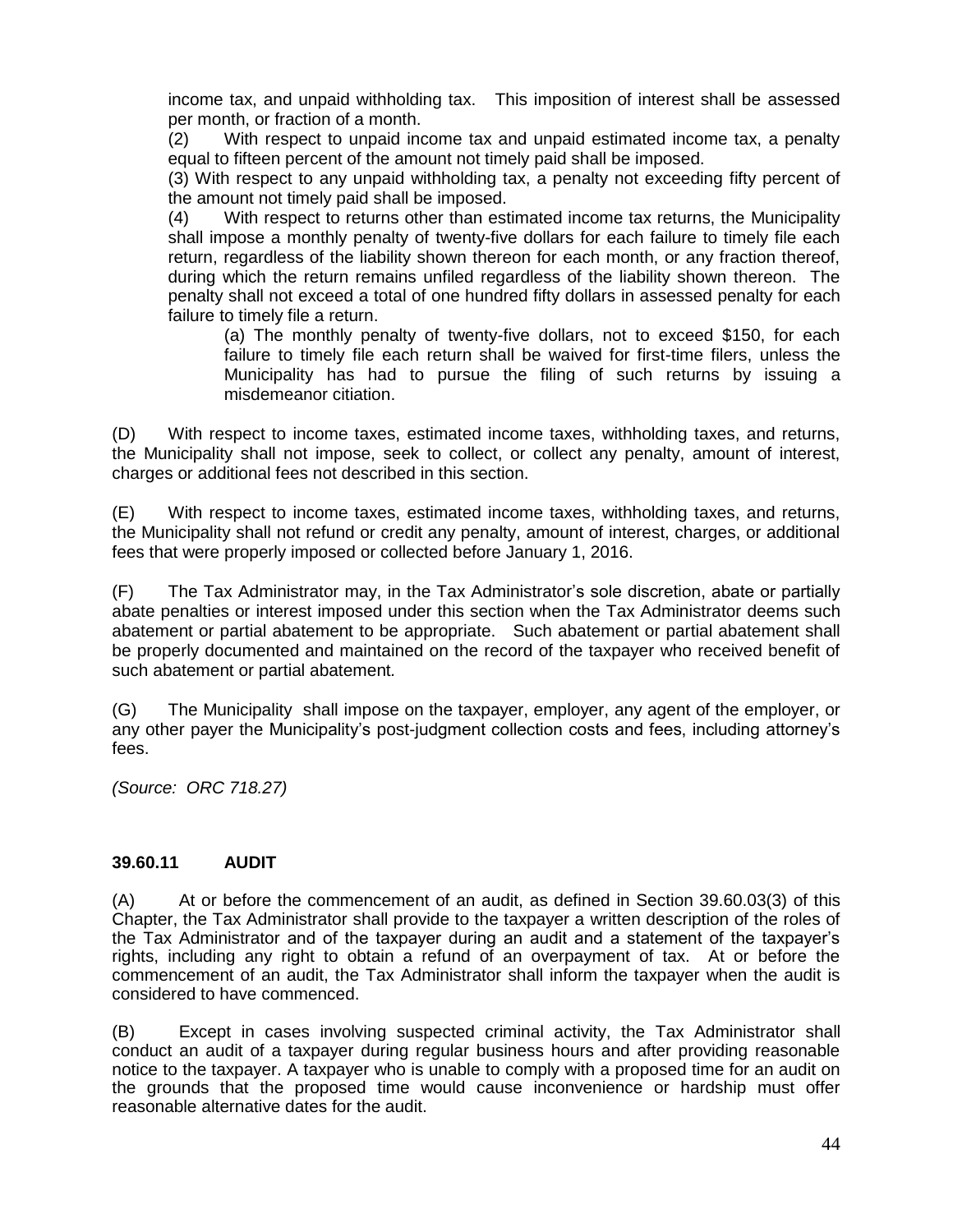(C) At all stages of an audit by the Tax Administrator, a taxpayer is entitled to be assisted or represented by an attorney, accountant, bookkeeper, or other tax practitioner. The Tax Administrator shall prescribe a form by which a taxpayer may designate such a person to assist or represent the taxpayer in the conduct of any proceedings resulting from actions by the Tax Administrator. If a taxpayer has not submitted such a form, the Tax Administrator may accept other evidence, as the Tax Administrator considers appropriate, that a person is the authorized representative of a taxpayer.

A taxpayer may refuse to answer any questions asked by the person conducting an audit until the taxpayer has an opportunity to consult with the taxpayer's attorney, accountant, bookkeeper, or other tax practitioner. This division does not authorize the practice of law by a person who is not an attorney.

(D) A taxpayer may record, electronically or otherwise, the audit examination.

(E) The failure of the Tax Administrator to comply with a provision of this section shall neither excuse a taxpayer from payment of any taxes owed by the taxpayer nor cure any procedural defect in a taxpayer's case.

(F) If the Tax Administrator fails to substantially comply with the provisions of this section, the Tax Administrator, upon application by the taxpayer, shall excuse the taxpayer from penalties and interest arising from the audit.

*(Source: ORC 718.36)*

#### **39.60.12 ROUNDING**

A person may round to the nearest whole dollar all amounts the person is required to enter on any return, report, voucher, or other document required under this chapter. Any fractional part of a dollar that equals or exceeds fifty cents shall be rounded to the next whole dollar, and any fractional part of a dollar that is less than fifty cents shall be dropped, rounding down to the nearest whole dollar. If a person chooses to round amounts entered on a document, the person shall round all amounts entered on the document.

*(Source: ORC 718.25)*

# **39.60.13 AUTHORITY AND POWERS OF THE TAX ADMINISTRATOR**

#### **39.60.131 AUTHORITY OF TAX ADMINISTRATOR; ADMINISTRATIVE POWERS OF THE TAX ADMINISTRATOR**

The Tax Administrator has the authority to perform all duties and functions necessary and appropriate to implement the provisions of this Chapter, including without limitation:

(A) Exercise all powers whatsoever of an inquisitorial nature as provided by law, including, the right to inspect books, accounts, records, memorandums, and federal and state income tax returns, to examine persons under oath, to issue orders or subpoenas for the production of books, accounts, papers, records, documents, and testimony, to take depositions, to apply to a court for attachment proceedings as for contempt, to approve vouchers for the fees of officers and witnesses, and to administer oaths; provided that the powers referred to in this division of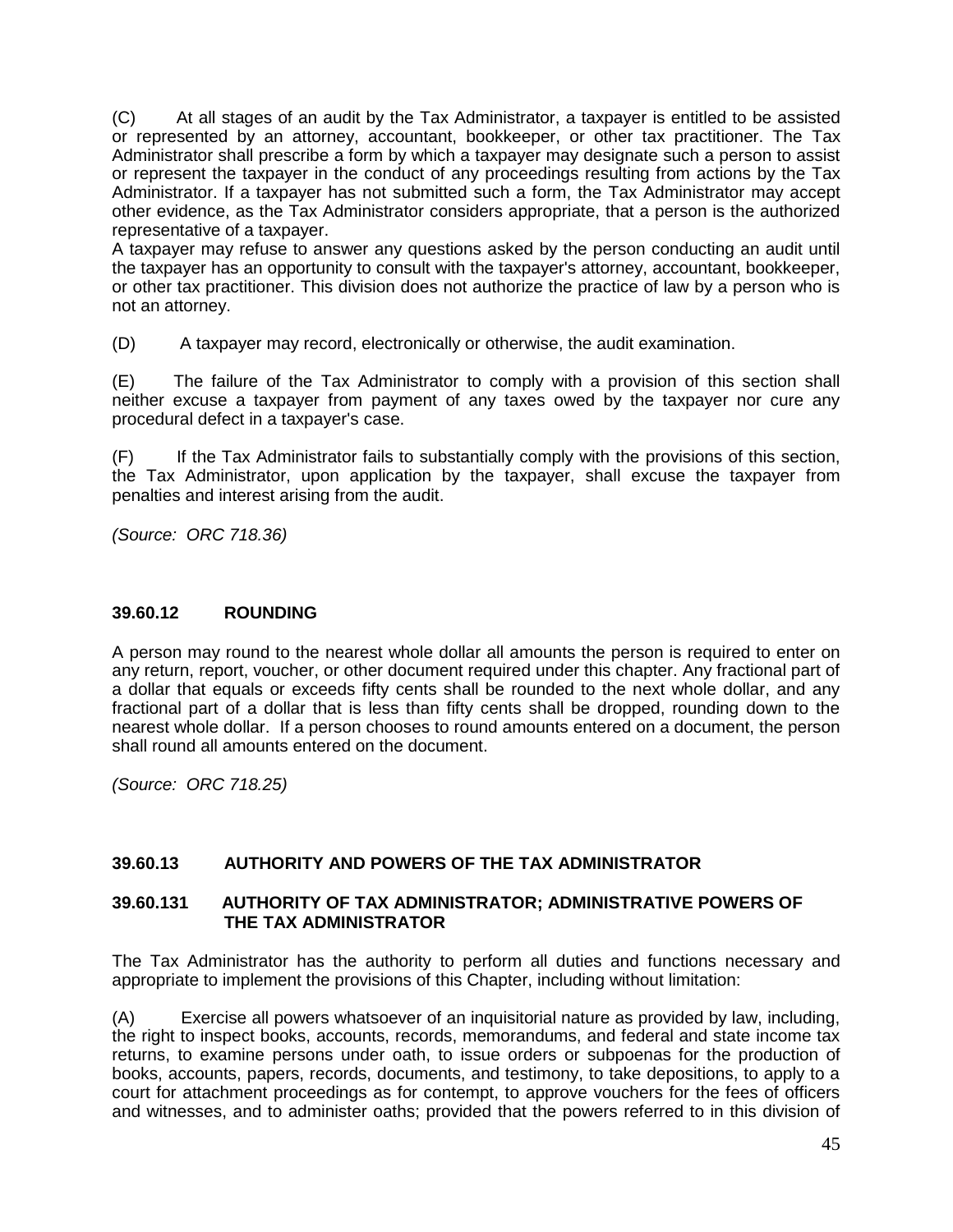this section shall be exercised by the Tax Administrator only in connection with the performance of the duties respectively assigned to the Tax Administrator under a municipal corporation income tax ordinance or resolution adopted in accordance with this chapter;

(B) Appoint agents and prescribe their powers and duties;

(C) Confer and meet with officers of other municipal corporations and states and officers of the United States on any matters pertaining to their respective official duties as provided by law;

(D) Exercise the authority provided by law, including orders from bankruptcy courts, relative to remitting or refunding taxes, including penalties and interest thereon, illegally or erroneously imposed or collected, or for any other reason overpaid, and, in addition, the Tax Administrator may investigate any claim of overpayment and make a written statement of the Tax Administrator's findings, and, if the Tax Administrator finds that there has been an overpayment, approve and issue a refund payable to the taxpayer, the taxpayer's assigns, or legal representative as provided in this chapter;

(E) Exercise the authority provided by law relative to consenting to the compromise and settlement of tax claims;

(F) Exercise the authority provided by law relative to the use of alternative apportionment methods by taxpayers in accordance with section 39.60.062 of this Chapter;

(G) Make all tax findings, determinations, computations, assessments and orders the Tax Administrator is by law authorized and required to make and, pursuant to time limitations provided by law, on the Tax Administrator's own motion, review, redetermine, or correct any tax findings, determinations, computations, assessments or orders the Tax Administrator has made, but the Tax Administrator shall not review, redetermine, or correct any tax finding, determination, computation, assessment or order which the Tax Administrator has made for which an appeal has been filed with the Local Board of Tax Review or other appropriate tribunal, unless such appeal or application is withdrawn by the appellant or applicant, is dismissed, or is otherwise final;

(H) Destroy any or all returns or other tax documents in the manner authorized by law;

(I) Enter into an agreement with a taxpayer to simplify the withholding obligations described in section 39.60.051 of this Chapter.

*(Source: ORC 718.24)*

#### **39.60.132 AUTHORITY OF TAX ADMINISTRATOR; COMPROMISE OF CLAIM AND PAYMENT OVER TIME**

(A) As used in this section, "claim" means a claim for an amount payable to the Municipality that arises pursuant to the municipal income tax imposed in accordance with this chapter.

(B) The Tax Administrator may do either of the following if such action is in the best interests of the Municipality:

(1) Compromise a claim;

(2) Extend for a reasonable period the time for payment of a claim by agreeing to accept monthly or other periodic payments, upon such terms and conditions as the Tax Administrator may require.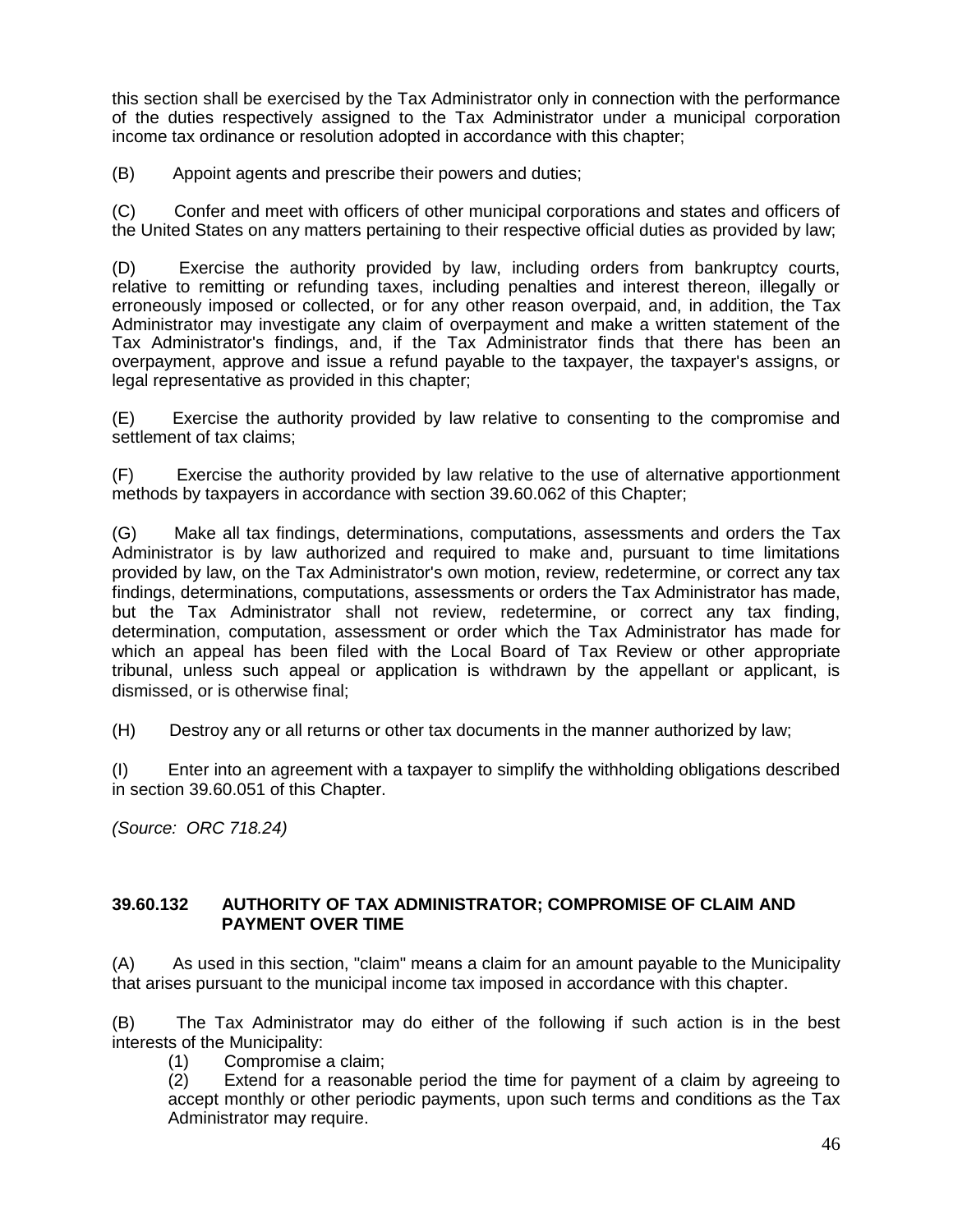(C) The Tax Administrator's rejection of a compromise or payment-over-time agreement proposed by a person with respect to a claim shall not be appealable.

(D) A compromise or payment-over-time agreement with respect to a claim shall be binding upon and shall inure to the benefit of only the parties to the compromise or agreement, and shall not extinguish or otherwise affect the liability of any other person.

(E) (1) A compromise or payment-over-time agreement with respect to a claim shall be void if the taxpayer defaults under the compromise or agreement or if the compromise or agreement was obtained by fraud or by misrepresentation of a material fact. Any amount that was due before the compromise or agreement and that is unpaid shall remain due, and any penalties or interest that would have accrued in the absence of the compromise or agreement shall continue to accrue and be due.

(2) The Tax Administrator shall have sole discretion to determine whether or not penalty, interest, charges or applicable fees will be assessed through the duration of any compromise or payment-over-time agreement.

(F) The Tax Administrator may require that the taxpayer provide detailed financial documentation and information, in order to determine whether or not a payment-over-time agreement will be authorized. The taxpayer's failure to provide the necessary and required information by the Tax Administrator shall preclude consideration of a payment-over-time agreement.

*(Source: 718.28)*

# **39.60.133 AUTHORITY OF TAX ADMINISTRATOR; RIGHT TO EXAMINE**

(A) The Tax Administrator, or any authorized agent or employee thereof may examine the books, papers, records, and federal and state income tax returns of any employer, taxpayer, or other person that is subject to, or that the Tax Administrator believes is subject to, the provisions of this Chapter for the purpose of verifying the accuracy of any return made or, if no return was filed, to ascertain the tax due under this Chapter. Upon written request by the Tax Administrator or a duly authorized agent or employee thereof, every employer, taxpayer, or other person subject to this section is required to furnish the opportunity for the Tax Administrator, authorized agent, or employee to investigate and examine such books, papers, records, and federal and state income tax returns at a reasonable time and place designated in the request.

(B) The records and other documents of any taxpayer, employer, or other person that is subject to, or that a Tax Administrator believes is subject to, the provisions of this Chapter shall be open to the Tax Administrator's inspection during business hours and shall be preserved for a period of six years following the end of the taxable year to which the records or documents relate, unless the Tax Administrator, in writing, consents to their destruction within that period, or by order requires that they be kept longer. The Tax Administrator of a municipal corporation may require any person, by notice served on that person, to keep such records as the Tax Administrator determines necessary to show whether or not that person is liable, and the extent of such liability, for the income tax levied by the Municipality or for the withholding of such tax.

(C) The Tax Administrator may examine under oath any person that the Tax Administrator reasonably believes has knowledge concerning any income that was or would have been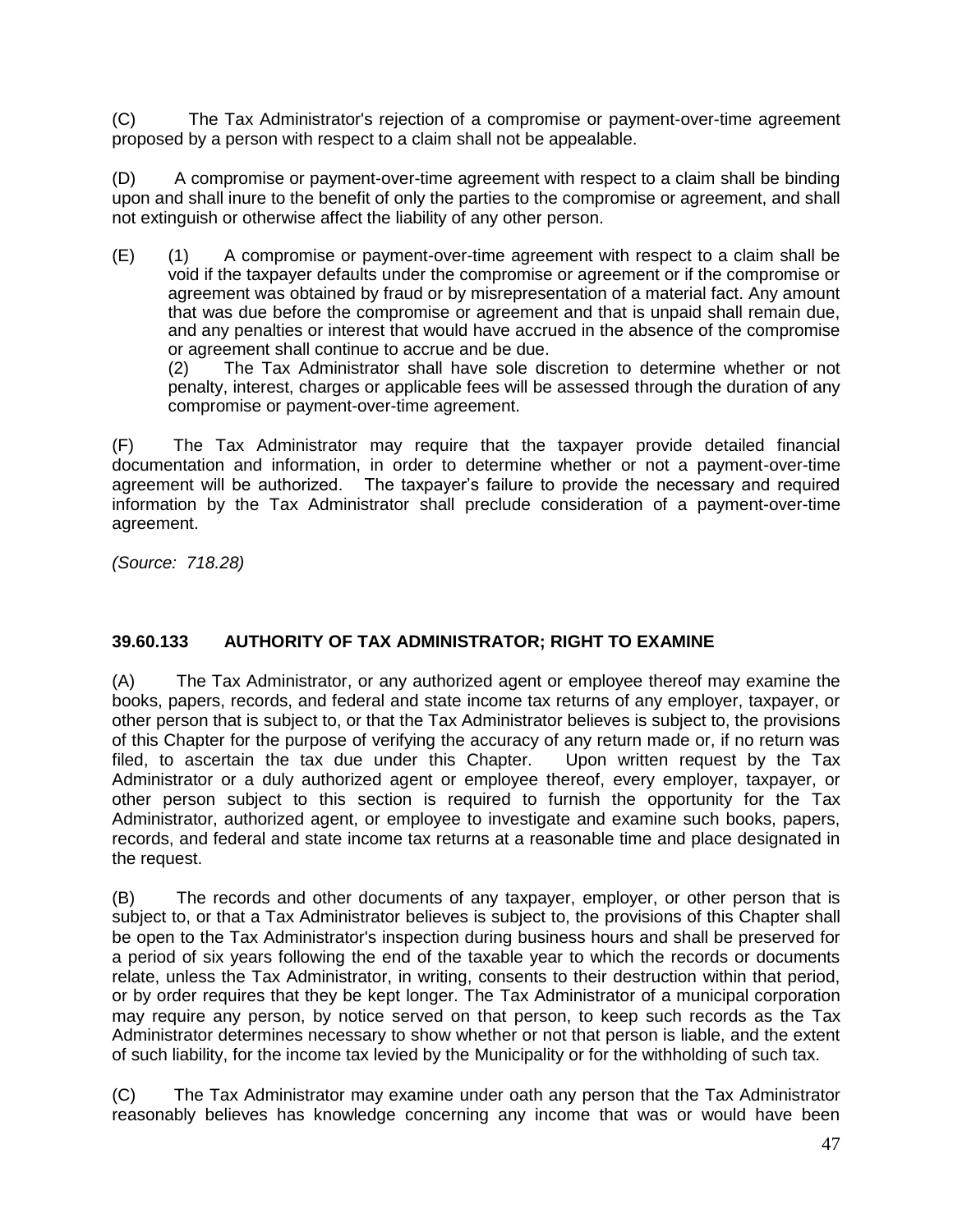returned for taxation or any transaction tending to affect such income. The Tax Administrator may, for this purpose, compel any such person to attend a hearing or examination and to produce any books, papers, records, and federal and state income tax returns in such person's possession or control. The person may be assisted or represented by an attorney, accountant, bookkeeper, or other tax practitioner at any such hearing or examination. This division does not authorize the practice of law by a person who is not an attorney.

(D) No person issued written notice by the Tax Administrator compelling attendance at a hearing or examination or the production of books, papers, records, or federal and state income tax returns under this section shall fail to comply.

*(Source: ORC 718.23)*

# **39.60.134 AUTHORITY OF TAX ADMINISTRATOR; REQUIRING IDENTIFYING INFORMATION**

(A) The Tax Administrator may require any person filing a tax document with the Tax Administrator to provide identifying information, which may include the person's social security number, federal employer identification number, or other identification number requested by the Tax Administrator. A person required by the Tax Administrator to provide identifying information that has experienced any change with respect to that information shall notify the Tax Administrator of the change before, or upon, filing the next tax document requiring the identifying information.

(B) (1) If the Tax Administrator makes a request for identifying information and the Tax Administrator does not receive valid identifying information within thirty days of making the request, nothing in this chapter prohibits the Tax Administrator from imposing a penalty upon the person to whom the request was directed pursuant to section 39.60.10 of this Chapter, in addition to any applicable penalty described in section 39.60.99 of this Chapter.

(2) If a person required by the Tax Administrator to provide identifying information does not notify the Tax Administrator of a change with respect to that information as required under division (A) of this section within thirty days after filing the next tax document requiring such identifying information, nothing in this chapter prohibits the Tax Administrator from imposing a penalty pursuant to section 39.60.10 of this Chapter.

(3) The penalties provided for under divisions (B)(1) and (2) of this section may be billed and imposed in the same manner as the tax or fee with respect to which the identifying information is sought and are in addition to any applicable criminal penalties described in section 39.60.99 of this Chapter for a violation of 39.60.15 of this Chapter and any other penalties that may be imposed by the Tax Administrator by law.

*(Source: ORC 718.26)*

# **39.60.14 CONFIDENTIALITY**

(A) Any information gained as a result of returns, investigations, hearings, or verifications required or authorized by ORC 718 or by the charter or ordinance of the Municipality is confidential, and no person shall access or disclose such information except in accordance with a proper judicial order or in connection with the performance of that person's official duties or the official business of the Municipality as authorized by ORC 718 or the charter or ordinance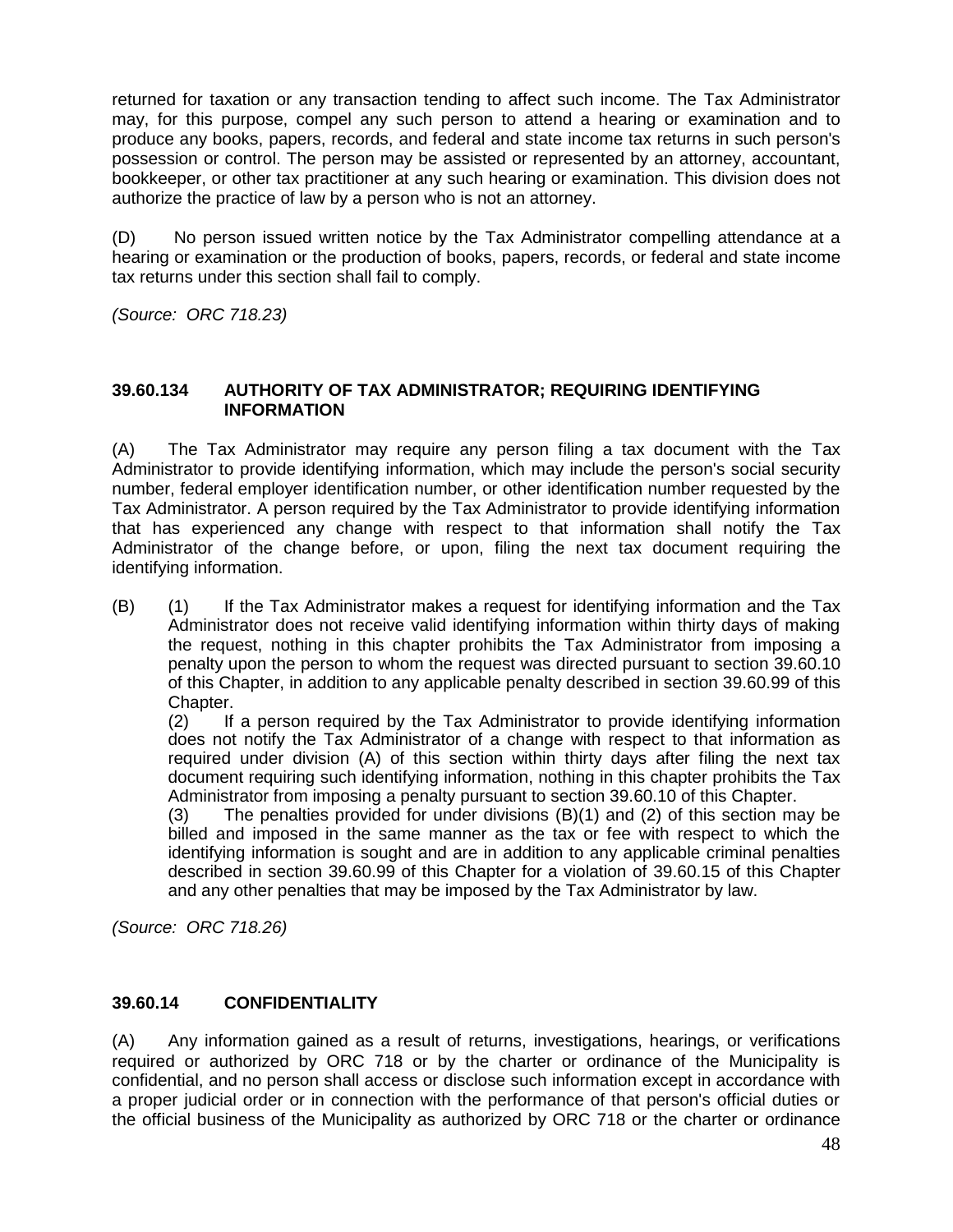authorizing the levy. The Tax Administrator of the Municipality or a designee thereof may furnish copies of returns filed or otherwise received under this chapter and other related tax information to the Internal Revenue Service, the State Tax Commissioner, and Tax Administrators of other municipal corporations.

(B) This section does not prohibit the Municipality from publishing or disclosing statistics in a form that does not disclose information with respect to particular taxpayers.

*(Source: ORC 718.13)*

#### **39.60.15 FRAUD**

No person shall knowingly make, present, aid, or assist in the preparation or presentation of a false or fraudulent report, return, schedule, statement, claim, or document authorized or required by municipal corporation ordinance or state law to be filed with the Tax Administrator, or knowingly procure, counsel, or advise the preparation or presentation of such report, return, schedule, statement, claim, or document, or knowingly change, alter, or amend, or knowingly procure, counsel or advise such change, alteration, or amendment of the records upon which such report, return, schedule, statement, claim, or document is based with intent to defraud the Municipality or the Tax Administrator.

*(Source: ORC 718.35)*

# **39.60.16 OPINION OF THE TAX ADMINISTRATOR**

(A) An "opinion of the Tax Administrator" means an opinion issued under this section with respect to prospective municipal income tax liability. It does not include ordinary correspondence of the Tax Administrator.

(B) A taxpayer may submit a written request for an opinion of the Tax Administrator as to whether or how certain income, source of income, or a certain activity or transaction will be taxed. The written response of the Tax Administrator shall be an "opinion of the Tax Administrator" and shall bind the Tax Administrator, in accordance with divisions (C), (G), and (H) of this section, provided all of the following conditions are satisfied:

(1) The taxpayer's request fully and accurately describes the specific facts or circumstances relevant to a determination of the taxability of the income, source of income, activity, or transaction, and, if an activity or transaction, all parties involved in the activity or transaction are clearly identified by name, location, or other pertinent facts.

(2) The request relates to a tax imposed by the Municipality in accordance with this Chapter.

(3) The Tax Administrator's response is signed by the Tax Administrator and designated as an "opinion of the Tax Administrator."

(C) An opinion of the Tax Administrator shall remain in effect and shall protect the taxpayer for whom the opinion was prepared and who reasonably relies on it from liability for any taxes, penalty, or interest otherwise chargeable on the activity or transaction specifically held by the Tax Administrator's opinion to be taxable in a particular manner or not to be subject to taxation for any taxable years that may be specified in the opinion, or until the earliest of the following dates: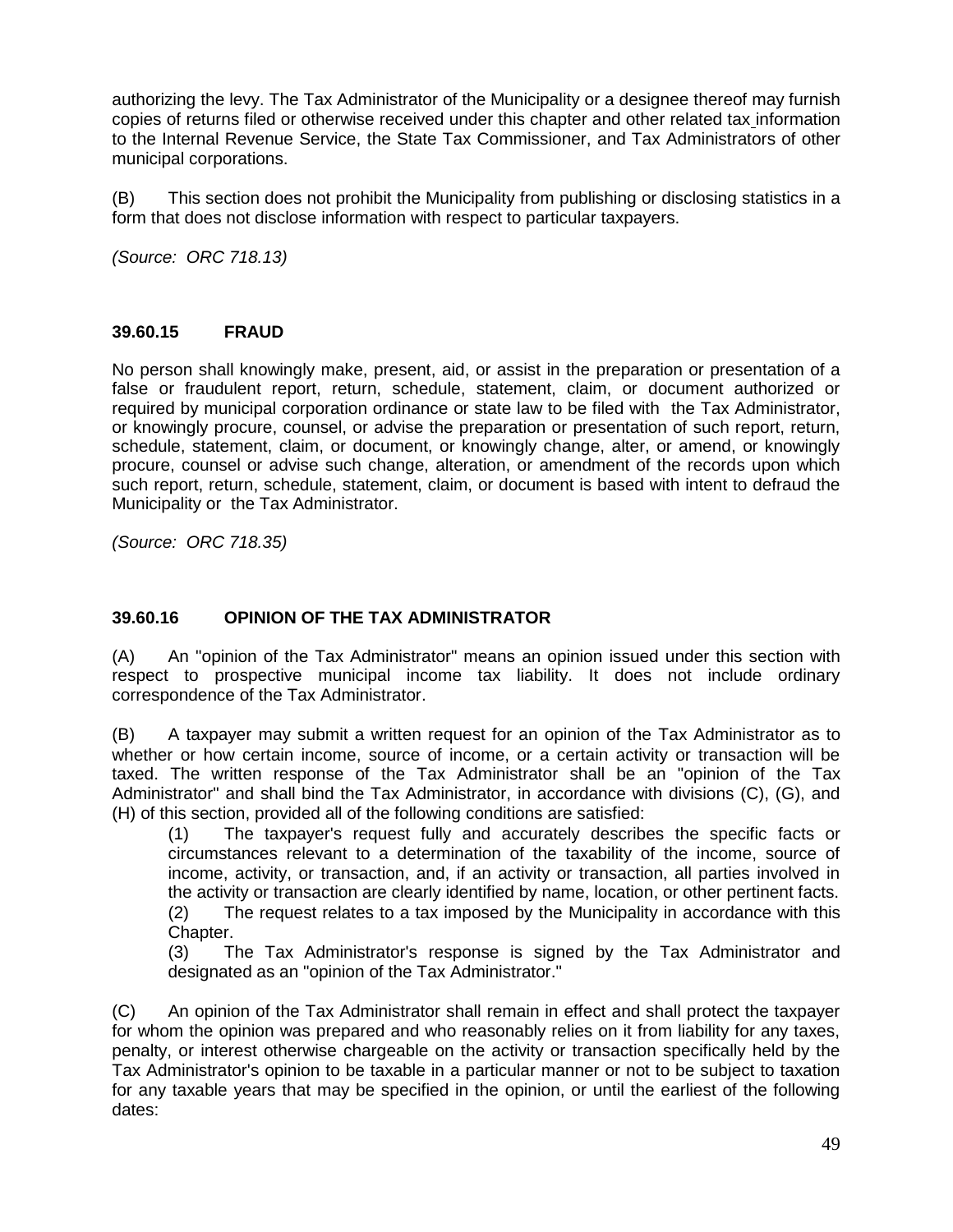(1) The effective date of a written revocation by the Tax Administrator sent to the taxpayer by certified mail, return receipt requested. The effective date of the revocation shall be the taxpayer's date of receipt or one year after the issuance of the opinion, whichever is later;

(2) The effective date of any amendment or enactment of a relevant section of the Ohio Revised Code, uncodified state law, or the Municipality's income tax ordinance that would substantially change the analysis and conclusion of the opinion of the Tax Administrator;

(3) The date on which a court issues an opinion establishing or changing relevant case law with respect to the Ohio Revised Code, uncodified state law, or the Municipality's income tax ordinance;

 (4) If the opinion of the Tax Administrator was based on the interpretation of federal law, the effective date of any change in the relevant federal statutes or regulations, or the date on which a court issues an opinion establishing or changing relevant case law with respect to federal statutes or regulations;

(5) The effective date of any change in the taxpayer's material facts or circumstances;

(6) The effective date of the expiration of the opinion, if specified in the opinion.

(D) (1) A taxpayer is not relieved of tax liability for any activity or transaction related to a request for an opinion that contained any misrepresentation or omission of one or more material facts.

(2) If the taxpayer knowingly has misrepresented the pertinent facts or omitted material facts with intent to defraud the Municipality in order to obtain a more favorable opinion, the taxpayer may be in violation of section 39.60.15 of this Chapter.

(E) If a Tax Administrator provides written advice under this section, the opinion shall include a statement that:

(1) The tax consequences stated in the opinion may be subject to change for any of the reasons stated in division (C) of this section;

(2) It is the duty of the taxpayer to be aware of such changes.

(F) A Tax Administrator may refuse to offer an opinion on any request received under this section.

(G) This section binds a Tax Administrator only with respect to opinions of the Tax Administrator issued on or after January 1, 2016**.**

(H) An opinion of a Tax Administrator binds that Tax Administrator only with respect to the taxpayer for whom the opinion was prepared and does not bind the Tax Administrator of any other municipal corporation.

(I) A Tax Administrator shall make available the text of all opinions issued under this section, except those opinions prepared for a taxpayer who has requested that the text of the opinion remain confidential. In no event shall the text of an opinion be made available until the Tax Administrator has removed all information that identifies the taxpayer and any other parties involved in the activity or transaction.

(J) An opinion of the Tax Administrator issued under this section or a refusal to offer an opinion under subsection (F) may not be appealed.

*(Source: ORC 718.38)*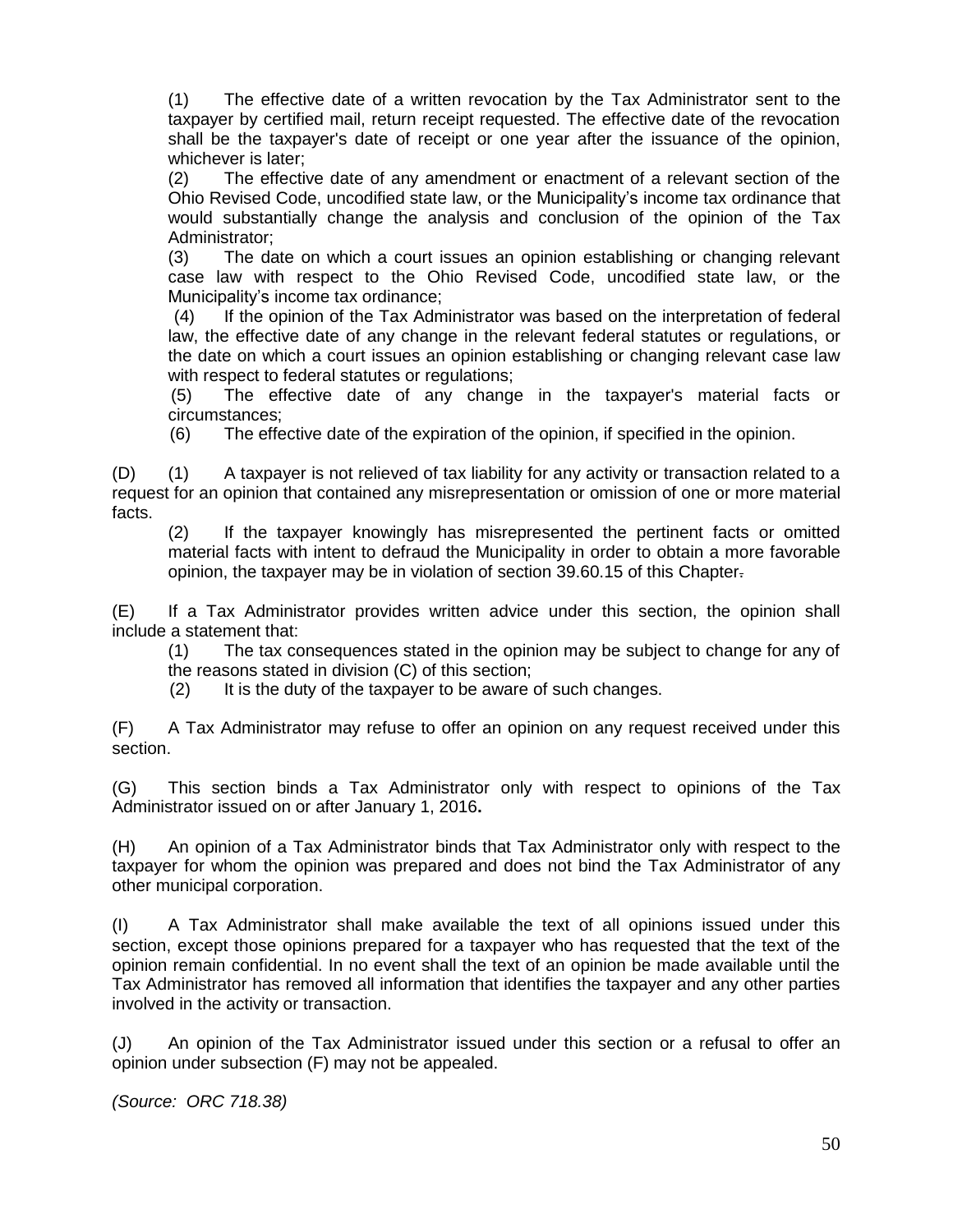#### **39.60.17 ASSESSMENT; APPEAL BASED ON PRESUMPTION OF DELIVERY**

(A) (1) The Tax Administrator shall serve an assessment either by personal service, by certified mail, or by a delivery service authorized under section 5703.056 of the Ohio Revised Code.

(2) The Tax Administrator may deliver the assessment through alternative means as provided in this section, including, but not limited to, delivery by secure electronic mail. Such alternative delivery method must be authorized by the person subject to the assessment.

(3) Once service of the assessment has been made by the Tax Administrator or other municipal official, or the designee of either, the person to whom the assessment is directed may protest the ruling of that assessment by filing an appeal with the Local Board of Tax Review within sixty days after the receipt of service. The delivery of an assessment of the Tax Administrator as prescribed in Section 718.18 of the Revised Code is prima facie evidence that delivery is complete and that the assessment is served.

(B) (1) A person may challenge the presumption of delivery and service as set forth in this division. A person disputing the presumption of delivery and service under this section bears the burden of proving by a preponderance of the evidence that the address to which the assessment was sent was not an address with which the person was associated at the time the Tax Administrator originally mailed the assessment by certified mail. For the purposes of this section, a person is associated with an address at the time the Tax Administrator originally mailed the assessment if, at that time, the person was residing, receiving legal documents, or conducting business at the address; or if, before that time, the person had conducted business at the address and, when the assessment was mailed, the person's agent or the person's affiliate was conducting business at the address. For the purposes of this section, a person's affiliate is any other person that, at the time the assessment was mailed, owned or controlled at least twenty per cent, as determined by voting rights, of the addressee's business.

(2) If a person elects to appeal an assessment on the basis described in division (B)(1) of this section, and if that assessment is subject to collection and is not otherwise appealable, the person must do so within sixty days after the initial contact by the Tax Administrator or other municipal official, or the designee of either, with the person. Nothing in this division prevents the Tax Administrator or other official from entering into a compromise with the person if the person does not actually file such an appeal with the Local Board of Tax Review.

*(Source: ORC 718.18)*

#### **39.60.18 LOCAL BOARD OF TAX REVIEW; APPEAL TO LOCAL BOARD OF TAX REVIEW**

(A) (1) The legislative authority of the Municipality shall maintain a Local Board of Tax Review to hear appeals as provided in Ohio Revised Code Chapter 718.

(2) The Local Board of Tax Review shall consist of three members. Two members shall be appointed by the legislative authority of the Municipality, and may not be employees, elected officials, or contractors with the Municipality at any time during their term or in the five years immediately preceding the date of appointment. One member shall be appointed by the top administrative official of the Municipality. This member may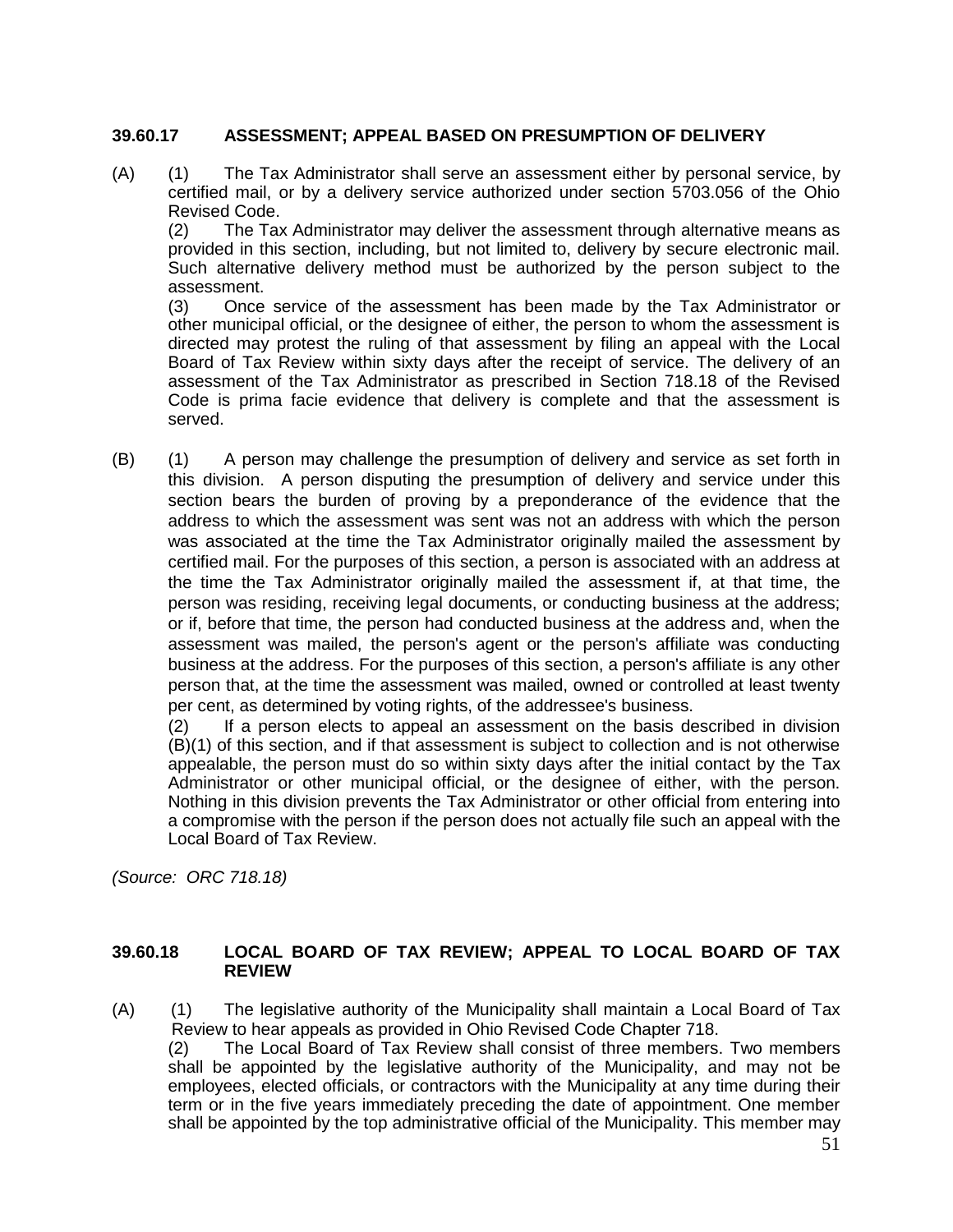be an employee of the Municipality, but may not be the director of finance or equivalent officer, or the Tax Administrator or other similar official or an employee directly involved in municipal tax matters, or any direct subordinate thereof.

(3) The term for members of the Local Board of Tax Review appointed by the legislative authority of the Municipality shall be two years. There is no limit on the number of terms that a member may serve should the member be reappointed by the legislative authority. The board member appointed by the top administrative official of the Municipality shall serve at the discretion of the administrative official.

(4) Members of the board of tax review appointed by the legislative authority may be removed by the legislative authority as set forth in Section 718.11(A)(4) of the Revised Code.

(5) A member of the board who, for any reason, ceases to meet the qualifications for the position prescribed by this section shall resign immediately by operation of law.

(6) A vacancy in an unexpired term shall be filled in the same manner as the original appointment within sixty days of when the vacancy was created. Any member appointed to fill a vacancy occurring prior to the expiration of the term for which the member's predecessor was appointed shall hold office for the remainder of such term. No vacancy on the board shall impair the power and authority of the remaining members to exercise all the powers of the board.

(7) If a member is temporarily unable to serve on the board due to a conflict of interest, illness, absence, or similar reason, the legislative authority or top administrative official that appointed the member shall appoint another individual to temporarily serve on the board in the member's place. This appointment shall be subject to the same requirements and limitations as are applicable to the appointment of the member temporarily unable to serve.

(B) Whenever a Tax Administrator issues an assessment, the Tax Administrator shall notify the taxpayer in writing at the same time of the taxpayer's right to appeal the assessment, the manner in which the taxpayer may appeal the assessment, and the address to which the appeal should be directed**,** and to whom the appeal should be directed.

(C) Any person who has been issued an assessment may appeal the assessment to the board by filing a request with the board. The request shall be in writing, shall specify the reason or reasons why the assessment should be deemed incorrect or unlawful, and shall be filed within sixty days after the taxpayer receives the assessment.

(D) The Local Board of Tax Review shall schedule a hearing to be held within sixty days after receiving an appeal of an assessment under division (C) of this section, unless the taxpayer requests additional time to prepare or waives a hearing. If the taxpayer does not waive the hearing, the taxpayer may appear before the board and/or may be represented by an attorney at law, certified public accountant, or other representative. The board may allow a hearing to be continued as jointly agreed to by the parties. In such a case, the hearing must be completed within one hundred twenty days after the first day of the hearing unless the parties agree otherwise.

(E) The board may affirm, reverse, or modify the Tax Administrator's assessment or any part of that assessment. The board shall issue a final determination on the appeal within ninety days after the board's final hearing on the appeal, and send a copy of its final determination by ordinary mail to all of the parties to the appeal within fifteen days after issuing the final determination. The taxpayer or the Tax Administrator may appeal the board's final determination as provided in section 5717.011 of the Ohio Revised Code.

(F) The Local Board of Tax Review created pursuant to this section shall adopt rules governing its procedures, including a schedule of related costs, and shall keep a record of its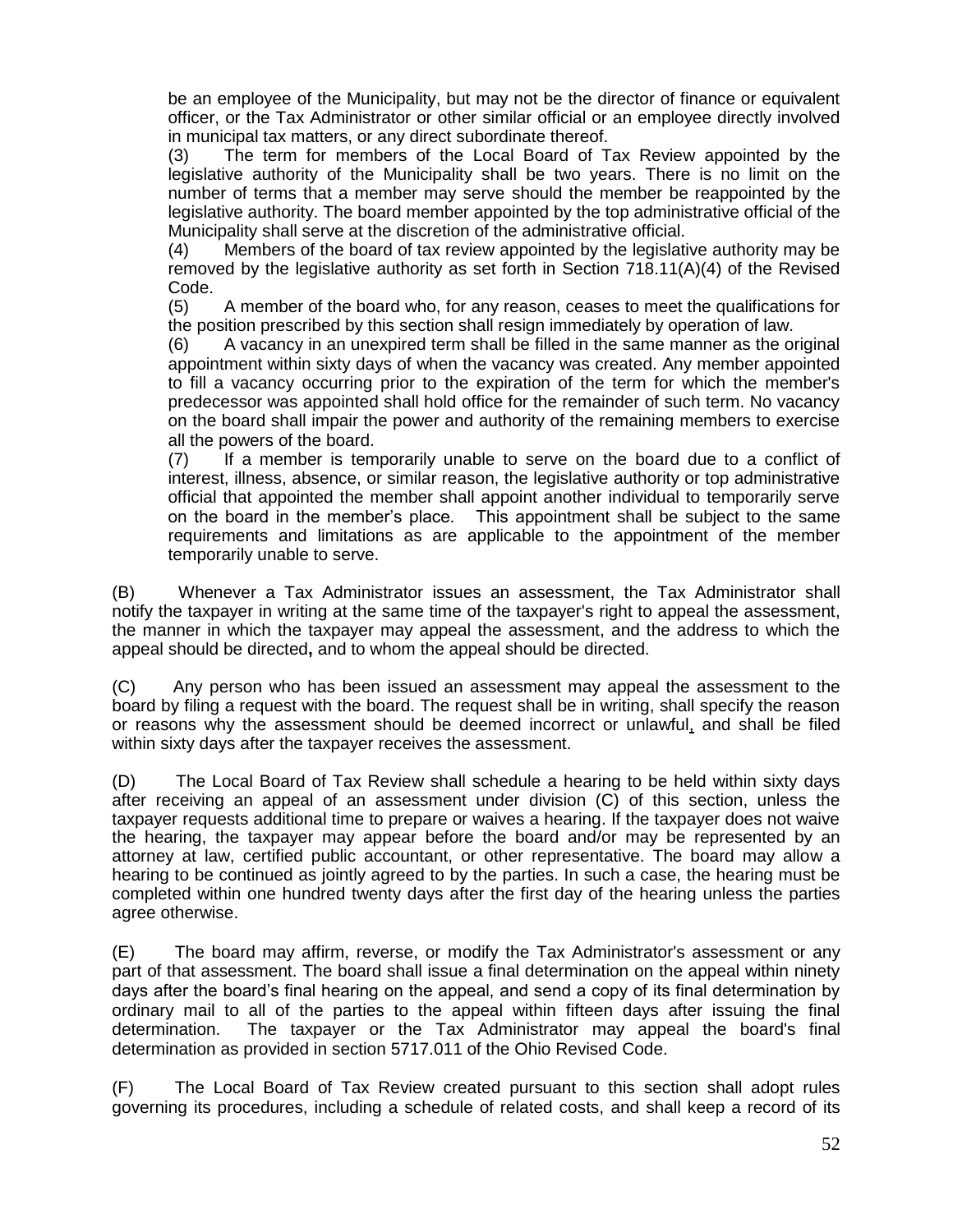transactions. The rules governing the Local Board of Tax Review procedures shall be in writing, and may be amended as needed by the Local Board of Tax Review. Such records are not public records available for inspection under section 149.43 of the Ohio Revised Code. For this reason, any documentation, copies of returns or reports, final determinations, or working papers for each case must be maintained in a secure location under the control of the Tax Administrator. No member of the Local Board of Tax Review may remove such documentation, copies of returns or reports, final determinations, or working papers from the hearing. Hearings requested by a taxpayer before a Local Board of Tax Review created pursuant to this section are not meetings of a public body subject to section 121.22 of the Ohio Revised Code. For this reason, such hearings shall not be open to the public, and only those parties to the case may be present during the hearing.

*(Source: ORC 718.11)*

# **39.60.19 ACTIONS TO RECOVER; STATUTE OF LIMITATIONS**

(A) (1) (a) Civil actions to recover municipal income taxes and penalties

and interest on municipal income taxes shall be brought within the latter of:

(i) Three years after the tax was due or the return was filed, whichever is later; or

(ii) One year after the conclusion of the qualifying deferral period, if any.

(b) The time limit described in division  $(A)(1)(a)$  of this section may be extended at any time if both the Tax Administrator and the employer, agent of the employer, other payer, or taxpayer consent in writing to the extension. Any extension shall also extend for the same period of time the time limit described in division (C) of this section.

(2) As used in this section, "qualifying deferral period" means a period of time beginning and ending as follows:

(a) Beginning on the date a person who is aggrieved by an assessment files with a Local Board of Tax Review the request described in Section 39.60.18 of this Chapter. That date shall not be affected by any subsequent decision, finding, or holding by any administrative body or court that the Local Board of Tax Review with which the aggrieved person filed the request did not have jurisdiction to affirm, reverse, or modify the assessment or any part of that assessment.

(b) Ending the later of the sixtieth day after the date on which the final determination of the Local Board of Tax Review becomes final or, if any party appeals from the determination of the Local Board of Tax Review, the sixtieth day after the date on which the final determination of the Local Board of Tax Review is either ultimately affirmed in whole or in part or ultimately reversed and no further appeal of either that affirmation, in whole or in part, or that reversal is available or taken.

(B) Prosecutions for an offense made punishable under a resolution or ordinance imposing an income tax shall be commenced within three years after the commission of the offense, provided that in the case of fraud, failure to file a return, or the omission of twenty-five per cent or more of income required to be reported, prosecutions may be commenced within six years after the commission of the offense.

(C) A claim for a refund of municipal income taxes shall be brought within the time limitation provided in Section 39.60.096 of this Chapter.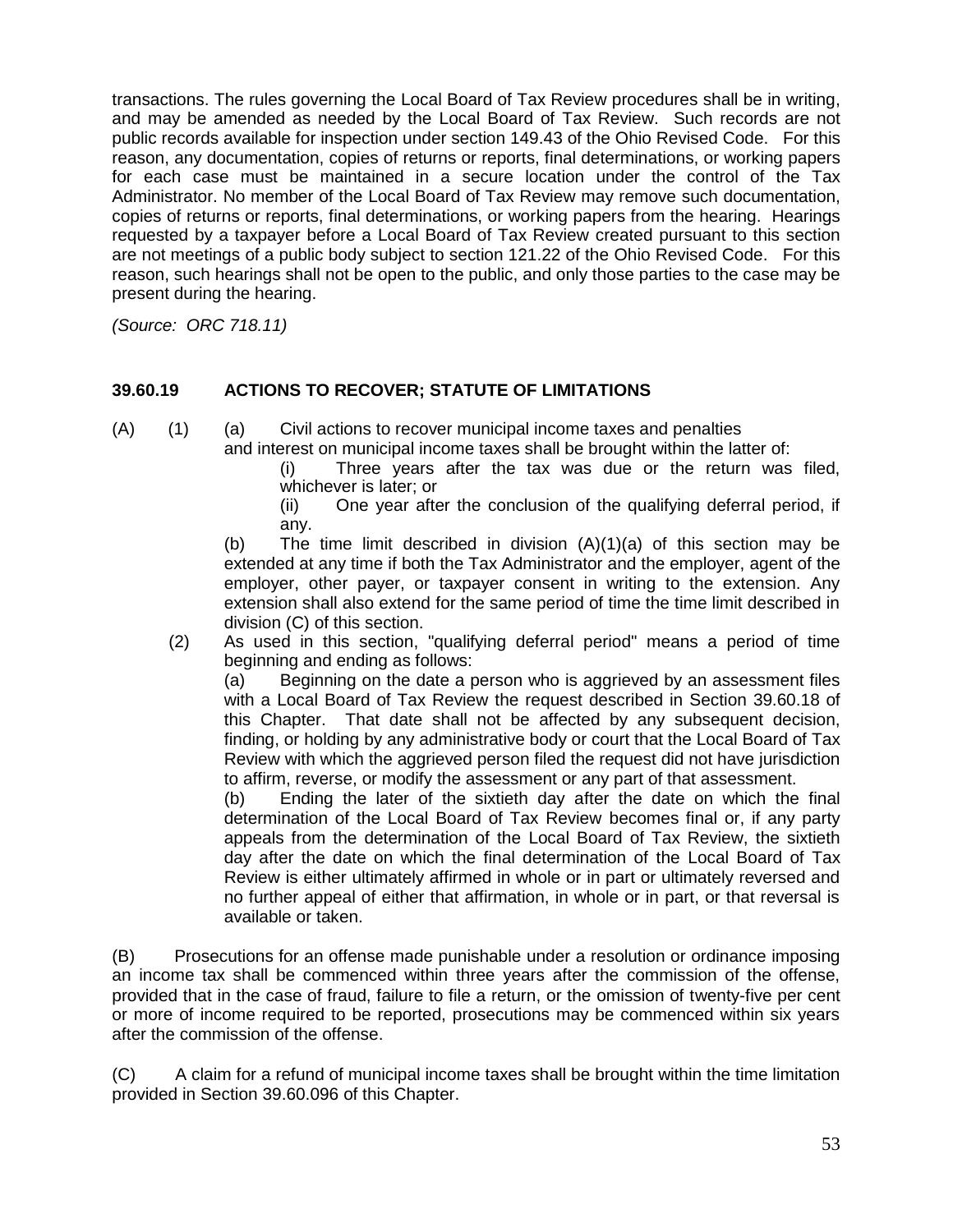(D) (1) Notwithstanding the fact that an appeal is pending, the petitioner may pay all or a portion of the assessment that is the subject of the appeal. The acceptance of a payment by the Municipality does not prejudice any claim for refund upon final determination of the appeal.

(2) If upon final determination of the appeal an error in the assessment is corrected by the Tax Administrator, upon an appeal so filed or pursuant to a final determination of the Local Board of Tax Review created under Section 39.60.18 of this Chapter, of the Ohio board of tax appeals, or any court to which the decision of the Ohio board of tax appeals has been appealed, so that the amount due from the party assessed under the corrected assessment is less than the amount paid, there shall be issued to the appellant or to the appellant's assigns or legal representative a refund in the amount of the overpayment as provided by Section 39.60.096 of this Chapter, with interest on that amount as provided by division (D) of this section.

(E) No civil action to recover municipal income tax or related penalties or interest shall be brought during either of the following time periods:

 (1) The period during which a taxpayer has a right to appeal the imposition of that tax or interest or those penalties;

 (2) The period during which an appeal related to the imposition of that tax or interest or those penalties is pending.

*(Source: ORC 718.12)*

# **39.60.20 ADOPTION OF RULES**

(A) Pursuant to Section 718.30 of the Revised Code, the Municipality, pursuant to this Chapter, grants authority to the Tax Administrator, to adopt rules to administer the income tax imposed by the Municipality.

(B) All rules adopted under this section shall be published and posted on the internet.

*(Source: ORC 718.30)*

# **39.60.21 LANDLORD REPORTING**

 $(A)$  On or before July 1<sup>st</sup> of each year, all property owners who rent to tenants of residential, commercial or industrial premises, shall file with the Tax Administrator, a written report showing the name(s) and address (and phone number, if available) of each such tenant who occupies residential, commercial or industrial premises within the Municipality. The list shall also include all name(s) and address (and phone number, if available) of any tenant who has vacated the property in the preceding twelve (12) month period and must include date vacated and forwarding address. This information may also be requested at any time under audit by the Tax Administrator.

- (1) For purposes of this section, "tenant" means:
	- (a) If there is a written lease or rental agreement, the person(s) who signed the written lease or rental agreement with the owner or their agent.
	- (b) If there is an oral lease or rental agreement, the person(s) who entered into the oral lease or rental agreement with the owner or their agent.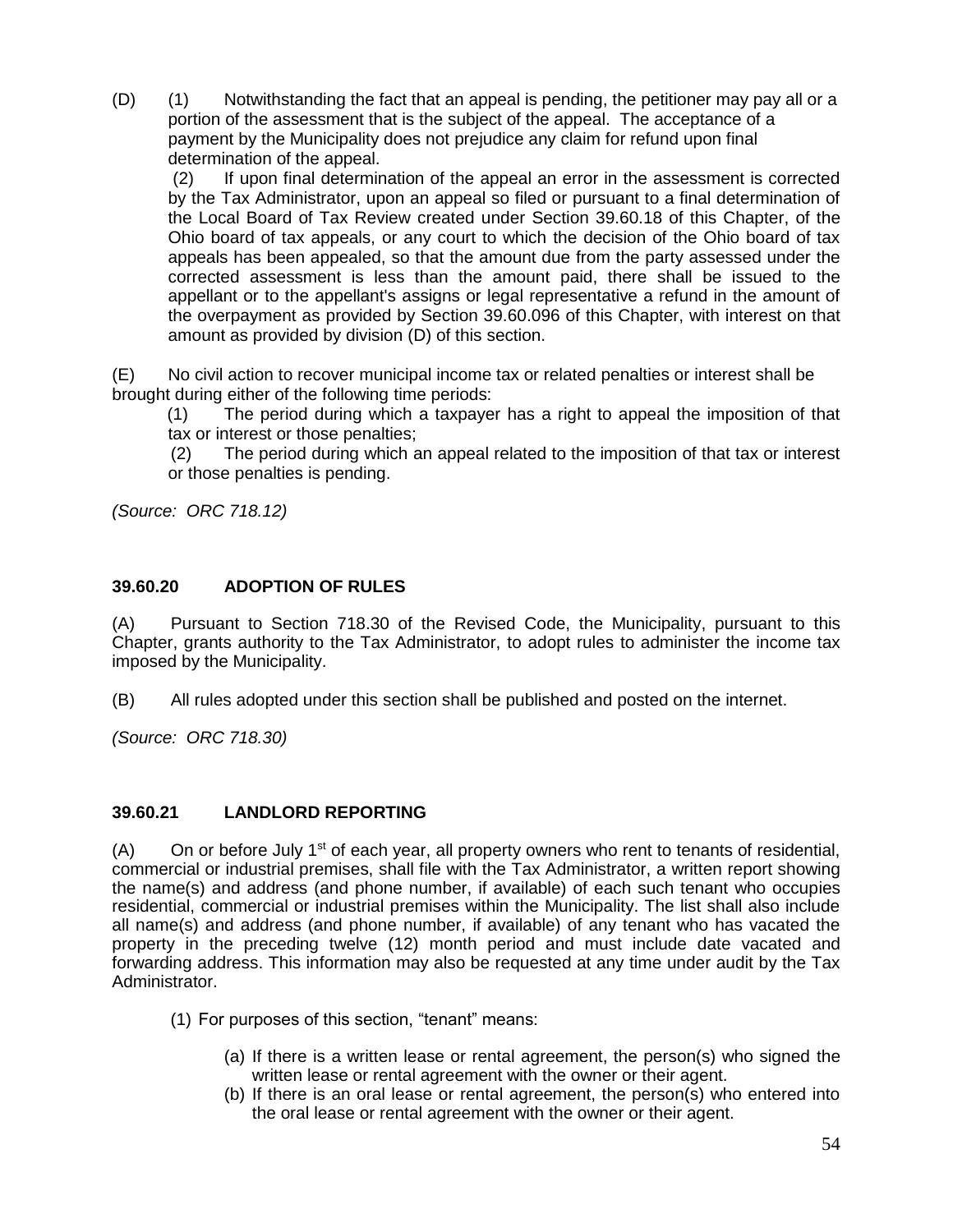#### **39.60.80 [FILING NET PROFIT TAXES; ELECTION TO BE SUBJECT TO PROVISIONS](http://codes.ohio.gov/orc/718.80v1)  [OF CHAPTER](http://codes.ohio.gov/orc/718.80v1)**

(A) A taxpayer may elect to be subject to Sections 39.60.80 to 39.60.95 of this Chapter in lieu of the provisions set forth in the remainder of this chapter. Notwithstanding any other provision of this chapter, upon the taxpayer's election, both of the following shall apply:

(1) The state tax commissioner shall serve as the sole administrator of the municipal net profit tax for which the taxpayer as defined in Section 39.60.81 of this Chapter is liable for the term of the election;

(2) The commissioner shall administer the tax pursuant to Sections 718.80 to 718.95 of the Ohio Revised Code, Sections 39.60.80 to 39.60.95 of this Chapter and any applicable provision of Chapter 5703. of the Ohio Revised Code.

(B)

(1) A taxpayer shall make the initial election on or before the first day of the third month after the beginning of the taxpayer's taxable year by notifying the tax commissioner and the City of Tipp City on a form prescribed by the tax commissioner.

(2)

(a) The election, once made by the taxpayer, applies to the taxable year in which the election is made and to each subsequent taxable year until the taxpayer notifies the tax commissioner and the City of Tipp City of its termination of the election.

(b) A notification of termination shall be made, on a form prescribed by the tax commissioner, on or before the first day of the third month of any taxable year.

(c) Upon a timely and valid termination of the election, the taxpayer is no longer subject to Sections 39.60.80 to 39.60.95 of this Chapter and is instead subject to the provisions set forth in the remainder of this chapter.

(C) The tax commissioner shall enforce and administer Sections 39.60.80 to 39.60.95 of this Chapter. In addition to any other powers conferred upon the tax commissioner by law, the tax commissioner may:

(1) Prescribe all forms necessary to administer those sections;

(2) Adopt such rules as the tax commissioner finds necessary to carry out those sections;

(3) Appoint and employ such personnel as are necessary to carry out the duties imposed upon the tax commissioner by those sections.

(D) The tax commissioner shall not be considered a tax administrator, as that term is defined in section [718.01](http://codes.ohio.gov/orc/718.01) of the Ohio Revised Code and Section 39.60.03 of this Chapter.

#### **39.60.81 [DEFINITIONS](http://codes.ohio.gov/orc/718.81v1)**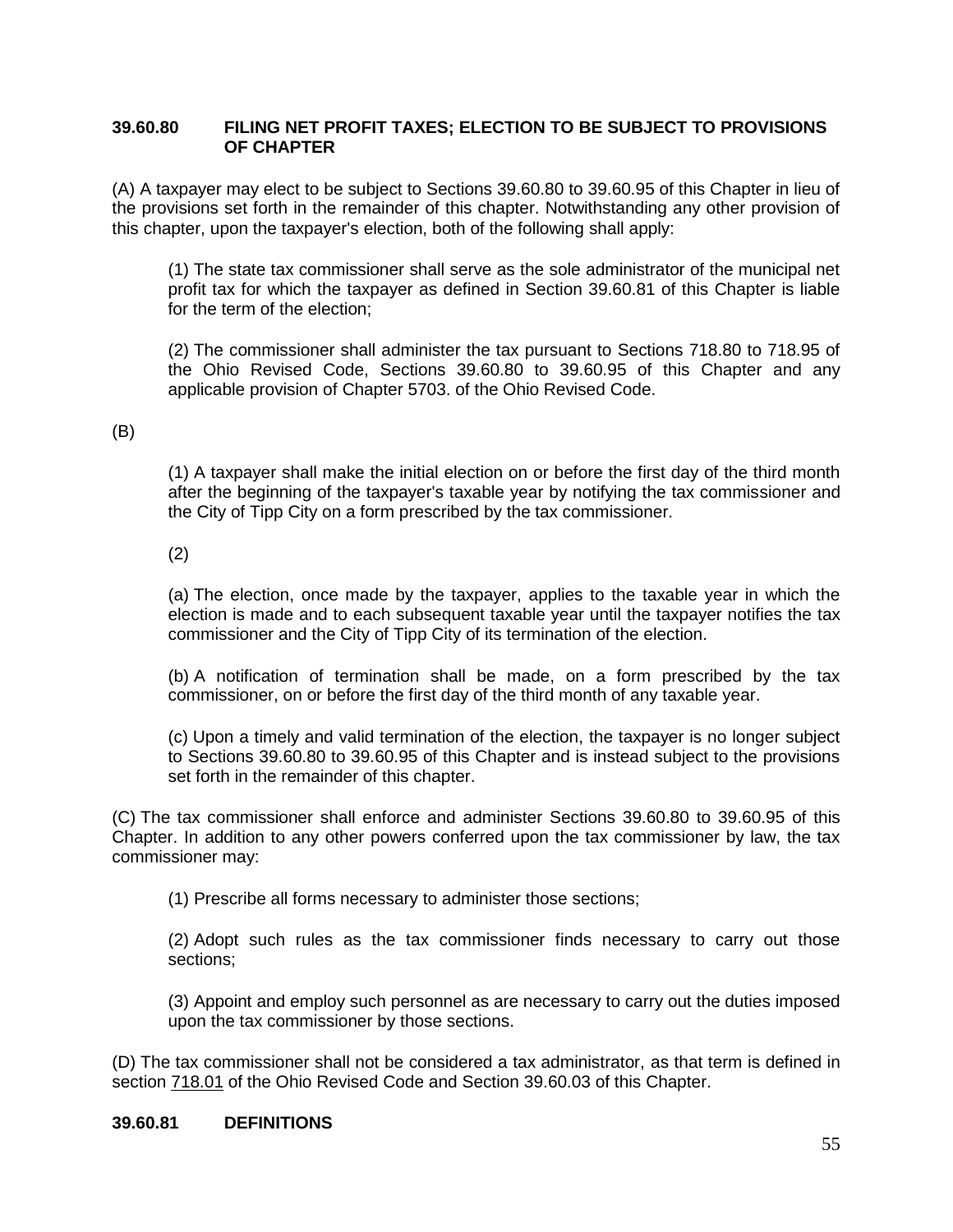If a term used in Sections 39.60.80 to 39.60.95 of this Chapter that is not otherwise defined in this chapter is used in a comparable context in both the laws of the United States relating to federal income tax and in Title LVII of the Ohio Revised Code and the use is not consistent, then the use of the term in the laws of the United States relating to federal income tax shall have control over the use of the term in Title LVII of the Ohio Revised Code, unless the term is defined in Chapter 5703. of the Ohio Revised Code, in which case the definition in that chapter shall control. Any reference in this chapter to the Internal Revenue Code includes other laws of the United States related to federal income taxes. If a term is defined in both this section and Section 39.60.03 of this Chapter the definition in this section shall control for all uses of that term in Sections 39.60.80 to 39.60.95 of this Chapter.

As used in Sections 39.60.80 to 39.60.95 of this Chapter only:

(A) "Municipal taxable income" means income apportioned or sitused to the municipal corporation under Section 39.60.82 of this Chapter as applicable, reduced by any pre-2017 net operating loss carryforward available to the person for the municipal corporation.

(B) "Adjusted federal taxable income," for a person required to file as a C corporation, or for a person that has elected to be taxed as a C corporation as described in division (D)(5) of Section [718.01](http://codes.ohio.gov/orc/718.01) of the Ohio Revised Code and Section 39.60.03 of this Chapter means a C corporation's federal taxable income before net operating losses and special deductions as determined under the Internal Revenue Code, adjusted as follows:

(1) Deduct intangible income to the extent included in federal taxable income. The deduction shall be allowed regardless of whether the intangible income relates to assets used in a trade or business or assets held for the production of income.

(2) Add an amount equal to five per cent of intangible income deducted under division (B)(1) of this section, but excluding that portion of intangible income directly related to the sale, exchange, or other disposition of property described in section 1221 of the Internal Revenue Code.

(3) Add any losses allowed as a deduction in the computation of federal taxable income if the losses directly relate to the sale, exchange, or other disposition of an asset described in section 1221 or 1231 of the Internal Revenue Code.

(4)

(a) Except as provided in division (B)(4)(b) of this section, deduct income and gain included in federal taxable income to the extent the income and gain directly relate to the sale, exchange, or other disposition of an asset described in section 1221 or 1231 of the Internal Revenue Code.

(b) Division (B)(4)(a) of this section does not apply to the extent the income or gain is income or gain described in section 1245 or 1250 of the Internal Revenue Code.

(5) Add taxes on or measured by net income allowed as a deduction in the computation of federal taxable income.

(6) In the case of a real estate investment trust or regulated investment company, add all amounts with respect to dividends to, distributions to, or amounts set aside for or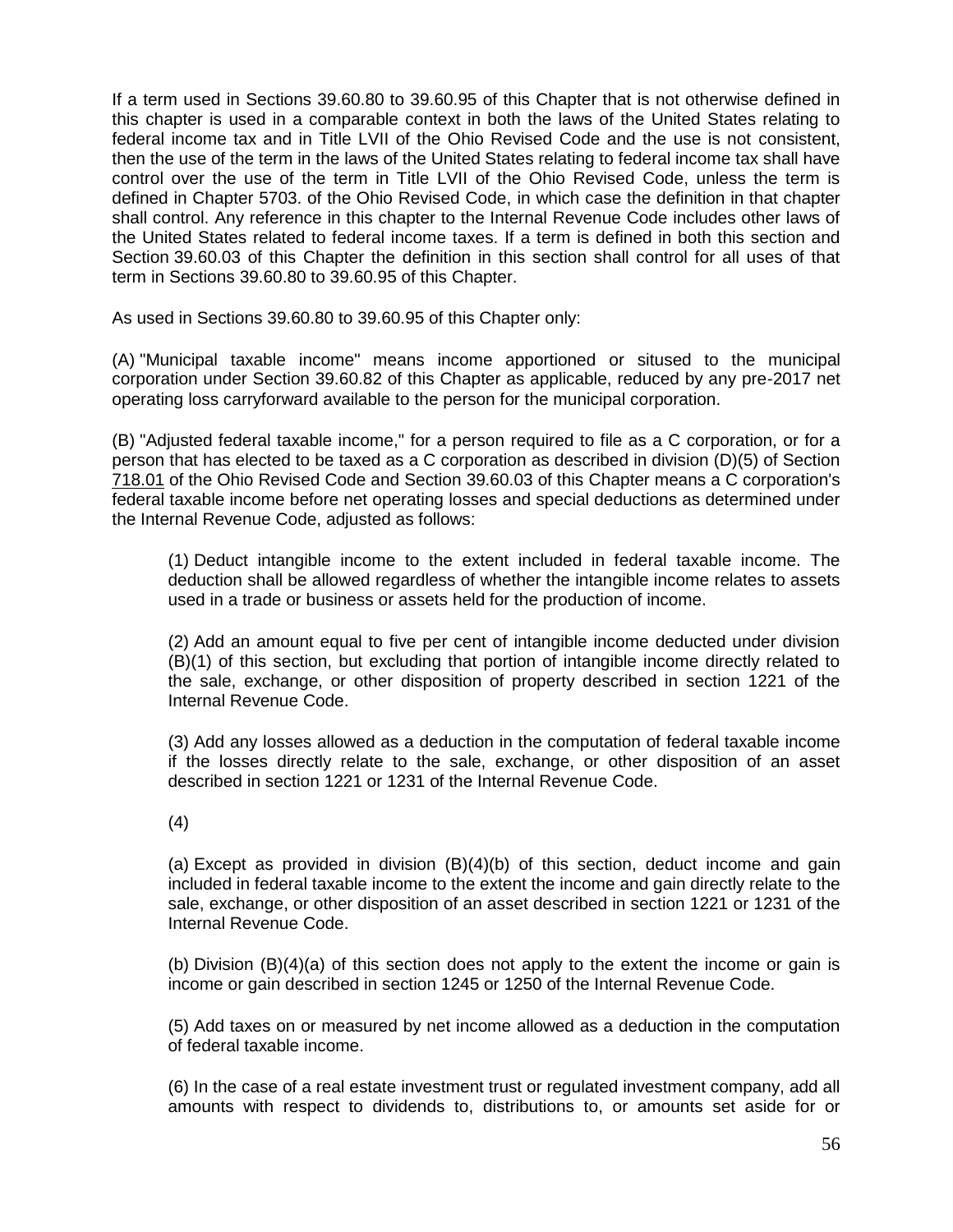credited to the benefit of investors and allowed as a deduction in the computation of federal taxable income.

(7) Deduct, to the extent not otherwise deducted or excluded in computing federal taxable income, any income derived from a transfer agreement or from the enterprise transferred under that agreement under section [4313.02](http://codes.ohio.gov/orc/4313.02) of the Ohio Revised Code.

(8) Deduct exempt income to the extent not otherwise deducted or excluded in computing adjusted federal taxable income.

(9) Deduct any net profit of a pass-through entity owned directly or indirectly by the taxpayer and included in the taxpayer's federal taxable income unless an affiliated group of corporations includes that net profit in the group's federal taxable income in accordance with division (E)(3)(b) of Section 39.60.86 of this Chapter.

(10) Add any loss incurred by a pass-through entity owned directly or indirectly by the taxpayer and included in the taxpayer's federal taxable income unless an affiliated group of corporations includes that loss in the group's federal taxable income in accordance with division (E)(3)(b) of Section 39.60.86 of this Chapter.

If the taxpayer is not a C corporation, is not a disregarded entity that has made the election described in division (47)(B) of Section 39.60.03 of this Chapter and is not a publicly traded partnership that has made the election described in division (D)(v) of Section 39.60.03 of this Chapter, the taxpayer shall compute adjusted federal taxable income under this section as if the taxpayer were a C corporation, except guaranteed payments and other similar amounts paid or accrued to a partner, former partner, shareholder, former shareholder, member, or former member shall not be allowed as a deductible expense unless such payments are in consideration for the use of capital and treated as payment of interest under section 469 of the Internal Revenue Code or United States treasury regulations. Amounts paid or accrued to a qualified self-employed retirement plan with respect to a partner, former partner, shareholder, former shareholder, member, or former member of the taxpayer, amounts paid or accrued to or for health insurance for a partner, former partner, shareholder, former shareholder, member, or former member, and amounts paid or accrued to or for life insurance for a partner, former partner, shareholder, former shareholder, member, or former member shall not be allowed as a deduction.

Nothing in division (B) of this section shall be construed as allowing the taxpayer to add or deduct any amount more than once or shall be construed as allowing any taxpayer to deduct any amount paid to or accrued for purposes of federal self-employment tax.

(C) "Taxpayer" has the same meaning as in Section 39.60.03(47) of this Chapter except that "taxpayer" does not include natural persons or entities subject to the tax imposed under Chapter 5745. of the Ohio Revised Code. "Taxpayer" may include receivers, assignees, or trustees in bankruptcy when such persons are required to assume the role of a taxpayer.

(D) "Tax return" or "return" means the notifications and reports required to be filed pursuant to Sections 39.60.80 to 39.60.95 of this Chapter for the purpose of reporting municipal income taxes, and includes declarations of estimated tax.

(E) "Taxable year" means the calendar year or the taxpayer's fiscal year ending during the calendar year, or fractional part thereof, upon which the calculation of the taxpayer's adjusted federal taxable income is based pursuant to this chapter. If a taxpayer's taxable year is changed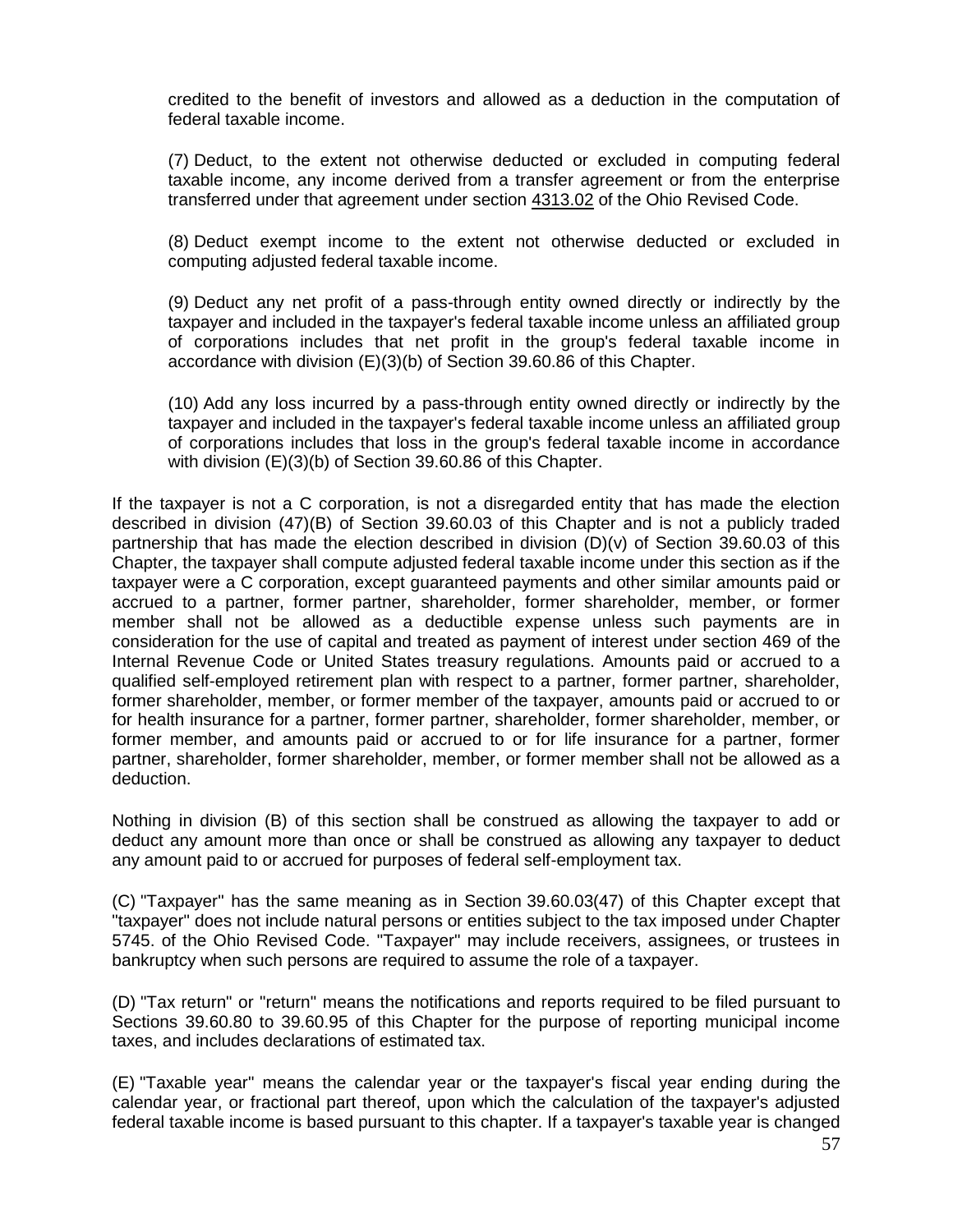for federal income tax purposes, the taxable year for purposes of Sections 39.60.80 to 39.60.95 of this Chapter is changed accordingly but may consist of an aggregation of more than one taxable year for federal income tax purposes. The tax commissioner may prescribe by rule an appropriate period as the taxable year for a taxpayer that has had a change of its taxable year for federal income tax purposes, for a taxpayer that has two or more short taxable years for federal income tax purposes as the result of a change of ownership, or for a new taxpayer that would otherwise have no taxable year.

(F) "Assessment" means a notice of underpayment or nonpayment of a tax issued pursuant to Section 39.60.90 of this Chapter.

# **39.60.82 [APPLICABILITY; TAXABLE SITUS; APPORTIONMENT](http://codes.ohio.gov/orc/718.82v1)**

This section applies to any taxpayer that is engaged in a business or profession in the City of Tipp City and that has made the election under Section 39.60.80 of this Chapter.

(A) Except as otherwise provided in division (B) of this section, net profit from a business or profession conducted both within and without the boundaries of the City of Tipp City shall be considered as having a taxable situs in the City of Tipp City for purposes of municipal income taxation in the same proportion as the average ratio of the following:

(1) The average original cost of the real property and tangible personal property owned or used by the taxpayer in the business or profession in the City of Tipp City during the taxable period to the average original cost of all of the real and tangible personal property owned or used by the taxpayer in the business or profession during the same period, wherever situated.

As used in the preceding paragraph, tangible personal or real property shall include property rented or leased by the taxpayer and the value of such property shall be determined by multiplying the annual rental thereon by eight;

(2) Wages, salaries, and other compensation paid during the taxable period to individuals employed in the business or profession for services performed in the City of Tipp City to wages, salaries, and other compensation paid during the same period to individuals employed in the business or profession, wherever the individual's services are performed, excluding compensation from which taxes are not required to be withheld under Section 39.60.052 of this Chapter.

(3) Total gross receipts of the business or profession from sales and rentals made and services performed during the taxable period in the City of Tipp City to total gross receipts of the business or profession during the same period from sales, rentals, and services, wherever made or performed.

(B)

(1) If the apportionment factors described in division (A) of this section do not fairly represent the extent of a taxpayer's business activity in the City of Tipp City, the taxpayer may request, or the tax commissioner may require, that the taxpayer use, with respect to all or any portion of the income of the taxpayer, an alternative apportionment method involving one or more of the following: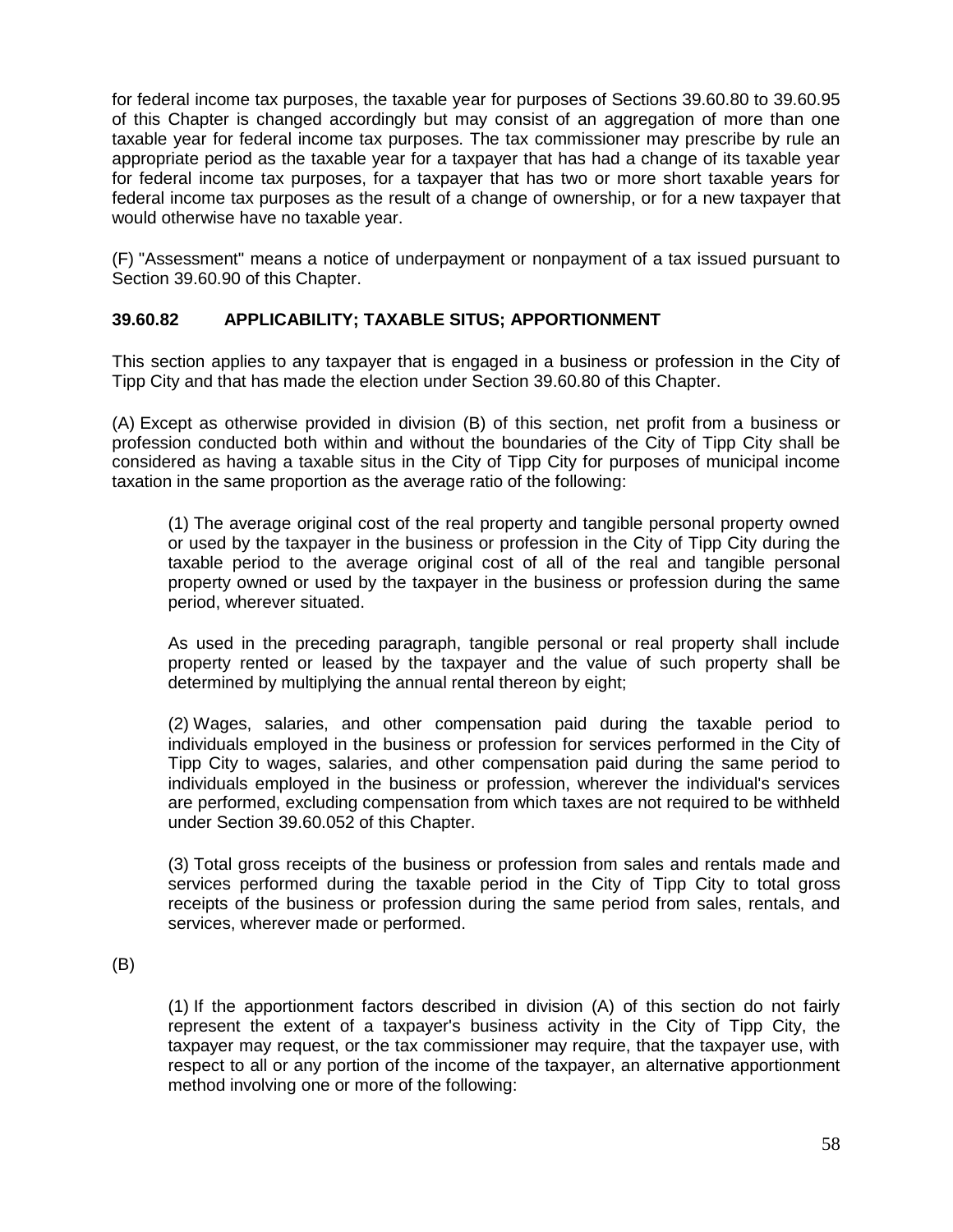(a) Separate accounting;

(b) The exclusion of one or more of the factors;

(c) The inclusion of one or more additional factors that would provide for a more fair apportionment of the income of the taxpayer to the municipal corporation;

(d) A modification of one or more of the factors.

(2) A taxpayer request to use an alternative apportionment method shall be in writing and shall accompany a tax return, timely filed appeal of an assessment, or timely filed amended tax return. The taxpayer may use the requested alternative method unless the tax commissioner denies the request in an assessment issued within the period prescribed by division (A) of Section 39.60.90 of this Chapter.

(3) The tax commissioner may require a taxpayer to use an alternative apportionment method as described in division (B)(1) of this section only by issuing an assessment to the taxpayer within the period prescribed by division (A) of Section 39.60.90 of this Chapter.

(C) As used in division (A)(2) of this section, "wages, salaries, and other compensation" includes only wages, salaries, or other compensation paid to an employee for services performed at any of the following locations:

(1) A location that is owned, controlled, or used by, rented to, or under the possession of one of the following:

(a) The employer;

(b) A vendor, customer, client, or patient of the employer, or a related member of such a vendor, customer, client, or patient;

(c) A vendor, customer, client, or patient of a person described in division (C)(1)(b) of this section, or a related member of such a vendor, customer, client, or patient.

(2) Any location at which a trial, appeal, hearing, investigation, inquiry, review, courtmartial, or similar administrative, judicial, or legislative matter or proceeding is being conducted, provided that the compensation is paid for services performed for, or on behalf of, the employer or that the employee's presence at the location directly or indirectly benefits the employer;

(3) Any other location, if the tax commissioner determines that the employer directed the employee to perform the services at the other location in lieu of a location described in division (C)(1) or (2) of this section solely in order to avoid or reduce the employer's municipal income tax liability. If the tax commissioner makes such a determination, the employer may dispute the determination by establishing, by a preponderance of the evidence, that the tax commissioner's determination was unreasonable.

(D) For the purposes of division (A)(3) of this section, receipts from sales and rentals made and services performed shall be sitused to the City of Tipp City as follows: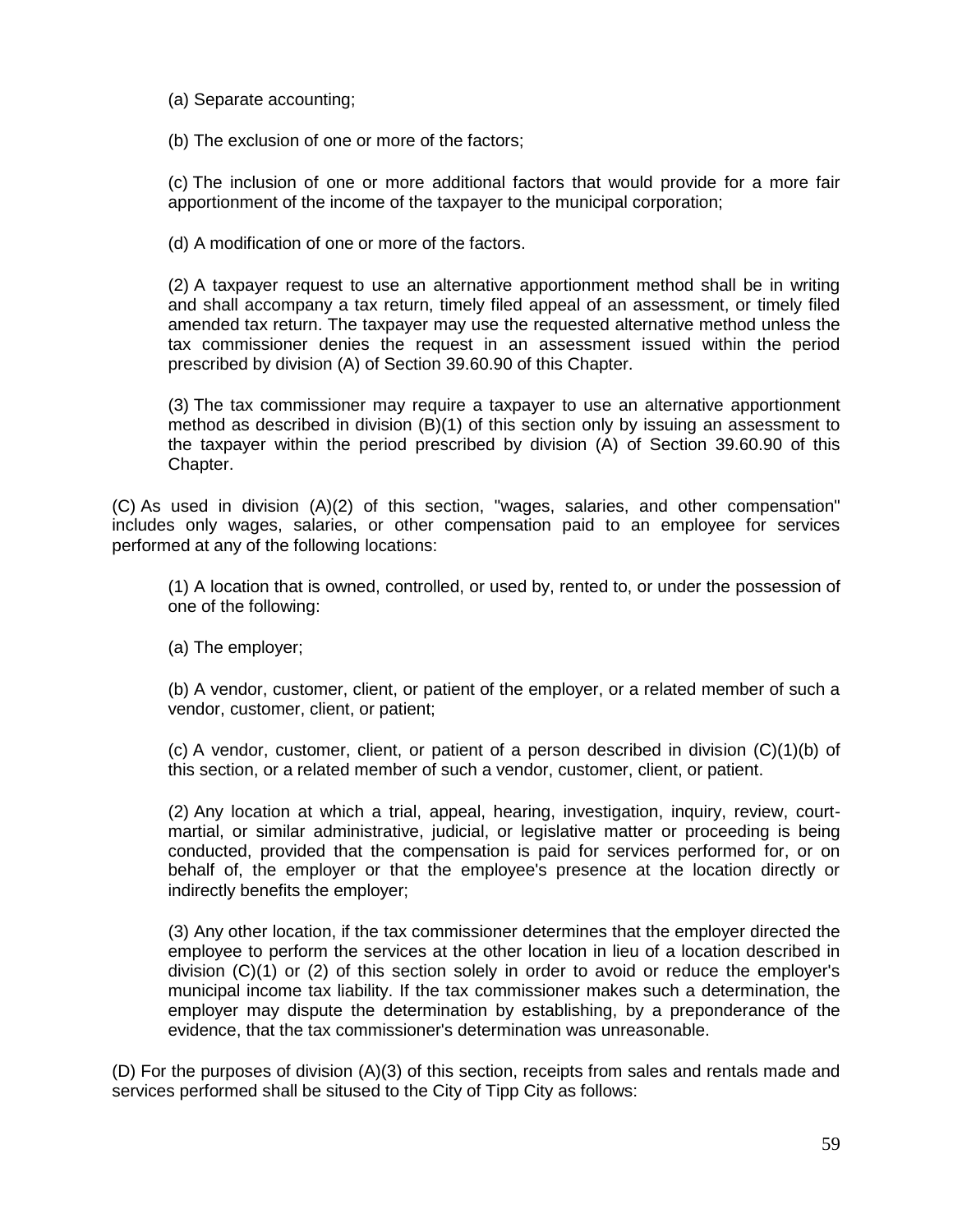(1) Gross receipts from the sale of tangible personal property shall be sitused to the City of Tipp City only if, regardless of where title passes, the property meets either of the following criteria:

(a) The property is shipped to or delivered within the City of Tipp City from a stock of goods located within the City of Tipp City.

(b) The property is delivered within the City of Tipp City from a location outside the City of Tipp City, provided the taxpayer is regularly engaged through its own employees in the solicitation or promotion of sales within the City of Tipp City and the sales result from such solicitation or promotion.

(2) Gross receipts from the sale of services shall be sitused to the City of Tipp City to the extent that such services are performed in the City of Tipp City.

(3) To the extent included in income, gross receipts from the sale of real property located in the City of Tipp City shall be sitused to the City of Tipp City.

(4) To the extent included in income, gross receipts from rents and royalties from real property located in the City of Tipp City shall be sitused to the City of Tipp City.

(5) Gross receipts from rents and royalties from tangible personal property shall be sitused to the City of Tipp City based upon the extent to which the tangible personal property is used in the City of Tipp City.

(E) Commissions received by a real estate agent or broker relating to the sale, purchase, or lease of real estate shall be sitused to the City of Tipp City in which the real estate is located. Net profit reported by the real estate agent or broker shall be allocated to the City of Tipp City based upon the ratio of the commissions the agent or broker received from the sale, purchase, or lease of real estate located in the City of Tipp City to the commissions received from the sale, purchase, or lease of real estate everywhere in the taxable year.

(F) If, in computing a taxpayer's adjusted federal taxable income, the taxpayer deducted any amount with respect to a stock option granted to an employee, and if the employee is not required to include in the employee's income any such amount or a portion thereof because it is exempted from taxation under divisions  $(C)(12)$  and  $(R)(1)(d)$  of Section 39.60.03 of this Chapter by the City of Tipp City or substantially similar provision of the codified ordinances of another municipal corporation, the taxpayer shall add the amount that is exempt from taxation to the taxpayer's net profit that was apportioned to the City of Tipp City. In no case shall a taxpayer be required to add to its net profit that was apportioned to the City of Tipp City any amount other than the amount upon which the employee would be required to pay tax were the amount related to the stock option not exempted from taxation.

This division applies solely for the purpose of making an adjustment to the amount of a taxpayer's net profit that was apportioned to the City of Tipp City under this section.

(G) When calculating the ratios described in division (A) of this section for the purposes of that division or division (B) of this section, the owner of a disregarded entity shall include in the owner's ratios the property, payroll, and gross receipts of such disregarded entity.

#### **39.60.84 [INFORMATION PROVIDED TO TAX ADMINISTRATORS; CONFIDENTIALITY](http://codes.ohio.gov/orc/718.84v1)**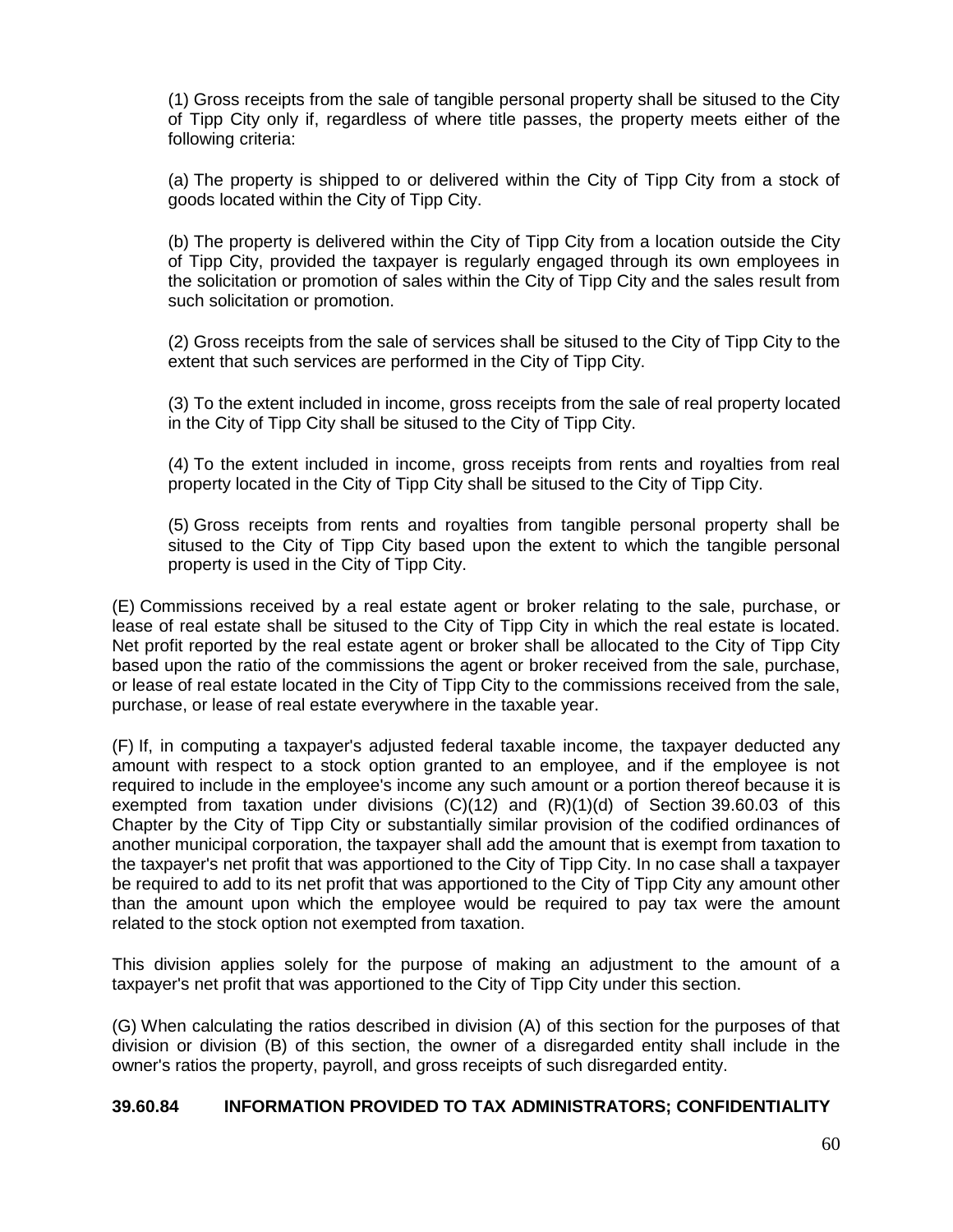(A) Any information gained as a result of returns, investigations, hearings, or verifications required or authorized by Sections 39.60.80 to 39.60.95 of this Chapter is confidential, and no person shall disclose such information, except for official purposes, in accordance with a proper judicial order, or as provided in section [4123.271](http://codes.ohio.gov/orc/4123.271) or [5703.21](http://codes.ohio.gov/orc/5703.21) of the Ohio Revised Code. The tax commissioner may furnish the internal revenue service with copies of returns filed. This section does not prohibit the publication of statistics in a form which does not disclose information with respect to particular taxpayers.

(B) In May and November of each year, the tax commissioner shall provide the City of Tipp City tax administrator with the following information for every taxpayer that filed tax returns with the commissioner under Sections 39.60.80 to 39.60.95 of this Chapter and that had municipal taxable income apportionable to the City of Tipp City under this chapter for any prior year:

(1) The taxpayer's name, address, and federal employer identification number;

(2) The taxpayer's apportionment ratio for, and amount of municipal taxable income apportionable to, the City of Tipp City pursuant to Section 39.60.82 of this Chapter;

(3) The amount of any pre-2017 net operating loss carryforward utilized by the taxpayer;

(4) Whether the taxpayer requested that any overpayment be carried forward to a future taxable year;

(5) The amount of any credit claimed under Section 718.94 of the Ohio Revised Code.

(C) Not later than thirty days after each distribution made to municipal corporations under section 718.83 of the Ohio Revised Code, the tax commissioner shall provide to the City of Tipp City a report stating the name and federal identification number of every taxpayer that made estimated payments that are attributable to the City of Tipp City and the amount of each such taxpayer's estimated payment.

(D) The information described under divisions (B) and (C) of this section shall be provided to the individual or individuals designated by the City of Tipp City tax administrator under Section 718.83(D) of the Ohio Revised Code.

(E)

(1) The City of Tipp City expects that the tax commissioner will, pursuant to section 718.84(E) of the Ohio Revised Code, provide tax returns and other information it receives in the performance of its administration of the municipal net profits tax for taxpayers making the election provided in Section 39.60.80 of this Chapter. The tax administrator shall review these returns and information, as well as the information received pursuant to divisions (B) and (C) of this section, and has discretion to refer any taxpayer for audit by the tax commissioner. Such referral shall be made on a form prescribed by the commissioner and shall include any information that forms the basis for the referral.

(2) if the tax commissioner declines to audit a taxpayer referred by the tax administrator under this section, the City of Tipp City reserves its right to pursue any and all remedies, whether at law or in equity, to ensure that the correct tax liability has been calculated and paid by the taxpayer.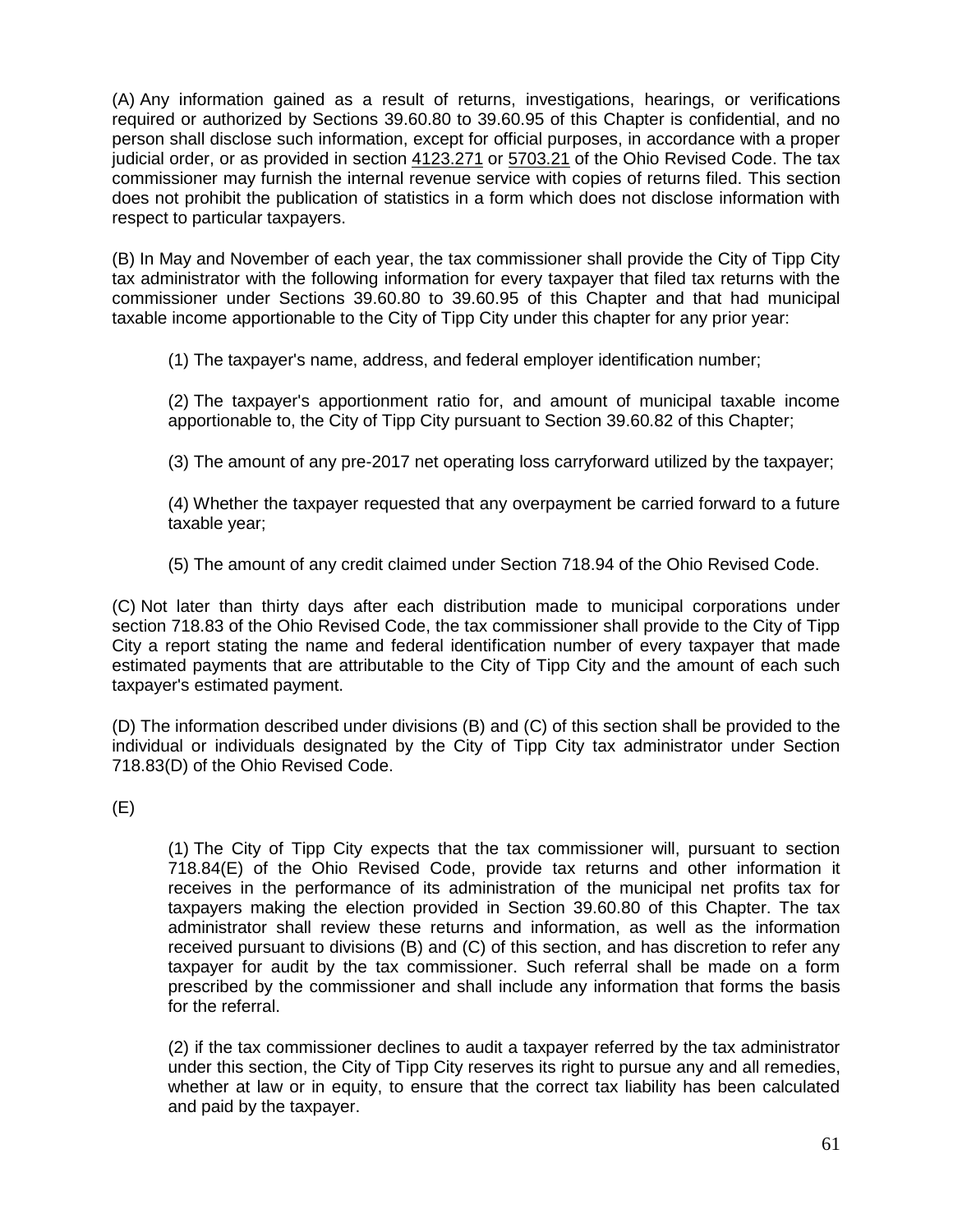#### **39.60.85 [FILING OF ANNUAL RETURN; REMITTANCE; DISPOSITION OF FUNDS](http://codes.ohio.gov/orc/718.85v1)**

(A)

(1) For each taxable year, every taxpayer shall file an annual return. Such return, along with the amount of tax shown to be due on the return less the amount paid for the taxable year under Section 39.60.88 of this Chapter, shall be submitted to the tax commissioner, on a form and in the manner prescribed by the commissioner, on or before the fifteenth day of the fourth month following the end of the taxpayer's taxable year.

(2) If a taxpayer has multiple taxable years ending within one calendar year, the taxpayer shall aggregate the facts and figures necessary to compute the tax due under this chapter, in accordance with Sections 39.60.81, 39.60.82, and, if applicable, 39.60.86 of this Chapter onto its annual return.

(3) The remittance shall be made payable to the treasurer of state and in the form prescribed by the tax commissioner. If the amount payable with the tax return is ten dollars or less, no remittance is required.

(B)

(1) Each return required to be filed under this section shall contain the signature of the taxpayer or the taxpayer's duly authorized agent and of the person who prepared the return for the taxpayer, and shall include the taxpayer's identification number. Each return shall be verified by a declaration under penalty of perjury.

(2)

(a) The tax commissioner may require a taxpayer to include, with each annual tax return, amended return, or request for refund filed with the commissioner under Sections 39.60.80 to 39.60.95 of this Chapter, copies of any relevant documents or other information.

(b) A taxpayer that files an annual tax return electronically through the Ohio business gateway or in another manner as prescribed by the tax commissioner shall either submit the documents required under this division electronically as prescribed at the time of filing or, if electronic submission is not available, mail the documents to the tax commissioner. The department of taxation shall publish a method of electronically submitting the documents required under this division on or before January 1, 2019.

(3) After a taxpayer files a tax return, the tax commissioner may request, and the taxpayer shall provide, any information, statements, or documents required to determine and verify the taxpayer's municipal income tax.

(D)

(1)

(a) Any taxpayer that has duly requested an automatic extension for filing the taxpayer's federal income tax return shall automatically receive an extension for the filing of a tax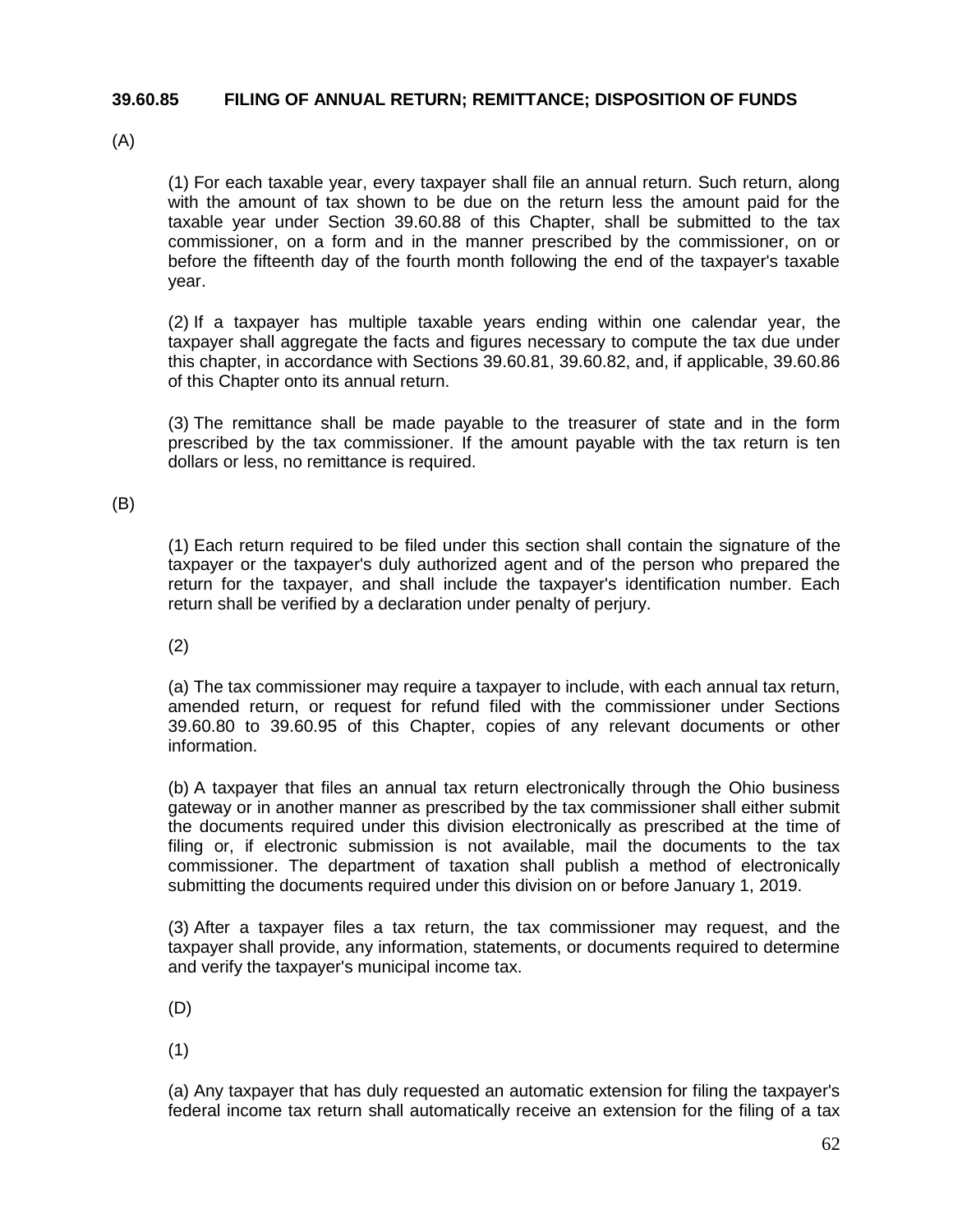return with the commissioner under this section. The extended due date of the return shall be the fifteenth day of the tenth month after the last day of the taxable year to which the return relates.

(b) A taxpayer that has not requested or received a six-month extension for filing the taxpayer's federal income tax return may request that the commissioner grant the taxpayer a six-month extension of the date for filing the taxpayer's municipal income tax return. If the commissioner receives the request on or before the date the municipal income tax return is due, the commissioner shall grant the taxpayer's extension request.

(c) An extension of time to file under division (D)(1) of this section is not an extension of the time to pay any tax due unless the tax commissioner grants an extension of that date.

(2) If the commissioner considers it necessary in order to ensure payment of a tax imposed in accordance with Section 39.60.011 of this Chapter, the commissioner may require taxpayers to file returns and make payments otherwise than as provided in this section, including taxpayers not otherwise required to file annual returns.

(E) Each return required to be filed in accordance with this section shall include a box that the taxpayer may check to authorize another person, including a tax return preparer who prepared the return, to communicate with the tax commissioner about matters pertaining to the return. The return or instructions accompanying the return shall indicate that by checking the box the taxpayer authorizes the commissioner to contact the preparer or other person concerning questions that arise during the examination or other review of the return and authorizes the preparer or other person only to provide the commissioner with information that is missing from the return, to contact the commissioner for information about the examination or other review of the return or the status of the taxpayer's refund or payments, and to respond to notices about mathematical errors, offsets, or return preparation that the taxpayer has received from the commissioner and has shown to the preparer or other person.

(F) When income tax returns or other documents require the signature of a tax return preparer, the tax commissioner shall accept a facsimile or electronic version of such a signature in lieu of a manual signature.

# **39.60.851 [ELECTRONIC FILING](http://codes.ohio.gov/orc/718.851v1)**

(A) All taxpayers that have made the election allowed under Section 39.60.80 of this Chapter shall file any tax return or extension for filing a tax return, and shall make payment of amounts shown to be due on such returns, electronically, either through the Ohio business gateway or in another manner as prescribed by the tax commissioner.

(B) A taxpayer may apply to the commissioner, on a form prescribed by the commissioner, to be excused from the requirement to file returns and make payments electronically. For good cause shown, the commissioner may excuse the applicant from the requirement and permit the applicant to file the returns or make the payments by non-electronic means.

(C) The tax commissioner may adopt rules establishing the following:

(1) The format of documents to be used by taxpayers to file returns and make payments by electronic means;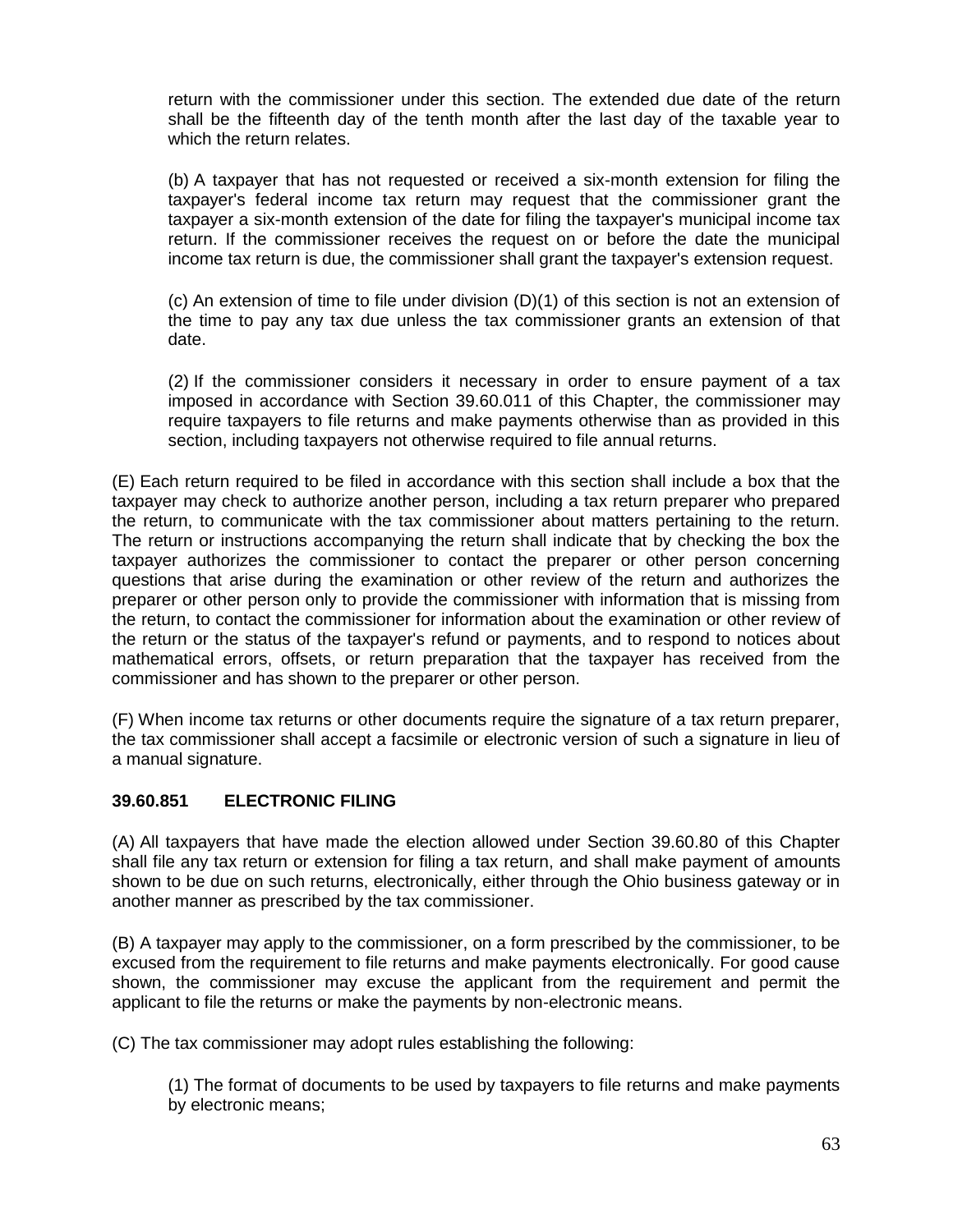(2) The information taxpayers must submit when filing tax returns by electronic means.

# **39.60.86 [CONSOLIDATED RETURNS](http://codes.ohio.gov/orc/718.86v1)**

(A) As used in this section:

(1) "Affiliated group of corporations" means an affiliated group as defined in section 1504 of the Internal Revenue Code, except that, if such a group includes at least one incumbent local exchange carrier that is primarily engaged in the business of providing local exchange telephone service in this state, the affiliated group shall not include any incumbent local exchange carrier that would otherwise be included in the group.

(2) "Consolidated federal income tax return" means a consolidated return filed for federal income tax purposes pursuant to section 1501 of the Internal Revenue Code.

(3) "Consolidated federal taxable income" means the consolidated taxable income of an affiliated group of corporations, as computed for the purposes of filing a consolidated federal income tax return, before consideration of net operating losses or special deductions. "Consolidated federal taxable income" does not include income or loss of an incumbent local exchange carrier that is excluded from the affiliated group under division (A)(1) of this section.

(4) "Incumbent local exchange carrier" has the same meaning as in section [4927.01](http://codes.ohio.gov/orc/4927.01) of the Ohio Revised Code.

(5) "Local exchange telephone service" has the same meaning as in section [5727.01](http://codes.ohio.gov/orc/5727.01) of the Ohio Revised Code.

(B)

(1) A taxpayer that is a member of an affiliated group of corporations may elect to file a consolidated tax return for a taxable year if at least one member of the affiliated group of corporations is subject to municipal income tax in that taxable year and if the affiliated group of corporations filed a consolidated federal income tax return with respect to that taxable year. The election is binding for a five-year period beginning with the first taxable year of the initial election unless a change in the reporting method is required under federal law. The election continues to be binding for each subsequent five-year period unless the taxpayer elects to discontinue filing consolidated tax returns under division (B)(2) of this section or a taxpayer receives permission from the tax commissioner. The tax commissioner shall approve such a request for good cause shown.

(2) An election to discontinue filing consolidated tax returns under this section must be made on or before the fifteenth day of the fourth month of the year following the last year of a five-year consolidated tax return election period in effect under division (B)(1) of this section. The election to discontinue filing a consolidated tax return is binding for a fiveyear period beginning with the first taxable year of the election.

(3) An election made under division (B)(1) or (2) of this section is binding on all members of the affiliated group of corporations subject to a municipal income tax.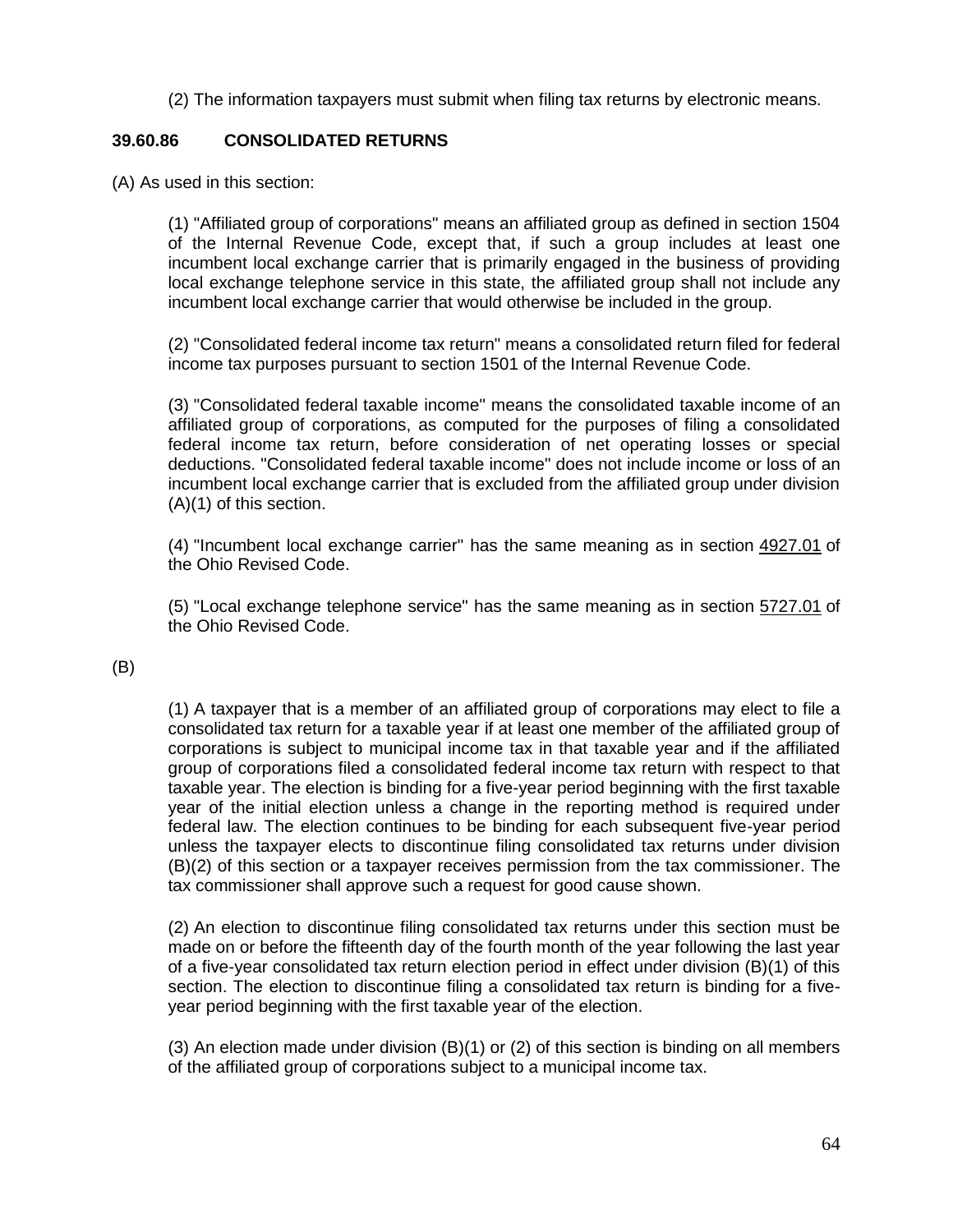(4) When a taxpayer makes the election allowed under Section 39.60.80 of this Chapter, a valid election made by the taxpayer under division (B)(1) or (2) of Section 39.60.063 of this Chapter is binding upon the tax commissioner for the remainder of the five-year period.

(5) When an election made under Section 39.60.80 of this Chapter is terminated, a valid election made under this section is binding upon the tax administrator for the remainder of the five-year period.

(C) A taxpayer that is a member of an affiliated group of corporations that filed a consolidated federal income tax return for a taxable year shall file a consolidated tax return for that taxable year if the tax commissioner determines, by a preponderance of the evidence, that intercompany transactions have not been conducted at arm's length and that there has been a distortive shifting of income or expenses with regard to allocation of net profits to a municipal corporation. A taxpayer that is required to file a consolidated tax return for a taxable year shall file a consolidated tax return for all subsequent taxable years unless the taxpayer requests and receives written permission from the commissioner to file a separate return or a taxpayer has experienced a change in circumstances.

(D) A taxpayer shall prepare a consolidated tax return in the same manner as is required under the United States department of treasury regulations that prescribe procedures for the preparation of the consolidated federal income tax return required to be filed by the common parent of the affiliated group of which the taxpayer is a member.

(E)

(1) Except as otherwise provided in divisions (E)(2), (3), and (4) of this section, corporations that file a consolidated tax return shall compute adjusted federal taxable income, as defined in Section 39.60.81 of this Chapter, by substituting "consolidated federal taxable income" for "federal taxable income" wherever "federal taxable income" appears in that division and by substituting "an affiliated group of corporation's" for "a C corporation's" wherever "a C corporation's" appears in that division.

(2) No corporation filing a consolidated tax return shall make any adjustment otherwise required under division (B) of Section 39.60.81 of this Chapter to the extent that the item of income or deduction otherwise subject to the adjustment has been eliminated or consolidated in the computation of consolidated federal taxable income.

(3) If the net profit or loss of a pass-through entity having at least eighty per cent of the value of its ownership interest owned or controlled, directly or indirectly, by an affiliated group of corporations is included in that affiliated group's consolidated federal taxable income for a taxable year, the corporation filing a consolidated tax return shall do one of the following with respect to that pass-through entity's net profit or loss for that taxable year:

(a) Exclude the pass-through entity's net profit or loss from the consolidated federal taxable income of the affiliated group and, for the purpose of making the computations required in Section 39.60.82 of this Chapter, exclude the property, payroll, and gross receipts of the pass-through entity in the computation of the affiliated group's net profit sitused to a municipal corporation. If the entity's net profit or loss is so excluded, the entity shall be subject to taxation as a separate taxpayer on the basis of the entity's net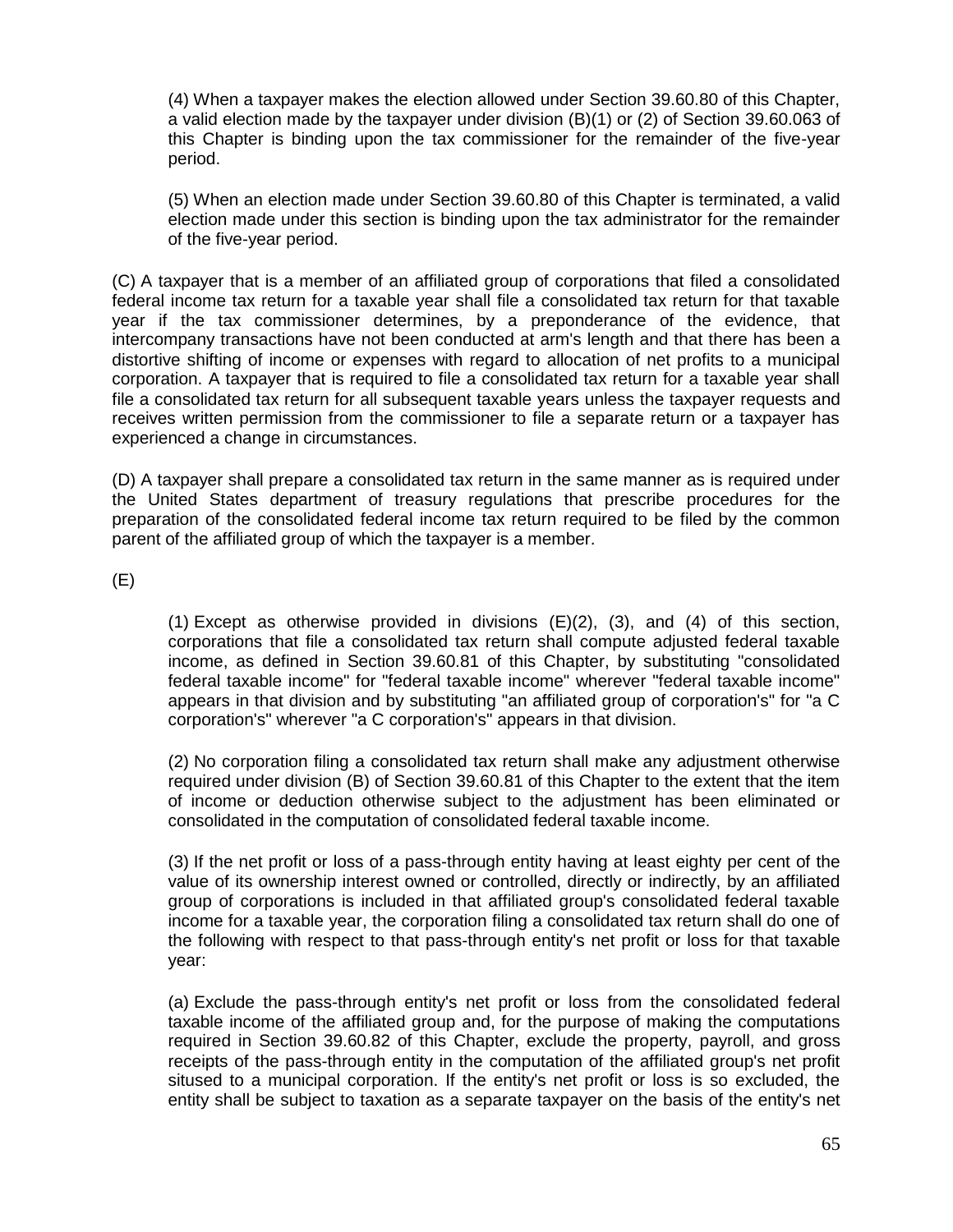profits that would otherwise be included in the consolidated federal taxable income of the affiliated group.

(b) Include the pass-through entity's net profit or loss in the consolidated federal taxable income of the affiliated group and, for the purpose of making the computations required in Section 39.60.82 of this Chapter, include the property, payroll, and gross receipts of the pass-through entity in the computation of the affiliated group's net profit sitused to a municipal corporation. If the entity's net profit or loss is so included, the entity shall not be subject to taxation as a separate taxpayer on the basis of the entity's net profits that are included in the consolidated federal taxable income of the affiliated group.

(4) If the net profit or loss of a pass-through entity having less than eighty per cent of the value of its ownership interest owned or controlled, directly or indirectly, by an affiliated group of corporations is included in that affiliated group's consolidated federal taxable income for a taxable year, all of the following shall apply:

(a) The corporation filing the consolidated tax return shall exclude the pass-through entity's net profit or loss from the consolidated federal taxable income of the affiliated group and, for the purposes of making the computations required in Section 39.60.82 of this Chapter, exclude the property, payroll, and gross receipts of the pass-through entity in the computation of the affiliated group's net profit sitused to a municipal corporation;

(b) The pass-through entity shall be subject to municipal income taxation as a separate taxpayer in accordance with Sections 39.60.80 to 39.60.95 of this Chapter on the basis of the entity's net profits that would otherwise be included in the consolidated federal taxable income of the affiliated group.

(F) Corporations filing a consolidated tax return shall make the computations required under Section 39.60.82 of this Chapter by substituting "consolidated federal taxable income attributable to" for "net profit from" wherever "net profit from" appears in that section and by substituting "affiliated group of corporations" for "taxpayer" wherever "taxpayer" appears in that section.

(G) Each corporation filing a consolidated tax return is jointly and severally liable for any tax, interest, penalties, fines, charges, or other amounts applicable under Sections 39.60.80 to 39.60.95 of this Chapter or Chapter 5703. of the Ohio Revised Code to the corporation, an affiliated group of which the corporation is a member for any portion of the taxable year, or any one or more members of such an affiliated group.

# **39.60.87 [FAILURE TO PAY TAX](http://codes.ohio.gov/orc/718.87v1)**

If a taxpayer that has made the election allowed under Section 718.80 of this Chapter fails to pay any tax as required under Sections 39.60.80 to 39.60.95 of this Chapter, or any portion of that tax, on or before the date prescribed for its payment, interest shall be assessed, collected, and paid, in the same manner as the tax, upon such unpaid amount at the rate per annum prescribed by section [5703.47](http://codes.ohio.gov/orc/5703.47) of the Ohio Revised Code from the date prescribed for its payment until it is paid or until the date an assessment is issued under Section 39.60.90 of this Chapter, whichever occurs first.

# **39.60.88 [DECLARATION OF ESTIMATED TAXES](http://codes.ohio.gov/orc/718.88v1)**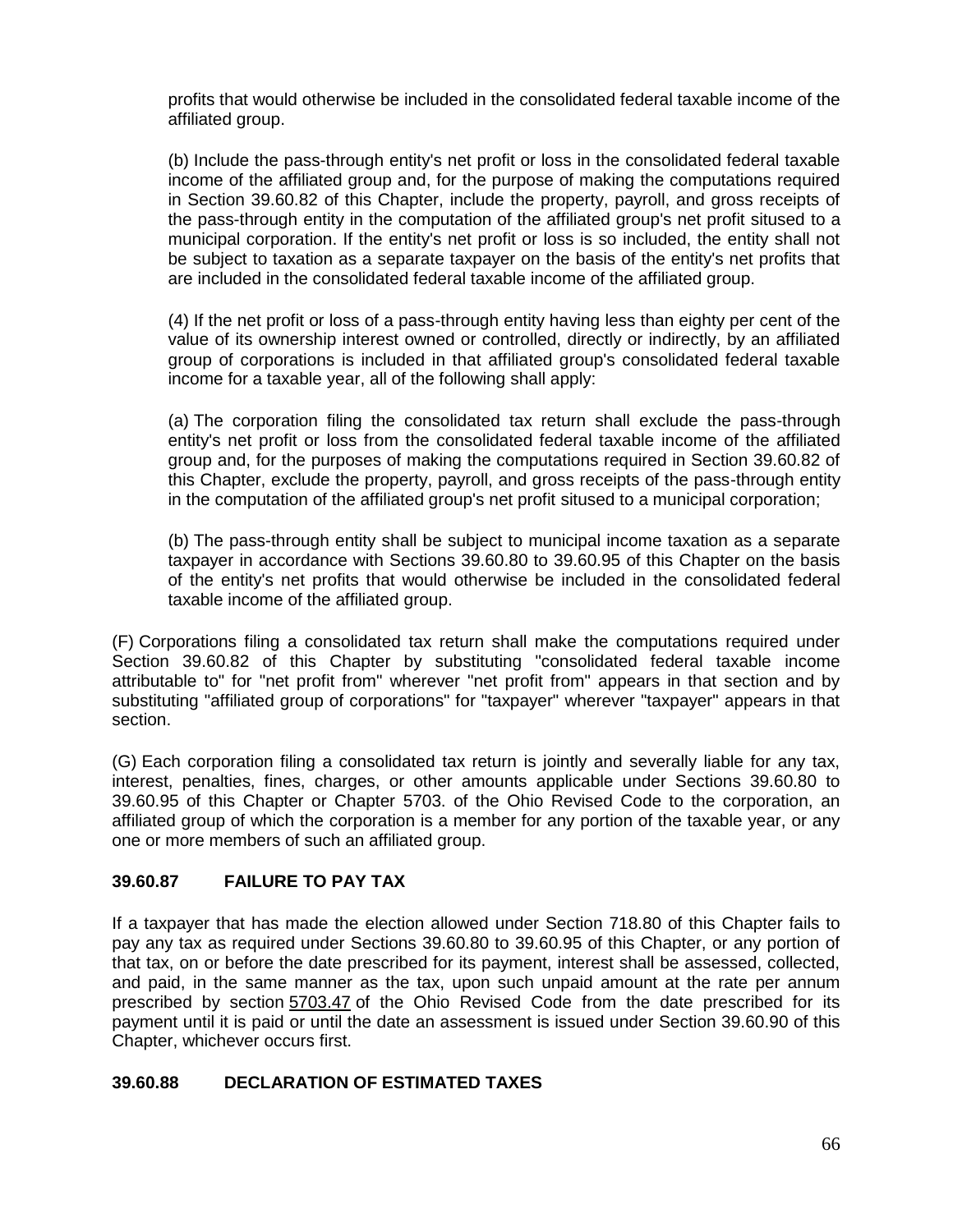#### (A) As used in this section:

(1) "Combined tax liability" means the total amount of a taxpayer's income tax liabilities to all municipal corporations in this state for a taxable year.

(2) "Estimated taxes" means the amount that the taxpayer reasonably estimates to be the taxpayer's combined tax liability for the current taxable year.

#### (B)

(1) Except as provided in division (B)(4) of this section, every taxpayer shall make a declaration of estimated taxes for the current taxable year, on the form prescribed by the tax commissioner, if the amount payable as estimated taxes is at least two hundred dollars.

(2) Except as provided in division (B)(4) of this section, a taxpayer having a taxable year of less than twelve months shall make a declaration under rules prescribed by the commissioner.

(3) The declaration of estimated taxes shall be filed on or before the fifteenth day of the fourth month after the beginning of the taxable year or on or before the fifteenth day of the fourth month after the taxpayer becomes subject to tax for the first time.

(4) The tax commissioner may waive the requirement for filing a declaration of estimated taxes for any class of taxpayers after finding that the waiver is reasonable and proper in view of administrative costs and other factors.

(C) Each taxpayer shall file the declaration of estimated taxes with, and remit estimated taxes to, the tax commissioner at the times and in the amounts prescribed in division (C)(1) of this section. Remitted taxes shall be made payable to the treasurer of state.

(1) The required portion of the combined tax liability for the taxable year that shall be paid through estimated taxes shall be as follows:

(a) On or before the fifteenth day of the fourth month after the beginning of the taxable year, twenty-two and one-half per cent of the combined tax liability for the taxable year;

(b) On or before the fifteenth day of the sixth month after the beginning of the taxable year, forty-five per cent of the combined tax liability for the taxable year;

(c) On or before the fifteenth day of the ninth month after the beginning of the taxable year, sixty-seven and one-half per cent of the combined tax liability for the taxable year;

(d) On or before the fifteenth day of the twelfth month of the taxable year, ninety per cent of the combined tax liability for the taxable year.

(2) If the taxpayer determines that its declaration of estimated taxes will not accurately reflect the taxpayer's tax liability for the taxable year, the taxpayer shall increase or decrease, as appropriate, its subsequent payments in equal installments to result in a more accurate payment of estimated taxes.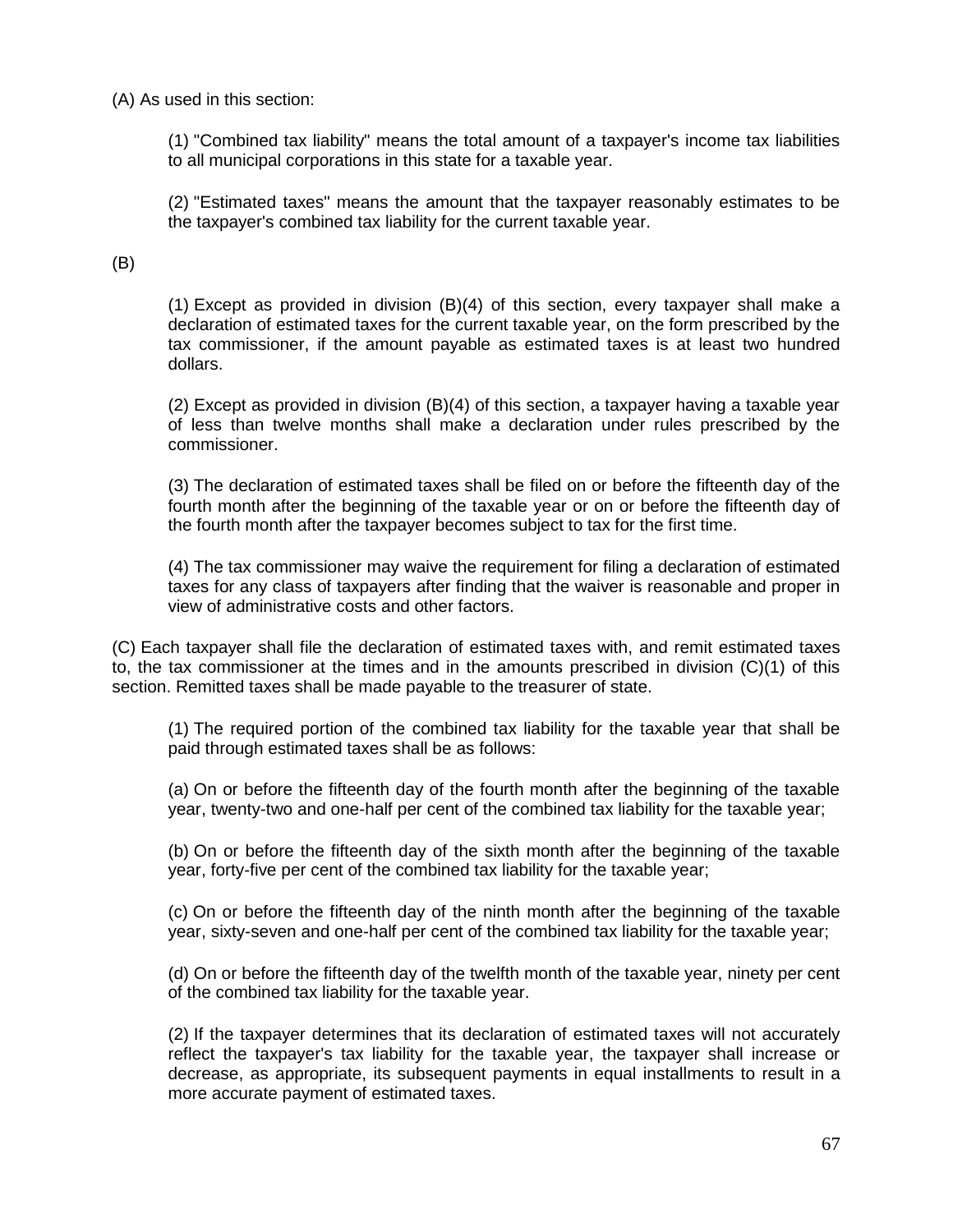(3)

(a) Each taxpayer shall report on the declaration of estimated taxes the portion of the remittance that the taxpayer estimates that it owes to each municipal corporation for the taxable year.

(b) Upon receiving a payment of estimated taxes under this section, the commissioner shall immediately forward the payment to the treasurer of state. The treasurer shall credit the payment in the same manner as in division (B) of section 718.85 of the Ohio Revised Code.

(D)

(1) In the case of any underpayment of estimated taxes, there shall be added to the taxes an amount determined at the rate per annum prescribed by section [5703.47](http://codes.ohio.gov/orc/5703.47) of the Ohio Revised Code upon the amount of underpayment for the period of underpayment, unless the underpayment is due to reasonable cause as described in division (E) of this section. The amount of the underpayment shall be determined as follows:

(a) For the first payment of estimated taxes each year, twenty-two and one-half per cent of the combined tax liability, less the amount of taxes paid by the date prescribed for that payment;

(b) For the second payment of estimated taxes each year, forty-five per cent of the combined tax liability, less the amount of taxes paid by the date prescribed for that payment;

(c) For the third payment of estimated taxes each year, sixty-seven and one-half per cent of the combined tax liability, less the amount of taxes paid by the date prescribed for that payment;

(d) For the fourth payment of estimated taxes each year, ninety per cent of the combined tax liability, less the amount of taxes paid by the date prescribed for that payment.

(2) The period of the underpayment shall run from the day the estimated payment was required to be made to the date on which the payment is made. For purposes of this section, a payment of estimated taxes on or before any payment date shall be considered a payment of any previous underpayment only to the extent the payment of estimated taxes exceeds the amount of the payment presently due.

(3) All amounts collected under this section shall be considered as taxes collected under Sections 39.60.80 to 39.60.95 of this Chapter and shall be credited and distributed to municipal corporations in accordance with section 718.83 of the Ohio Revised Code.

(E) An underpayment of any portion of a combined tax liability shall be due to reasonable cause and the penalty imposed by this section shall not be added to the taxes for the taxable year if any of the following apply:

(1) The amount of estimated taxes that were paid equals at least ninety per cent of the combined tax liability for the current taxable year, determined by annualizing the income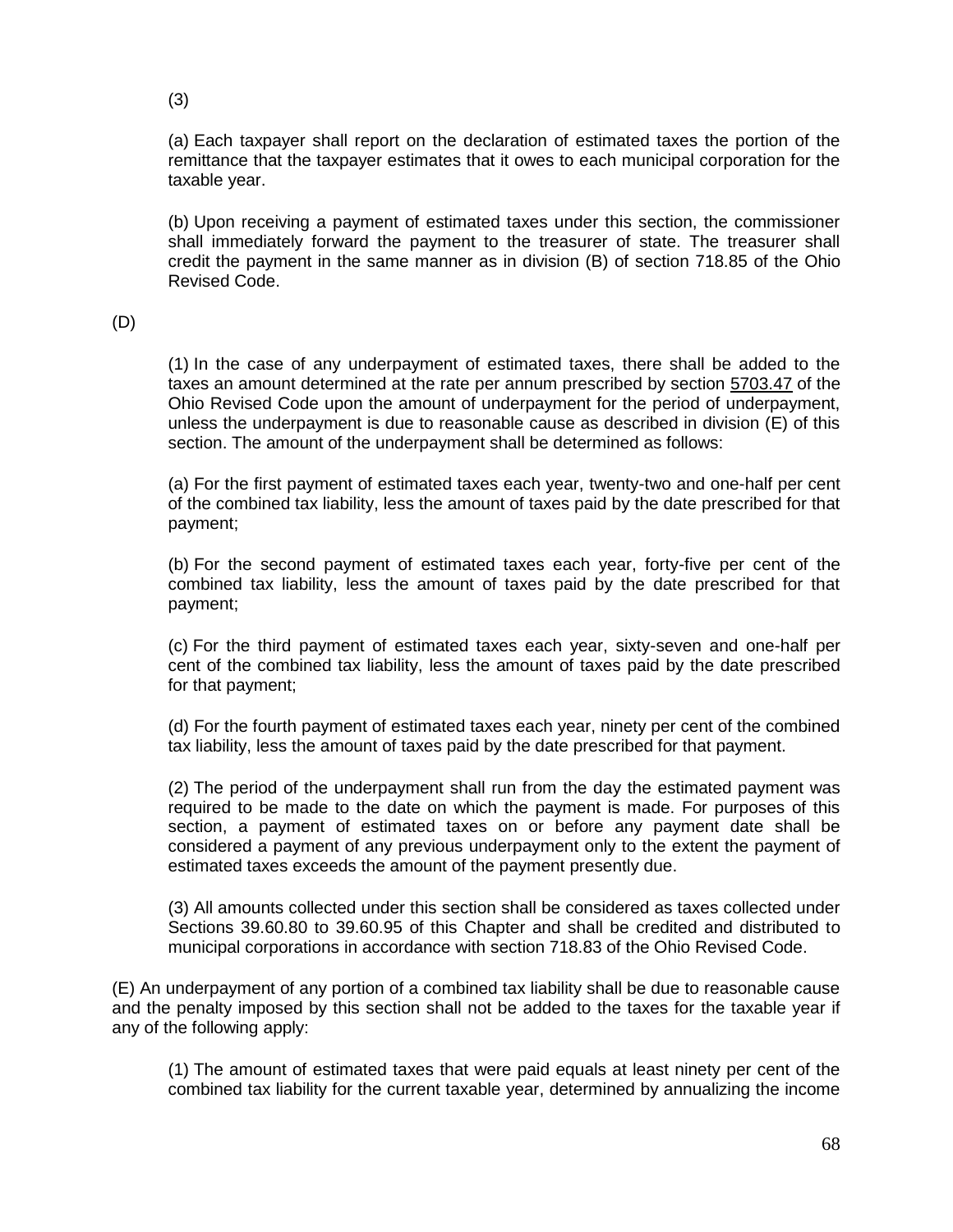received during the year up to the end of the month immediately preceding the month in which the payment is due.

(2) The amount of estimated taxes that were paid equals at least one hundred per cent of the tax liability shown on the return of the taxpayer for the preceding taxable year, provided that the immediately preceding taxable year reflected a period of twelve months and the taxpayer filed a municipal income tax return for that year.

#### **39.60.89 [ADDITIONAL PENALTIES](http://codes.ohio.gov/orc/718.89v1)**

(A) In addition to any other penalty imposed by Sections 39.60.80 to 39.60.95 of this Chapter or Chapter 5703. of the Ohio Revised Code, the following penalties shall apply:

(1) If a taxpayer required to file a tax return under Sections 39.60.80 to 39.60.95 of this Chapter fails to make and file the return within the time prescribed, including any extensions of time granted by the tax commissioner, the commissioner may impose a penalty not exceeding twenty-five dollars per month or fraction of a month, for each month or fraction of a month elapsing between the due date, including extensions of the due date, and the date on which the return is filed. The aggregate penalty, per instance, under this division shall not exceed one hundred fifty dollars.

(2) If a person required to file a tax return electronically under Sections 39.60.80 to 39.60.95 of this Chapter fails to do so, the commissioner may impose a penalty not to exceed the following:

(a) For each of the first two failures, five per cent of the amount required to be reported on the return;

(b) For the third and any subsequent failure, ten per cent of the amount required to be reported on the return.

(3) If a taxpayer that has made the election allowed under Section 39.60.80 of this Chapter fails to timely pay an amount of tax required to be paid under this chapter, the commissioner may impose a penalty equal to fifteen per cent of the amount not timely paid.

(4) If a taxpayer files what purports to be a tax return required by Sections 39.60.80 to 39.60.95 of this Chapter that does not contain information upon which the substantial correctness of the return may be judged or contains information that on its face indicates that the return is substantially incorrect, and the filing of the return in that manner is due to a position that is frivolous or a desire that is apparent from the return to delay or impede the administration of Sections 39.60.80 to 39.60.95 of this Chapter, a penalty of up to five hundred dollars may be imposed.

(5) If a taxpayer makes a fraudulent attempt to evade the reporting or payment of the tax required to be shown on any return required under Sections 39.60.80 to 39.60.95 of this Chapter, a penalty may be imposed not exceeding the greater of one thousand dollars or one hundred per cent of the tax required to be shown on the return.

(6) If any person makes a false or fraudulent claim for a refund under Section 39.60.91 of this Chapter, a penalty may be imposed not exceeding the greater of one thousand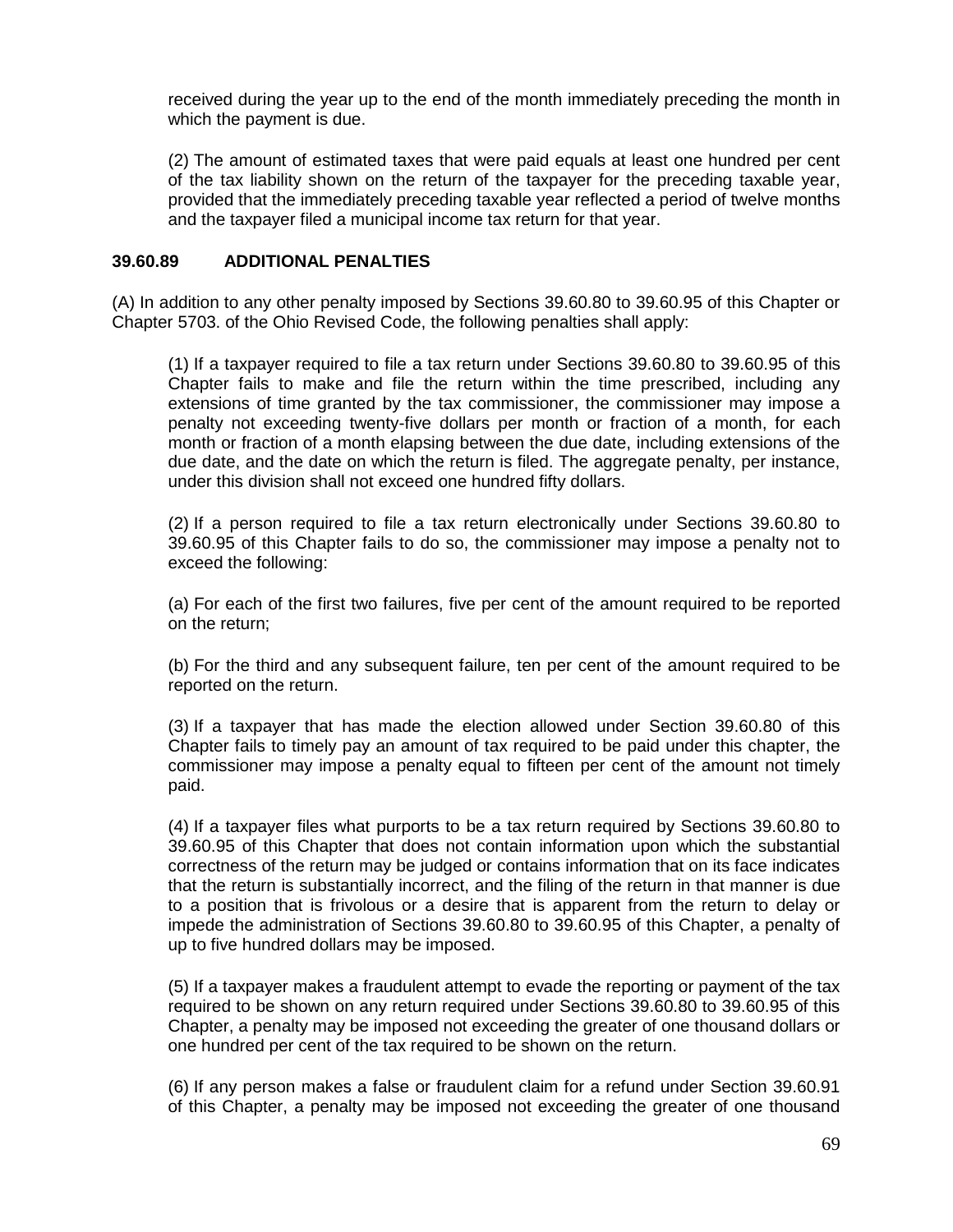dollars or one hundred per cent of the claim. Any penalty imposed under this division, any refund issued on the claim, and interest on any refund from the date of the refund, may be assessed under Section 39.60.90 of this Chapter without regard to any time limitation for the assessment imposed by division (A) of that section.

(B) For purposes of this section, the tax required to be shown on a tax return shall be reduced by the amount of any part of the tax paid on or before the date, including any extensions of the date, prescribed for filing the return.

(C) Each penalty imposed under this section shall be in addition to any other penalty imposed under this section. All or part of any penalty imposed under this section may be abated by the tax commissioner. The commissioner may adopt rules governing the imposition and abatement of such penalties.

(D) All amounts collected under this section shall be considered as taxes collected under Sections 39.60.80 to 39.60.95 of this Chapter and shall be credited and distributed to municipal corporations in the same proportion as the underlying tax liability is required to be distributed to such municipal corporations under section 718.83 of the Ohio Revised Code.

# **39.60.90 [ASSESSMENTS AGAINST](http://codes.ohio.gov/orc/718.90v1) TAXPAYER**

(A) If any taxpayer required to file a return under Sections 39.60.80 to 39.60.95 of this Chapter fails to file the return within the time prescribed, files an incorrect return, or fails to remit the full amount of the tax due for the period covered by the return, the tax commissioner may make an assessment against the taxpayer for any deficiency for the period for which the return or tax is due, based upon any information in the commissioner's possession.

The tax commissioner shall not make or issue an assessment against a taxpayer more than three years after the later of the date the return subject to assessment was required to be filed or the date the return was filed. Such time limit may be extended if both the taxpayer and the commissioner consent in writing to the extension. Any such extension shall extend the threeyear time limit in Section 39.60.91 of this Chapter for the same period of time. There shall be no bar or limit to an assessment against a taxpayer that fails to file a return subject to assessment as required by Sections 39.60.80 to 39.60.95 of this Chapter, or that files a fraudulent return. The commissioner shall give the taxpayer assessed written notice of the assessment as provided in section [5703.37](http://codes.ohio.gov/orc/5703.37) of the Ohio Revised Code. With the notice, the commissioner shall provide instructions on how to petition for reassessment and request a hearing on the petition.

(B) Unless the taxpayer assessed files with the tax commissioner within sixty days after service of the notice of assessment, either personally or by certified mail, a written petition for reassessment signed by the authorized agent of the taxpayer assessed having knowledge of the facts, the assessment becomes final, and the amount of the assessment is due and payable from the taxpayer to the treasurer of state. The petition shall indicate the taxpayer's objections, but additional objections may be raised in writing if received by the commissioner prior to the date shown on the final determination. If the petition has been properly filed, the commissioner shall proceed under section [5703.60](http://codes.ohio.gov/orc/5703.60) of the Ohio Revised Code.

(C) After an assessment becomes final, if any portion of the assessment remains unpaid, including accrued interest, a certified copy of the tax commissioner's entry making the assessment final may be filed in the office of the clerk of the court of common pleas in the county in which the taxpayer has an office or place of business in this state, the county in which the taxpayer's statutory agent is located, or Franklin county.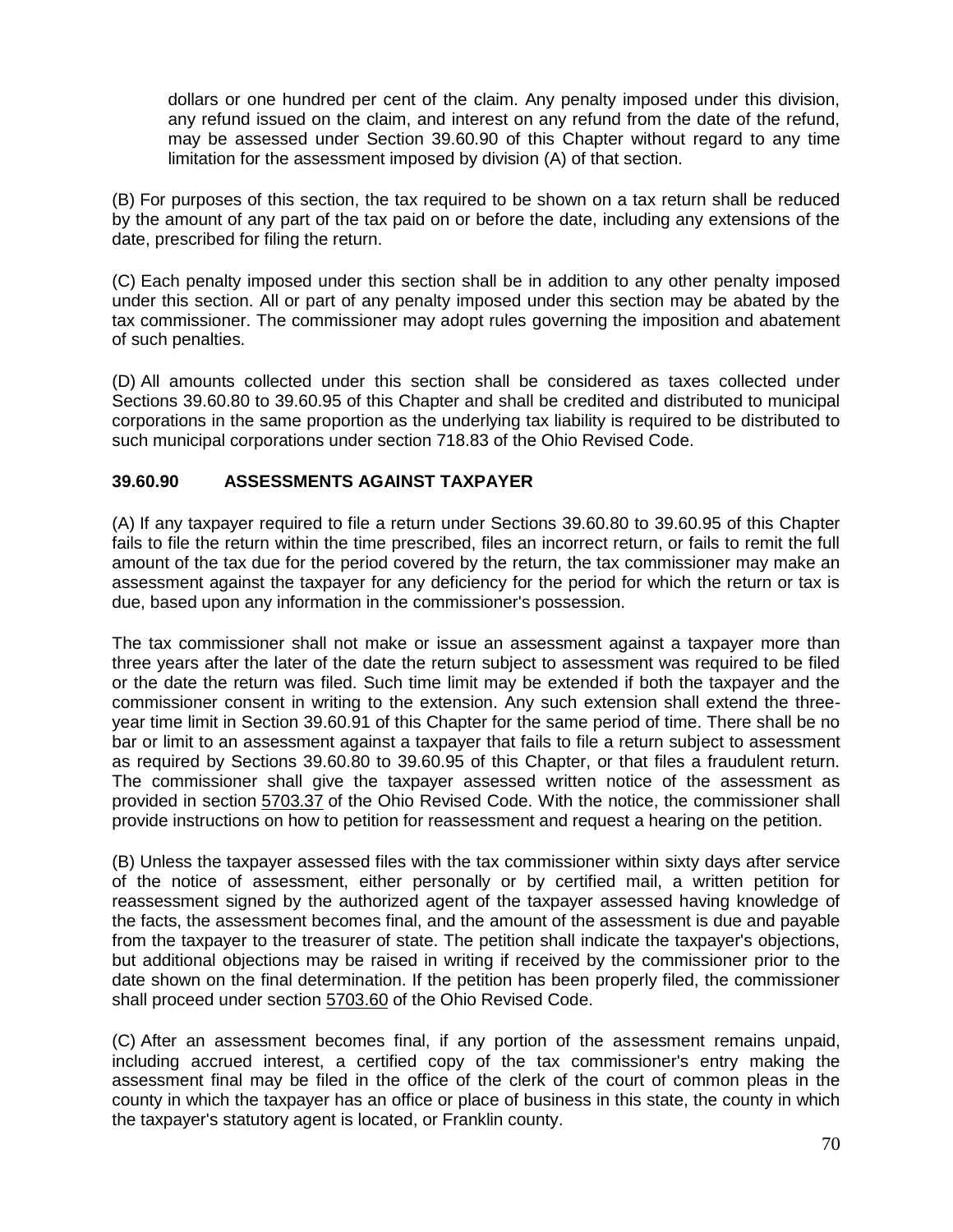Immediately upon the filing of the entry, the clerk shall enter a judgment against the taxpayer assessed in the amount shown on the entry. The judgment may be filed by the clerk in a looseleaf book entitled "special judgments for municipal income taxes," and shall have the same effect as other judgments. Execution shall issue upon the judgment upon the request of the tax commissioner, and all laws applicable to sales on execution shall apply to sales made under the judgment.

If the assessment is not paid in its entirety within sixty days after the day the assessment was issued, the portion of the assessment consisting of tax due shall bear interest at the rate per annum prescribed by section [5703.47](http://codes.ohio.gov/orc/5703.47) of the Ohio Revised Code from the day the commissioner issues the assessment until the assessment is paid or until it is certified to the attorney general for collection under section [131.02](http://codes.ohio.gov/orc/131.02) of the Ohio Revised Code, whichever comes first. If the unpaid portion of the assessment is certified to the attorney general for collection, the entire unpaid portion of the assessment shall bear interest at the rate per annum prescribed by section [5703.47](http://codes.ohio.gov/orc/5703.47) of the Ohio Revised Code from the date of certification until the date it is paid in its entirety. Interest shall be paid in the same manner as the tax and may be collected by issuing an assessment under this section.

(D) All money collected under this section shall be credited to the municipal income tax fund and distributed to the municipal corporation to which the money is owed based on the assessment issued under this section.

(E) If the tax commissioner believes that collection of the tax will be jeopardized unless proceedings to collect or secure collection of the tax are instituted without delay, the commissioner may issue a jeopardy assessment against the taxpayer liable for the tax. Immediately upon the issuance of the jeopardy assessment, the commissioner shall file an entry with the clerk of the court of common pleas in the manner prescribed by division (C) of this section. Notice of the jeopardy assessment shall be served on the taxpayer assessed or the taxpayer's legal representative in the manner provided in section [5703.37](http://codes.ohio.gov/orc/5703.37) of the Ohio Revised Code within five days of the filing of the entry with the clerk. The total amount assessed is immediately due and payable, unless the taxpayer assessed files a petition for reassessment in accordance with division (B) of this section and provides security in a form satisfactory to the commissioner and in an amount sufficient to satisfy the unpaid balance of the assessment. Full or partial payment of the assessment does not prejudice the commissioner's consideration of the petition for reassessment.

(F) Notwithstanding the fact that a petition for reassessment is pending, the taxpayer may pay all or a portion of the assessment that is the subject of the petition. The acceptance of a payment by the treasurer of state does not prejudice any claim for refund upon final determination of the petition.

If upon final determination of the petition an error in the assessment is corrected by the tax commissioner, upon petition so filed or pursuant to a decision of the board of tax appeals or any court to which the determination or decision has been appealed, so that the amount due from the taxpayer under the corrected assessment is less than the portion paid, there shall be issued to the taxpayer, its assigns, or legal representative a refund in the amount of the overpayment as provided by Section 39.60.91 of this Chapter, with interest on that amount as provided by that section.

# **39.60.91 [REFUND APPLICATIONS](http://codes.ohio.gov/orc/718.91v1)**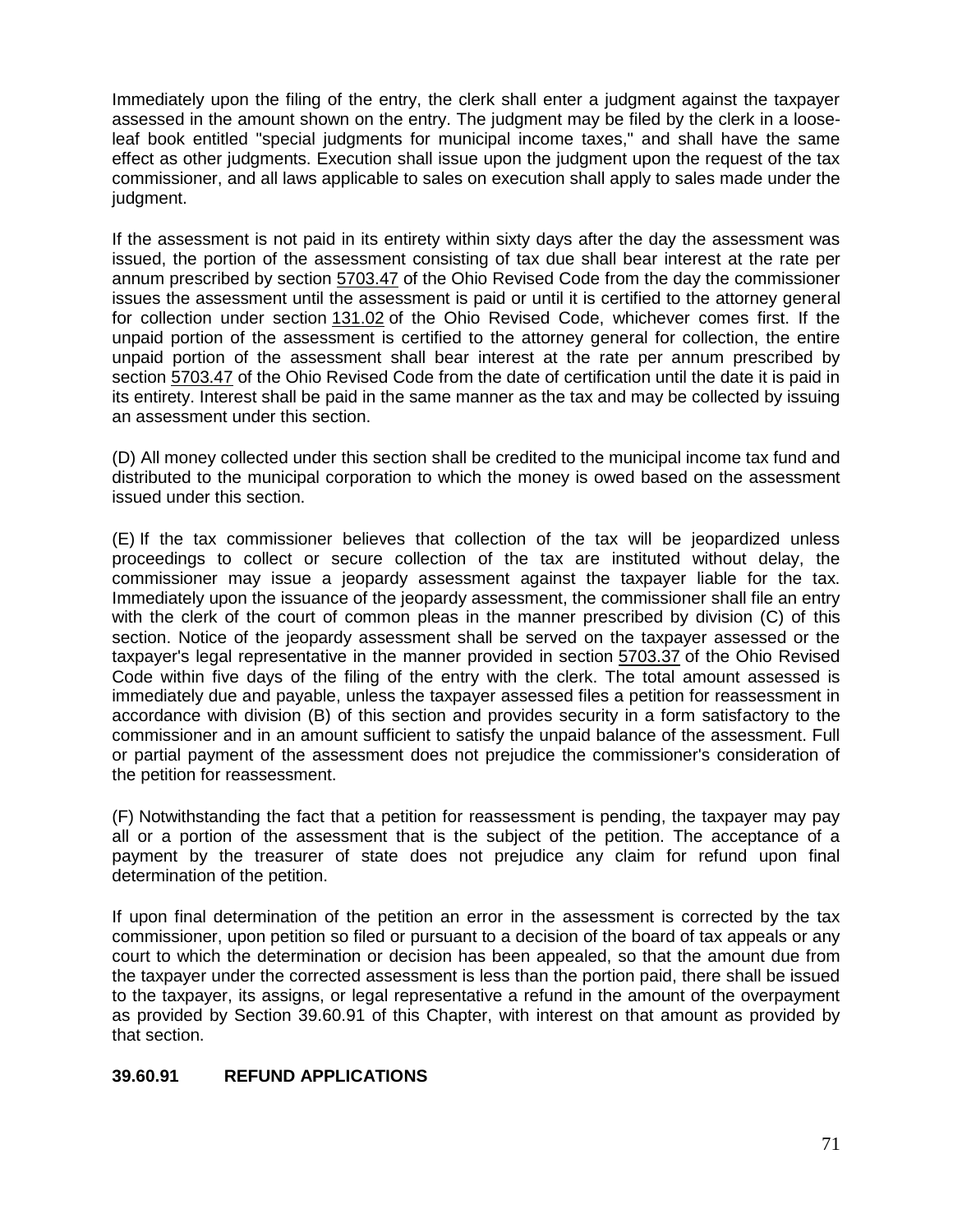(A) An application to refund to a taxpayer the amount of taxes paid on any illegal, erroneous, or excessive payment of tax under Sections 39.60.80 to 39.60.95 of this Chapter, including assessments, shall be filed with the tax commissioner within three years after the date of the illegal, erroneous, or excessive payment of the tax, or within any additional period allowed by division (A) of Section 39.60.90 of this Chapter. The application shall be filed in the form prescribed by the tax commissioner.

(B)

(1) On the filing of a refund application, the tax commissioner shall determine the amount of refund to which the applicant is entitled. The amount determined shall be based on the amount overpaid per return or assessment. If the amount is greater than ten dollars and not less than that claimed, the commissioner shall certify that amount to the director of budget and management and the treasurer of state for payment from the tax refund fund created in section [5703.052](http://codes.ohio.gov/orc/5703.052) of the Ohio Revised Code. If the amount is greater than ten dollars but less than that claimed, the commissioner shall proceed in accordance with section [5703.70](http://codes.ohio.gov/orc/5703.70) of the Ohio Revised Code.

(2) Upon issuance of a refund under this section, the commissioner shall notify each municipal corporation of the amount refunded to the taxpayer attributable to that municipal corporation, which shall be deducted from the municipal corporation's next distribution under section 718.83 of the Ohio Revised Code.

(C) Any portion of a refund determined under division (B) of this section that is not issued within ninety days after such determination shall bear interest at the rate per annum prescribed by section [5703.47](http://codes.ohio.gov/orc/5703.47) of the Ohio Revised Code from the ninety-first day after such determination until the day the refund is paid or credited. On an illegal or erroneous assessment, interest shall be paid at that rate from the date of payment on the illegal or erroneous assessment until the day the refund is paid or credited.

# **39.60.92 [AMENDED RETURNS](http://codes.ohio.gov/orc/718.92v1)**

(A) If any of the facts, figures, computations, or attachments required in an annual return filed by a taxpayer that has made the election allowed under Section 39.60.80 of this Chapter and used to determine the tax due under Sections 39.60.80 to 39.60.95 of this Chapter must be altered as the result of an adjustment to the taxpayer's federal income tax return, whether initiated by the taxpayer or the internal revenue service, and such alteration affects the taxpayer's tax liability under those sections, the taxpayer shall file an amended return with the tax commissioner in such form as the commissioner requires. The amended return shall be filed not later than sixty days after the adjustment is agreed upon or finally determined for federal income tax purposes or after any federal income tax deficiency or refund, or the abatement or credit resulting therefrom, has been assessed or paid, whichever occurs first. If a taxpayer intends to file an amended consolidated municipal income tax return, or to amend its type of return from a separate return to a consolidated return, based on the taxpayer's consolidated federal income tax return, the taxpayer shall notify the commissioner before filing the amended return.

(B) In the case of an underpayment, the amended return shall be accompanied by payment of any combined additional tax due together with any penalty and interest thereon. An amended return required by this section is a return subject to assessment under Section 39.60.90 of this Chapter for the purpose of assessing any additional tax due under this section, together with any applicable penalty and interest. The amended return shall not reopen those facts, figures, computations, or attachments from a previously filed return no longer subject to assessment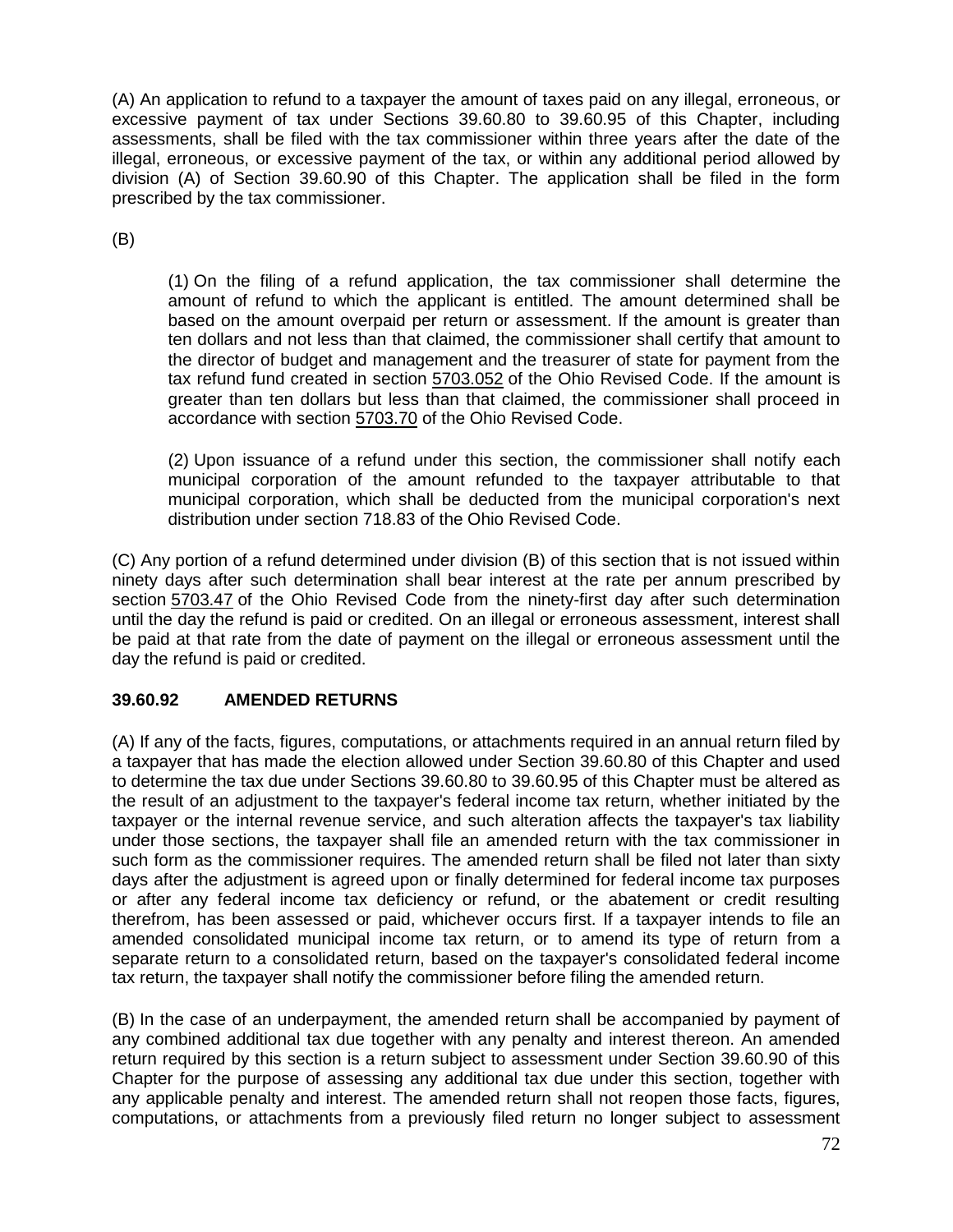that are not affected, either directly or indirectly, by the adjustment to the taxpayer's federal tax return.

(C) In the case of an overpayment, an application for refund may be filed under this division within the sixty-day period prescribed for filing the amended return, even if that period extends beyond the period prescribed in Section 39.60.91 of this Chapter, if the application otherwise conforms to the requirements of that section. An application filed under this division shall claim refund of overpayments resulting from alterations to only those facts, figures, computations, or attachments required in the taxpayer's annual return that are affected, either directly or indirectly, by the adjustment to the taxpayer's federal income tax return unless it is also filed within the time prescribed in Section 39.60.91 of this Chapter. The application shall not reopen those facts, figures, computations, or attachments that are not affected, either directly or indirectly, by the adjustment to the taxpayer's federal income tax return.

## **39.60.93 [EXAMINATION OF RECORDS AND OTHER DOCUMENTS AND PERSONS](http://codes.ohio.gov/orc/718.93v1)**

(A) The tax commissioner, or any authorized agent or employee thereof, may examine the books, papers, records, and federal and state income tax returns of any taxpayer or other person that is subject to Sections 39.60.80 to 39.60.95 of this Chapter for the purpose of verifying the accuracy of any return made or, if no return was filed, to ascertain the tax due as required under those sections. Upon written request by the commissioner or a duly authorized agent or employee thereof, every taxpayer or other person subject to this section is required to furnish the opportunity for the commissioner, authorized agent, or employee to investigate and examine such books, papers, records, and federal and state income tax returns at a reasonable time and place designated in the request.

(B) The records and other documents of any taxpayer or other person that is subject to Sections 39.60.80 to 39.60.95 of this Chapter shall be open to the tax commissioner's inspection during business hours and shall be preserved for a period of six years following the end of the taxable year to which the records or documents relate, unless the commissioner, in writing, consents to their destruction within that period, or by order requires that they be kept longer. The commissioner may require any person, by notice served on that person, to keep such records as the commissioner determines necessary to show whether or not that person is liable, and the extent of such liability, for the income tax levied by a municipal corporation.

(C) The tax commissioner may examine under oath any person that the commissioner reasonably believes has knowledge concerning any income that was or would have been returned for taxation or any transaction tending to affect such income. The commissioner may, for this purpose, compel any such person to attend a hearing or examination and to produce any books, papers, records, and federal income tax returns in such person's possession or control. The person may be assisted or represented by an attorney, accountant, bookkeeper, or other tax practitioner at any such hearing or examination. This division does not authorize the practice of law by a person who is not an attorney.

(D) No person issued written notice by the tax commissioner compelling attendance at a hearing or examination or the production of books, papers, records, or federal income tax returns under this section shall fail to comply.

#### **39.60.94 CREDITS**

(A) A credit, granted by resolution or ordinance of the City of Tipp City pursuant to Section 39.60.064 or 39.60.065 of this Chapter, shall be available to a taxpayer that has made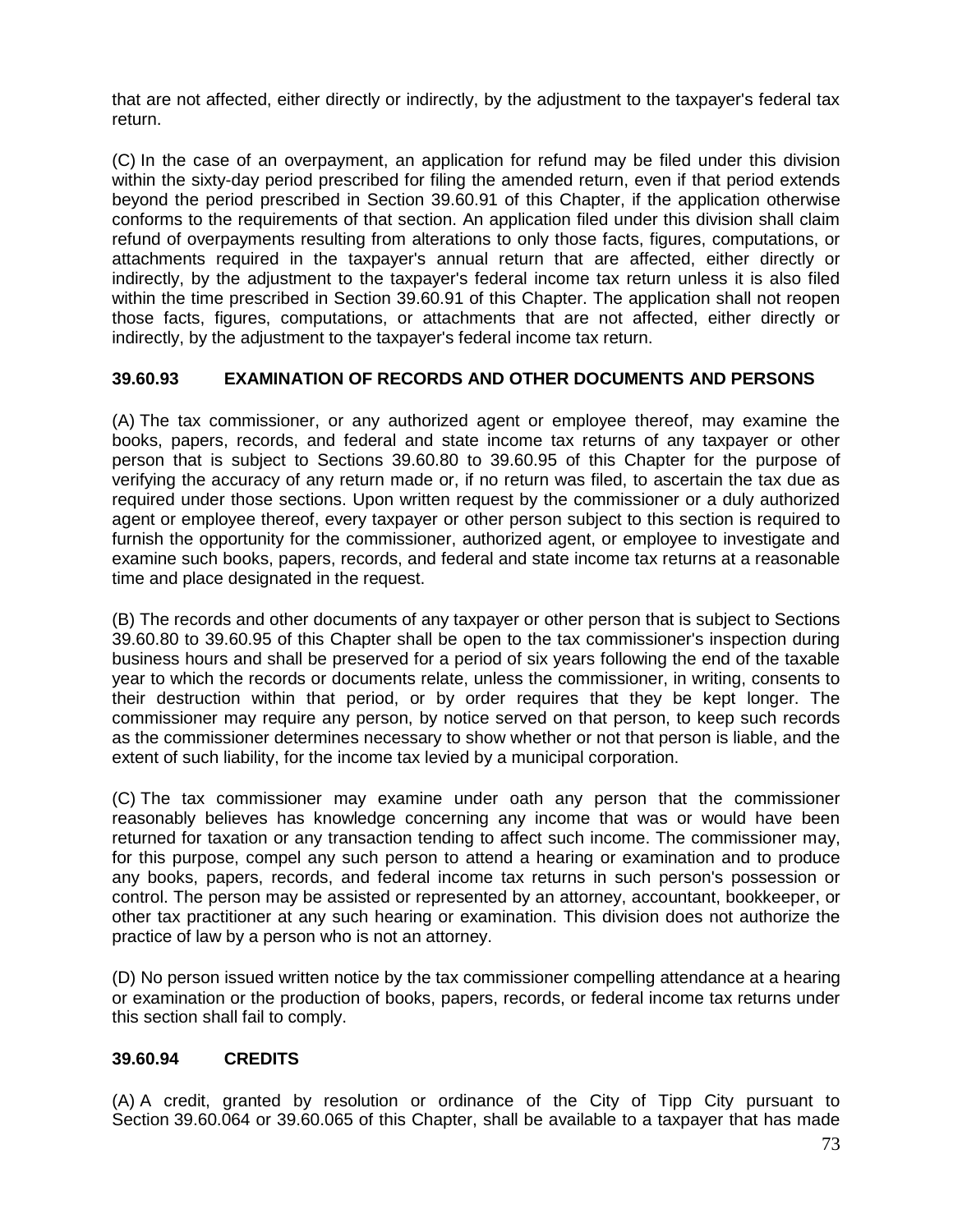the election allowed under Section 39.60.80 of this Chapter, against the municipal corporation's tax on income. A municipal corporation shall submit the following information to the tax commissioner on or before the later of January 31, 2018, or the thirty-first day of January of the first year in which the taxpayer is eligible to receive the credit:

(1) A copy of the agreement entered into by the City of Tipp City and taxpayer under Section 39.60.064 or 39.60.065 of this Chapter;

(2) A copy of the ordinance or resolution authorizing the agreement entered into between the City of Tipp City and the taxpayer.

(B)

(1) Each taxpayer that claims a credit shall submit, with the taxpayer's tax return, documentation issued by the City of Tipp City granting the credit that confirms the eligibility of the taxpayer for the credit, the amount of the credit for which the taxpayer is eligible, and the tax year to which the credit is to be applied.

(2) Such documentation shall be provided in the form prescribed by the tax commissioner.

(3) Nothing in this section shall be construed to authorize the tax commissioner to enter into an agreement with a taxpayer to grant a credit, to determine if a taxpayer meets the conditions of a tax credit agreement entered into by the City of Tipp City and taxpayer under Section 39.60.064 or 39.60.065 of this Chapter, or to modify the terms or conditions of any such existing agreement.

#### **39.60.95 [RECKLESS VIOLATIONS; PENALTIES](http://codes.ohio.gov/orc/718.95v1)**

(A) Except as provided in division (B) of this section, whoever recklessly violates division (A) of Section 39.60.84 of this Chapter shall be guilty of a misdemeanor of the first degree and shall be subject to a fine of not more than one thousand dollars or imprisonment for a term of up to six months, or both.

(B) Each instance of access or disclosure in violation of division (A) of Section 39.60.84 of this Chapter constitutes a separate offense.

(C) These specific penalties shall not be construed to prevent the City of Tipp City from prosecuting any and all other offenses that may apply.

#### **39.60.97 COLLECTION AFTER TERMINATION OF CHAPTER**

(A) This chapter shall continue in full force and effect insofar as the levy of taxes is concerned until repealed, and insofar as the collection of taxes levied hereunder and actions and proceedings for collecting any tax so levied or enforcing any provisions of this chapter are concerned, it shall continue in full force and effect until all of the taxes levied in the aforesaid period are fully paid and any and all suits and prosecutions for the collection of taxes or for the punishment of violations of this chapter have been fully terminated, subject to the limitations contained in Section 39.60.19.

(B) Annual returns due for all or any part of the last effective year of this chapter shall be due on the date provided in Section 39.60.091 as though the same were continuing.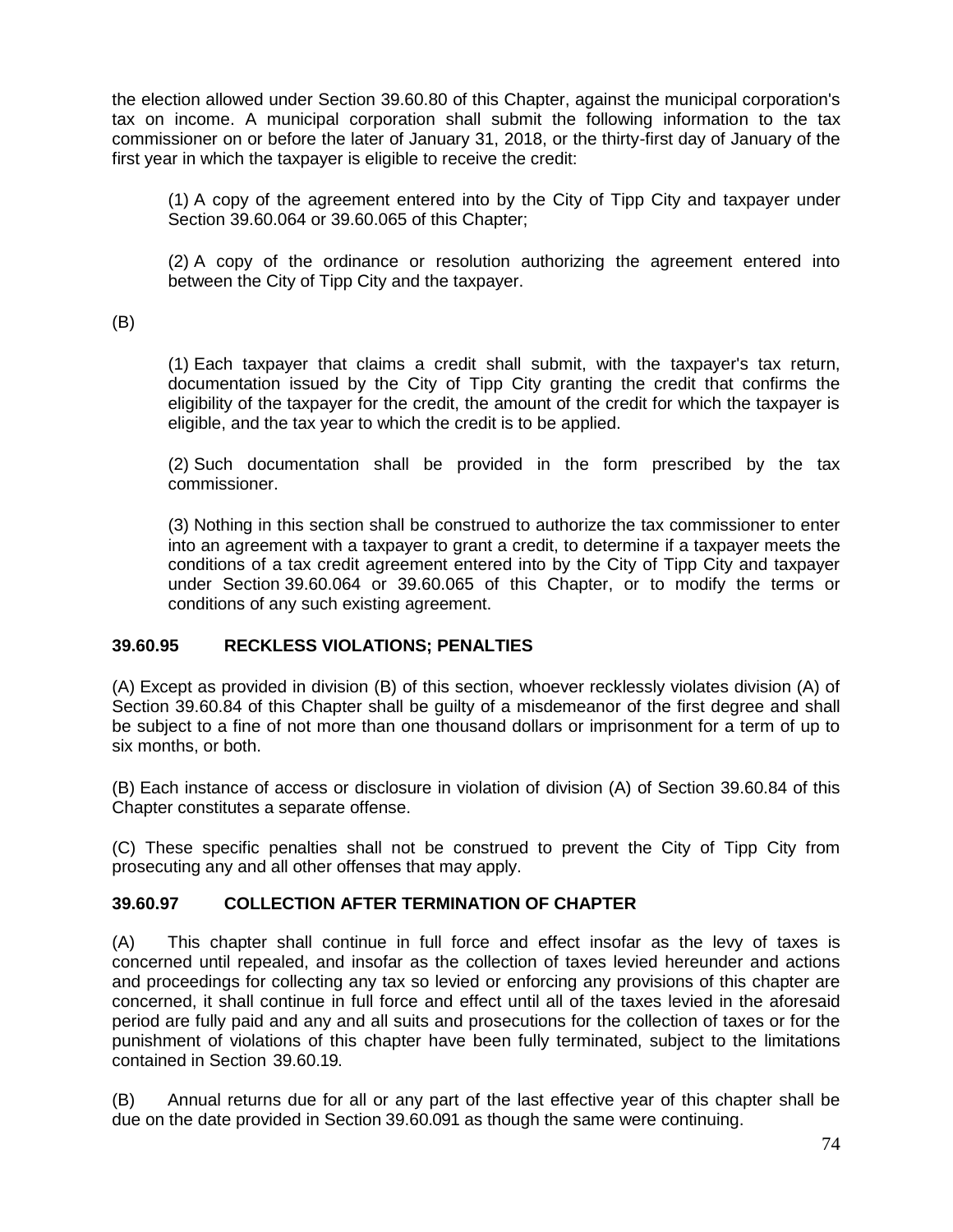### **39.60.98 SAVINGS CLAUSE**

If any sentence, clause, section or part of this chapter, or any tax imposed against, or exemption from tax granted to, any taxpayer or forms of income specified herein is found to be unconstitutional, illegal or invalid, such unconstitutionality, illegality, or invalidity shall affect only such clause, sentence, section or part of this chapter so found and shall not affect or impair any of the remaining provisions, sentences, clauses, sections or other parts of this chapter. It is hereby declared to be the intention of the legislative authority of the Municipality that this chapter would have been adopted had such unconstitutional, illegal or invalid sentence, clause, section or part thereof not been included in this chapter.

# **39.60.99 VIOLATIONS; PENALTY**

(A) Except as provided in division (B) of this section, whoever violates Section 39.60.15 of this Chapter,, division (A) of Section 39.60.14 of this Chapter,, or Section 39.60.051 of this Chapter by failing to remit municipal income taxes deducted and withheld from an employee, shall be guilty of a misdemeanor of the first degree and shall be subject to a fine of not more than one thousand dollars or imprisonment for a term of up to six months, or both. In addition, the violation is punishable by dismissal from office or discharge from employment, or both.

(B) Any person who discloses information received from the Internal Revenue Service in violation of Internal Revenue Code Sec. 7213(a), 7213A, or 7431 shall be guilty of a felony of the fifth degree and shall be subject to a fine of not more than five thousand dollars plus the costs of prosecution, or imprisonment for a term not exceeding five years, or both. In addition, the violation is punishable by dismissal from office or discharge from employment, or both.

(C) Each instance of access or disclosure in violation of division (A) of Section 39.60.14 of this Chapter constitutes a separate offense.

(D) Whoever violates any provision of this Chapter for which violation no penalty is otherwise provided, shall be guilty of a misdemeanor of the first degree and shall be subject to a fine of not more than \$1,000 or imprisonment for a term of up to six months, or both.

(1) Fail, neglect or refuse to make any return or declaration required by this Chapter; or

(2) Knowingly make any incomplete return; or

(3) Willfully fail, neglect, or refuse to pay the tax, penalties, and interest, or any combination thereof, imposed by this Chapter; or

(4) Cause to not be remitted the city income tax withheld from qualifying wages of employees to the Municipality municipal corporation as required by Section 39.60.051; or

(5) Neglect or refuse to withhold or remit municipal income tax from employees; or

 (6) Refuse to permit the Tax Administrator or any duly authorized agent or employee to examine his or her books, records, papers, federal and state income tax returns, or any documentation relating to the income or net profits of a taxpayer; or

(7) Fail to appear before the Tax Administrator and to produce his or her books, records, papers, federal and state income tax returns, or any documentation relating to the income or net profits of a taxpayer upon order or subpoena of the Tax Administrator; or